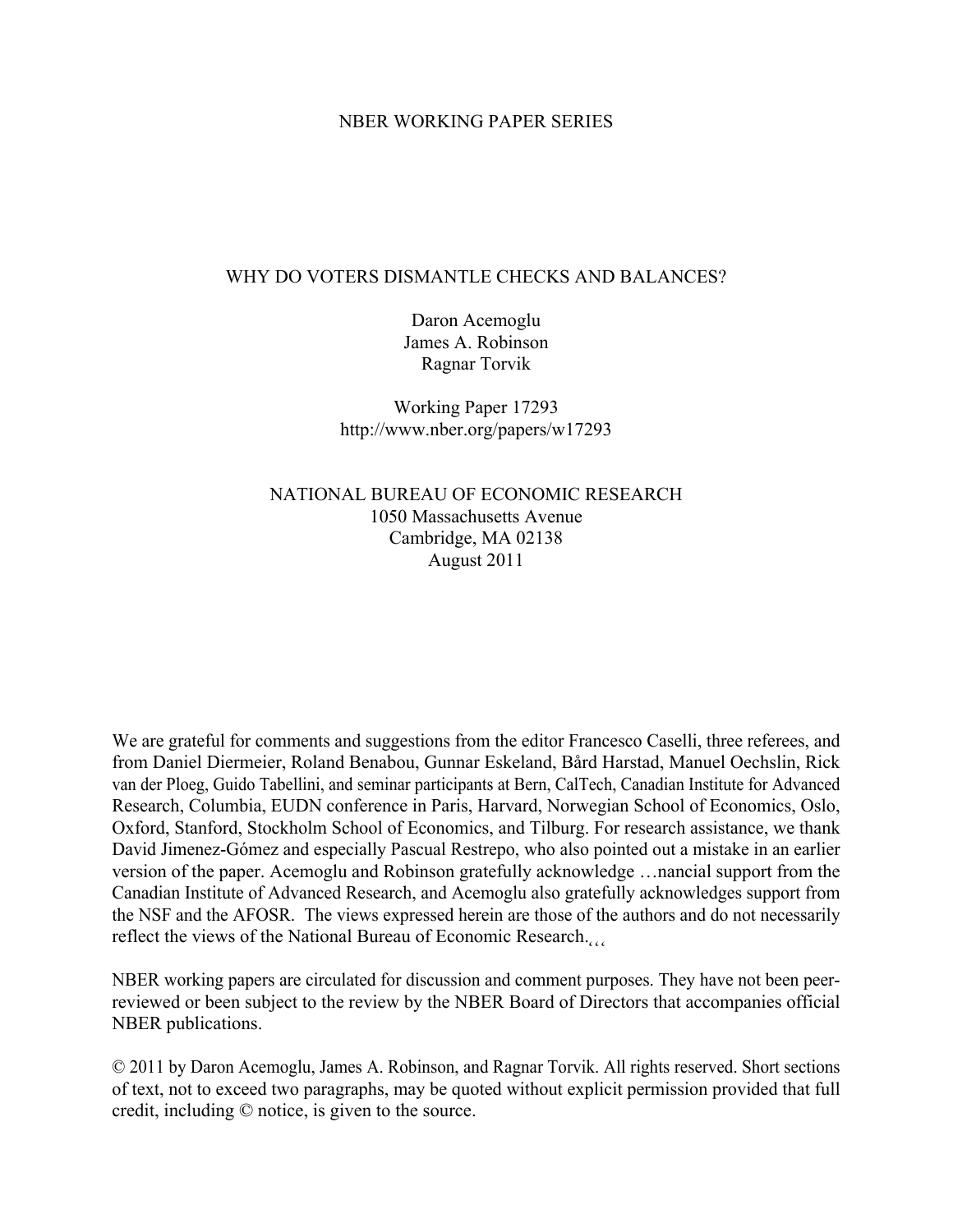Why Do Voters Dismantle Checks and Balances? Daron Acemoglu, James A. Robinson, and Ragnar Torvik NBER Working Paper No. 17293 August 2011, Revised December 2012 JEL No. H1,O17,P48

# **ABSTRACT**

Voters often dismantle constitutional checks and balances on the executive. If such checks and balances limit presidential abuses of power and rents, why do voters support their removal? We argue that by reducing politician rents, checks and balances also make it cheaper to bribe or influence politicians through non-electoral means. In weakly-institutionalized polities where such non-electoral influences, particularly by the better organized elite, are a major concern, voters may prefer a political system without checks and balances as a way of insulating politicians from these influences. When they do so, they are effectively accepting a certain amount of politician (presidential) rents in return for redistribution. We show that checks and balances are less likely to emerge when the elite is better organized and is more likely to be able to influence or bribe politicians, and when inequality and potential taxes are high (which makes redistribution more valuable to the majority). We also provide case study evidence from Bolivia, Ecuador and Venezuela and econometric evidence on voter attitudes from a Latin American survey consistent with the model.

Daron Acemoglu Department of Economics MIT, E52-380B 50 Memorial Drive Cambridge, MA 02142-1347 and CIFAR and also NBER daron@mit.edu

James A. Robinson Harvard University Department of Government N309, 1737 Cambridge Street Cambridge, MA 02138 and NBER jrobinson@gov.harvard.edu

Ragnar Torvik Norwegian University of Science and Technology Department of Economics N-7491 Trondheim **Norway** ragnar.torvik@svt.ntnu.no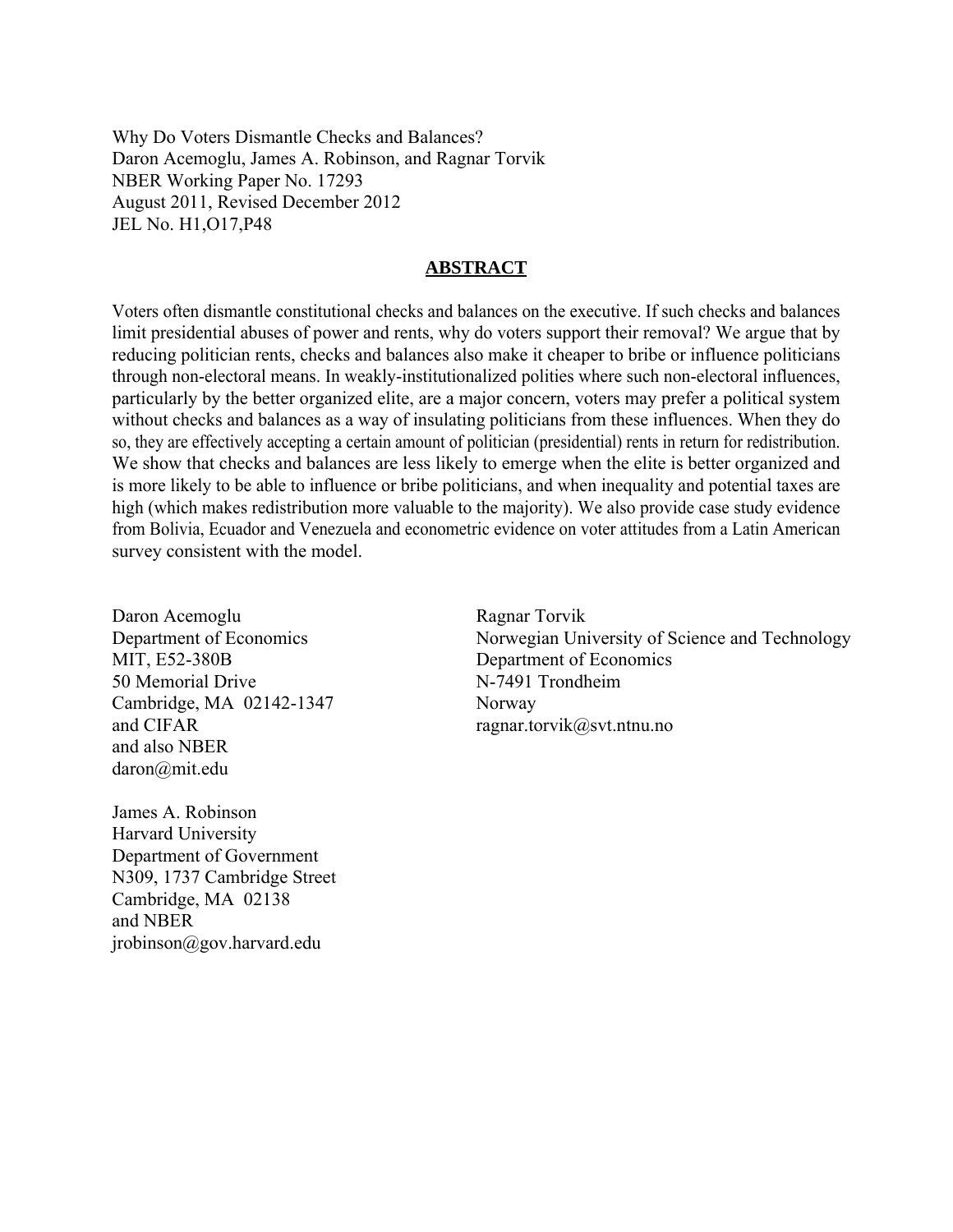# 1 Introduction

A central paradigm in political economy, introduced in Barro's and Ferejohn's seminal work, emphasizes the role of elections and constitutional checks in controlling elected politicians. According to this paradigm, politicians are the agents of citizens (voters) to whom various policy decisions have been delegated, and elections are used to ensure that politicians carry out the citizens' wishes, minimize their rents, and limit the policies that they pursue for their own selfinterest or ideological agendas. It is also well recognized that elections by themselves may be insufficient to ensure effective control of politicians and citizens may wish to rely on other political institutions, such as various forms of checks and balances and separation of powers which further constrain the behavior of politicians and are complementary to elections. This view of politics and the role of constitutional checks was clearly articulated by James Madison in the Federalist Papers, where he wrote:

"In framing a government which is to be administered by men over men, the great difficulty lies in this: you must first enable the government to control the governed; and in the next place oblige it to control itself. A dependence on the people is, no doubt, the primary control on the government; but experience has taught mankind the necessity of auxiliary precautions." (Federalist Papers,  $# 51, 1788$ ).

Madison's 'auxiliary precautions' include the separation of powers between the executive and a bicameral legislature, indirect election of senators, and an electoral college for determining the president. A version of these ideas has been formalized by Persson, Roland and Tabellini (1997, 2000) who show how a set of political institutions which separates decision-making power over spending and taxation reduces the amount of rents that politicians can extract.

According to Madison and the formal literature building on his insights, voters should be in favor of such checks and balances. Yet, in several cases in Latin America, voters have willingly, sometimes enthusiastically, removed checks and balances designed to limit the ability of politicians (in particular presidents) to pursue their own policy agendas or capture rents.<sup>1</sup> For example, after his first election in 1998 President Hugo Chávez organized a constitutional assembly which re-wrote the constitution moving to a unicameral legislature, reallocating legislative powers to the president particularly in the economic and Önancial spheres. The new constitution was ratified by 72% of the people who voted in a plebiscite in December 1999. In 2000 President Chavez obtained the right to rule by decree for a year without having to get the approval of the legislature. In 2007 this power was renewed and extended to 18 months. It was renewed again in December 2010 for another 18 months. Most of these constitutions and decrees have been approved in referenda, in many cases with large majorities. Corrales and Penfold (2011, pp. 1-2) characterize the situation as one where ìfreedom exists and the opposition is allowed

<sup>&</sup>lt;sup>1</sup>See Carey, Neto and Shugart (1997) for an overview of different presidential powers in Latin America, and Carey and Shugart (1998) for a comparative perspective on presidential decree power.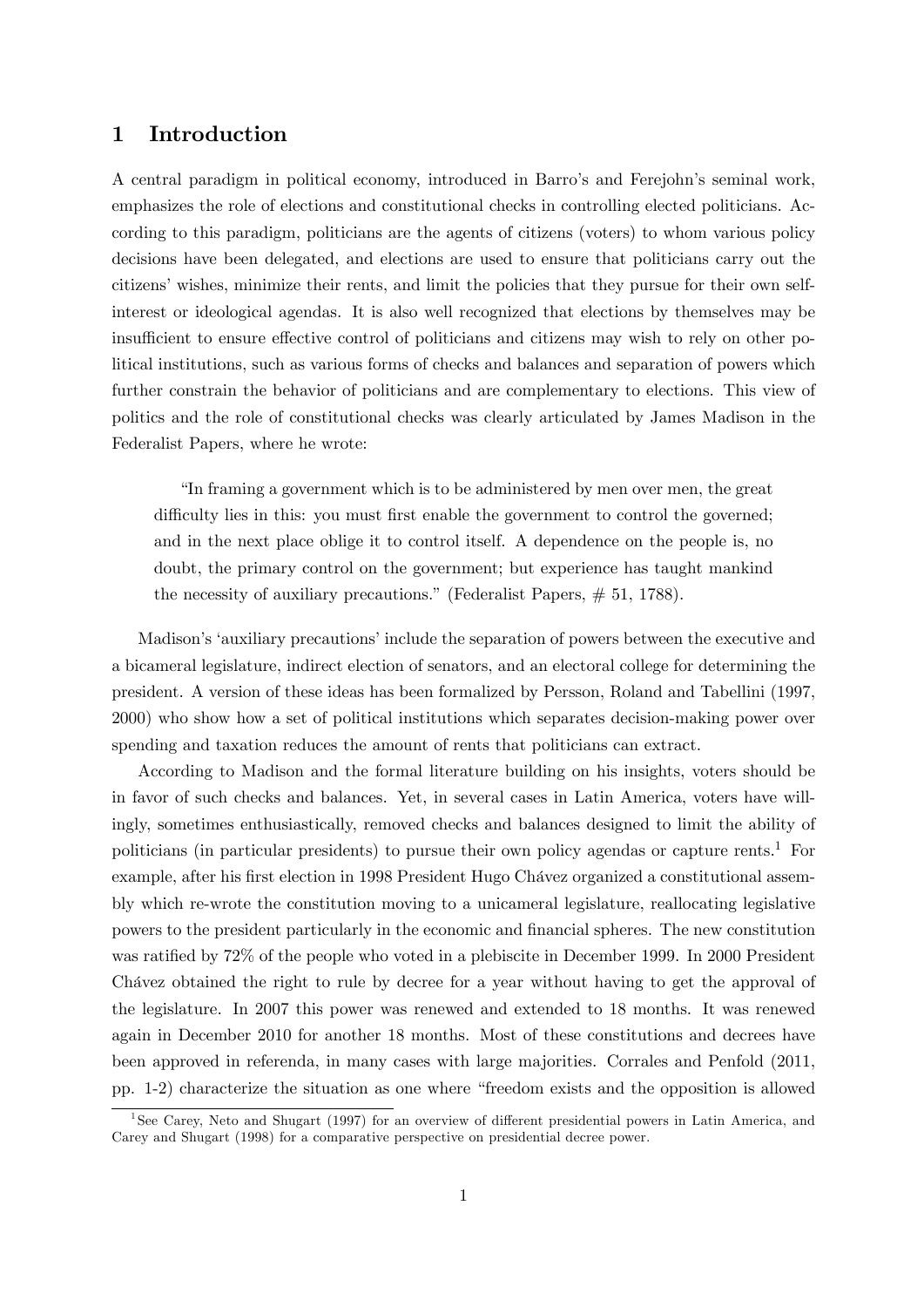to compete in elections, but the system of checks and balances becomes inoperative," and this outcome has "occurred in the context of significant electoral support. Venezuela under Chávez has conducted plenty of elections ... and *chavista* forces have prevailed in all but one.<sup>"</sup>

On September 28, 2008, 64% of Ecuadorian voters enacted a new constitution also with unicameral legislature and increased the powers for president Rafael Correa, who took control of monetary policy back from the central bank and gained the power to suspend the legislature. He was also allowed to run for two more consecutive terms. On January 25, 2009, 61% of Bolivian voters approved a similar new constitution significantly increasing Evo Morales's powers. Like Chavez and Correa before him, Morales also managed to remove the one-term limit on his presidency, which is commonly interpreted as a significant strengthening of presidential powers (see Carey, 2003).<sup>2</sup>

These recent constitutional changes strengthening presidential power followed on the coattails of similar changes throughout Latin America. The 1979 Constitutions of Ecuador and Peru, the 1988 Constitution of Brazil and the 1992 Constitution of Paraguay all gave presidents the ability to invoke urgency bills that must be voted on within a time limit, significantly increasing their legislative powers. A growing number of constitutions, including the 1988 Constitution of Brazil, the 1993 Constitution of Peru and the 1994 amendment to the Constitution of Argentina, all strengthened the powers of the executive to legislate by enacting decrees.

These salient events highlight two important points. Firstly, the extent of checks and balances in democratic political systems should be thought of as an equilibrium outcome rather than as a historically or exogenously given, immutable institutional characteristic. Secondly and more importantly, the most widely used paradigm for understanding checks and balances is, by itself, insufficient for thinking about why the majority of voters may wish to remove such checks, since it would suggest that the majority of the citizens should support maximal checks on presidents.

In this paper, we provide a simple theory of equilibrium checks and balances, highlighting why, under certain circumstances, voters may prefer less rather than more checks and balances. At the center of our theory is the following observation: in weakly-institutionalized polities, checks and balances, by reducing politician rents, make them "cheaper to buy" or easier to influence by an organized rich elite through bribing, lobbying or other non-electoral means.<sup>3</sup> This makes checks and balances a double-edged sword: what makes them valuable to voters limiting politician rents—also makes them potentially dangerous to the majority.

We consider a society consisting of rich and poor individuals. The poor form the majority and will be able to elect the president, and will also be decisive in a referendum on checks and balances. Politicians are self-interested, but also put some weight on the utility of citizens from their own group, so presidents from the poor group (or more generally from parties representing

 $2$ But unlike Chávez and Correa, Morales did not have sufficient power in the constitutional assembly to get everything that he wanted. His party, Movement Towards Socialism, did not have the 2/3 majority required to unilaterally determine constitutional provisions. He was thus unable to get many of the clauses he wanted, such as a unicameral legislature and perpetual presidential re-election.

<sup>3</sup>Alternative explanations for this pattern could be developed along the lines of the model in Aghion, Alesina and Trebbi (2004), which we discuss in detail below and explain why we prefer our explanation.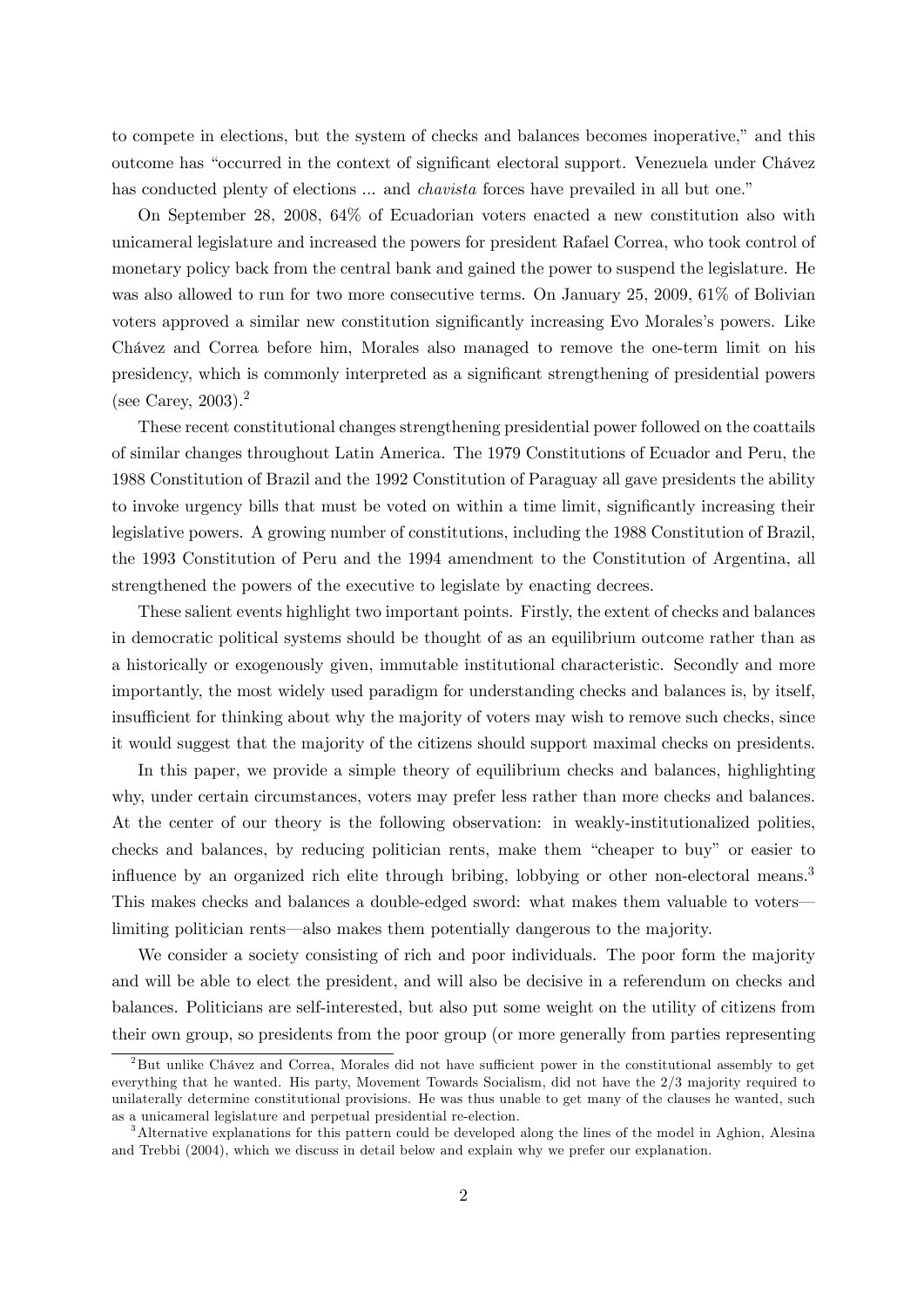the poor) will not only use their power to capture rents, but will also redistribute income to the poor. In weakly-institutionalized polities, the rich elite, because it is better organized, wealthier or better connected, often has a greater role in politics than its sheer number would suggest. We model these general non-electoral influences by assuming that, with some probability, the elite is able to bribe or lobby politicians in order to induce policies that it prefers, and in particular, to reduce the extent of redistribution. A president not subject to checks and balances can obtain his "political bliss point" by both redistributing to the poor and also capturing rents for himself. This implies that the rich elite is relatively powerless against such a president. In contrast, under checks and balances, the president receives few rents, and the rich elite can more easily capture politics by lobbying or bribing the president. Consequently, when the likelihood that the rich elite will be able to bribe the politician is low, the majority of the voters prefer checks and balances as suggested by Madison and several previous political-economic analyses. In contrast, when the likelihood that the rich elite will be able to bribe the politician is high, poor voters are happy to put up with the rents that the politician will capture (or certain idiosyncratic policies that they wish to adopt, for example, as in the case of Hugo Chávez) in return for the guarantee that the politician will not be bought by the rich elite.

There are several natural comparative statics that result from this framework. Equilibrium checks and balances are more likely to emerge when the likelihood that the rich elite will be able to organize, solve their collective action problem and bribe politicians is low, and when the potential for taxation of incomes is limited (because when the potential for taxation is high, the extent of redistribution will be high unless the president is bribed). Using a simple extension of the model, we also show that equilibrium checks and balances are more likely to emerge when income inequality is low (because in this case the value of redistributive taxation to the poor majority is more limited).

To communicate the main ideas of the paper in the clearest possible fashion, we adopt a simple model of checks and balances as separation of powers whereby the president chooses the level of taxes and transfers, while the legislature can affect the allocation of rents (for example, between projects that the president or the legislature prefers). This modeling approach ensures that when there are checks and balances, the equilibrium level of rents is zero. Though extreme, this approach sharply captures the main impact of checks and balances—to reduce politician rents. We show in an online appendix that the main insights do not depend on this modeling approach by demonstrating that the same results hold under different assumptions on the form of separation of powers. In particular, we derive similar results using a model in which the extent of checks and balances is captured with the presence (and number) of veto players along the lines of Diermeier and Myerson (1999) and Tsebelis (2002). We also show that identical results apply when separation of powers is modeled as the separation of taxation and spending decisions (between the president and legislature, respectively) as in Persson, Roland and Tabellini (1997,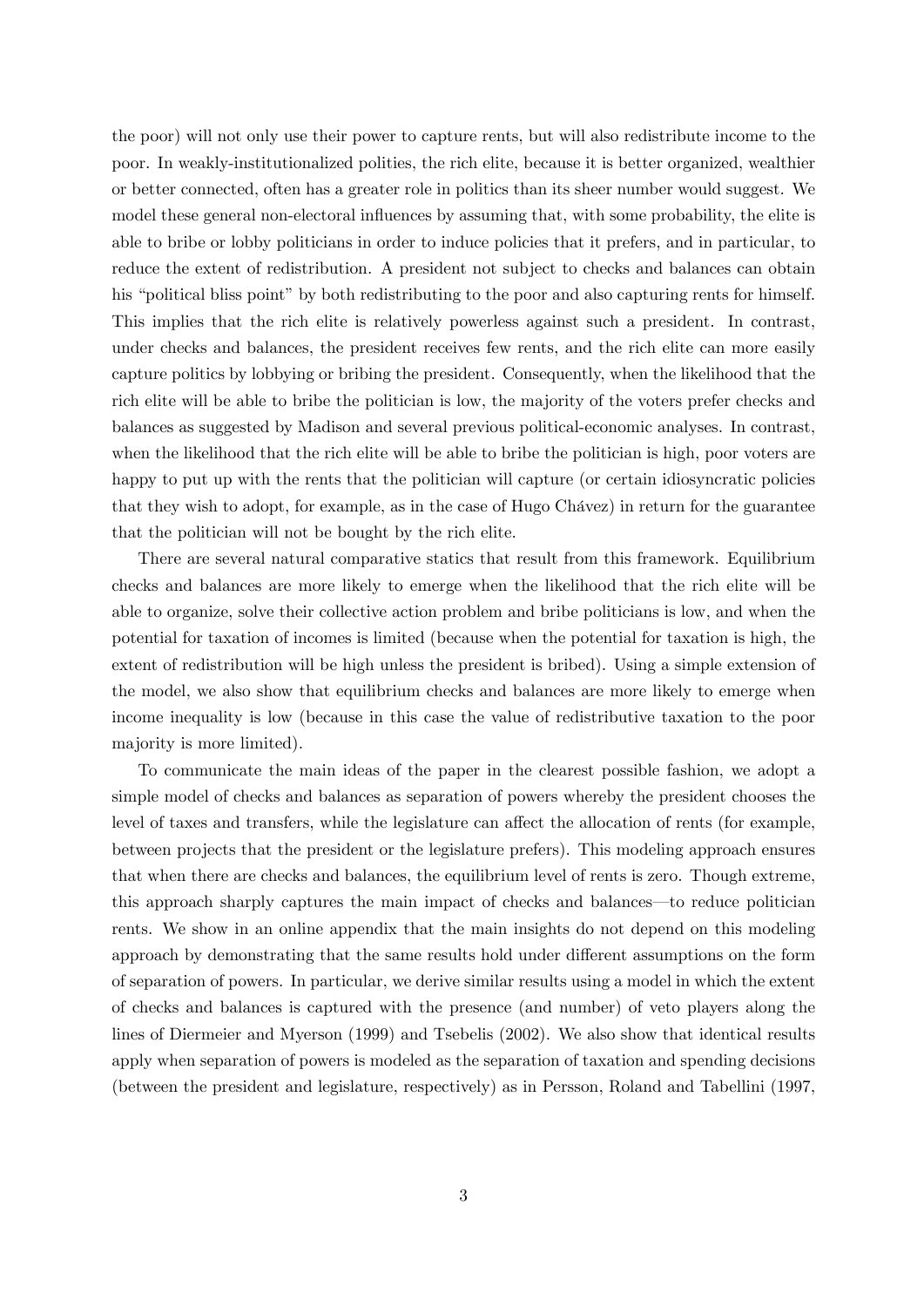$2000$ .<sup>4</sup> We also show that our general results are robust to different forms of utility functions for politicians and study the role of legislative institutions that give greater voice to "political" minorities" (e.g., including representatives of minority groups, here the elite, in the legislature).

We also present some evidence supporting the ideas we develop. First, we discuss the reasoning articulated by key players and the interpretation of experts in the dismantling the legislative checks on presidential power in Bolivia, Ecuador and Venezuela. In each case, there is a fair bit of evidence that the argument for these reforms was the excessive control that the 'oligarchy' exercised, particularly because of separation of powers or because of their control of the legislature (though, perhaps not surprisingly, the idea that checks and balances make presidents "cheaper to buy" does not explicitly appear in these presidents' speeches). Second, we analyze survey data from 18 Latin American countries to provide some support for the notion that voters dismantle checks and balances when they are afraid that the rich elite will be able to use them to control politics. In particular, we focus on data for the year 2008 from the Latin American Public Opinion Project, which includes a question on support for the president closing the congress as well as information on income and questions on attitudes towards inequality and whether the individual views the elite (dominant class or oligarchy) as the biggest obstacle to progress. We identify countries where the elite is more likely to have captured the political system in one of three ways: as those where citizens view the elite as the major roadblock against progress in the survey, or as those where there have been referenda or other reforms to increase presidential powers (which, according to our theory, are exactly those that are so captured), or those where, according to commonly used measures, democracy is weaker, bureaucratic corruption is more rampant, there is greater political instability or oil is more important in the economy (as a source of rents encouraging such capture). We then report evidence suggesting that in more captured democracies individuals with lower incomes and with more pro-redistribution views are more likely to support the president closing down the congress compared to countries with stronger democracies. We interpret this evidence as broadly supportive of the mechanism proposed in this paper.

Our paper is related to several literatures. First, it is closely related to the literature on the separation of powers. In addition to Persson, Roland and Tabellini (1997, 2000), which we have already discussed, a large political science literature studies the implications of different democratic political institutions on policies and politicians rents (e.g., Lijphart, 1992, Shugart and Carey, 1992, Huber, 1996, Baron, 1998, Diermeier and Myerson, 1999, Tsebelis, 2002). Second, our paper is also related to other studies emphasizing the potential failure of electoral and institutional controls on politicians (e.g., Acemoglu, Robinson and Verdier, 2004, La Ferrara and Bates, 2001, Bueno de Mesquita et al., 2003, Padro-i-Miquel, 2007, Lizzeri and Persico, 2004,

<sup>&</sup>lt;sup>4</sup>In practice, the interactions between the president and the legislature are more complex than these models allow. Even under the most extreme separation of powers, the president can obtain some policy concessions and rents, and he or she is far from powerless in influencing how tax revenues are spent, for example, by using the presidential veto power. Equally, the legislature is, more often than not, involved in tax decisions as much as in spending. We do not wish to argue that any of these models is the "right" approach to the separation of powers. Instead, our purpose is to show that our main results hold under different models of separation of powers.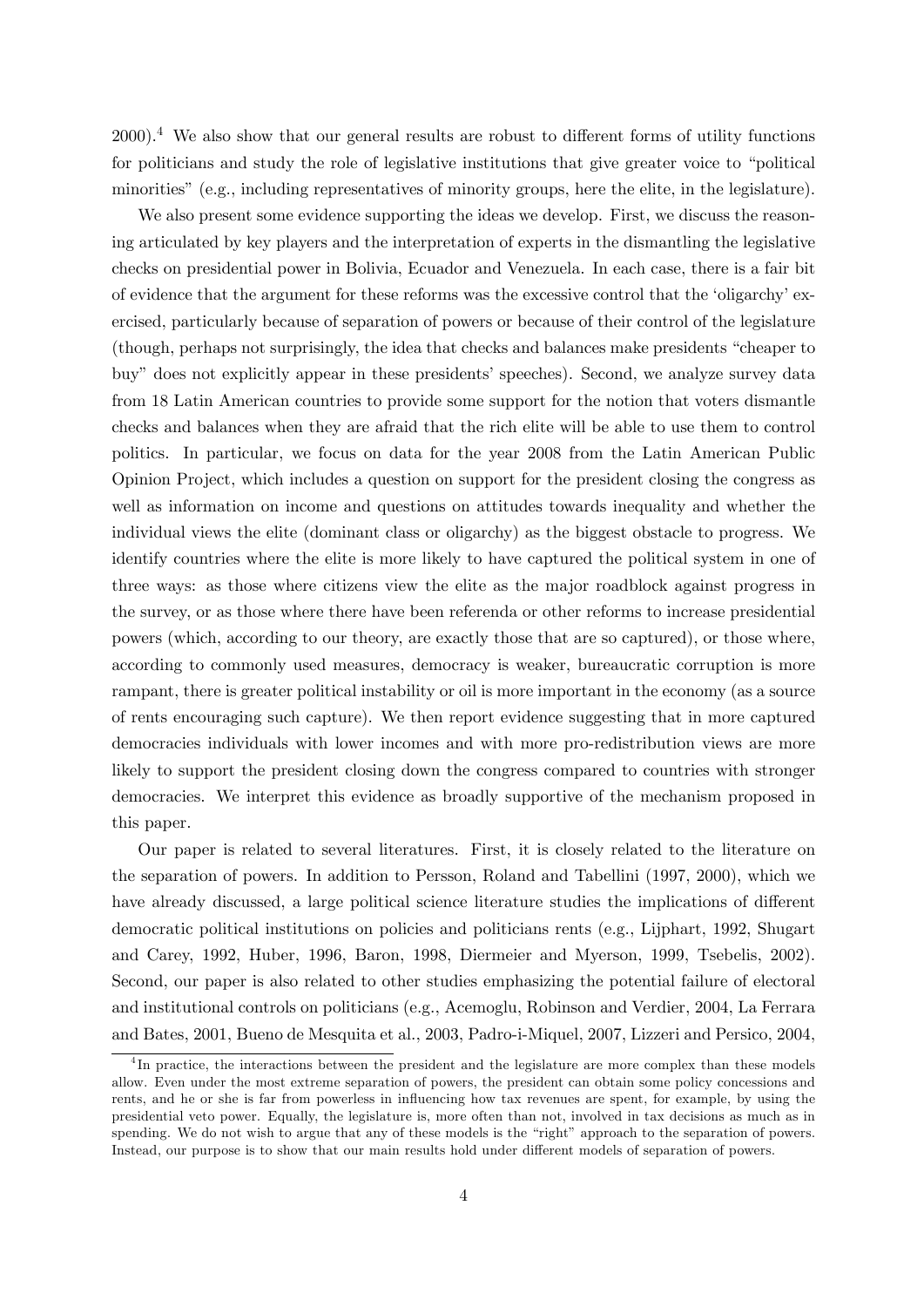Robinson and Verdier, 2012) and to models of elite capture of democratic politics, for example, Grossman and Helpman (2001), Acemoglu and Robinson (2008) and Acemoglu, Ticchi and Vindigni (2011).

Finally, a number of authors develop different but complementary ideas to our paper. Aghion and Bolton (2003) and Aghion, Alesina and Trebbi (2004) develop normative approaches with the implication that ex-post citizens may wish to delegate different amounts of powers to a politician depending on how aligned their interests are. There is no redistributional conflict or the possibility that a rich elite may bribe politicians away from the wishes of the majority. Thus the results and the underlying economic mechanism are very different, and we find the mechanism we propose both richer from a theoretical point of view but more importantly also more relevant for understanding Latin American politics where powerful leaders have recently played an important role Acemoglu, Egorov and Sonin (2011) develop a model of populism based on the idea that in weakly-institutionalized democracies politicians may choose platforms to the left of the median voter as a way of signaling that they are not (secretly) to the right of the median or that they are not secretly corrupted by the elite. None of these papers develops a model of equilibrium checks and balances or notes the main intuition of our paper, that checks and balances make politicians cheaper to bribe or influence through non-electoral means.

The rest of the paper is organized as follows. In Section 2 we set up a simple model of checks and balances to present our main argument as transparently as possible. We also extend this simple model to allow for an independent judiciary. Section 3 provides case study evidence and econometric evidence from Latin American survey data to document a significant link between concerns about elite control of politics and willingness to increase presidential powers against other branches of government. In the online appendix we discuss a number of extensions, in particular modeling checks and balances with veto players, considering an alternative modeling of the separation of powers, allowing minority groups in the legislature who have disproportionate power, and alternative utility functions for the politicians. Although these extensions and changes introduce new and interesting effects, the basic intuition from the simple model in Section 2 still remains valid. Section 4 concludes.

# 2 Basic Model

In this section, we use a simple formalization of the workings of politics under "checks and balancesî (or separation of powers) to communicate the basic ideas in our paper. We assume that the president is able to implement his favorite policies without checks and balances, while with checks and balances, some elements of his policy agenda can be modified by the legislature.

#### 2.1 Demographics and Preferences

We consider a static economy populated by a continuum of agents, with measure normalized to 1. A proportion  $1 - \delta > 1/2$  of the population are "poor" with pre-tax income  $y^p > 0$ , while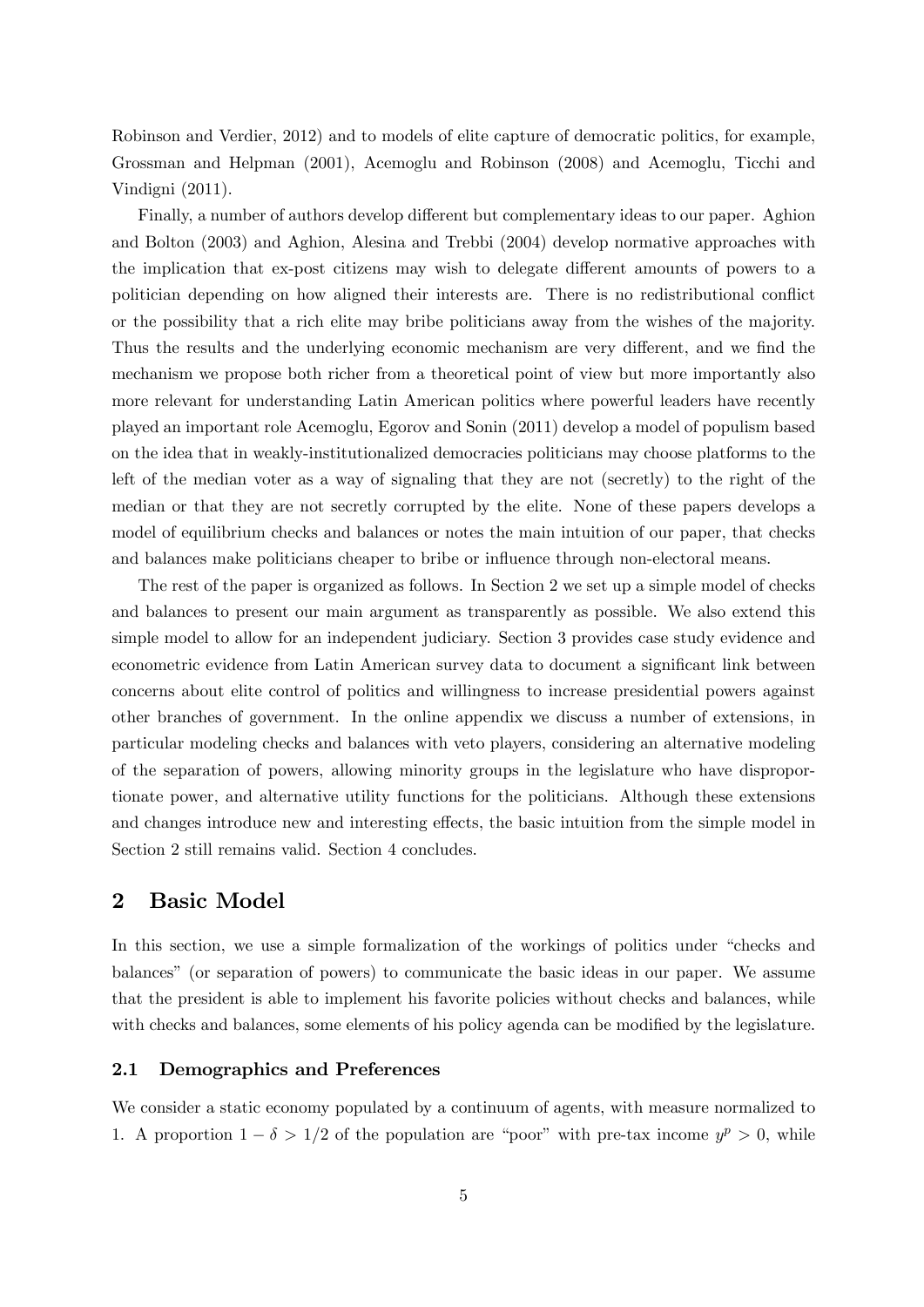the remaining  $\delta$  are "rich" and have pre-tax income  $y^r > y^p$ . Throughout we use superscript  $i \in \{p, r\}$  to denote whether an individual is from the poor or the rich income group. The utility of individual  $j$  is given by

$$
U^j = c^j,\tag{1}
$$

where  $c^j \geq 0$  denotes her consumption. With a slight abuse of notation, we use  $U^j$  to denote the utility of individual j and  $U^i$ , for  $i \in \{p, r\}$ , to represent the utility of a typical poor or rich agent (in equilibrium agents within an income group will all have the same utility).

For future reference, we define average income in the society as

$$
\bar{y} \equiv (1 - \delta) y^p + \delta y^r,
$$

and we also define  $\theta \in (0,1)$  as the share of total income accruing to rich agents, i.e.,

$$
y^r \equiv \frac{\theta}{\delta} \bar{y},
$$

and naturally  $y^p \equiv (1 - \theta)\bar{y}/(1 - \delta)$ . This formulation implies that  $\theta$  is a measure of inequality in the society: greater  $\theta$  corresponds to greater inequality.

#### 2.2 Policies, Politicians and the Constitution

The government, consisting of the president and the legislature, will determine taxes and transfers. We assume that the only tax instrument is a proportional tax rate denoted by  $\tau \in [0, 1]$ , and tax revenues can be redistributed to the poor as a lumpsum transfer denoted by  $T^p \geq 0$ , and to the rich using the lumpsum transfer  $T^r \geq 0.5$  In addition, tax revenues also finance rents for politicians. We assume that there is a maximum tax rate  $\bar{\tau} < 1$ , so that  $\tau \in [0, \bar{\tau}]$ . This may result from the ability of each individual to hide their incomes if taxes are too high.<sup>6</sup> Thus there is a political conflict between the rich and the poor on how much income redistribution there should be, although the interpretation of our mechanisms may also include political conflicts other than those based on differences in income.

We denote the president by  $P$ . We also simplify the analysis by assuming that the legislature consists of a single agent, and we denote the legislator by  $L^7$ . With this notation, we denote the rents captured by the president by  $R^P \geq 0$ , and the rents captured by the legislator by  $R^L \geq 0$ . The government budget constraint then requires total spending, on transfers and the rents to politicians, to be less than total tax revenues, given by  $\tau \bar{y}$ , i.e.,

$$
(1 - \delta) Tp + \delta Tr + RL + RP \le \tau \bar{y}.
$$
 (2)

Given this specification, policy can be represented by a vector  $\{\tau, T^p, T^r, R^L, R^P\}$  (such that (2) holds and all elements of this vector are nonnegative, which is presumed throughout the rest of the analysis without stating this explicitly).

 ${}^{5}T^{p}$  and  $T^{r}$  can alternatively be interpreted as group-specific public goods.

 ${}^{6}$  For example, we could suppose that each individual could hide their entire income in the informal sector and receive  $(1 - \overline{\tau}) y^j$ . This specification implies that taxes greater than  $\overline{\tau}$  would never be set.

<sup>&</sup>lt;sup>7</sup>The case of multi-member legislature is discussed in the online appendix.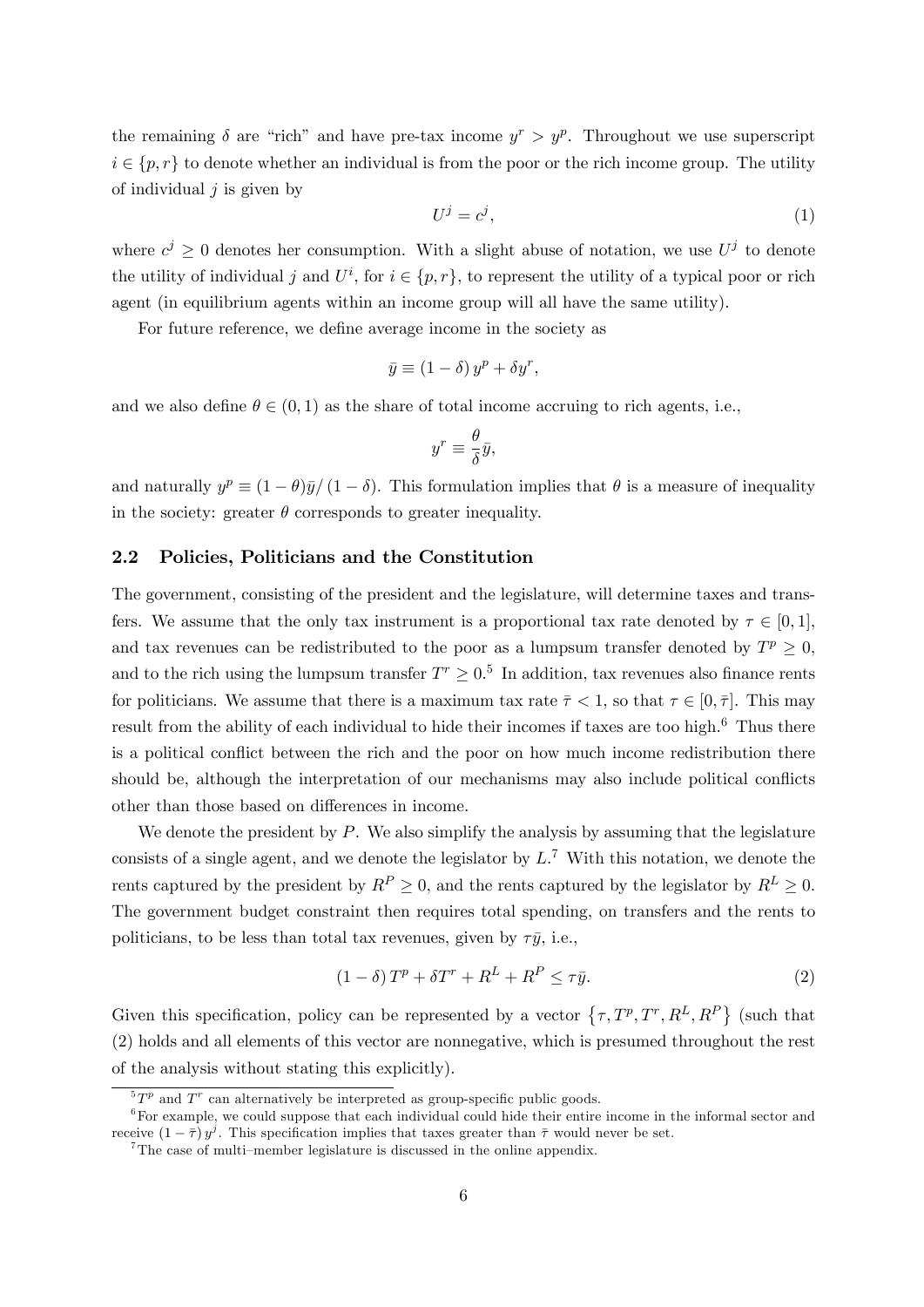The exact policy-making procedure depends on the constitution, which takes one of two forms:

- 1. The constitution may specify *checks and balances*, denoted by  $\gamma = 1$ , in which case the president and the legislator will jointly set policies. In particular, in this section we assume that the president announces a policy vector with tax rate, transfers and rents,  $\{\tau, T^p, T^r, R^L, R^P\}$  and the legislator can only change the allocation of rents  $\{R^L, R^P\}$ (i.e., he is unable to change  $\tau$ ,  $T^p$  and  $T^r$ ).<sup>8</sup>
- 2. The constitution may specify no checks and balances,  $\gamma = 0$ , in which case all decisionmaking power is vested in the president. The president then determines the entire policy vector  $\{\tau, T^p, T^r, R^L, R^P\}.$

Observe that under both types of constitutions, policies are decided by politicians. This implies, in particular, that there is no commitment to policies at the time of elections or any time before implementation of the policies. We assume that citizens in this society first vote in a referendum over the formal constitution, in particular on whether it should include checks and balances, and then vote in the election of the president and the legislator. We describe the timing of events in greater detail below.

Politicians belong to one of the two income groups, and they care about the utility of their income group and about their own rents and bribes. We view the feature that politicians care about their social group's income as both a realistic assumption (in particular, given that politicians from a specific social group will often have their and their families' economic fortunes tied to the rest of the group) and also a reduced-form way of capturing the impact of the party of the politician, his ideology or his concern about his longer-term political career on his behavior. More specifically, a politician j from income group  $i \in \{p, r\}$  has utility given by

$$
V^{j,i} = \alpha v \left( R^j + b^j \right) + (1 - \alpha) U^i,
$$
\n<sup>(3)</sup>

where  $\alpha \in (0,1)$ ,  $b^j \geq 0$  denotes the bribes for politician j, and v is a strictly increasing, strictly concave and continuously differentiable function describing the utility for politicians from rents and bribes. We also assume that this function satisfies the *Inada-type conditions*:  $\lim_{R+b\to 0} v'(R+b) = \infty$  and  $\lim_{R+b\to \bar{\tau}y} v'(R+b) = 0$ , and we normalize  $v(0) = 0$ . The convenient feature implied by (3) is that because the utility function of the politicians is quasilinear in  $U^i$ , the amount of rents a politician will choose is independent of the level of utility of his group.<sup>9</sup> In what follows, we use  $V^{l,i}$  to denote the utility of a politician of income group  $i \in \{p, r\}$  holding office  $l \in \{L, P\}.$ 

<sup>&</sup>lt;sup>8</sup>In the online appendix, we extend the model by following Persson, Roland and Tabellini (2000), in assuming that under checks and balances the president decides the tax rate while the legislature decides the spending vector.

<sup>9</sup>The important feature for our results is that the politician should choose an intermediate level of rents for himself and that when they are lower, he should be more willing to sacrifice the utility of his constituency for increasing these rents. Quasi-linear preferences yield this feature in a simple way. Below and also in the online appendix, we show that the same results can be obtained without quasi-linearity. Note also that if the politicians only cared about rents (i.e.,  $\alpha = 1$ ), then, as will be clear below, the poor would never want to remove checks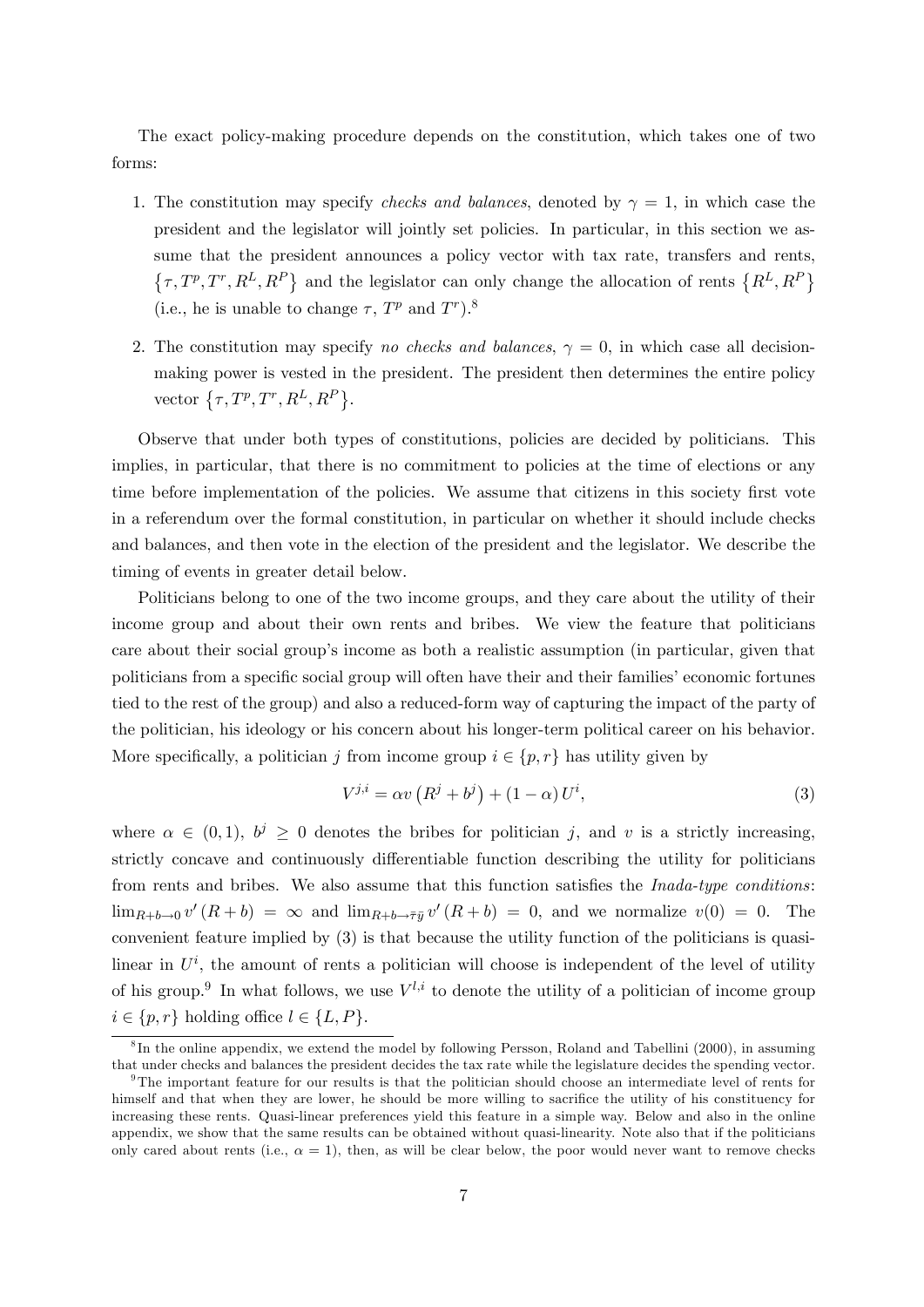We also assume that for both the office of the presidency and the legislature, there are two candidates, each randomly elected from one of the income groups. Thus there will be one rich and one poor candidate for presidency, and one rich and one poor candidate for the legislature. This assumption simply ensures that voting is over two candidates. None of our results are affected if there are more than two candidates and voting takes place with transferable votes. Moreover, we assume that the quality of politicians is exogenous.<sup>10</sup>

Since  $1-\delta > 1/2$ , the poor form the majority and have an electoral advantage. To counteract this, we assume that the rich are better organized and are sometimes able to exert additional influence by bribing (or lobbying) politicians. This is possible when the rich are able to solve their collective action problem and can organize to bribe politicians. How this collective action problem is solved is not essential for our analysis, and we assume that they are able to do so with probability  $q \in [0, 1]$ . When the rich are able to solve their collective action problem, we denote this by  $\kappa = 1$ , with  $\kappa = 0$  denoting the converse.

When the rich are able to do so, they can pay a bribe  $b^P \ge 0$  to the president and/or  $b^L \ge 0$  to the legislature. We follow the lobbying literature, for example, Grossman and Helpman (1994), by assuming that bribes are paid conditional on the delivery of a certain policy. Thus a bribe offer to politician j is a vector  $\left\{\hat{b}^j, \hat{\tau}, \hat{T}^p, \hat{T}^r, \hat{R}^L, \hat{R}^P\right\}$  such that if the politician implements  $\{\hat{\tau}, \hat{T}^p, \hat{T}^r, \hat{R}^L, \hat{R}^P\}$ , he receives  $\hat{b}^j$ , and zero otherwise. In fact, in what follows we can, without loss of any generality, restrict the bribe offers to depend only on the policy components that the politician in question directly controls, and thus under no checks and balances, we simply focus on  $\left\{\hat{b}^P, \hat{\tau}, \hat{T}^p, \hat{T}^r, \hat{R}^L, \hat{R}^P\right\}$  as the bribe offer for the president, and under checks and balances, we can focus on  $\left\{\hat{b}^P, \hat{\tau}, \hat{T}^p, \hat{T}^r\right\}$  for the president and  $\left\{\hat{b}^L, \hat{R}^L, \hat{R}^P\right\}$  for the legislator.

If the rich pay a total bribe of  $B = b^L + b^P$ , each rich agent contributes equally, i.e., an amount  $B/\delta$ . Consequently, given a policy vector  $\{\tau, T^p, T^r, R^L, R^P\}$ , the utilities of poor and rich agents can be written as

$$
U^p = (1 - \tau)y^p + T^p,\tag{4}
$$

and

$$
U^{r} = (1 - \tau)y^{r} + T^{r} - \frac{b^{L} + b^{P}}{\delta}.
$$
\n(5)

#### 2.3 Timing of Events and Equilibrium Concept

To summarize, the timing of events is as follows.

1. There is a referendum on whether the constitution should include checks and balances,

and balances. If politicians did not care about rents (i.e.,  $\alpha = 0$ ), then the equilibrium would be the same with or without checks and balances. Finally, if utility were linear in its arguments, then either a politician would use all revenues as transfers or use all revenues as rents; in either case there would not be a tradeoff in the model.

 $10$ As pointed out by Caselli and Morelli (2004), allowing politicians higher utility may result in a higher quality of agents selected into politics. Such selection effects would provide another reason for the voters to prefer the removal of checks and balances, this time to increase the utility of the president and improve the quality of politicians.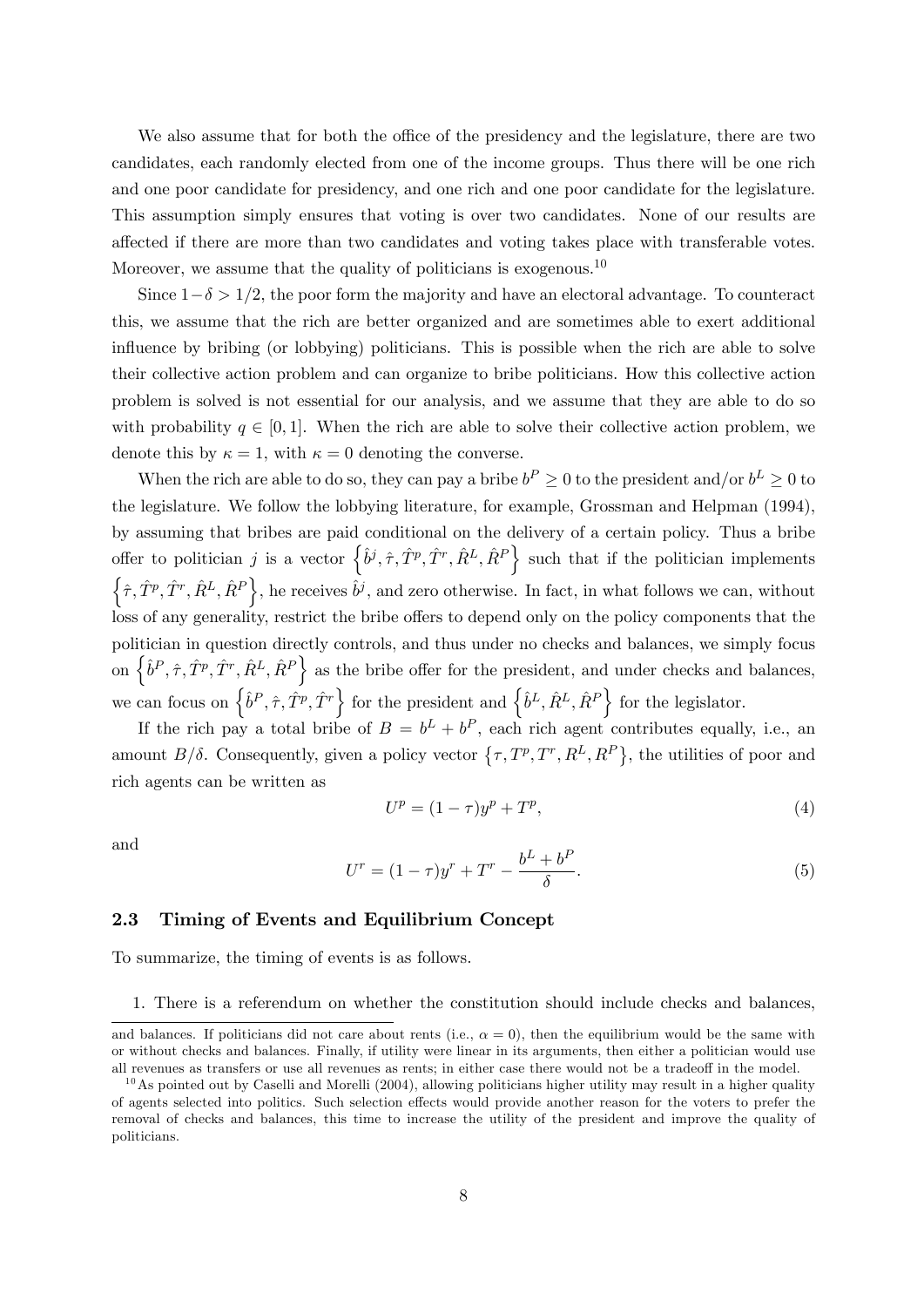i.e., there is a vote between  $\gamma = 0$  and  $\gamma = 1$ . Whichever constitution receives an absolute majority is implemented.

- 2. Elections are held simultaneously for the office of the president and for the legislature. Whichever candidate receives an absolute majority in each post is elected.
- 3. All uncertainty is revealed. In particular, it becomes common knowledge whether the rich will be able to solve their collective action problem.
- 4. If the rich are able to solve their collective action problem, then they make bribe offers to the president and the legislator.
- 5. If the constitution does not include checks and balances, then the president decides the entire policy vector  $\{\tau, T^p, T^r, R^L, R^P\}.$

If the constitution includes checks and balances, then the president proposes a policy vector  $\{\tau, T^p, T^r, R^L, R^P\}$ . After observing this policy vector, the legislator decides whether to change the allocation of rents  $\{R^L, R^P\}.$ 

6. Policies are implemented, bribes are paid, and all payoffs are realized.

A strategy for poor agents simply determines their votes in the referendum and in the election for the presidency and the legislature. A strategy for rich agents determines their votes in the referendum and for the presidency and the legislature, and given the realization of uncertainty about the collective action problem, it also determines their bribe offers. A strategy for a politician determines policies as a function of the bribe offer of the rich lobby. A subgame perfect equilibrium (SPE) is defined, as usual, as a strategy profile in which all actions are best responses to other strategies in all histories. Since individuals take part in (multiple rounds of) voting, the set of SPE includes unreasonable equilibria in which all individuals use weakly dominated strategies (voting in favor of politicians that give them strictly lower utility because everybody else is doing so). We therefore focus on SPE in undominated strategies, and we refer to these simply as *equilibrium* throughout.<sup>11</sup>

We next characterize the equilibria of the economy described so far by backward induction. We start with a given constitution, a given election outcome, and given types of politicians. We then characterize policy choices for different bribe offers (if any) from the rich lobby. After this characterization, we go to the earlier stages of the game, where we determine voting over politicians and voting in the referendum between constitutions with and without checks and balances. A full characterization of equilibrium would specify policies for any combination of

 $11A$  further technical detail is that because voting is dynamic (first in the referendum and then for politicians), a slightly stronger notion than elimination of weakly dominated strategies is necessary. Acemoglu, Egorov and Sonin (2009) propose sequentially eliminating weakly dominated strategies or the slightly stronger concept of Markov Trembling Hand Perfect Equilibrium for this class of games and show that either equilibrium notion eliminates all ìunreasonable equilibriaî and exists in Önite games with agenda-setting structure. All of the equilibria studied here are Markov Trembling Hand Perfect. In fact, here, it is simply sufficient to eliminate equilibria where individuals vote for constitution/politicians that give them (strictly) lower utility.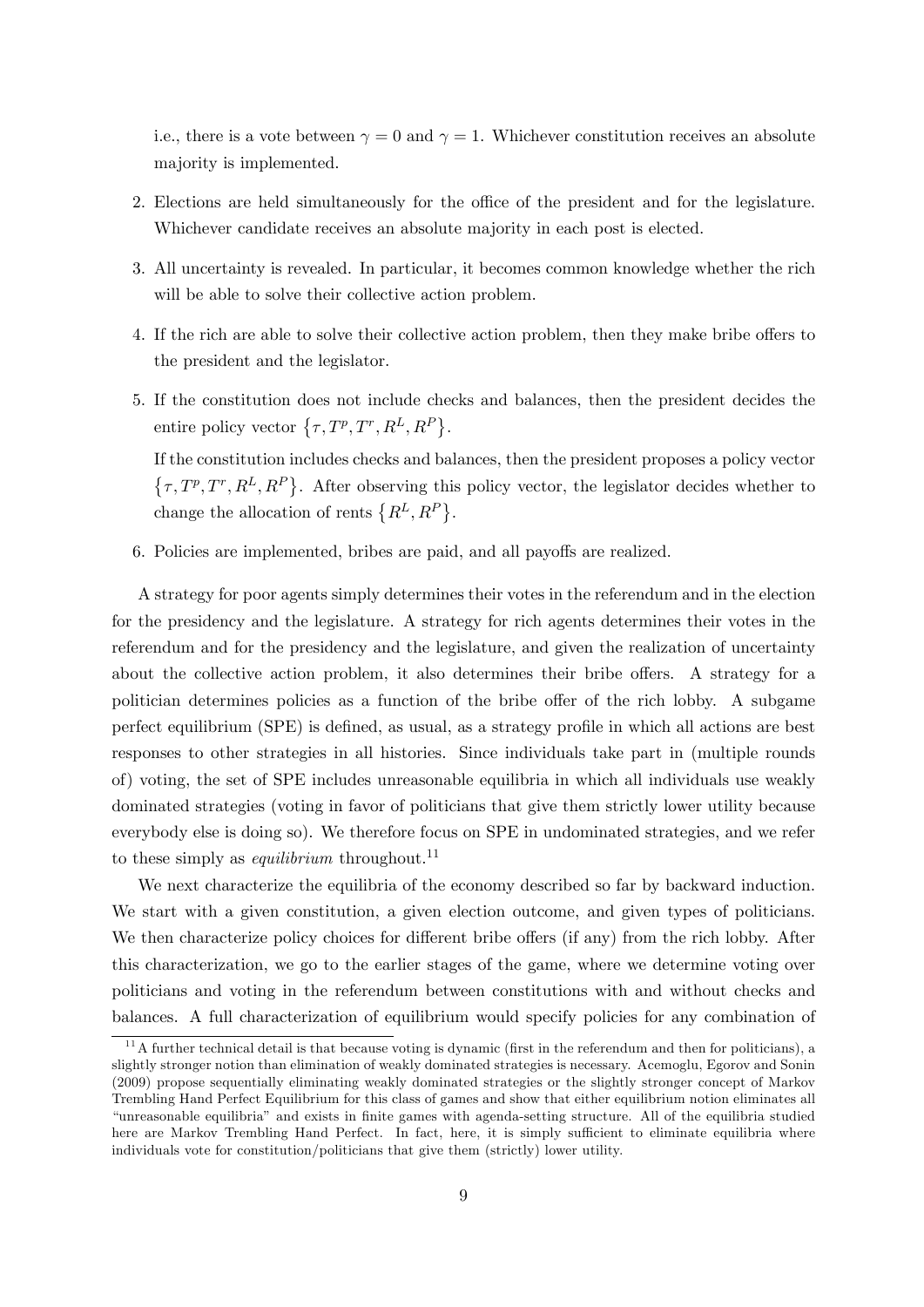politicians (rich president versus poor legislator, etc.). However, we show below that even taking into account the possibility of bribes, the poor always prefer to elect presidents and legislators from their own group. For this reason, we limit attention (without loss of any generality) to situations in which all politicians are from the poor income group.<sup>12</sup>

#### 2.4 Equilibrium without Checks and Balances

Suppose that the referendum has led to a constitution without checks and balances, i.e.,  $\gamma = 0$ . In this case, all policies are decided by the president, and we can ignore the legislator.

Consider first the case in which  $\kappa = 0$  so that the rich are not able to solve their collective action problem and will not make a bribe offer. Then, in the policy-making subgame, the president will solve the program

$$
V^{P,p}\left[\gamma=0,\kappa=0\right] \equiv \max_{\{\tau,T^p,T^r,R^L,R^P\}} \alpha v\left(R^P\right) + \left(1-\alpha\right)\left((1-\tau)y^p + T^p\right),\,
$$

subject to the government budget constraint (2) (where, as usual, all of the elements of the vector  $\{\tau, T^p, T^r, R^L, R^P\}$  are implicitly taken to be nonnegative) and the constraint that  $\tau \leq \overline{\tau}$ . This expression also defines  $V^{P,p}[\gamma=0, \kappa=0]$  as the value of the maximized program, i.e., the value of the president under no checks and balances and when the rich are not able to solve the collective action problem to bribe him. In view of the strict concavity of  $v$ , this problem has a unique solution. Moreover, the solution will involve all incomes being taxed at the maximum rate,  $\bar{\tau}$ , with all the proceeds spent on rents to the president and transfers to the poor (so that government budget constraint (2) holds as equality). The rents to the president are given by  $R^*$ such that

$$
\alpha v'(R^*) = \frac{1 - \alpha}{1 - \delta}.\tag{6}
$$

The Inada-type conditions we imposed on  $v$  ensure that  $R^*$  is feasible given the government budget constraint, i.e.,  $R^* < \bar{\tau} \bar{y}$ . Then the transfer is given by  $T^p = (\bar{\tau} \bar{y} - R^*)/(1 - \delta)$ . Note for future reference that in this case the utility of poor agents is given by

$$
U^{p}\left[\gamma=0,\kappa=0\right]=\frac{\left(1-\theta+\bar{\tau}\theta\right)\bar{y}-R^{*}}{1-\delta}.
$$
\n(7)

Next, suppose that  $\kappa = 1$ . In this case, the rich lobby can make a bribe offer,  $\{\hat{b}^P, \hat{\tau}, \hat{T}^p, \hat{T}^r, \hat{R}^P\}$  to the president. Let the utility that the president derives from accepting this offer and implementing the specified policy vector be  $V^{P,p}(\hat{b}^P, \hat{\tau}, \hat{T}^p, \hat{T}^r, \hat{R}^P)$ . By turning down this offer, the president can always obtain  $V^{p,p}[\gamma=0,\kappa=0]$ . Therefore, the bribe offer by the rich lobby must satisfy the president's participation constraint

$$
V^{P,p}\left(\hat{b}^P,\hat{\tau},\hat{T}^p,\hat{T}^r,\hat{R}^P\right) \geq V^{P,p}\left[\gamma=0,\kappa=0\right]
$$
  

$$
\equiv \alpha v\left(R^*\right) + \left(1-\alpha\right)\frac{\left(1-\theta+\bar{\tau}\theta\right)\bar{y}-R^*}{1-\delta},
$$
 (8)

 $12$ We relax this assumption when we study multi-member legislatures in the online appendix.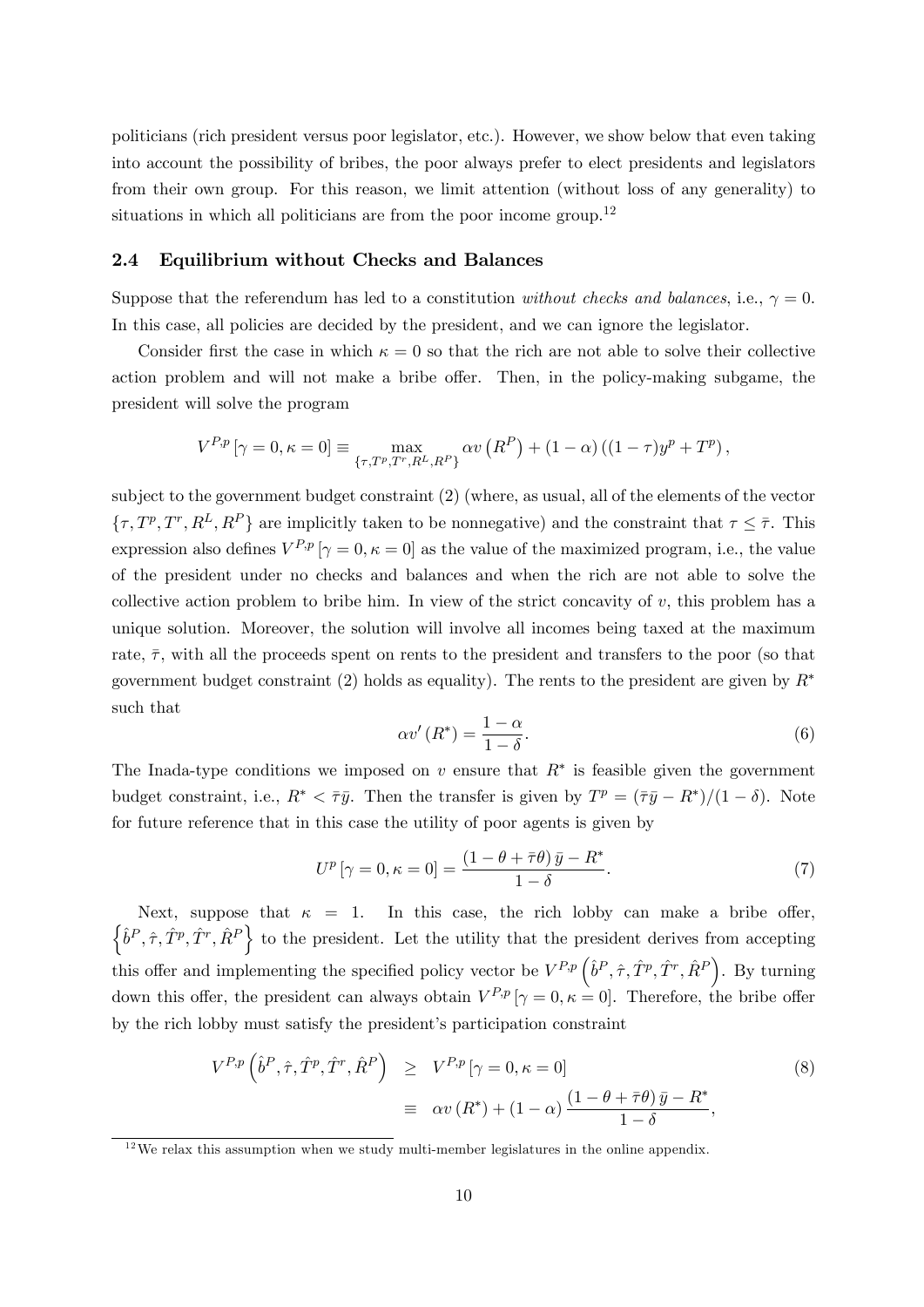where the second relation uses (7). Imposing that there will be no bribes for the legislature in this case, the problem of the rich lobby can be written as

$$
U^r\left(\hat{b}^P,\hat{\tau},\hat{T}^p,\hat{T}^r,\hat{R}^P\right) \equiv \max_{\left\{\hat{b}^P,\hat{T}^p,\hat{T}^r,\hat{R}^P,\hat{\tau}\right\}}\left(1-\hat{\tau}\right)y^r + \hat{T}^r - \frac{\hat{b}^P}{\delta},
$$

subject to (2), (8) and  $\hat{\tau} \leq \bar{\tau}$ . If the solution to this program gives the rich a utility level no greater than  $U^r[\gamma = 0, \kappa = 0]$ , then they prefer not to offer bribes (which is equivalent to making an offer identical to what the president would have chosen by himself together with  $\hat{b}^P = 0$ .

We show in Appendix A that the rich lobby can never get strictly higher utility by offering a bribe to the president. The president decides all policy variables. Consequently, no offer from the rich lobby that increases their own utility is acceptable to the politician (because the politician is already at his bliss point and does not wish to reduce the income of himself or the poor). Formally, we show that all offers  $\left\{\hat{b}^P, \hat{\tau}, \hat{T}^p, \hat{T}^r, \hat{R}^P\right\}$  the rich lobby can make that would be accepted by the president would have to give at least as much income to the poor and rents (plus bribes) to the president, and thus cannot make the rich better off. Given this, without loss of any generality, in what follows we suppose that there is no bribery, i.e.,  $\hat{b}^P = 0$ . In fact, this result also implies that with a small cost of bribery (which is plausible), the unique solution to the rich lobbyís maximization problem would be zero bribes. Finally, it also follows that the utility of the poor is the same regardless of whether the rich lobby being organized or not, i.e.,  $U^{p} [\gamma = 0, \kappa = 0] = U^{p} [\gamma = 0, \kappa = 1] = U^{p} [\gamma = 0].$ 

The intuition for this result, though simple, is worth emphasizing. Because the president is politically powerful under a constitution that does not feature checks and balances, he obtains a high level of utility; in fact, here the president is able to obtain his political bliss point. Importantly, this makes him *expensive* to bribe and thus unprofitable for the rich lobby to influence policy.

The following proposition summarizes the results discussed in this subsection (proof in the text).

**Proposition 1** Suppose the constitution involves no checks and balances (i.e.,  $\gamma = 0$ ). Then, regardless of whether  $\kappa = 0$  or  $\kappa = 1$ , the equilibrium policy involves  $\tau = \bar{\tau}$ ,  $R^P = R^*$  (as given by (6)),  $R^L = 0$ ,  $b^P = 0$ ,  $b^L = 0$ ,  $T^r = 0$ , and  $T^p = (\bar{\tau} \bar{y} - R^*)/(1 - \delta)$ . The utility of poor agents in this case is given by  $(7)$ .

#### 2.5 Equilibrium under Checks and Balances

Suppose now that the referendum has led to a constitution  $\gamma = 1$  with checks and balances. In this case the president proposes the policy vector  $\{\tau, T^p, T^r, R^L, R^P\}$ . Given this policy vector, the legislator can decide to change the allocation of rents, i.e., he effectively decides  ${R^L, R^P}$ given  $\{\tau, T^p, T^r\}.$ 

When  $\kappa = 0$  the rich are not able to solve their collective action problem and will not make a bribe offer. In the policy-making subgame, the legislator will take  $\{\tau, T^p, T^r\}$  as given and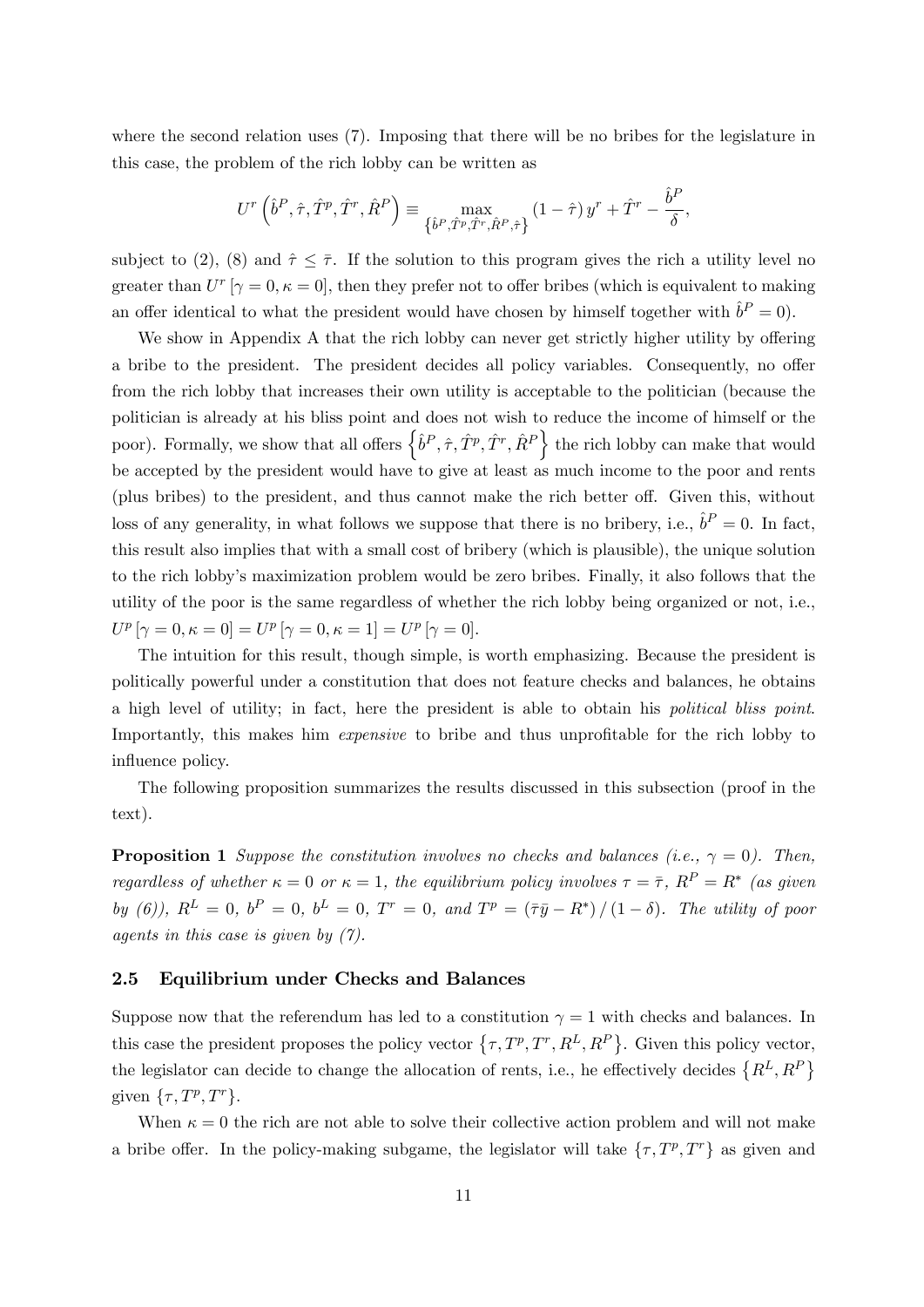solve the program

$$
V^{L,p}[\tau, T^p, T^r, \gamma = 1, \kappa = 0] \equiv \max_{\{R^L, R^P\}} \alpha v (R^L) + (1 - \alpha) ((1 - \tau)y^p + T^p),
$$

subject to the government budget constraint (2) and the policy vector  $\{\tau, T^p, T^r\}$  decided by the president. The solution to this problem involves  $R^P = 0$  and

$$
R^{L} = \tau \bar{y} - (1 - \delta) T^{p} - \delta T^{r}.
$$
\n(9)

Given this, in the prior subgame the president sets the tax rate and transfers so as to maximize

$$
V^{P,p}[\gamma = 1, \kappa = 0] \equiv \max_{\{\tau, T^p, T^r\}} \alpha v (R^P) + (1 - \alpha) ((1 - \tau)y^p + T^p),
$$

subject to the government budget constraint (2), the constraint that  $\tau \leq \overline{\tau}$ , and the best response of the legislator, i.e.,  $R^P = 0$  and  $R^L$  given by (9). Substituting for  $R^P$ , this implies that  $\{\tau, T^p, T^r\}$  will be chosen to maximize

$$
\alpha v(0) + (1 - \alpha) ((1 - \tau)y^{p} + T^{p}) = (1 - \alpha) U^{p},
$$

i.e., to maximize the utility of poor citizens. Intuitively, with checks and balances, the legislator will not allow the president to obtain any rents (instead grabbing all the rents himself). This then induces the president to set zero rents for all politicians, which maximizes the utility of the poor (recall that, so far, there is no bribing from the rich lobby). Consequently, in this case, the utility of poor agents is maximized and is equal to

$$
U^{p}\left[\gamma=1,\kappa=0\right] = \frac{\left(1-\theta+\bar{\tau}\theta\right)\bar{y}}{1-\delta} > U^{p}\left[\gamma=0,\kappa=\cdot\right].\tag{10}
$$

But the utility of the president is now lower than in the case without checks and balances, i.e.,

$$
V^{P,p}\left[\gamma=1,\kappa=0\right] = \left(1-\alpha\right)\frac{\left(1-\theta+\bar{\tau}\theta\right)\bar{y}}{1-\delta} < V^{P,p}\left[\gamma=0,\kappa=\cdot\right],
$$

which implies that the president is strictly worse of because of the presence of checks and balances in the constitution.

Crucially, this advantage of checks and balances in terms of controlling the president is a double-edged sword, because it also makes the president cheaper to buy as we will now see by considering the case in which the rich lobby is organized. In particular, suppose now that  $\kappa = 1$ (as well as  $\gamma = 1$ ). Then the rich lobby will make bribe offers  $\left\{\hat{b}^L, \hat{R}^L, \hat{R}^P\right\}$  and  $\left\{\hat{b}^P, \hat{\tau}, \hat{T}^p, \hat{T}^r\right\}$ to the legislator and the president, respectively. For the politicians to accept these bribe offers, they must satisfy the participation constraints

$$
V^{L,p}\left(\hat{b}^L,\hat{\tau},\hat{T}^p,\hat{T}^r,\hat{R}^L,\hat{R}^P\right) \geq V^{L,p}\left[\gamma=1,\kappa=0\right],
$$

and

$$
V^{P,p}\left(\hat{b}^P,\hat{\tau},\hat{T}^p,\hat{T}^r,\hat{R}^L,\hat{R}^P\right) \geq V^{P,p}\left[\gamma=1,\kappa=0\right].
$$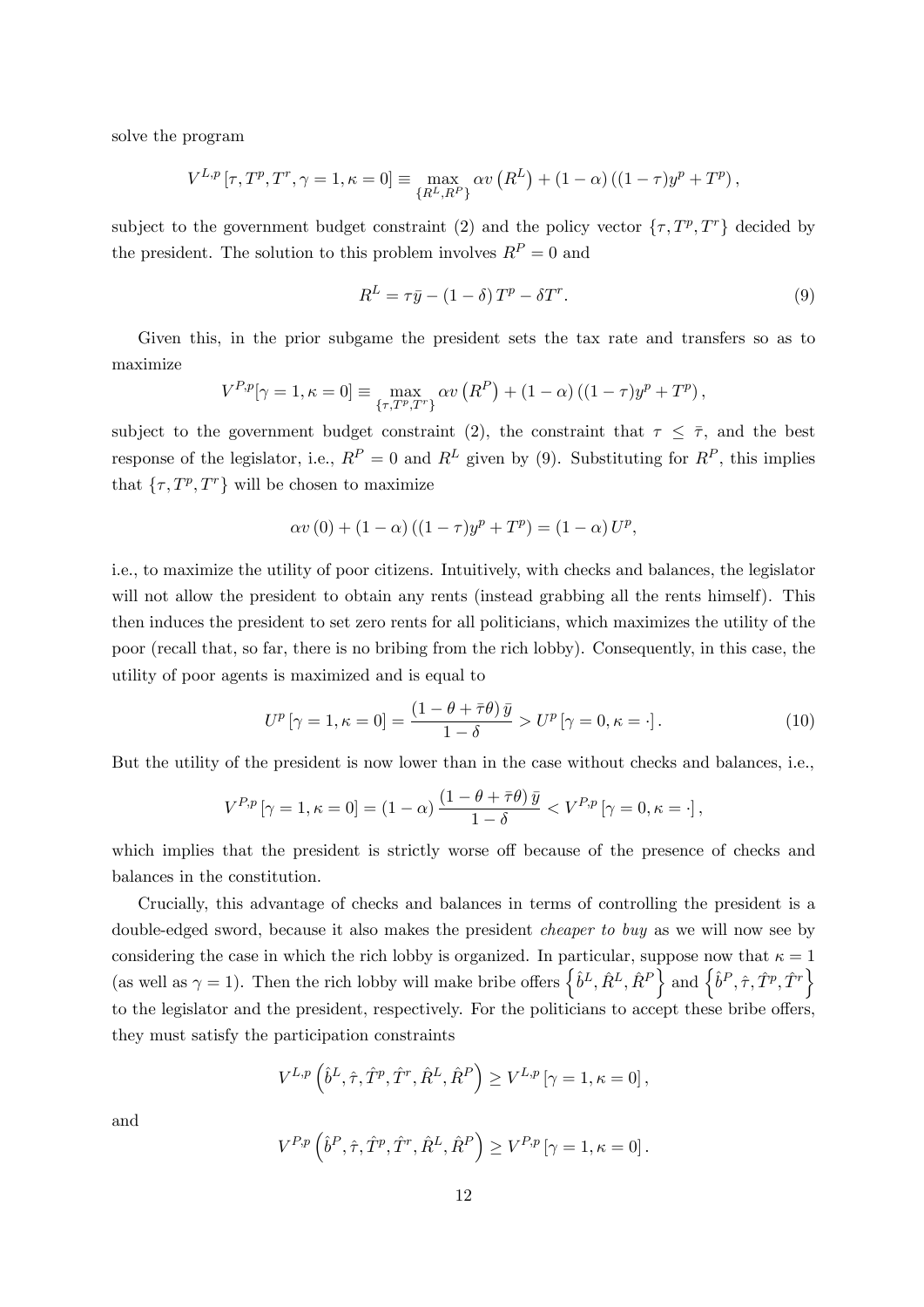Consider first the bribing of the legislator. Since none of the politicians get rents, the rich has nothing to gain by bribing the legislator to change the allocation of rents. Thus  $\hat{b}^L = 0$ .

Consider next bribes from the rich lobby to the president. As noted above, under checks and balances, the president does not receive any rents and is thus relatively cheap to bribe. In particular, the rich lobby can offer bribes to the president in exchange for less income redistribution to the poor. Since when  $R^P = 0$  the marginal utility of rents (and thus of bribes) is greater than the president's marginal utility of transfers to the poor, it is beneficial for the rich lobby to pay a positive bribe to the president in return for less redistribution to the poor. As in the case without checks and balances, without loss of any generality, let us focus on offers that have the minimal bribes from the rich lobby, which means that (among equivalent ones) we are focusing on those solutions with  $\hat{T}^r = 0$ . Taking this and the fact that  $R^P = 0$  into account, the problem of the rich lobby can be written as

$$
\max_{\{\hat{b}^P, \hat{T}^p, \hat{\tau}\}} (1 - \hat{\tau}) y^r - \frac{\hat{b}^P}{\delta} + \frac{\hat{\tau} \bar{y} - (1 - \delta) \hat{T}^p}{\delta} \text{ subject to}
$$
\n
$$
\alpha v \left(\hat{b}^P\right) + (1 - \alpha) \left((1 - \hat{\tau}) y^p + \hat{T}^p\right) \ge (1 - \alpha) \left((1 - \bar{\tau}) y^p + \frac{\bar{\tau} \bar{y}}{1 - \delta}\right)
$$
\n
$$
\hat{T}^p \ge 0
$$
\n
$$
\bar{\tau} \ge \hat{\tau}.
$$
\n(11)

Analyzing the solution to this maximization problem enables us to establish the next proposition, which characterizes equilibrium bribes, policies and utility levels under checks and balances.

**Proposition 2** Suppose that the constitution involves checks and balances (i.e.,  $\gamma = 1$ ). Then:

- 1. When  $\kappa = 0$  so that the rich lobby is not organized and there is no bribing, the equilibrium involves  $\tau = \overline{\tau}$ ,  $R^P = 0$ ,  $R^L = 0$ ,  $T^r = 0$ , and  $T^p = \overline{\tau} \overline{y}/(1-\delta)$ , and the utility of poor agents is given by (10).
- 2. When  $\kappa = 1$  so that the rich lobby is organized and there is bribing, then there exists  $\alpha^* \in (0, 1)$  such that:
	- (a) If  $\alpha > \alpha^*$ , then  $\tau = \overline{\tau}$ ,  $R^P = 0$ ,  $R^L = 0$ ,  $b^P > 0$ ,  $b^L = 0$ ,  $T^P = 0$ ,  $T^r > 0$ , and the utility of poor agents is given by (20).
	- (b) If  $\alpha < \alpha^*$ , then  $\tau < \bar{\tau}$ ,  $R^P = 0$ ,  $R^L = 0$ ,  $b^P > 0$ ,  $b^L = 0$ ,  $T^P > 0$ ,  $T^r \ge 0$ , and the utility of poor agents is given by (23).

Taking into account that the probability the rich can solve their collective action problem and bribe politicians is q, we have that:

If  $\alpha > \alpha^*$ , then the expected utility of the poor is given by

$$
U^{p}\left[\gamma=1\right] = \frac{\left(1-\theta+\bar{\tau}\theta\right)\bar{y}-q\bar{\tau}\bar{y}}{1-\delta}.\tag{12}
$$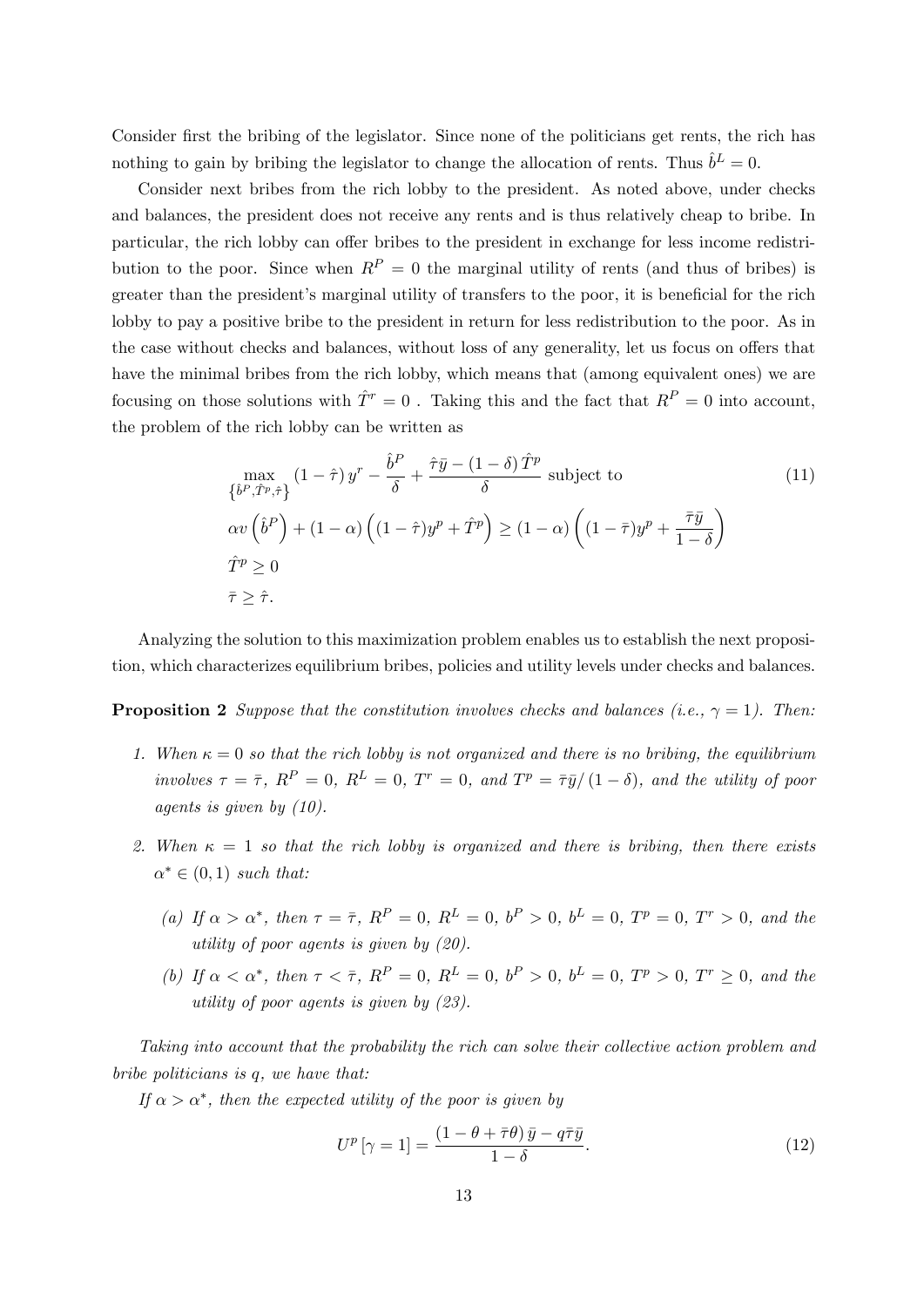If  $\alpha < \alpha^*$ , then the expected utility of the poor is given by

$$
U^{p}\left[\gamma=1\right] = \frac{\left(1-\theta+\bar{\tau}\theta\right)\bar{y} - q\frac{v(R^{*})}{v'(R^{*})}}{1-\delta}.\tag{13}
$$

**Proof.** Substituting for  $y^p \equiv (1 - \theta)\bar{y}/(1 - \delta)$  and  $y^r \equiv \theta\bar{y}/\delta$ , (11) can be rewritten as

$$
\max_{\left\{\hat{b}^P,\hat{T}^p,\hat{\tau}\right\}}\frac{\left(1-\hat{\tau}\right)\theta\bar{y}}{\delta}-\frac{\hat{b}^P}{\delta}+\frac{\hat{\tau}\bar{y}-\left(1-\delta\right)\hat{T}^p}{\delta}
$$

subject to

$$
\alpha v\left(\hat{b}^P\right) + (1 - \alpha) \left(\frac{(1 - \hat{\tau})(1 - \theta)\bar{y}}{1 - \delta} + \hat{T}^p\right) \ge (1 - \alpha) \left(\frac{(1 - \theta + \bar{\tau}\theta)\bar{y}}{1 - \delta}\right),\tag{14}
$$

 $\hat{T}^p \geq 0$ , and  $\bar{\tau} \geq \hat{\tau}$ , where (14) is the participation constraint of the president, ensuring that he receives greater utility with bribery than he would do without. Denoting the multiplier on (14) by  $\lambda_1$ , on the constraint that  $\hat{T}^p \ge 0$  by  $\lambda_2$ , and on the constraint that  $\bar{\tau} \ge \hat{\tau}$  by  $\lambda_3$ , the first-order conditions are that the derivatives of the maximization problem with respect to  $\hat{b}^P$ ,  $\hat{T}^p$  and  $\hat{\tau}$  must satisfy:

$$
-\frac{1}{\delta} + \lambda_1 \alpha v' \left(\hat{b}^P\right) = 0,\tag{15}
$$

$$
-\frac{1-\delta}{\delta} + \lambda_1 (1-\alpha) + \lambda_2 = 0, \tag{16}
$$

and

$$
-\frac{\theta \bar{y}}{\delta} + \frac{\bar{y}}{\delta} - \lambda_1 (1 - \alpha) \frac{(1 - \theta)\bar{y}}{1 - \delta} - \lambda_3 = 0.
$$
 (17)

From (15) it follows that  $\lambda_1 > 0$ , implying that the participation constraint of the president,  $(14)$ , binds. From  $(17)$ , and then  $(16)$ , we get

$$
\lambda_3 = \frac{(1-\theta)\bar{y}}{1-\delta} \left( \frac{1-\delta}{\delta} - \lambda_1 (1-\alpha) \right) = \frac{(1-\theta)\bar{y}}{1-\delta} \lambda_2
$$

Thus we have two cases to consider. Either  $\lambda_2, \lambda_3 > 0$  or  $\lambda_2 = \lambda_3 = 0$ . Now using (15) to eliminate  $\lambda_1$  from (16), we find that if

$$
\frac{\alpha}{1-\alpha}v'\left(\hat{b}^P\right) > \frac{1}{1-\delta},\tag{18}
$$

then  $\lambda_2, \lambda_3 > 0$ , which also implies  $\hat{T}^p = 0$  and  $\hat{\tau} = \bar{\tau}$ . Conversely, if (18) does not hold, then  $\lambda_2 = \lambda_3 = 0$  and  $\hat{T}^p > 0, \hat{\tau} < \bar{\tau}$ .

Next, if  $\hat{T}^p = 0$  and  $\hat{\tau} = \bar{\tau}$ , then from constraint (14) holding as equality, the equilibrium bribe from the rich lobby,  $\hat{b}^P$ , is decreasing in  $\alpha$ , i.e.,  $\hat{b}^P = \hat{b}^P(\alpha)$  with  $\hat{b}^{P'}(\alpha) < 0$ . This implies that the left-hand side of  $(18)$  is increasing in  $\alpha$  while the right-hand side does not depend on  $\alpha$ . So a unique value of  $\alpha$ ,  $\alpha^* \in (0,1)$ , is (implicitly) defined such that

$$
\frac{\alpha^*}{1 - \alpha^*} v' \left( \hat{b}^P(\alpha^*) \right) = \frac{1}{1 - \delta}.
$$
\n(19)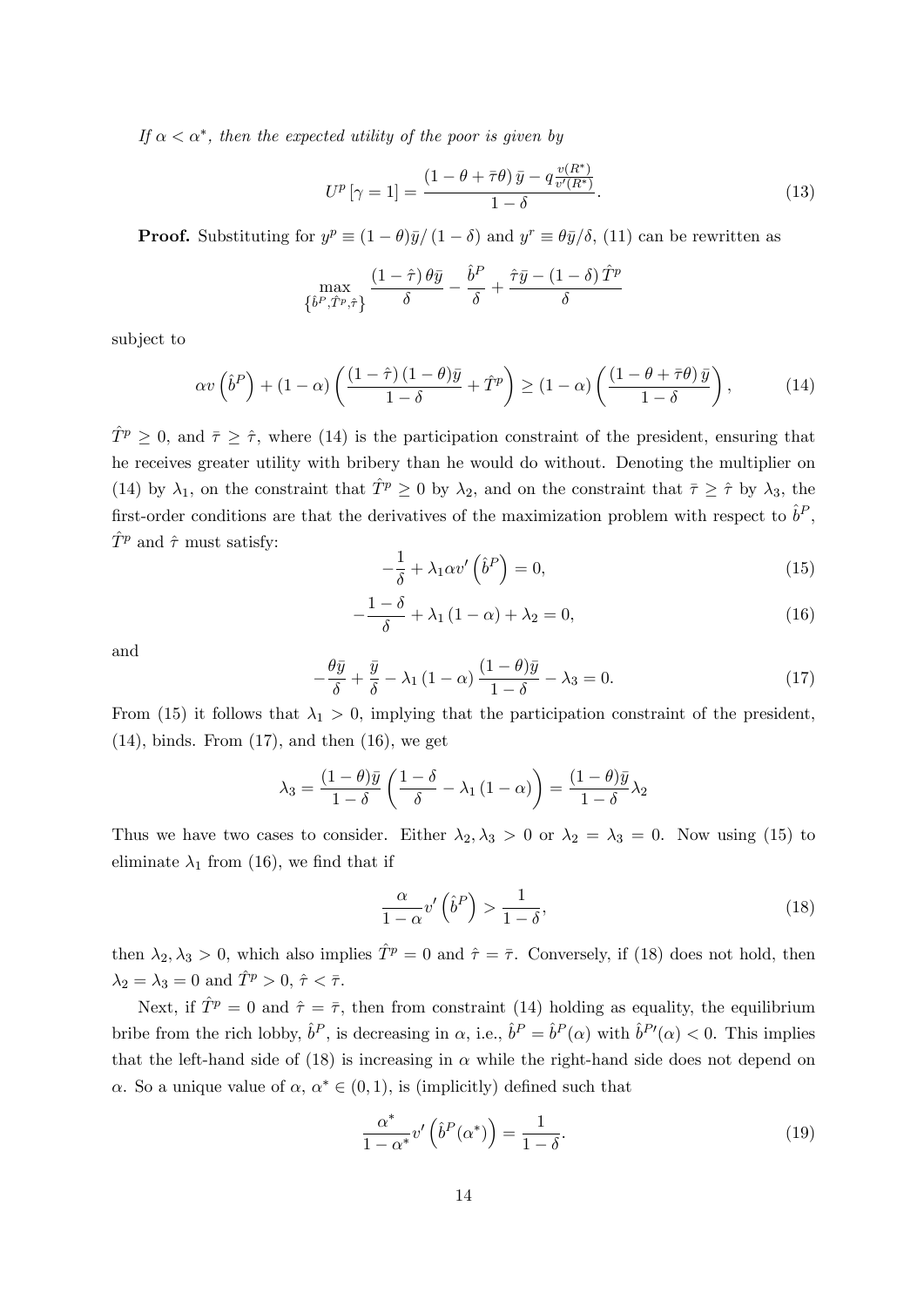If  $\alpha > \alpha^*$  so that politicians care sufficiently about rents and not much about the utility of the poor, then we have  $\hat{T}^p = 0$  and  $\hat{\tau} = \bar{\tau}$ . The utility of poor agents in this case is given by

$$
U^{p}\left[\gamma=1,\kappa=1\right] = \frac{\left(1-\theta\right)\left(1-\bar{\tau}\right)\bar{y}}{1-\delta}.\tag{20}
$$

If, in contrast,  $\alpha < \alpha^*$  so that politicians care more about the utility of their group, then  $\hat{T}^p > 0$ and  $\hat{\tau} < \bar{\tau}$ . In this case, equilibrium bribe is  $\hat{b}^P = b^*$  such that

$$
v'(b^*) = \frac{1-\alpha}{\alpha(1-\delta)},\tag{21}
$$

which in turn implies from (6) that  $b^* = R^*$ . From the participation constraint of the president, (14), we obtain the equilibrium transfer to the poor as

$$
\hat{T}^p = \frac{\bar{y}}{1-\delta} \left( \hat{\tau}(1-\theta) + \bar{\tau}\theta \right) - \frac{\alpha}{(1-\alpha)} v \left( R^* \right) = \frac{\bar{y}}{1-\delta} \left( \hat{\tau}(1-\theta) + \bar{\tau}\theta \right) - \frac{v \left( R^* \right)}{v' \left( R^* \right) \left( 1-\delta \right)},\tag{22}
$$

where the last equality follows from  $(6)$ . Inserting for the transfers in the expression for the income of the poor, the utility of poor agents in this case is given by

$$
U^{p}\left[\gamma=1,\kappa=1\right] = \frac{\left(1-\theta+\bar{\tau}\theta\right)\bar{y}-\frac{v(R^{*})}{v'(R^{*})}}{1-\delta}.
$$
\n(23)

It is also straightforward to verify that in both regimes, the rich are strictly better off when paying bribes (which intuitively follows from the fact that the president is as well of and the poor are worse off). Formally: when  $\alpha > \alpha^*$ , the rich lobby is strictly better off if  $\bar{\tau} \bar{y} > \hat{b}^P$ , which is satisfied with (strict inequality) as  $\hat{b}^P < R^* < \bar{\tau} \bar{y}$ . Next consider the case where  $\alpha < \alpha^*$ . In this case the net increase in the income of the rich relative to the case without bribing is  $-\hat{b}^P + (\hat{\tau}(1-\theta) + \bar{\tau}\theta)\bar{y} - (1-\delta)\hat{T}^P > 0$ . Using (22) this reduces to  $v(R^*) - v'(R^*)\hat{b}^P > 0$ , and since  $\hat{b}^P = R^*$  and v is strictly concave, this is always satisfied, completing the proof.

The economic content of this proposition is simple. Checks and balances limit the possibility that politicians divert public resources for personal rents. All else equal, this increases the utility of poor voters. In particular, if the rich lobby is not organized and cannot bribe the president, then the utility of poor agents is given by (10), which is the highest feasible utility that they can obtain given the policy instruments. However, checks and balances also make the president relatively "cheap to bribe". Thus when the rich lobby is organized, it can effectively bribe the president to limit redistribution to the poor, reducing the utility of poor voters (both (20) and (23) are necessarily less than (10)).

#### 2.6 Elections

With no checks and balances in the constitution a president from the poor will always set the tax rate at the maximum, offering redistribution to the poor. Given the politician utility function in (3), a president from the rich group would set the same tax rate as a president from the poor, but would not redistribute to the poor. Therefore, the poor strictly prefer to vote for the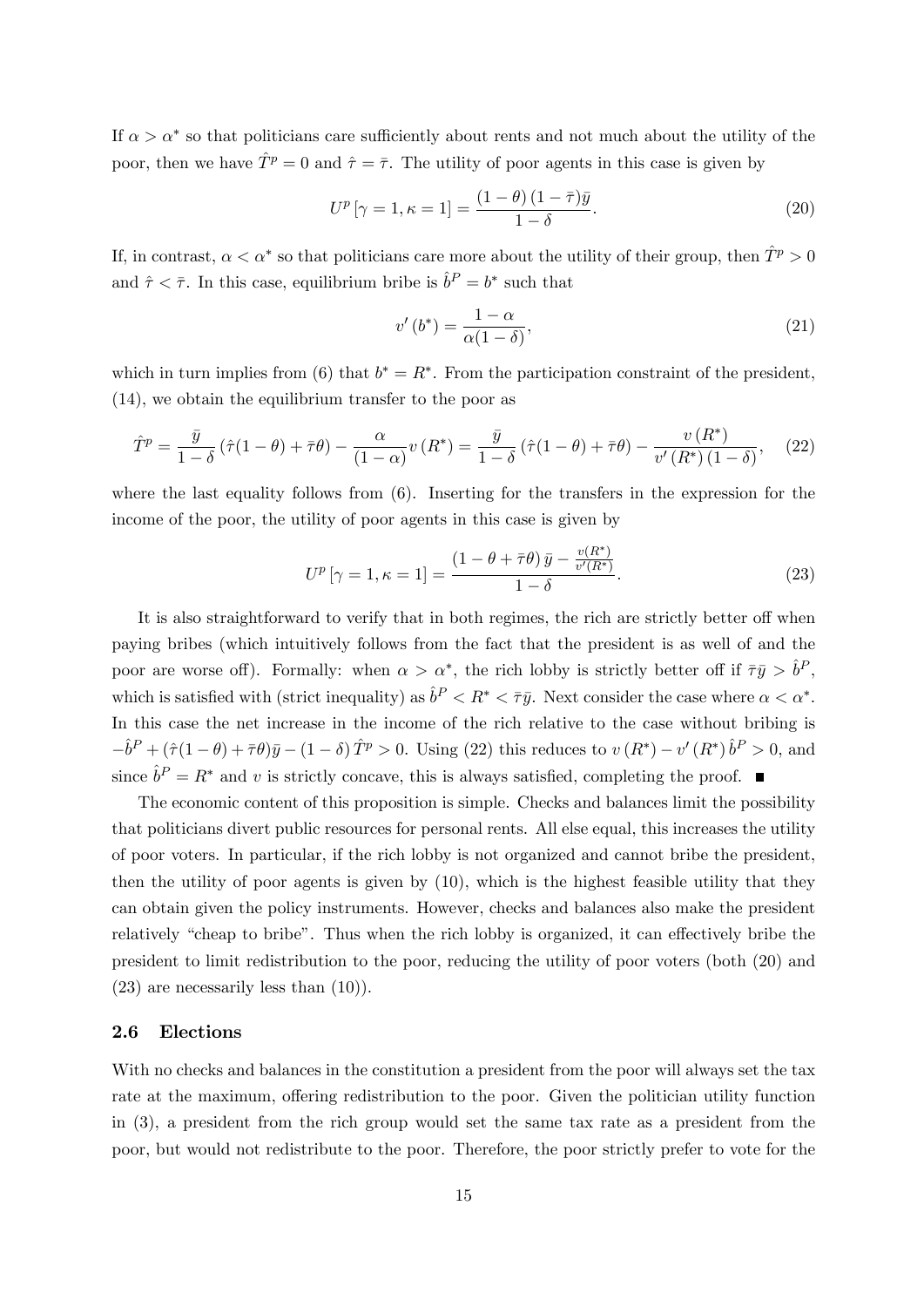poor candidate. In this case, as the legislature has no political power, the utility of the poor is independent of from which income group the legislator originates. Thus without checks and balances voting for a poor politician in the presidential election is a weakly dominant strategy for poor citizens.

With checks and balances and no bribing, a president from the poor will set policy so as to maximize the utility of the poor. If, on the other hand, there are bribes from the rich lobby, it can be easily verified that a president from the rich group will again offer no redistribution to the poor, whereas the president from the poor group, as we have seen in Proposition 2, sometimes does. Moreover, the legislator will prevent the president from getting rents whichever income group the legislator originates from. Thus with checks and balances as well, voting for a poor politician in the presidential election is a weakly dominant strategy for poor citizens. In the rest of this section, we also adopt the convention that they vote for poor candidates in the legislative elections, though this has no bearing on the results.

#### 2.7 Referendum and Equilibrium Checks and Balances

The more interesting voting stage in our model is the referendum on whether the constitution should include checks and balances. This will depend on whether the expected utility of a poor agent (before knowing whether the rich lobby is organized) is greater without checks and balances as in Proposition 1 or with checks and balances as in Proposition 2. The next proposition answers this question:

**Proposition 3** 1. Suppose that  $\alpha > \alpha^*$ . Then the constitution will involve no checks and balances, *i.e.*,  $\gamma = 0$ , *if* 

$$
q > \frac{R^*}{\bar{\tau}\bar{y}},\tag{24}
$$

and it will involve checks and balances if the converse inequality holds.

2. Suppose that  $\alpha < \alpha^*$ . Then the constitution will involve no checks and balances, i.e.,  $\gamma = 1, if$ 

$$
q > \frac{v'(R^*)R^*}{v(R^*)},\tag{25}
$$

and it will involve checks and balances if the converse inequality holds.

In both cases, a greater q (a greater likelihood of the rich lobby being organized) makes a constitution without checks and balances more likely (in the sense that the set of parameters for which the constitution does not involve checks and balances is larger).

**Proof.** An individual from the poor income group (strictly) prefers a constitution without checks and balances when  $U^p[\gamma = 0] > U^p[\gamma = 1]$ , and given our focus on voting using weakly undominated strategies, the referendum will lead to the outcome preferred by the poor majority. Using  $(7)$  and  $(12)$ , we then obtain part 1. Using  $(7)$  and  $(13)$ , we obtain part 2. The last part of the proposition directly follows from parts 1 and 2.  $\blacksquare$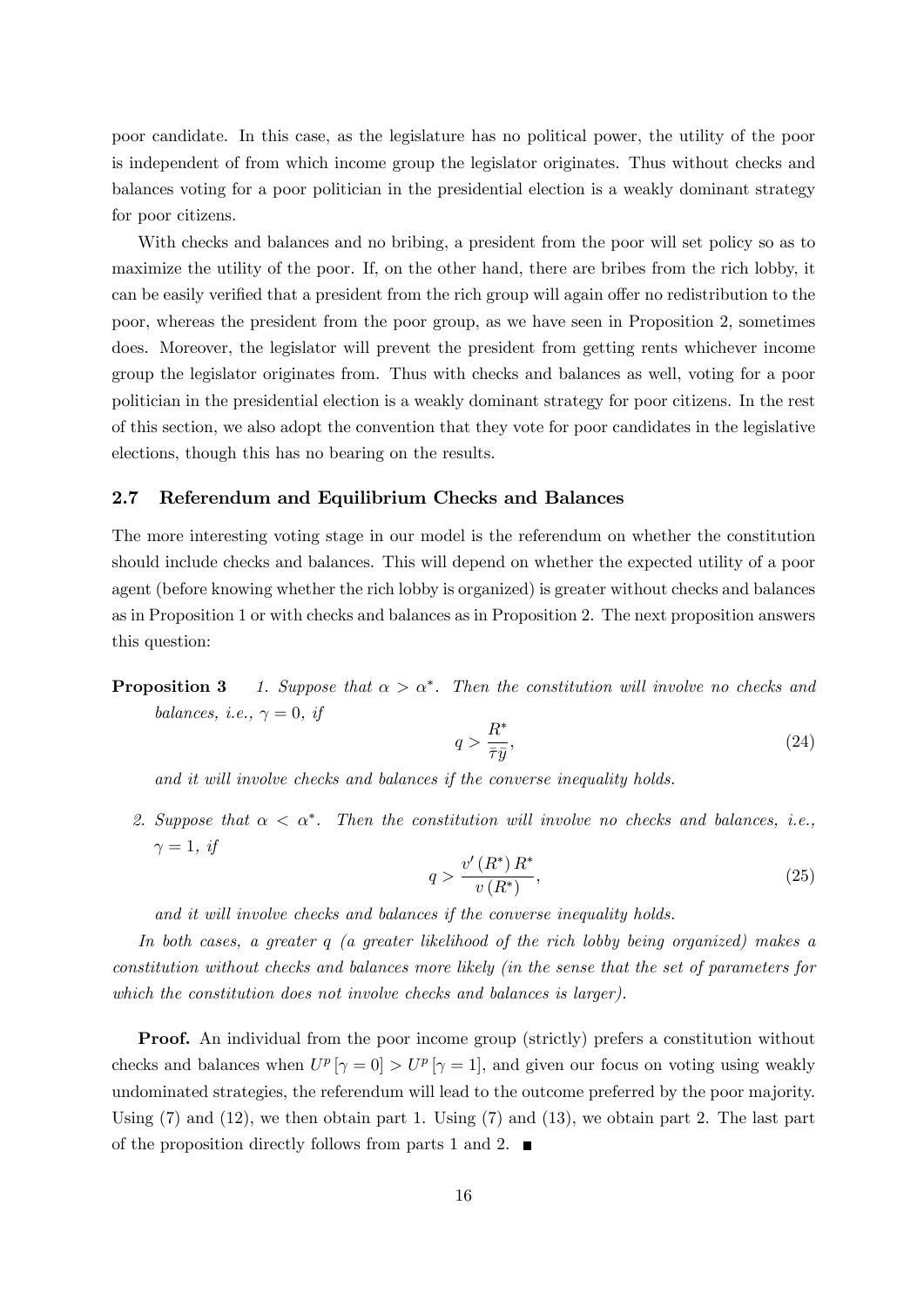This proposition is the main result of the paper. First, it shows that voters may rationally choose no checks and balances. They realize that checks and balances imply lower politician rents (in fact, in our simple model no rents). However, they also understand that this makes politicians "cheaper to buy" for the rich lobby. Thus when they expect it to be likely that the rich lobby can bribe the president, they may prefer a constitution without checks and balances as a way of making the president too expensive for the rich lobby to buy. We believe that this result, in a stylized way, captures the main reason why, in many weakly-institutionalized polities (where the rich lobby can successfully bribe politicians or influence policies using non-electoral means), voters are willing to put up with strong leaders pursuing their own agendas, provided that they are also expected to adopt redistributive policies. In fact, in many such cases they are even willing to remove several constitutional checks on such politicians.

Second, for this same intuitive reasons, the proposition also shows that when the probability q that the rich lobby will be organized to bribe and ináuence politicians is greater, a constitution without checks and balances is more likely to be preferred by the poor majority. In fact, a first corollary to Proposition 3 is that:

**Corollary 1** When  $q = 1$ , so that the rich are always able to bribe politicians, then the constitution will never include checks and balances.

**Proof.** This follows by noting that both (24) and (25) hold when  $q = 1$  (since  $R^* < \bar{\tau} \bar{y}$ because of the Inada conditions we imposed, and  $v'(R^*) R^* < v(R^*)$  due to the strict concavity of v).  $\blacksquare$ 

The next corollary to Proposition 3 emphasizes that the only reason why poor voters may support a constitution without checks and balances is political corruption.

**Corollary 2** If  $q = 0$ , so that the rich are never able to bribe politicians, then the constitution will always include checks and balances.

**Proof.** This immediately follows by noting that neither (24) nor (25) will hold when  $q = 0$ .  $\blacksquare$ 

The reasoning of Proposition 3 highlights that voters are willing to put up with politician rents (resulting from the lack of checks and balances) in return for redistribution. The next corollary formalizes this notion by showing that (when  $\alpha > \alpha^*$ ) a constitution without checks and balances is more likely when potential taxes are higher.

**Corollary 3** Suppose  $q \in (0, 1)$ . When  $\alpha > \alpha^*$ , a constitution without checks and balances is more likely when  $\bar{\tau}$  is higher (when potential taxes are higher). (When  $\alpha < \alpha^*$ ,  $\bar{\tau}$  has no effect on the choice of checks and balances in the constitution).

**Proof.** This result directly follows by noting when  $\alpha > \alpha^*$  the right-hand side of (24) is decreasing in  $\bar{\tau}$  (and when  $\alpha < \alpha^*$  (25) does not contain  $\bar{\tau}$ ).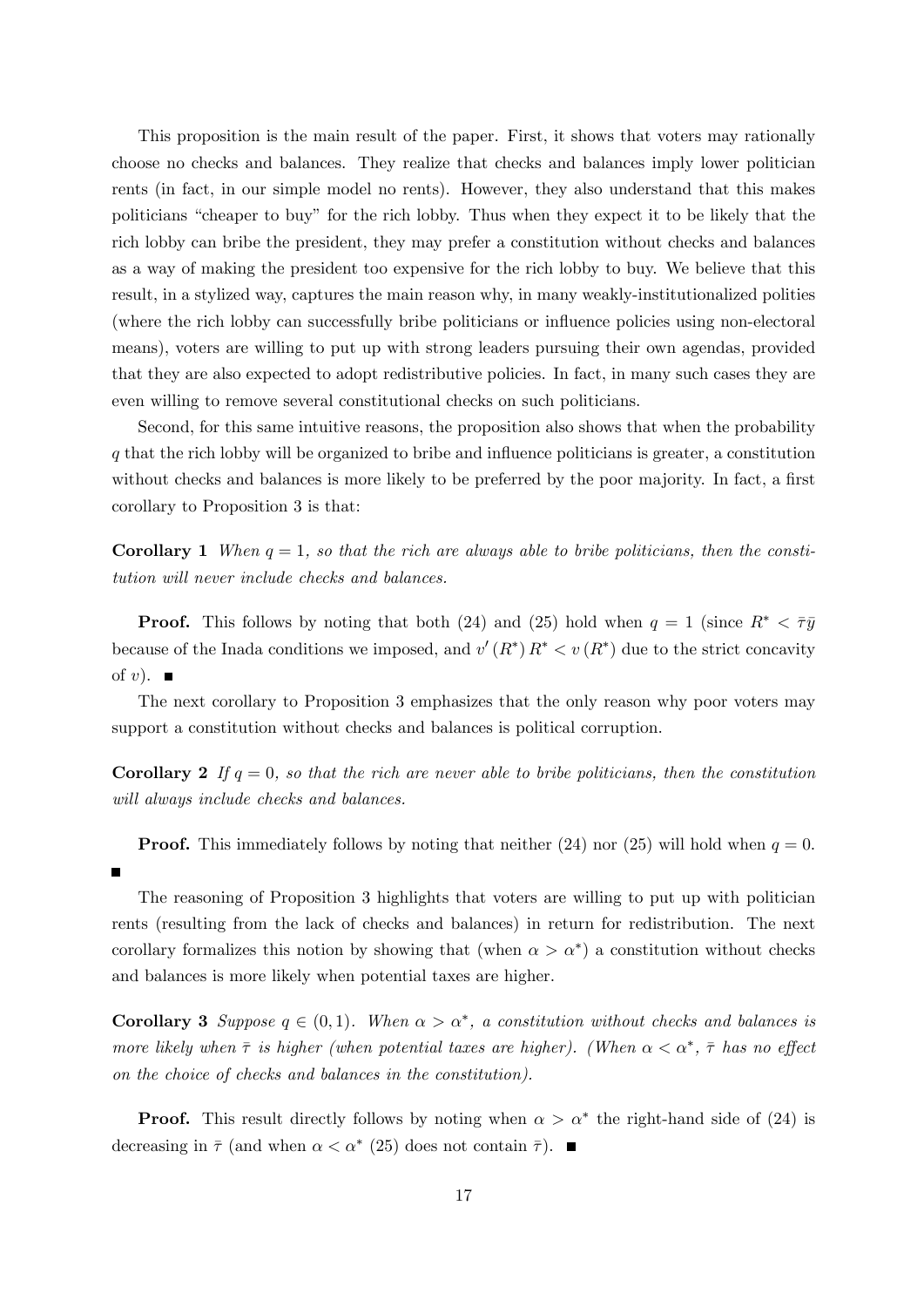One application of this corollary is to natural resource abundant weakly-institutionalized countries. Natural resource abundance makes it easier to impose higher taxes (or nationalize production). In consequence, it may be voters in resource-abundant countries, such as many Latin American ones, that find it particularly attractive to remove checks and balances from the constitution.

When  $\alpha < \alpha^*$  (which implies that politicians put sufficiently large weight on the utility of the poor), the comparison of constitutions with and without checks and balances is independent of potential taxes. This is because of the quasi-linear utility function in (3), which implies that the equilibrium level of bribes is independent of the level of potential taxes when  $\alpha < \alpha^*$ .

Proposition 3 also shows that when  $\alpha > \alpha^*$  a constitution without checks and balances is more likely when (equilibrium) politician rents given by  $R^*$  are low. Even though  $R^*$  is an endogenous object in this economy, it is simply determined by the v function and  $\alpha$  (as shown by equation (6)).<sup>13</sup> (When  $\alpha < \alpha^*$ , lower rents  $R^*$  have an ambiguous effect on the choice of constitution, the reason being that lower rents increases the utility of the poor both in the case where the constitution contains checks and balances and in the case where it does not).

It is also useful to note that the value of  $q$  that is relevant both for Proposition 3 and these corollaries is the probability of the rich lobby being organized when there is checks and balances, since the lobby is ineffective without checks and balances. This also means that all of our results apply without any modification if the probability of the lobby being organized was greater, say  $\hat{q} > q$ , without checks and balances, and thus the assumption that the same probability applies in both regimes is simply adopted to reduce notation.

The political power of the rich lobby rests on its ability to overcome the collective action problem of its members so as to be able to ináuence policy through non-electoral means. The next corollary shows, perhaps somewhat paradoxically, that a better ability to overcome the collective action problem may in fact reduce the political power and utility of the rich. To see this, define  $q^*$  as the value of q that solves (24) with equality when  $\alpha > \alpha^*$  and as the q that solves (25) with equality when  $\alpha < \alpha^*$ .

**Corollary 4** The expected utility of the rich as a function of q is increasing in q for  $q \in [0, q^*)$ ; jumps down in q at  $q = q^*$ ; and is constant in q for  $q \in [q^*, 1]$ .

**Proof.** For  $q \leq q^*$ , it follows from (24) and (25) that the constitution will always involve checks and balances. The expected utility of the rich when the constitution includes checks and balances is given by

$$
U^{r} [\gamma = 1] = (1 - q) \frac{(1 - \bar{\tau}) \theta \bar{y}}{\delta} + q \left( \frac{(1 - \hat{\tau}) \theta \bar{y}}{\delta} - \frac{\hat{b}^{P}}{\delta} + \frac{\hat{\tau} \bar{y} - (1 - \delta) \hat{T}^{p}}{\delta} \right)
$$

$$
= \frac{(1 - \bar{\tau}) \theta \bar{y}}{\delta} + \frac{q \hat{b}^{P}}{\delta} \left( \frac{(1 - \delta) \alpha v (\hat{b}^{P})}{(1 - \alpha) \hat{b}^{P}} - 1 \right),
$$

<sup>&</sup>lt;sup>13</sup>Another interesting implication of this kind of reasoning is that voters may find it in their own interest to elect wealthy individuals as politicians, as these may be more difficult to influence by bribing.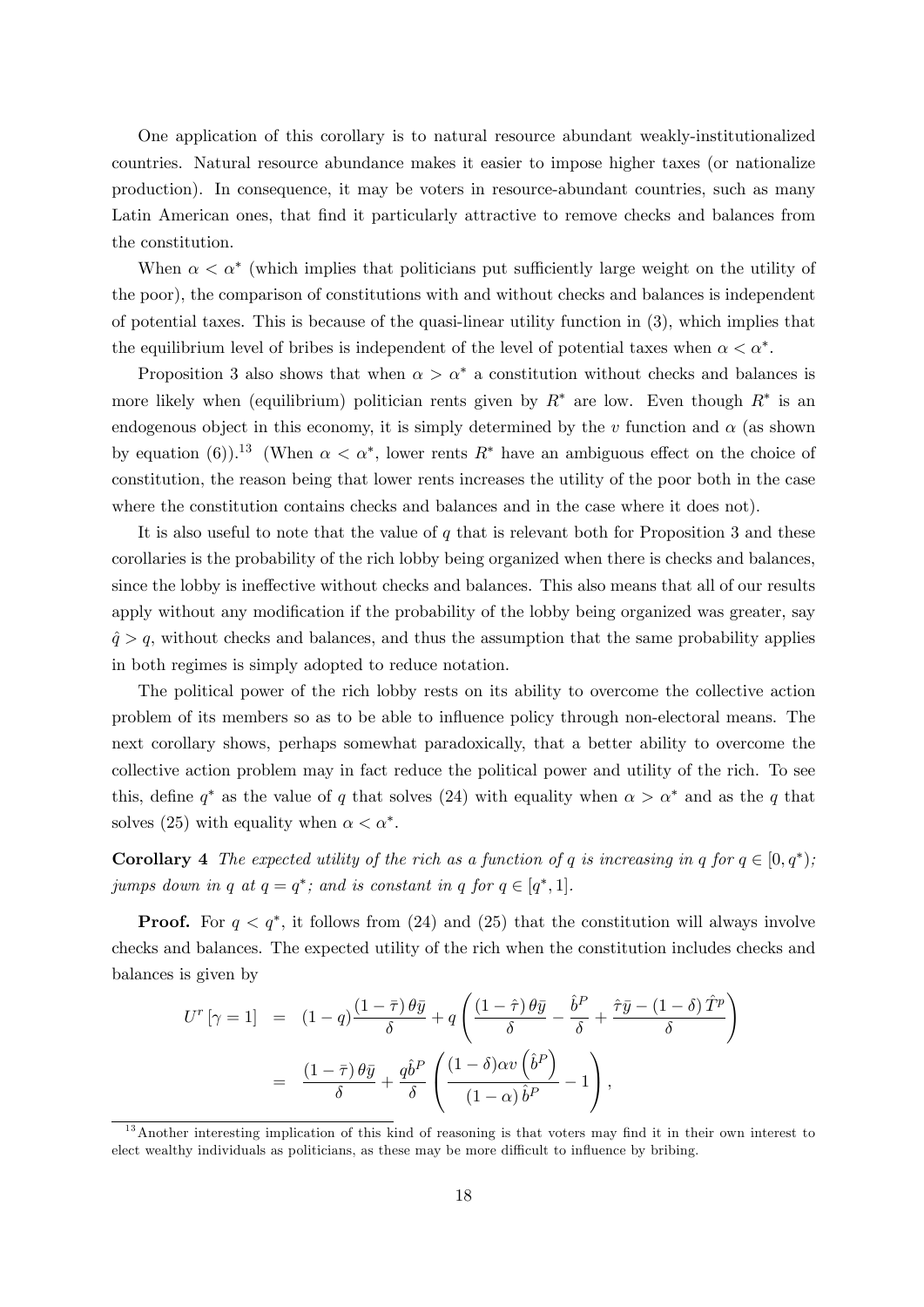where the second line follows by inserting for  $\hat{T}^p$  from (14) always holding as equality.

When  $\alpha > \alpha^*$  we use (19) to obtain

$$
U^{r}\left[\gamma=1\right]=\frac{\left(1-\bar{\tau}\right)\theta\bar{y}}{\delta}+\frac{q\hat{b}^{P}}{\delta}\left(\frac{\alpha(1-\alpha^{*})v\left(\hat{b}^{P}\right)}{\alpha^{*}(1-\alpha)v'\left(\hat{b}^{P}(\alpha^{*})\right)\hat{b}^{P}}-1\right),\,
$$

which is increasing in q for  $\alpha > \alpha^*$  (since in this case  $\hat{b}^P \leq \hat{b}^P(\alpha^*)$  which implies that  $v\left(\hat{b}^P\right) >$  $v'(\hat{b}^P(\alpha^*))\hat{b}^P$ ).

When  $\alpha < \alpha^*$  we use (21) to obtain

$$
U^{r}\left[\gamma=1\right]=\frac{\left(1-\bar{\tau}\right)\theta\bar{y}}{\delta}+\frac{qR^{*}}{\delta}\left(\frac{v\left(R^{*}\right)}{v'\left(R^{*}\right)R^{*}}-1\right),\,
$$

which is also increasing in  $q$ .

For  $q > q^*$ , it follows from (24) and (25) that the constitution will never involve checks and balances, in which case the utility of the rich is given by

$$
U^r\left[\gamma=0\right]=\frac{\left(1-\bar{\tau}\right)\theta\bar{y}}{\delta},
$$

which is independent of q. Comparing  $U^r[\gamma = 0]$  with  $U^r[\gamma = 1]$  we see that the latter always exceeds the former, and the corollary follows.  $\blacksquare$ 

Intuitively, with checks and balances, the utility of the rich (lobby) is monotone increasing in q—their ability to bribe politicians. But when q exceeds  $q^*$ , this triggers the lifting of the checks and balances, increasing redistribution and presidential rents, and making the rich worse off.

In sum, our baseline model shows that poor voters, who make up the majority and would like to see income redistribution, may prefer a constitution without checks and balances because checks and balances, by reducing politician rents, make them "cheaper to buy" for the rich lobby. Our analysis also shows that a constitution without checks and balances is more likely when the rich are more likely to solve the collective action problem and successfully bribe politicians, and when potential taxes are higher, making redistribution more valuable to the poor.

#### 2.8 The Judiciary

We now extend the model so that under checks and balances there is an independent judiciary and show that this does not affect the main insights presented so far, but the quality of the judiciary increases the likelihood that checks and balances will emerge in equilibrium.<sup>14</sup>

Checks and balances typically gives the judiciary an independent role, and thus the judiciary may prevent illegal bribing. In particular, we assume that when it becomes common knowledge whether the rich are able to solve their collective action problem and make bribe offers, it also

<sup>&</sup>lt;sup>14</sup>The model in this subsection can be viewed as an example of a framework with multiple veto players along the lines of Diermeier and Myerson (1999). This class of models is discussed in greater detail in the online appendix.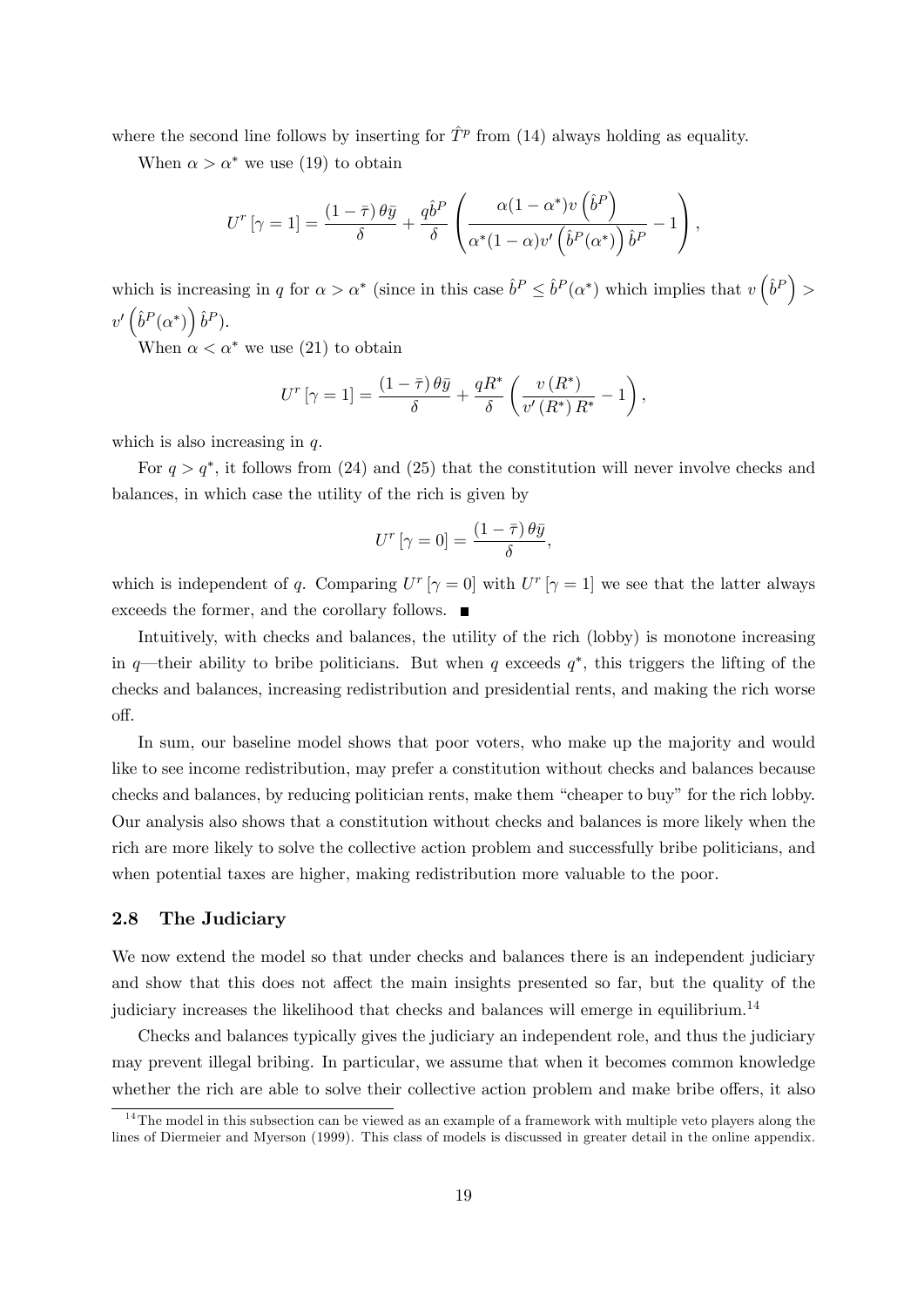becomes common knowledge whether the judiciary will be able to discover such bribing. We assume that the judiciary is able to do so with probability  $s \in [0, 1]$ . When the judiciary can clamp down on bribing, we assume that it is too costly for the rich to undertake it (given that the judiciary cannot be bribed).

Consider first the case where the judiciary is incorruptible. The only situation that differs from the model above is when  $\gamma = 1$  and  $\kappa = 1$ , i.e. when there is checks and balances and the rich are able to affect policy through bribing. Now this is no longer a sufficient condition for bribing to take place, since there is a probability s we are in a case where bribing is prevented by the judiciary. It immediately follows that the probability of bribing, which was  $q$  in the previous model, is now reduced to  $(1 - s)q$ . This case can thus be summarized in the following proposition (proof in text).

Proposition 4 Suppose the judiciary is incorruptible. Then all of the results in Proposition 3 and the subsequent corollaries hold in the current model (with  $(1-s)q$  replacing q).

The main noteworthy implication of this proposition is that low quality of judicial institutions (low s) makes checks and balances less likely. Thus when the judicial institutions are weak voters do not see it in their own interest to have a constitution that places constraints on politicians. Judicial institutions that provide weak control of the behavior of the rich lobby then encourage the emergence of political institutions that impose only weak controls on the president.

From this proposition it is also clear that if the judicial system were perfect in the sense that it always discovered bribing  $(s = 1)$  and were also incorruptible, then voters would always prefer a constitution with checks and balances (because the rich lobby would never be able to influence policy under such a constitution). When the judiciary can also be bribed, however, the picture is different. To see this consider the case where bribing will always be discovered but where the rich (when they solve their collective action problem) can also bribe the judiciary. We assume that the appointed judiciary  $J$  is from the poor and we denote the bribe to the judiciary by  $b^{J} \geq 0$ <sup>15</sup> In contrast to the case in the basic model, the rich will now need to bribe both the president and the judiciary. Thus the problem of the rich lobby can be written as

$$
\max_{\{\hat{b}^P, \hat{b}^J, \hat{T}^p, \hat{\tau}\}} \frac{(1-\hat{\tau}) \theta \bar{y}}{\delta} - \frac{\hat{b}^P + \hat{b}^J}{\delta} + \frac{\hat{\tau} \bar{y} - (1-\delta) \hat{T}^p}{\delta} \text{ subject to}
$$
\n
$$
\alpha v \left(\hat{b}^P\right) + (1-\alpha) \left(\frac{(1-\hat{\tau})(1-\theta) \bar{y}}{1-\delta} + \hat{T}^p\right) \ge (1-\alpha) \left(\frac{(1-\theta+\bar{\tau}\theta) \bar{y}}{1-\delta}\right),
$$
\n
$$
\alpha v \left(\hat{b}^J\right) + (1-\alpha) \left(\frac{(1-\hat{\tau})(1-\theta) \bar{y}}{1-\delta} + \hat{T}^p\right) \ge (1-\alpha) \left(\frac{(1-\theta+\bar{\tau}\theta) \bar{y}}{1-\delta}\right),
$$
\n(26)

 $\hat{T}^p \geq 0$ , and  $\bar{\tau} \geq \hat{\tau}$ . Characterizing the solution to the maximization problem leads to the following proposition:

 $15$  If the judiciary is from the rich we are back in exactly the same model as without an independent judiciary. The reason for this is that under checks and balances the rich get a higher utility with bribing than without, and thus the judiciary will have a higher utility not clamping down on bribing. In other words, when the rich can bribe the participation constraint of the judiciary is thus fulfilled even with  $\hat{b}^J = 0$ .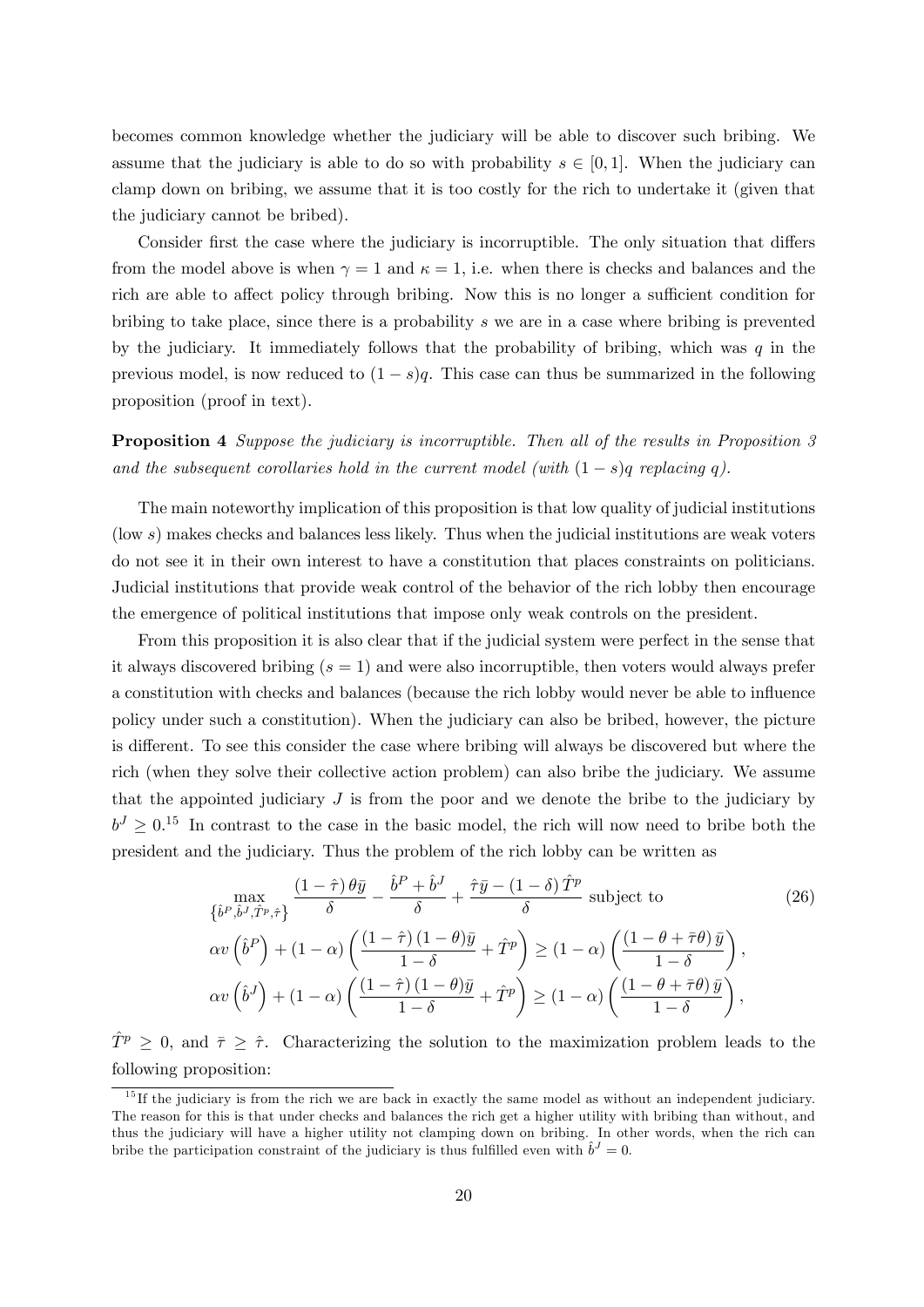Proposition 5 Consider the case where bribing will always be discovered by the judiciary and the judiciary can be bribed. Then there exists  $\alpha^{**} > \alpha^*$  such that all of the results in Proposition 3 hold in the current model, except that  $\alpha^{**}$  replaces  $\alpha^*$ .

**Proof.** Denoting the multipliers on the four constraints in (26) by  $\lambda_1$ ,  $\lambda_2$ ,  $\lambda_3$  and  $\lambda_4$ , the first-order conditions with respect to  $\hat{b}^P$ ,  $\hat{b}^J$ ,  $\hat{T}^p$  and  $\hat{\tau}$  are:

$$
-\frac{1}{\delta} + \lambda_1 \alpha v' \left(\hat{b}^P\right) = 0,\tag{27}
$$

$$
-\frac{1}{\delta} + \lambda_2 \alpha v' \left(\hat{b}^J\right) = 0,\tag{28}
$$

$$
-\frac{(1-\delta)}{\delta} + (\lambda_1 + \lambda_2)(1-\alpha) + \lambda_3 = 0,\tag{29}
$$

and

$$
-\frac{\theta \bar{y}}{\delta} + \frac{\bar{y}}{\delta} - (\lambda_1 + \lambda_2)(1 - \alpha) \frac{(1 - \theta)\bar{y}}{1 - \delta} - \lambda_4 = 0.
$$
 (30)

From (27) and (28) it follows that the participation constraints of the president and judiciary hold with equality. Moreover, both participation constraints holding as equality implies that  $\hat{b}^L = \hat{b}^J$ , and this in turn implies  $\lambda_1 = \lambda_2$ . From (29) and (30) we then get  $\lambda_4 = \lambda_3(1-\theta)\bar{y}/(1-\delta)$ . Solving for  $\lambda_1$  from (27) and inserting in (29), we find that  $\lambda_3, \lambda_4 > 0$  and thus  $\hat{T}^p = 0$  and  $\hat{\tau} = \bar{\tau}$  if

$$
\frac{\alpha}{1-\alpha}v'\left(\hat{b}^P\right) > \frac{2}{1-\delta}.\tag{31}
$$

The participation constraint of the president also implies that when  $\hat{T}^p = 0$  and  $\hat{\tau} = \bar{\tau}$ ,  $\hat{b}^P$  must be decreasing in  $\alpha$ , i.e.,  $\hat{b}^P = \hat{b}^P(\alpha)$  with  $\hat{b}^{P'}(\alpha) < 0$ . Thus the left-hand side of (31) is increasing in  $\alpha$ , while the right-hand side does not depend on  $\alpha$ . The following equation thus implicitly defines a unique value of  $\alpha$ ,  $\alpha^{**}$ , such that

$$
\frac{\alpha^{**}}{1-\alpha^{**}}v'\left(\hat{b}^P(\alpha^{**})\right) = \frac{2}{1-\delta}.\tag{32}
$$

Note from (32) that the only change from equation (19) in the basic model is that the right-hand side of (32) is twice the right-hand side of (19). This immediately implies  $\alpha^{**} > \alpha^*$ .

It is then straightforward to see that when  $\alpha > \alpha^{**}$  the condition for the poor to prefer no checks and balances is identical to the case where  $\alpha > \alpha^*$  above. When  $\alpha < \alpha^{**}$  the condition is also the same as when  $\alpha < \alpha^*$  above, but with  $b^*$  replaced by  $b^{**} < b^*$  such that

$$
v'(b^{**}) = \frac{2(1-\alpha)}{\alpha(1-\delta)}.\tag{33}
$$

П

Note also that, with the exception of Corollary 1, all of the corollaries above hold. The reason Corollary 1 need not hold is because when  $\alpha < \alpha^{**}$  the condition for no checks and balances in the constitution is given by  $q > v'(b^{**}) R^*/v(b^{**})$  (where  $b^{**}$  is given by (33) in the proof of Proposition 5), which in contrast to the case above need not hold when  $q = 1$ . The intuition for this is that the bribing solution is now more favorable for the poor compared to in the case above, as the solution involves more income redistribution and lower bribes.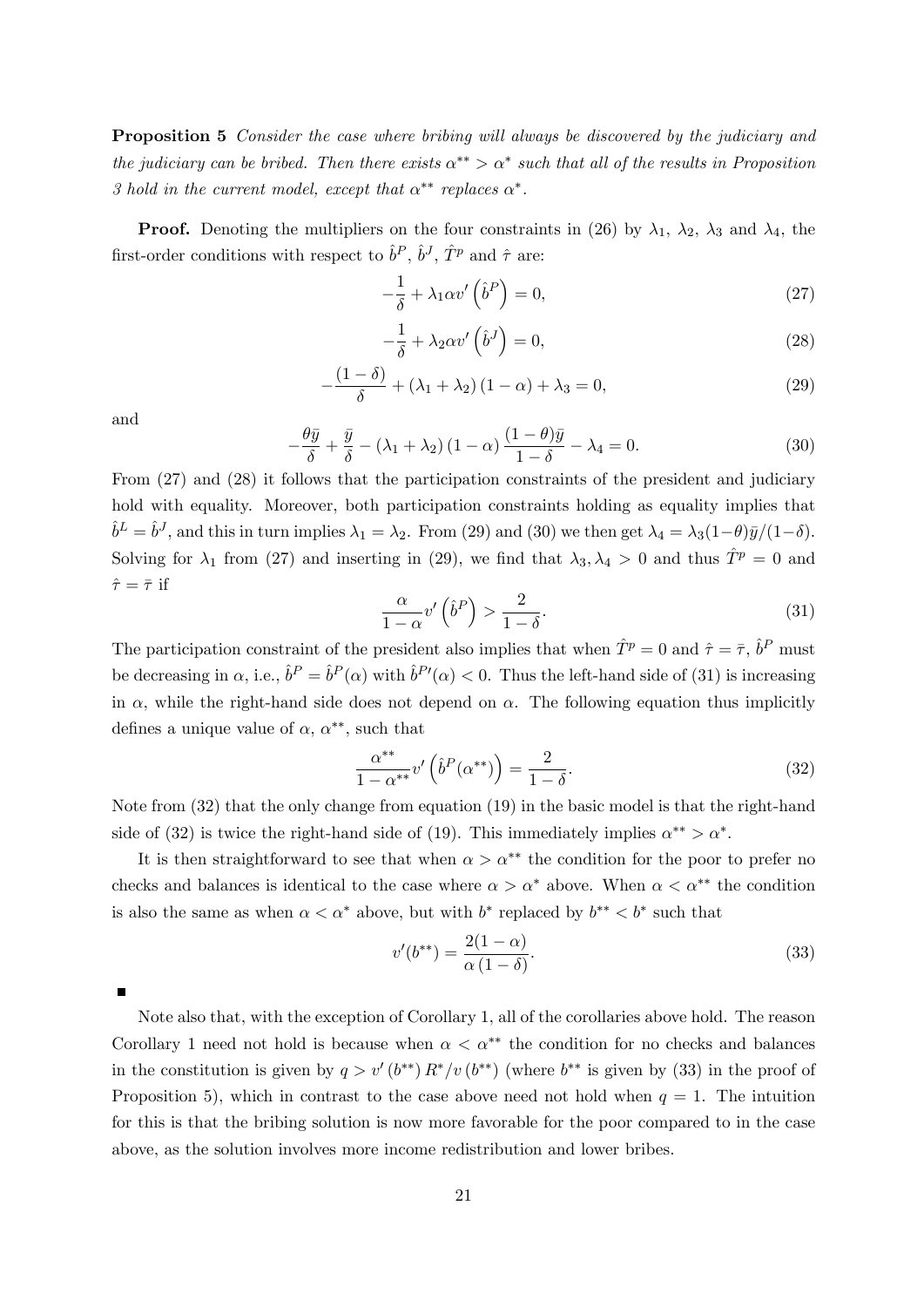#### 2.9 Income inequality

In the above model income inequality did not affect the choice of the poor to remove checks and balances from the constitution or not. This is a result of our simple utility function. We now explore the solution of the basic model when the utility function of politicians is no longer quasi-linear. In particular, suppose that the utility function of a politician  $j$  from income group  $i \in \{p, r\}$  is given by

$$
V^{j,i} = (R^j + b^j + r)^{\beta} (U^i)^{1-\beta}, \tag{34}
$$

where  $\beta \in (0,1)$ , and  $r > 0$  denotes the ego rents of becoming an elected politician. These ego rents may also be interpreted as the wage of a politician. With  $r > 0$  the utility function is defined and well behaved also in cases where  $R^j + b^j = 0$ .

To facilitate comparison with the model above that does not include ego rents, we simplify by focusing on the case where  $r \to 0$ , so that for simplicity the ego rent term vanishes. Nevertheless, the presence of this vanishing term implies that even when  $R^j = b^j = 0$  the utility function has standard properties. We show the solution in this case and also in the slightly more complicated case when r can take any value in the online appendix.

We there reach the following proposition:

**Proposition 6** Let  $\beta^H \equiv \frac{\bar{\tau}}{1-\theta+\bar{\tau}\theta}$  and suppose that  $r \to 0$ . Then:

- 1. When  $\beta > \beta^H$  the constitution will always involve checks and balances.
- 2. When  $\beta < \beta^H$  then the constitution will involve no checks and balances if

$$
q > \frac{\beta \left(1 - \theta + \bar{\tau}\theta\right)}{\bar{\tau}},\tag{35}
$$

and it will involve checks and balances if the converse inequality holds.

**Proof.** See the online appendix. ■

As in the basic model a higher q and a higher  $\bar{\tau}$  makes it more likely that checks and balances are removed from the constitution. But importantly, we can also see that because the right-hand side of  $(35)$  is decreasing in  $\theta$ , checks and balances are more likely with greater inequality, which is stated in the next corollary.

**Corollary 5** A constitution without checks and balances is more likely when  $\theta$  is greater (when income inequality is higher).

Intuitively, without checks and balances the president now appropriates greater rents when inequality is higher (with quasi-linearity these rents did not depend on inequality). The more general utility function considered here then implies that the extent of redistribution increases with inequality, and this raises the cost to the poor of bribes by the rich lobby, and thus encourages the removal of checks and balances when there is more inequality.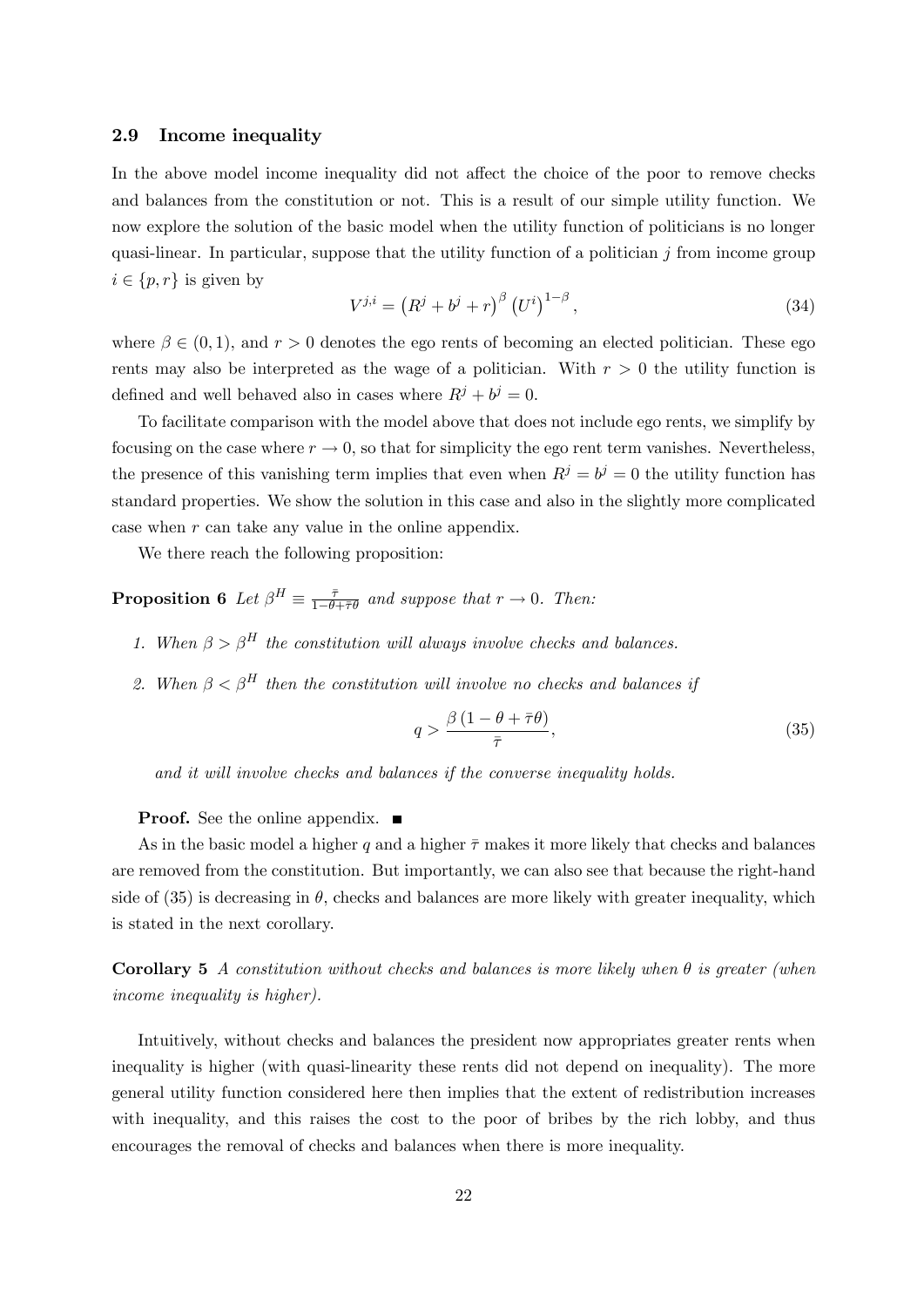#### 2.10 Robustness

The main insight we have emphasized so far is that checks and balances may be costly for the poor majority because, by reducing the president's rents, they make him more amenable to lobbying and bribery by an organized rich lobby. In the online appendix, we show that this main insight is robust under a variety of different modeling assumptions. We first consider another model of separation of powers, along the lines of Diermeier and Myerson (1999) and Tsebelis (2002), where checks and balances give the legislature veto power over all dimensions of policy. We show that all of the results from our baseline model apply for this model as well.

We also study an alternative model of separation of powers along the lines of Persson, Roland and Tabelliniís (1997, 2000) approach, which assumes that, under separation of powers, the president decides the tax rate and the legislature makes the spending decisions. We again show that all of our main results generalize to this case. In addition, we show that now, even with quasi-linear utility function, checks and balances are more likely to be removed when income inequality is high. This is because in this model, even with checks and balances, there are equilibrium rents, now captured by the legislator, and as a consequence, the president may choose a tax rate less than the maximum. When the rich lobby is organized, the president may respond to bribes by choosing redistribution away from the poor to the rich rather than the other way around. As a result, redistribution towards the poor without checks and balances becomes more valuable to the poor when inequality is high, and this encourages the removal of checks and balances with high inequality.

Finally, we also use this alternative model of separation of powers to study how including political minorities (representatives of the rich) in the legislature affects the results. The main result is the following paradoxical finding: greater power sharing in the legislature can backfire and lead to an equilibrium with fewer checks on the president. Thus when the rich are politically powerful in parliament their power may end up being stripped off through changes in the constitution.

## 3 Some Evidence

In this section we provide case study and econometric evidence to support the ideas proposed in this paper. Neither type of evidence precisely pinpoints the mechanism underlying the dismantling of checks and balances and support for 'strongman' politicians in Latin America, but they all paint a picture where popular support for such measures comes from a widespread view that politics is dominated by a traditional elite or 'oligarchy,' a phenomenon made possible by this elite's control over the legislature and sometimes over the presidents. Notably, and perhaps at first paradoxically, the solution to this is viewed by the protagonists as strengthening the state and the presidency, exactly as in our model (though of course without the formal reasoning in our model). The econometric evidence also shows that these concerns and the resulting political reactions tend to be stronger in countries with weaker democracies.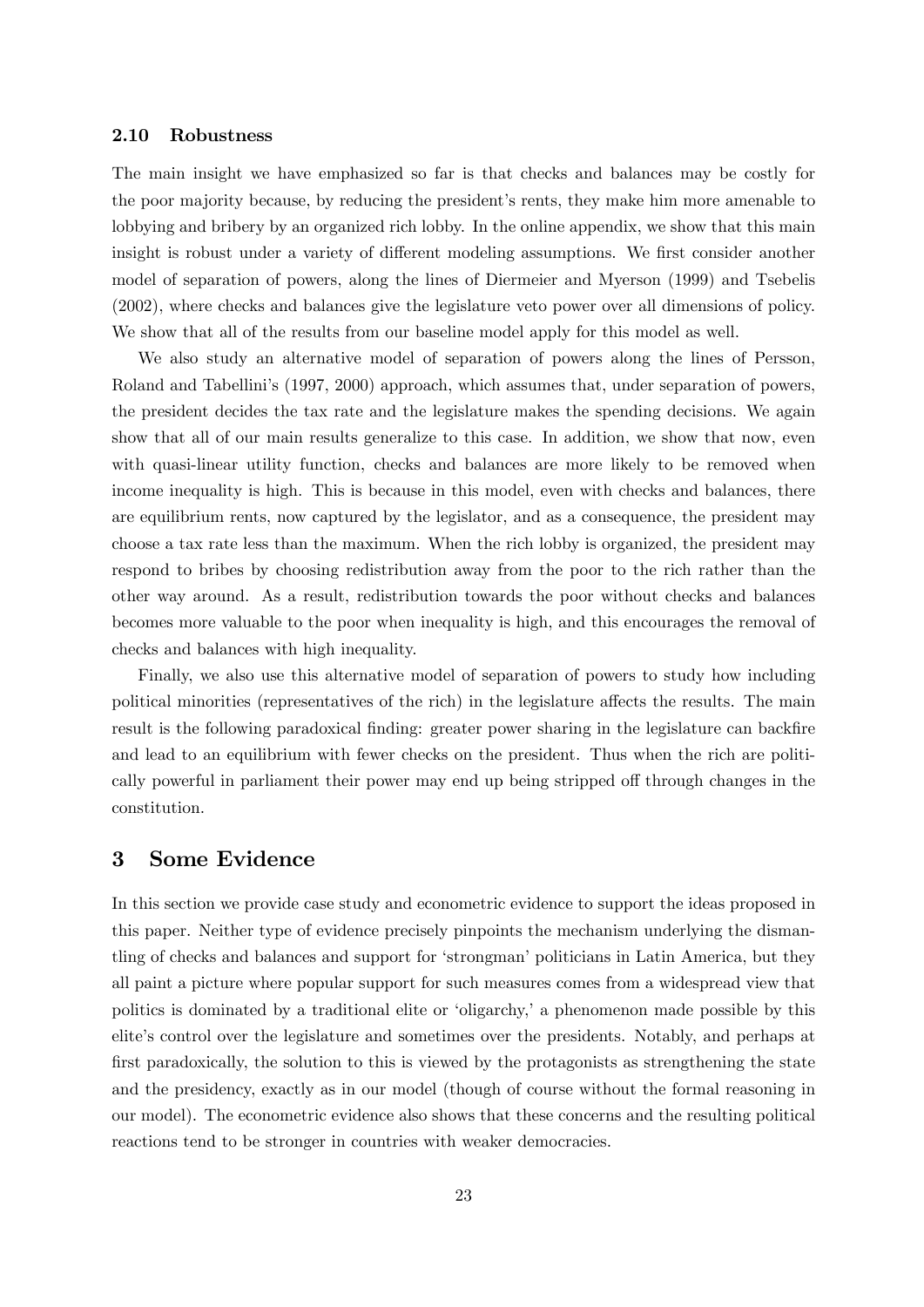A related question is why this backlash favoring presidential power has taken place in Latin America and starting in the late 1990s and coming to a head in the 2000s. Though we do not have a precise answer to this question, we suspect it is related (1) to the reality that politics in many Latin American countries has been dominated by traditional elites through corruption and other non-electoral means, underpinning the very high levels of economic inequality in much of the region, and (2) to the collapse of these non- or quasi-democratic regimes in several countries in the 1990s, opening the way to electoral competition with stronger appeals to the fundamental concerns of the majority of voters in these countries.<sup>16</sup>

### 3.1 Case Study Evidence

The mechanisms that underlay our results can be supported by examining what the protagonists themselves say as well as the conventional wisdom in the secondary academic literature on Latin American politics, particularly on 'populism'. In this subsection we provide an overview of the academic literature focusing on Ecuador, Venezuela and Bolivia, three countries that exemplify the mechanism we propose and that have undergone referenda on dismantling checks on presidential power from the legislature.<sup>17</sup> In each case, there is considerable evidence that the rhetoric of the presidents seeking greater powers and the support they ultimately received was based on the perception that the 'oligarchy' was wielding disproportionate political power, largely because of its ability to control and buy politicians at all levels of government. In all three cases, the 'politics of betrayal' (or fear of such betrayal) was crucial to these dynamics as previous presidents brought to power to change politics-as-usual either backtracked or where unsuccessful.

The academic literature depicts the changes we have been analyzing as part of Latin American populism. Though there is no convention about the exact definition of populism, existing studies all portray populism in very similar ways. For example, Levitsky and Roberts (2011, p. 6) define it as "the top-down political mobilization of mass constituencies by personalistic

 $16$ For example, though Ecuador came out of military rule in 1979 and for the first time illiterate citizens could also vote, politics was at the time still controlled by the traditional elite, especially via the clientelistic party system. It took time for the previously disenfranchised to organize with their first success being the election of Abdalá Bucaram in 1996. But as we explain below, it did not lead to significant changes in policy, fueling concerns of the ëpolitics of betrayalíand setting the scene for Correaís presidency as we explain below. The political history of Bolivia is similar with the military leaving even later, in 1982. In Venezuela, the military left in 1958 but were replaced by a two-party ípartyarchyí. The political barriers to entry that the system posed were eroded only in the 1980s as a result of economic crisis and mounting corruption scandals.

<sup>&</sup>lt;sup>17</sup>The other two countries that have experienced similar major removals of congressional checks against presidential powers since the late 1980s are Peru and Nicaragua. In Peru, President Alberto Fujimori suspended the sitting congress by issuing Decree 25418 in 1992, and oversaw new elections in which his supporters gained a majority in the congress. They proceeded to rewrite the constitution moving from a bicameral to a unicameral legislature, weakening the congress and judicial independence, and strengthening presidential powers. These changes were popularly approved by a referendum (Mauceri, 2006). In Nicaragua, the process started with the 1987 Sandinista constitution, which strengthened presidential powers, for example by moving from bicameral to unicameral legislature. The constitution was amended again in 1995 during the Violeta Chamorra government to strengthen the power of the legislature, for instance, allowing it to over-ride presidential decrees by a simple majority. Presidential powers were increased again under Daniel Ortega, in 2009, allowing him to run again for presidency in 2011.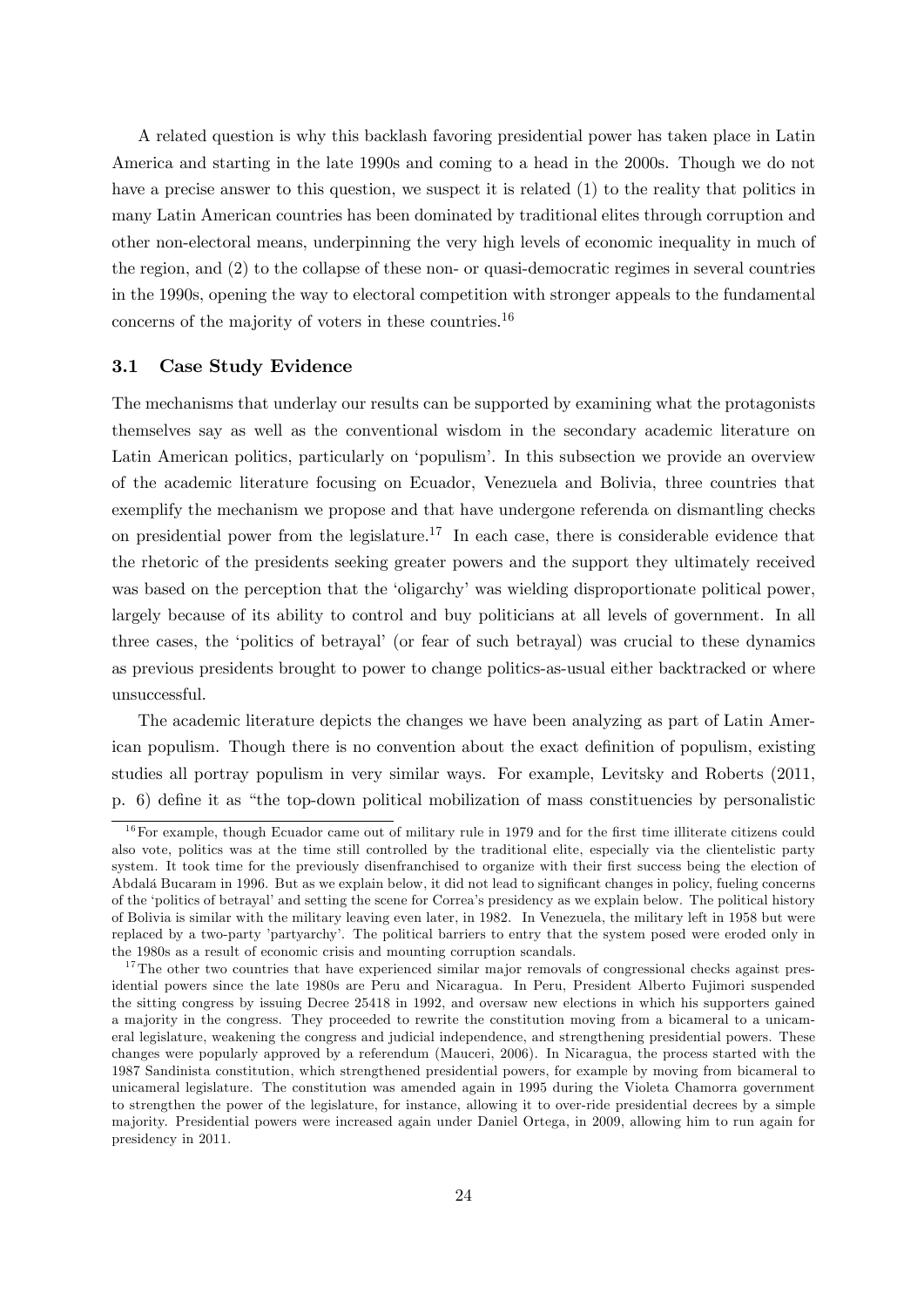leaders who challenge established political or economic elites on behalf of an ill-defined pueblo, or 'the people'". Similarly De la Torre (2010, p. viii) argues "Populist leaders have constructed politics as a  $\ldots$  confrontation  $\ldots$  between the people and the oligarchy" and "populism is a  $\ldots$ worldview ... that perceives history as a Manichean struggle between ... [the] common interest of the citizens ... [and] a conspiring elite. Wholesale institutional change ... is required in order to restore the will of the people" (Hawkins, 2010, p. 5). This literature notes the correlation between the rise of populist leaders such as Chavez in Venezuela, Correa in Ecuador, and Morales in Bolivia, but it has not proposed any precise mechanism linking populism as a political strategy to the dismantling of checks and balances, and it does not clarify why citizens who vote for populist leaders would not be equally interested in using checks and balances to stop them extracting rents than any other type of leader.

The survey evidence we present in the next subsection also shows that a majority of citizens in many Latin American societies believe that elite control of politics is a major obstacle to progress in their country.

Ecuador Democracy returned to Ecuador in 1979 after the withdrawal of the military from politics. The following period degenerated into political instability with a pattern emerging of presidents running for power on redistributive 'populist' platforms, from which they deviated after assuming power, only to be thrown from power by popular uprisings which were then ratified in some way. The most recent episodes feature the election of Abdalá Bucaram in 1996 on a redistributive platform aimed at reversing 'Washington consensus' type policies. Once in power Bucaram abandoned the policies and imposed Öscal retrenchment and was forced from o¢ ce within one year by street demonstrations. He was followed by Jamil Mahuad, elected in 1998 and forced from office by a joint civilian-military coup in 2000, partially in response to the dollarization of the economy and the bailing out of the banking system which "from the point of view of ordinary citizens ... looked like a generous bailout of predatory financiers" (Conaghan, 2012, p. 263). Next was Lino Gutièrrez, who took part in the coup and was elected as president on a left-wing platform, only to be forced from power by a popular uprising in 2005 after also reneging on his agenda. In the transitional government that replaced Gutièrrez, a young economist, Rafael Correa, got the job as minister of finance. He used his position as a platform to attack the 'neoliberal' economic policies of his predecessors and launched a bid for the presidential election in 2006. Correa's campaign focused on

ìtwo overarching, interrelated themes: (1) the degeneration of state institutions and the moral bankruptcy of the political class and (2) the disintegration of the nation/homeland (patria) as a result of the elite-imposed economic policies that sacrificed the public interest in favor of private gain. In Correa's imagery, Ecuador was a country "kidnapped", a nation held hostage by political and economic elites ... the state was an edifice of domination controlled by the traditional parties, the partidocracia (the "partyarchy")" (Conaghan, 2012, p. 265).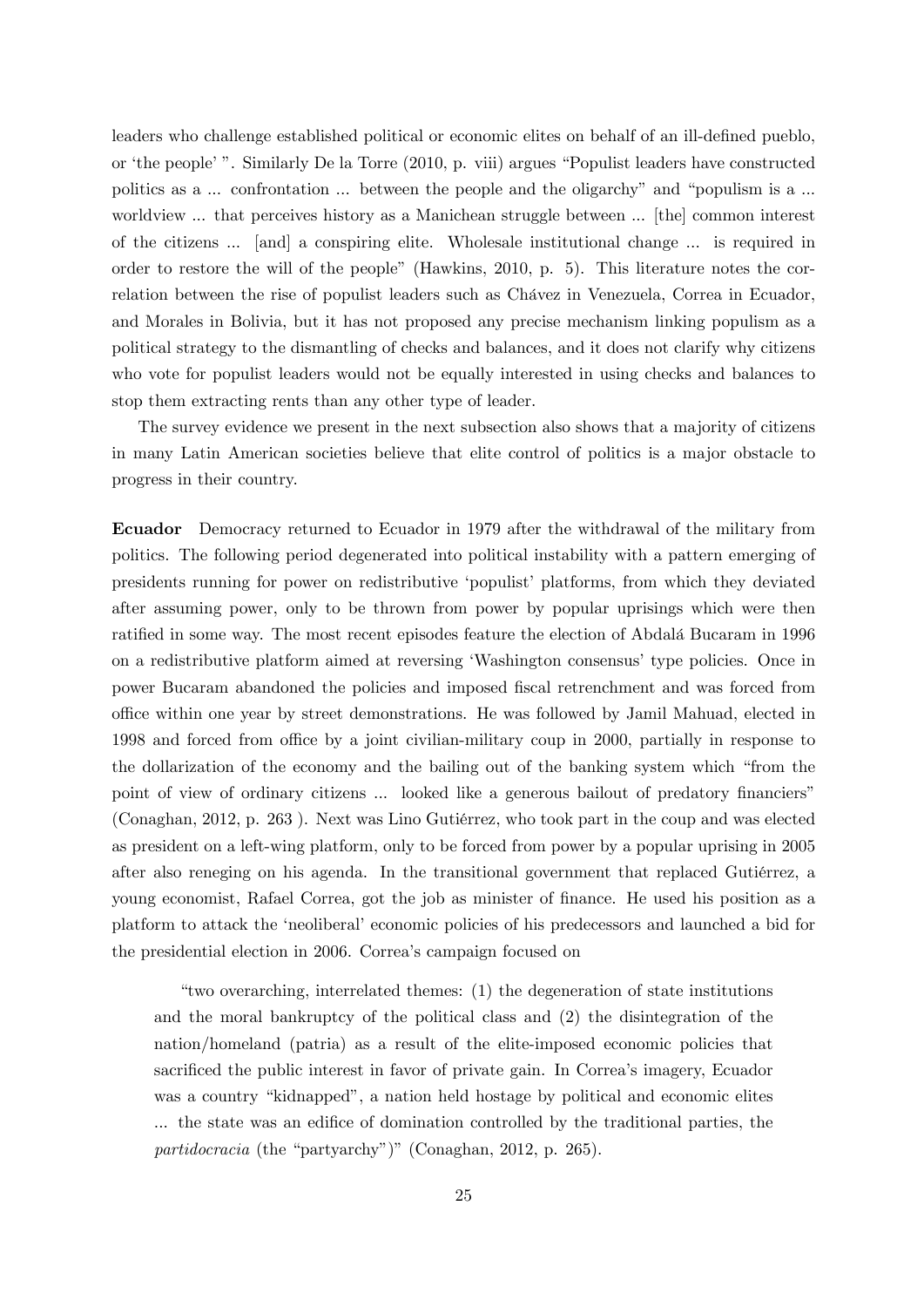Correa's vision based on the control of the political system by the 'partidocracia', the elite, or the 'oligarchy' was crucial to his broader rhetoric. So he advised supporters:

ìLetís not be naive ... We won the elections, but not power. Power is controlled by economic interests, the banks, the partidocracia, and the media connected to the banks." (Conaghan, 2008, p. 47)

During the campaign Correa gambled on his power to re-write the constitution. His party Movimiento Patria Altiva y Soberana (Proud and Sovereign Fatherland Movement—PAIS) did not run any candidates for congress. Nevertheless after taking office in January 2007 by April, he forced through a referendum on whether to hold a constitutional convention. 82% of people voted in favor. In elections held that September his party took 80 of the 130 seats in the convention, and its first action was to dissolve the sitting congress, a hotbed of opposition. The convention sat until July 2008, and "Not surprisingly, the institutional design of the new constitution strengthened the executive branch. It provided the president with various pathways to manage Ecuador's chronic problem of executive-legislative stalemate. For example, the president can convoke referenda on virtually any issue, thus trumping legislative opponents. Another weapon ... is the power to dissolve the legislative and call new elections once during his term of office. The constitution also stripped the legislative assembly of powers with respect to appointments in the judicial and executive branch ... The capstone of presidential power in the new constitution is the provision allowing the president to run for an additional consecutive terms of four years: this reversed Ecuador's previous practice" (Conaghan, 2012, p. 271). The new constitution was approved by 64% of the voters in September 2008.

What was the consequences of this rebalancing of political power? A significant one for this paper is described by Conaghan  $(2012, p. 274)$ : "the Correa administration took actions to eliminate or significantly eclipse the influence of interest groups. In some cases this involved reasserting central government control over public entities that had been controlled by interest groups or rejigging the composition of their boardsî. But overall, the entire project was driven by the notion that Ecuadorian politics was controlled by the elite or the 'oligarchy' whose power had to be broken. As Conaghan and de la Torre (2008, p. 278) put it, his view was that

ìpolitical opponents are not simply wrong-headed, misguided, or misinformed; they are corrupt and immortal representatives of the privileged, la oligarquia<sup>n</sup>.

To understand the motivation behind the dismantling of checks and balances and strengthening of presidential powers, it is perhaps even more instructive to study the speeches of Rafael Correa since he assumed power in Ecuador. No doubt his speeches contain large amounts of rhetoric, yet presumably this rhetoric strikes a chord with the Ecuadorian voters which is why he uses it. The way he analyzes the problems of Ecuadorian politics in these speeches is very consistent and uses a recurrent set of concepts and images. For example, on February 28 2007 he made a significant speech, proposing a referendum for a constitutional assembly. He began: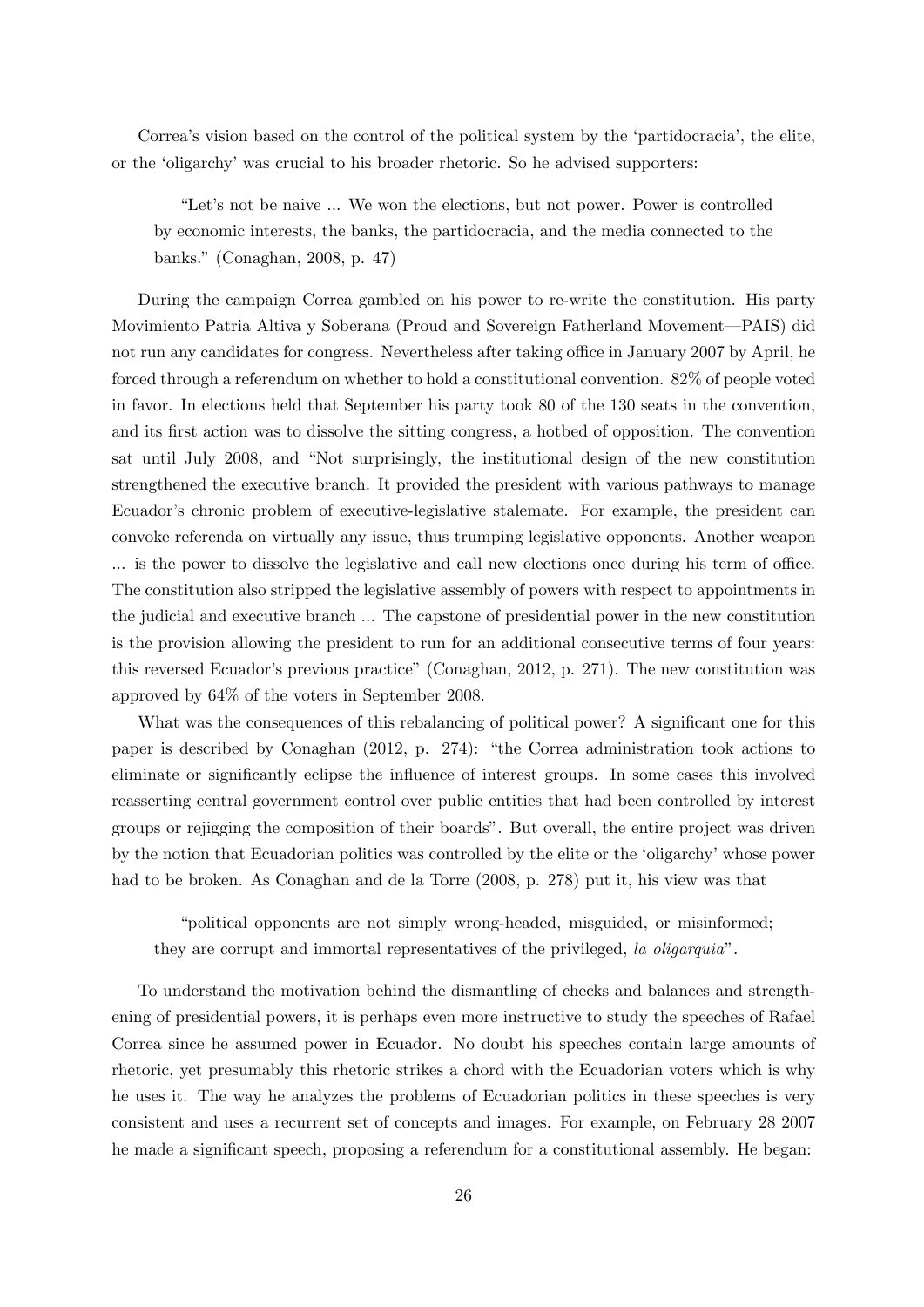ìWe said we were going to transform the fatherland in the citizenís revolution, democratic, constitutional ... but revolutionary, without getting entangled in the old structures, without falling into the hands of those with the traditional power, without accepting that the fatherland has particular owners. The fatherland is for everyone without lies with absolute transparency" (Correa, 2007a, p. 2)

The speech argues that the motivation for the new constitution is to break the capture by elites over political institutions, including, most notably, the presidency. He continues, now referring to the same elite as the 'mafias,' and clearly articulating the notion that the objective is to strengthen the (his) presidency in order to reduce the de facto power of the elite:

ìa new constitution is required . . . to extract the country from the economic, political and social blockade, to which the mafias who have always dominated, have condemned this country. . . of course today there are still other de facto powers and we are seeing them, these are powers that believe that they are owners of regions and the country, owners of truth, owners of the president of the republic." (Correa, 2007a, p. 5)

On March 15, 2007, Correa addressed congress on the topic of the functioning of the electoral system. He used this as a further opportunity to advance his diagnosis of the political problems of the country and the need for constitutional change. He rejected the notion that the country had become ungovernable because of the extent of popular participation and emphasized that the government was not going to be bribed into abandoning its principles, in the process, clearly articulating the idea that the threat was for the elite to use its Önancial power to bribe all level governments and politicians:

ìthis government is not submissive, itís not for sale and it doesnít know, as someone said a long time ago "the geometry of the bent knee",  $^{18}$ ... Maybe that's why they don't understand who we are. They try to find the man with the bag  $\dots$  in the figure  $\ldots$  of the vicepresident of the republic; they judge that way because there is a saying "each criminal judges based on their own condition"<sup>19</sup> (Correa, 2007b, p. 11).

Here "the bag", in Spanish "el maletín", refers to a bag of money used to bribe politicians. Contrary to the old system of political institutions, Correa is arguing that they will not be bought by the elite. Instead the new constitution is going to help change the state of affairs, which again very much echoes some of the ideas in our model: "We are going to disassemble the mafia apparatus, we are going to disassemble institutionalized corruption, we are going to

 $^{18}$ By this last phrase ("la geometría de la rodilla doblada"), he means the government will not be begging on your knees to the elites.

 $19$  In Spanish "cada ladrón juzga por su condición" —meaning that criminals except everyone else to behave like they do.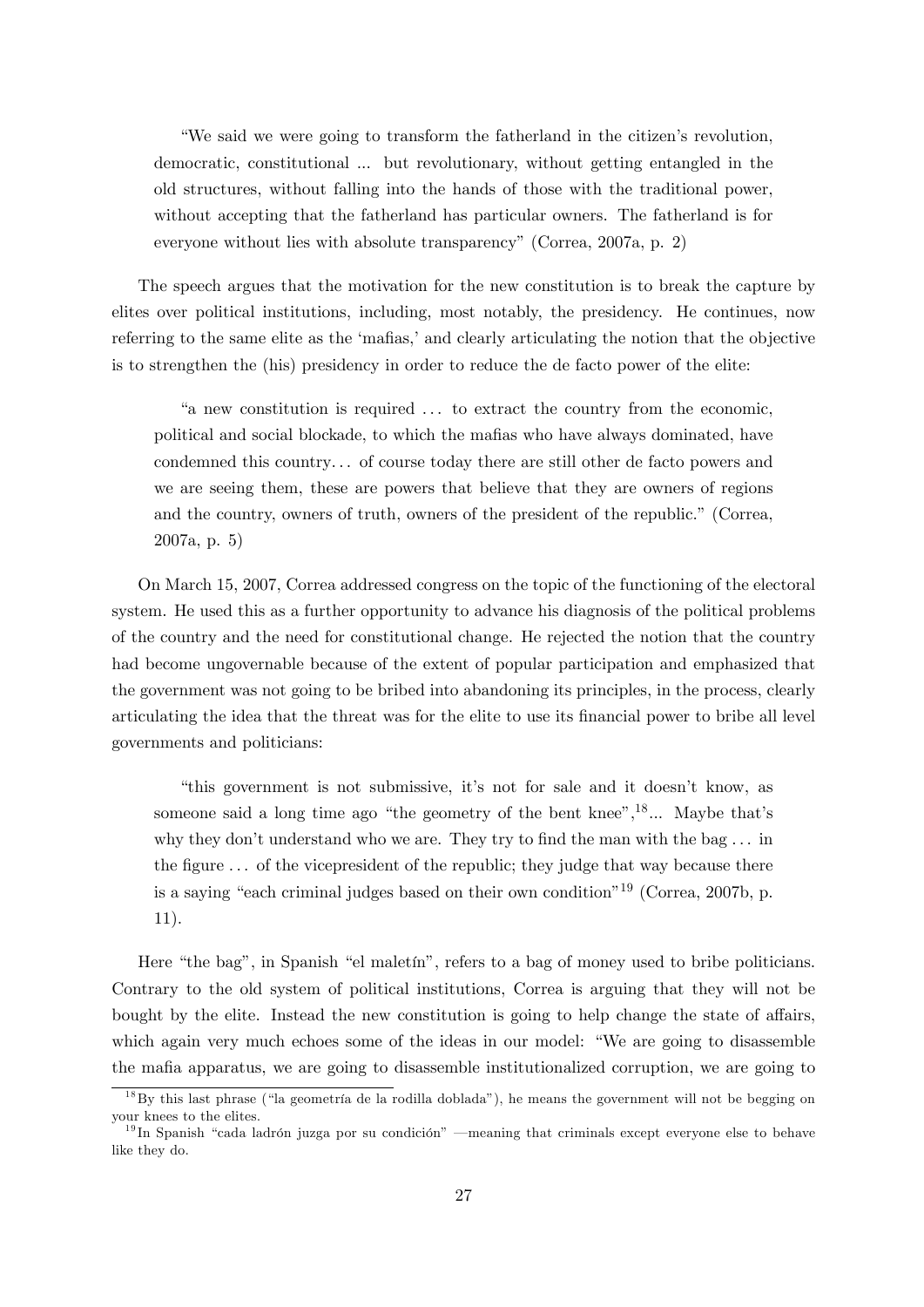finish the delusion of power of the same people that have condemned to misery our people. We are going to end the concessions that the oligarchy has given to their friends at the expense of millions of human beings. . . We are going to disassemble the apparatus with which they are opposing the emergency health plan maybe because they donít see in it the opportunity to steal the money of the state." (Correa,  $2007b$ , p. 13)

Correa continually relates the capture of institutions by the elite to the pre-existing structure of institutions, particularly the constitution of 1998. On July 25, 2008, Correa addressed the closing session of the Constitutional Assembly noting: "Let's not forget that the 98 constitution was never never brought forward for the consideration of the people, and that the ones who dominated that constitution are now the ones leading the campaign for the no" (Correa, 2008a, p. 21). The new constitution was different and was going to be democratically ratified, but it nevertheless dismantled checks and balances. In a very telling passage of the same speech on July 25, Correa noted "This is the constitution of the 21st century  $\dots$  the title of supreme has been eliminated from the different institutions, the Supreme Court of justice, here the only one which is supreme is the Ecuadorian people, on it depends all the decisions" (Correa, 2008a, p. 23-23). No court was to be 'Supreme' anymore or to block the will of the people working through the president.

After the new constitution had been proposed, it had to be ratified by a plebiscite. Correa campaigned vigorously for a yes vote, arguing: "We didn't make concessions with the 'partidocracia<sup>'</sup>. We summoned a constitutional assembly in our first act of government and now we have a new political charter for the country, which totally breaks with the regime of perks and privileges consecrated in the 1998 Constitution." Correa goes on to emphasize that the new constitution is not authoritarian or one of "hyper-presidentialism," but one which attempts to make the state (and in particular, the president) stronger and which gives it the capacity to implement policies for the development of the nation (Correa, 2008b, p. 10). Confronting this project are "powerful enemies, groups who, as we have seen, have in a stubborn and shameless way lied without scruples ... so they don't lose their privileges, their spaces ... We have confronted the big media power which is now taking the place of the ruined partidocracia, this is the direct voice of the powerful the instrument in the service of the bastard's interest"  $(p. 13)$ 

So according to Correa what was necessary was:

ìa new social model, based on principles of solidarity, justice and welfare for everyone; or more of the same, more of the same thing that we have had until very recently, meaning: the law of "everything for me, nothing for the rest", of the corruption, the law of the strongest, the law of the connected, the predominance of the power groups who have controlled everything, the dominance of the owners of this country; of the vanity of the caciques, the abuse, justice only for the ones with the poncho;<sup>20</sup> of the dominance of the corrupt bankers." (Correa, 2008b, p. 15)

<sup>&</sup>lt;sup>20</sup>Here the "ones with the poncho" are the patrimonial rural elites with the poncho signifying the attire of a landed gentry.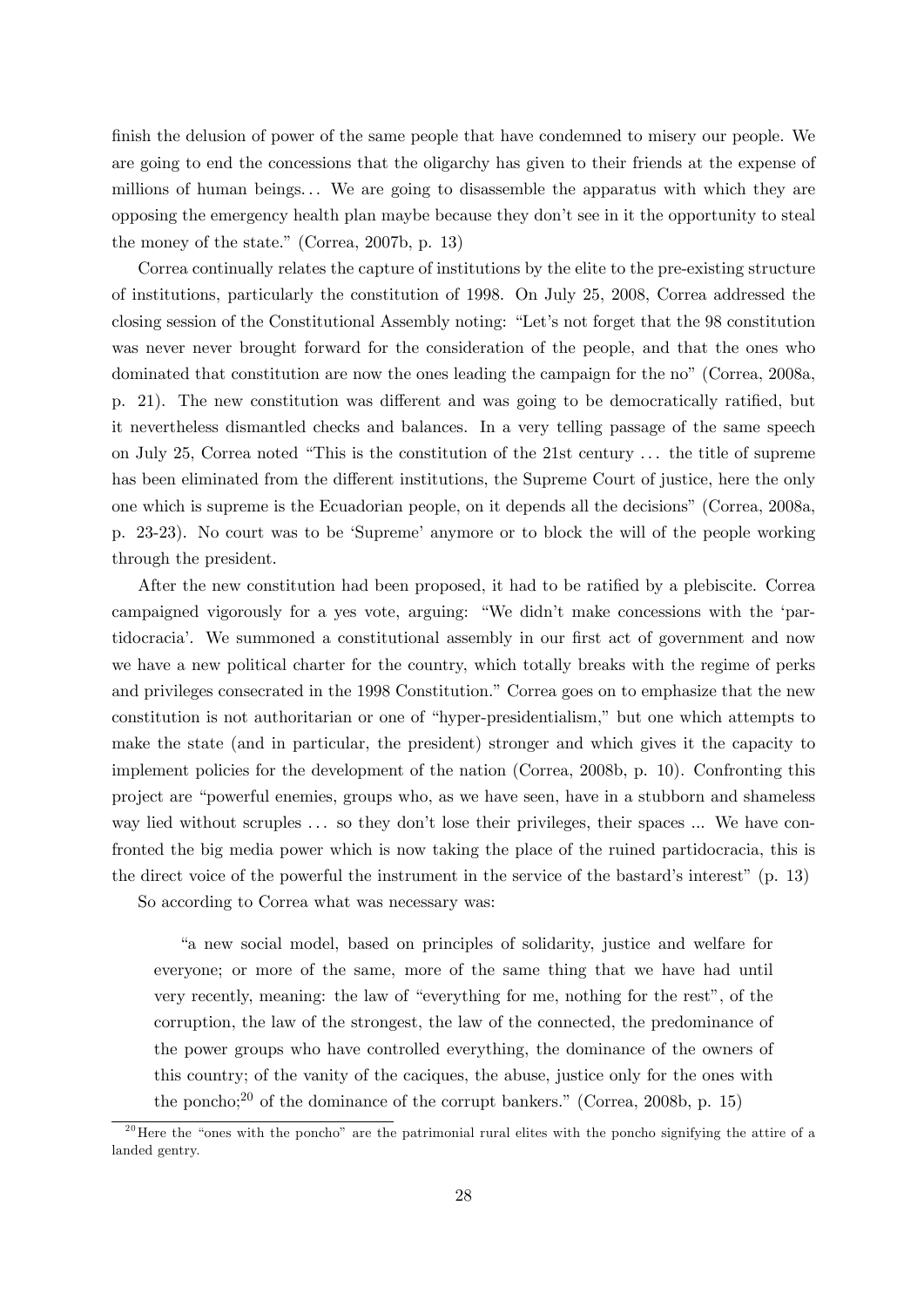Summing up the importance of ratifying the constitution, Correa articulated the notion that the dominant elite in Ecuador was able to control politics by its control of all levels of governments, including the presidency and the legislature, and demanded greater powers for the state and the president in order to change things, ideas that echo the key components of our model. The picture that emerges both from Correaís own political platform and his explanation for it and the analysis of political scientists and students of Ecuadorian politics is thus fairly close to the mechanisms which are central to our model, even though, to the best of our knowledge, nobody has articulated it as exactly in our model.

**Venezuela** The roots of the rise to power of Hugo Chavez after 1999 have many similarities with the Ecuadorian case. The first is an oligarchic party system in the case of the 'punto Öjo systemí in Venezuela, named after the pact of 1958 between the two major parties, AD (Acción Democrática) and COPEI (Comité de Organización Política Electoral Independiente) to share and rotate power. Behind the elites of the political parties were a group of economic elites known as the 'twelve apostles' (Di John, 2009, p. 212). Coppedge (1994) refers to the system as a 'partyarchy' noting that Venezuelans themselves called it a partidocracia, exactly the same word used so pejoratively in Ecuador by Correa (see also Crisp, 2000). The second is the experience of new forces coming to power with alternative platforms and then changing their minds once in power. In Venezuela this process was manifested in the presidency of Carlos Andrés Perez who implemented free market reforms after being elected on a completely different platform. In 1992 he faced a military coup masterminded by Chavez and a group of military o¢ cers under the banner of the Movimiento Bolivariano Revolucionario 200. Though the coup failed, the officers were released from prison by Perez's successor Rafael Caldera.

Chavez was first elected president in 1998 and thereafter, like Correa, he focused on the process of getting the constitution re-written. We noted some of the important changes away from checks and balances in Venezuela in the Introduction. In addition, there was also a movement away from the use of super-majorities (also common in all cases) so that, for example, future constitutional changes can be approved by a simple majority of the legislature. Also significant was the fact that the legislature could grant by a majority almost unlimited decree powers to the president, a feature which has seen heavy use. These powers turned out to be significant in many ways. For example in 2004 the National Assembly passed a law expanding the size of the Supreme Court from 20 to 32 members and making it possible to ratify the appointment of new judges with a simple majority. 5 justices resigned in protest allowing Chávez to nominate 17 new justices (Castaldi, 2006).

The rhetoric which Chávez used to argue in favor of the constitutional reform was very similar to that used by Correa. As he himself put it the problem was: $21$ 

ìhow to break with the past, how to overcome this type of democracy that only

<sup>&</sup>lt;sup>21</sup>See also Hawkins (2010, Chapter 3) for many similar examples.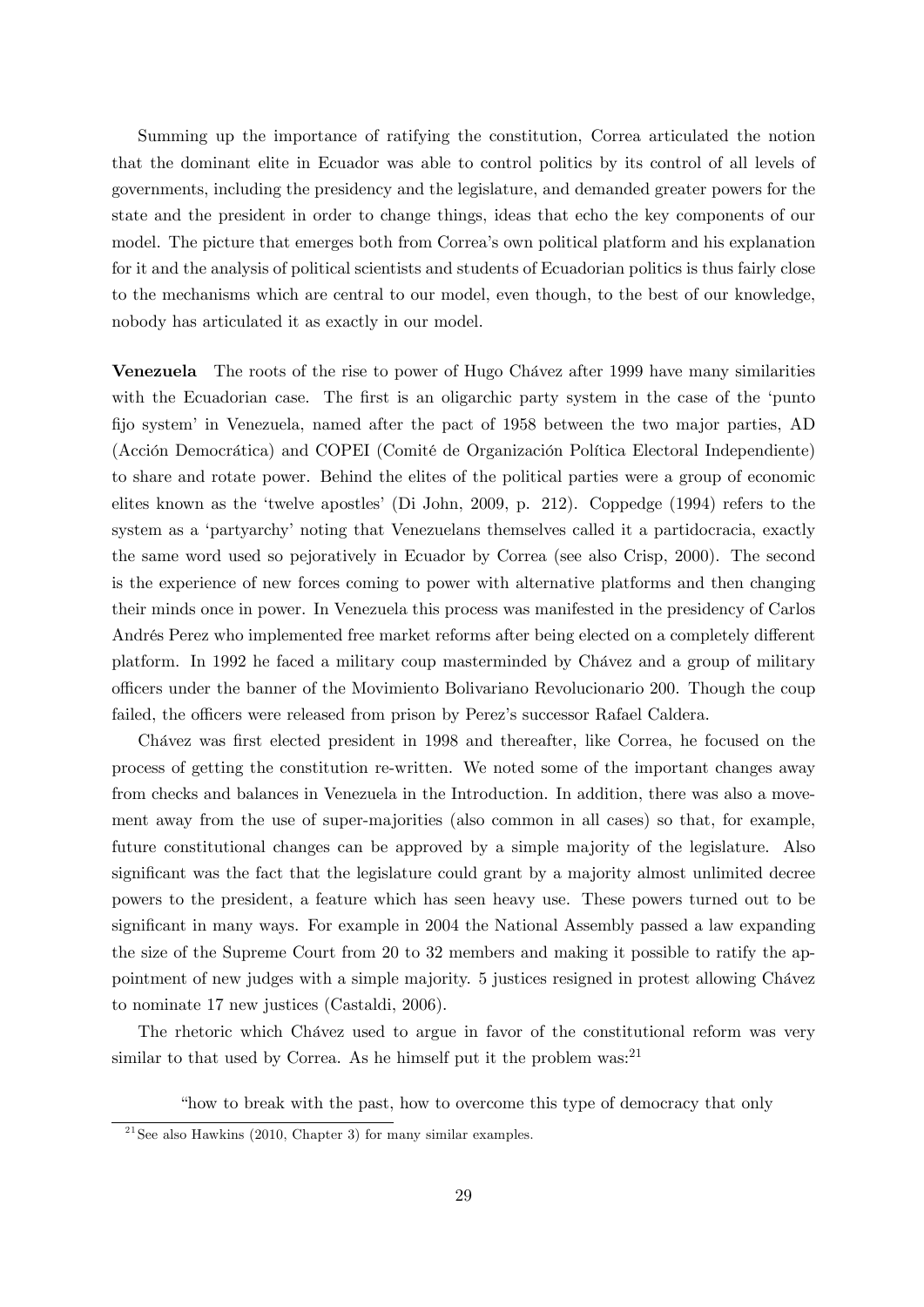responds to the interests of the oligarchical sectors; how to get rid of the corruption<sup>n</sup> (quoted in Wilpert, 2003)

Chavez's arguments were persuasive because ordinary people viewed the Venezuelan elite as ìa corrupt cogollo (big wigs) that had privatized the state, looted the nationís wealth and abused the people ... The people have been betrayed by their leaders and democracy has become a façade behind which an elite had used the state for its own advantage" Coronil (1997, p. 378).

Unlike the much sparser academic literature on either Ecuador or Bolivia, that on Venezuela has developed more explicit hypotheses about the rise of Chavez and the political success of his movement (see Hawkins, 2010 Chapter 5 and Seawright, 2012 Chapter 1). The main ideas in this literature are that Chavez triumphed because of  $(1)$  economic decline (the so-called 'economic voting hypothesis'); (2) a rise in oil prices which facilitated his redistributive platform; (3) the corruption of the pre-existing political parties, the hypothesis favored by both Hawkins and Seawright. Hawkins (2010, p. 6), for example, sums up his argument on the importance of corruption of pre-existing political parties by stating "populist movements become successful when there is a widespread failure of government to implement rights of citizenship, particularly the rule of law, that allows citizens to characterize their governments as corruptî. Though this latter idea is in the spirit of our analysis, neither scholar provides a specific mechanism as to why concern for corruption with pre-existing political elites would induce voters to support the removal of checks and balances. Indeed the conventional wisdom in political economy would suggest the opposite course of action.

Though political scientists have attempted to develop rational theories of Chavismo, there are many who remain baffled by the whole phenomenon. For example Krauze  $(2009, p. 10)$ concludes "Chávez does not act like the president of Venezuela; he acts like its owner. He is the proprietor of his public office, the CEO of state enterprises that answer to no laws of transparency and accountability, the big and indiscriminate spender of oil revenues (between 1999 and 2008 he spent, on average, \$122 million per day), the supreme leader of a Legislative Assembly and Tribunal of Justice that is supposed to serve as a check and a balance". The model of this paper can help explain why the majority of voters in Venezuela are prepared to support such a situation. The fact that Chavez acts as the 'owner' of Venezuela and engages in a foreign policy which does little for most Venezuelans corresponds to a form of (significant) rents conceded by voters to Chavez in order to get the policies they want in other dimensions.

**Bolivia** The final case we briefly discuss, which also highlights several ideas developed in our model, is Bolivia. An important aspect of Bolivian politics over the last decade, left out of our model, is the rise of indigenous politics. Evo Morales, the leader of the MAS party (Movimiento Al Socialismo – Movement Towards Socialism) was elected president for the first time in December 2005. His government was elected "to put into practice what other governments had decided or accepted ... The political failure to put these pacts into practice led to a loss of legitimacy among the parties ... such as Poder Democrático Social (Podemos...). For a large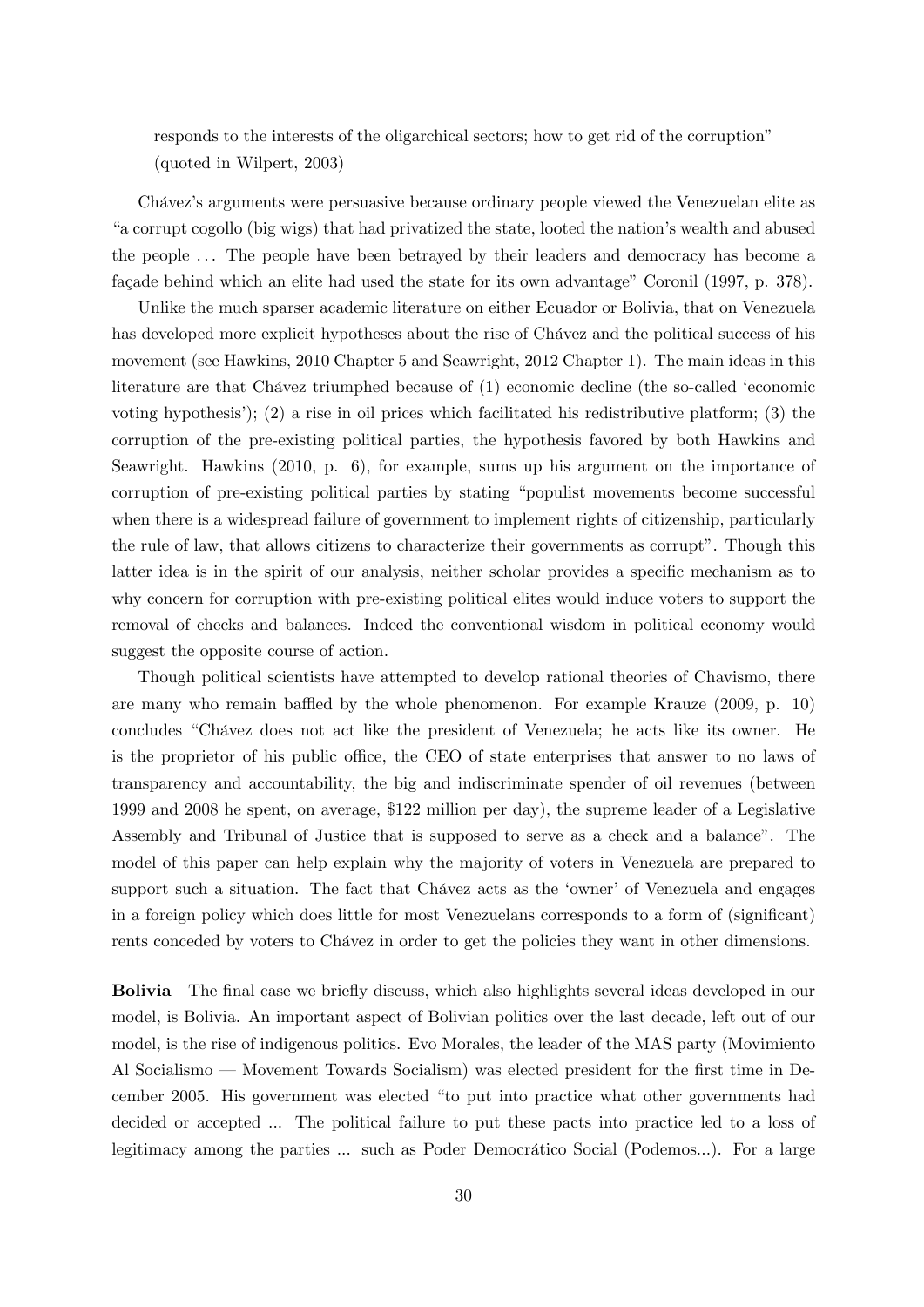section of voters, Podemos came to personify the traditional political party-game in which a series of formations take turns at being in power and sharing out posts: the so-called 'democracy by agreement<sup>\*</sup>" (Aguirre and Moreno, 2006). Thus, as discussed above, Bolivia also shares the important legacy of 'politics of betrayal' with Ecuador and Venezuela, having also seen a president promising change entirely fail at delivering it. Moreover, like these other cases popular revolt forced presidents—in the Bolivian case, Gonzalo Sánchez de Lozada in 2003—from power in the period leading up to the dismantling of checks and balances.

Like Correa and Chávez, Morales came to power set on re-writing the constitution and creating a constitutional assembly was also one of his first acts. In this assembly MAS had a majority but not the  $2/3$  representation required to completely dominate the process (a difference with the other cases). The re-writing the constitution was justified by Morales in similar ways to that of Correa and Chavez. De la Torre  $(2010, p. 119)$  notes that the perception that democracy in Bolivia had been captured by white elites could be seen by the fact that "Aymara leaders refer to Bolivia's representative democracy as q'aracracia, a term that "combines q'ara ('plucked,' 'bare' or 'hairless' in Aymara and Quechua, meaning 'white person') with 'democracia"'. The new constitution, ratified by a plebiscite in January 2009, "brought about sweeping changes to the Bolivian state that strengthened executive authority and undermined horizontal accountability" (Madrid, 2012, p. 252). In addition to the change in the presidential term limit to allow for two terms (MAS wanted permanent re-election but could not get it into the constitution), these changes included getting rid of supermajorities on the confirmation of government appointees such as ombudsman, comptroller general and the National Election Court. The changes enshrined in the constitution soon led to further reductions in checks and balances; for instance in early 2010 a law was passed authorizing Morales to appoint 5 Supreme Court justices, 10 Constitutional Tribunal judges and 3 members of the Judicial Council, none of which would have been possible under the old constitution. Madrid concludes his analysis (2012, pp. 239-240) ìAlthough the MAS has helped boost political participation and increase mass satisfaction with democracy ... it has ... undermined democratic checks and balances".

The evidence suggests that these changes have strengthened people's confidence in democracy rather than undermined them. In the Latinobarómetro surveys the proportion of people who were satisfied or very satisfied with democracy in Bolivia rose from  $24\%$  in  $2005$  to  $41\%$  in 2007 and 50% in 2009. The raw data from the Latin American Public Opinion Project, the basis for our econometric analysis in the next section, shows a similar pattern (see Madrid, 2012, p. 254, for discussion). Thus the Bolivian case further highlights not only the popularity of the removal of checks on presidential power but also that this strengthened peopleís belief in democracy. In our model, this is because removing checks and balances helps people to get a policy closer to the one they want.

Summing up the commonalities of the political transitions which have occurred in Ecuador, Venezuela and Bolivia, Ellner  $(2012, p.98-99)$  argues that a distinguishing feature "is their defense of radical democracy ... and rejection of many of the precepts of liberal democracy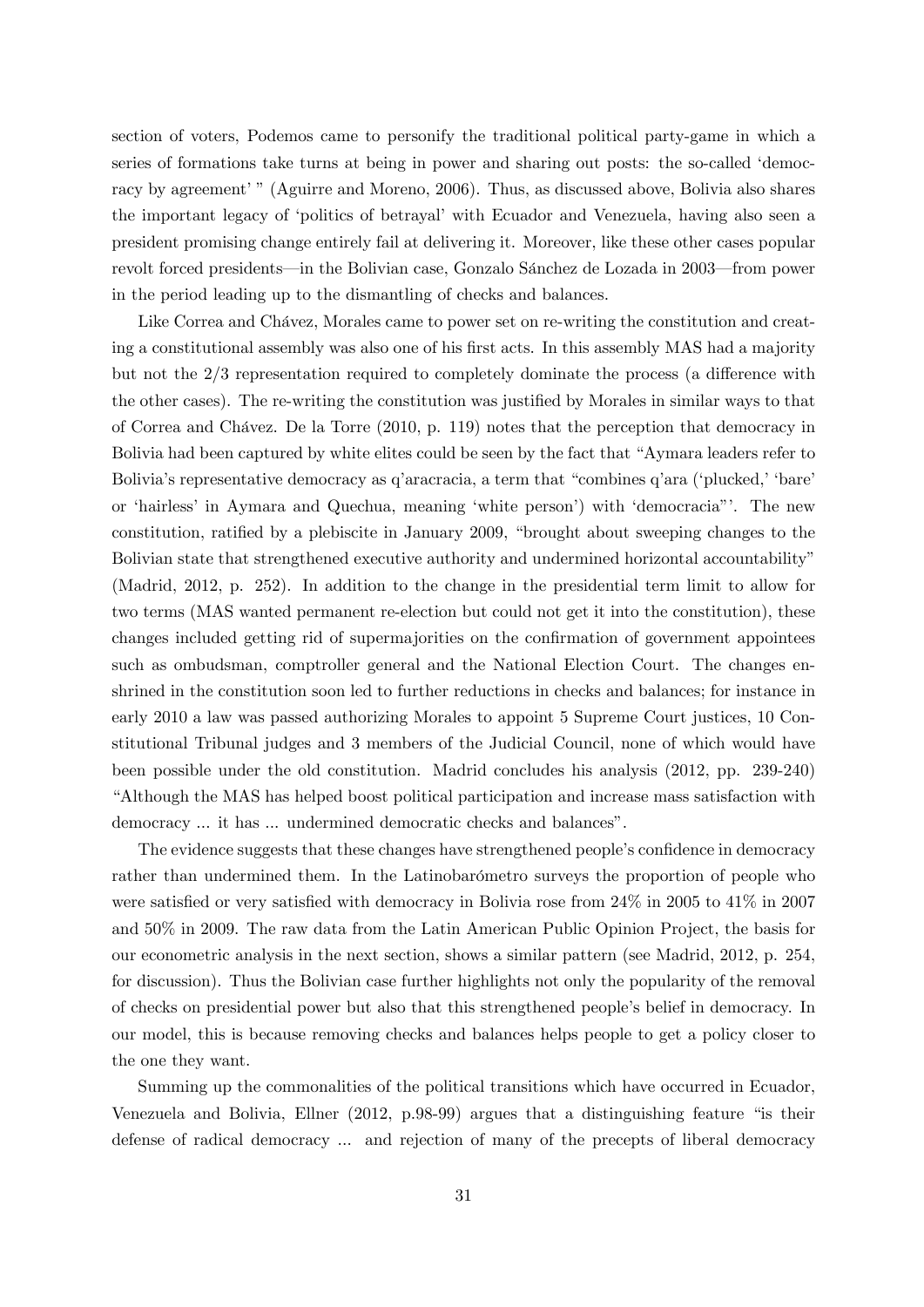... [which] with its central concern for the rights and prerogatives of minorities (which is often synonymous with "elites"), places a premium of the system of checks and balances and the diffusion of authority." Our model formalizes precisely why citizens in these countries would wish to move from "liberal" to "radical" democracy.

#### 3.2 Econometric Evidence

#### Data Description and Empirical Strategy

We use the Latin America Public Opinion Project (LAPOP) conducted by Vanderbilt University. LAPOP is a biannual survey covering over 25 countries from the Americas since 2006. Our sample comprises 18 Latin American countries for which we have complete data.<sup>22</sup>

The main question we focus on is: "Do you think that sometimes there can be sufficient grounds for the president to shut down the congress or do you think there can never be sufficient grounds to do so?î. The possible answers are yes, no or do not know. We coded those who answered yes with 1, answers of no with 0 and treat do not knows as missing values. This implies that this variable captures the share of people who believe the president may have enough grounds to close the congress.

We use two other questions related to people's beliefs and perceptions. The first is a question we refer to as "elite" worded as: "The biggest obstacle to progress in our country is the dominant class or oligarchy that takes advantage of the people. How much do you agree or disagree with that view?". The second is a question we refer to as "inequality": "The government should implement Örm policies to reduce income inequality between the rich and the poor. To what extent do you agree or disagree with this statement?." Both variables are reported on a 1 to 7 scale and to simplify the interpretation of the results we normalize them between 0 and 1, with 1 corresponding to the strongest agreement with the statement. The 2008 survey is the only one that includes all three questions (as well as income).<sup>23</sup>

We also use information on individual's household income and on the following demographics: gender, marital status, age, number of children, education, race, size of municipality, and rural municipality. Monthly household income is reported in one of ten brackets constructed for each country based on its currency and income distribution in each country. We group these income brackets in five groups into five quintiles, encompassing approximately a fifth of the sample (approximate not exact because the income variable is bracketed). Quintile 1 corresponds to

<sup>22</sup>These are Argentina, Belize, Bolivia, Brazil, Chile, Colombia, Costa Rica, Ecuador, El Salvador, Guatemala, Honduras, Mexico, Nicaragua, Panama, Paraguay, Peru, Uruguay, and Venezuela. The remaining countries in the survey are three Caribbean countries with the required data (the Dominican Republic, Haiti and Jamaica) and four other countries, Canada, Guyana, Trinidad and the United States, with one or more of the closing the congress, elite and inequality variables missing.

We exclude the Caribbean countries, since the political dynamics emphasized in this paper seem less relevant for them, with the exception of the Dominican Republic. In any case, our results are essentially the same when these three countries are included (in which case the Dominican Republic can be included in the reform group of countries, which also makes little difference to the results).

 $^{23}$ The question on closing the congress is also included in the 2010 survey, which, however, does not contain the elite question.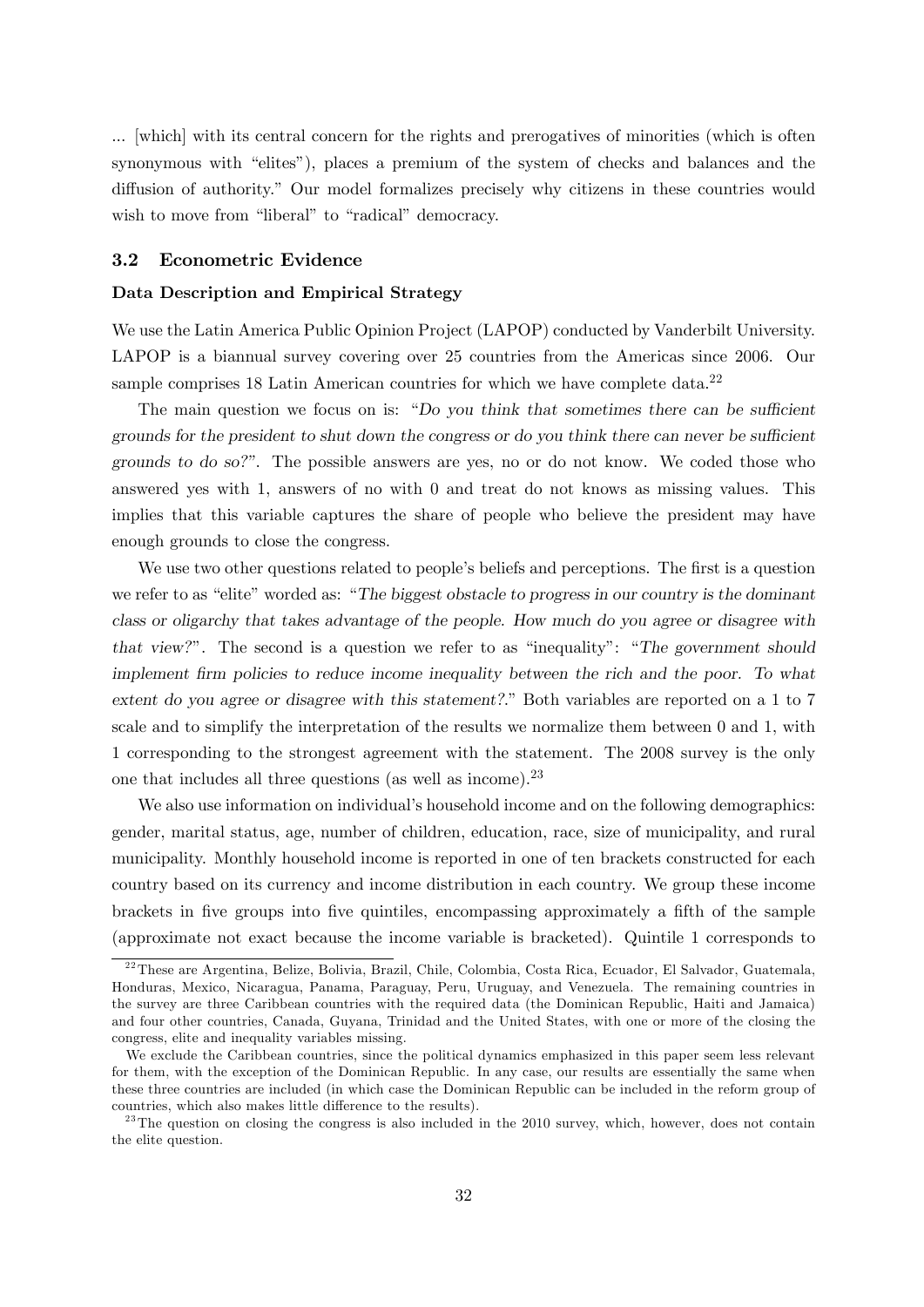the poorest  $1/5^{24}$ 

The key to our empirical strategy is to investigate whether the support for the closing of congress is greater among the poor and those wishing to further reduce inequality when they believe the elite dominates and controls politics  $\frac{d}{dx}$  in terms of our model, the variable q (in particular, Proposition 3 and Corollaries 1 and 2). We use three strategies to proxy for q. First, we classify countries where there have been referenda to remove checks on presidential powers, especially vis-à-vis the legislature, and/or countries where there have been any reforms increasing presidential powers as high  $q$  (and the rest as low  $q$ ). We view this as the most theorydriven way of dividing countries in our sample into high  $q$  and low  $q$ ; according to our model, in countries with  $q$  greater than a certain threshold, there will be popular support for dismantling checks and balances and in consequence, a referendum for such dismantling, while in countries with  $q$  lower than this threshold, there will not be such referenda. The group of countries where there have been removal of congressional checks on presidential powers since the late 1980s, which we designate as the "removal" countries, includes Bolivia, Ecuador, Nicaragua, Peru and Venezuela. The group of countries where there have been any such reforms, designated as the ìreformî countries, comprises Argentina, Bolivia, Colombia, Ecuador, Honduras, Nicaragua, Peru and Venezuela.<sup>25</sup>

Our second strategy, instead, uses recent data on various institutional and economic characteristics. The first is an index of political rights from the Freedom House data, providing a continuous measure of the quality of democracy. Higher quality democracies naturally correspond to those with low q. We also look at the control of corruption index from the World Bank, which captures general bureaucratic and political corruption in the economy. It is natural to expect countries where corruption is endemic to have a greater likelihood of the capture of politicians by powerful interest groups, and thus high  $q$ . Our third measure is an index of political stability from the World Bank, which represents the likelihood that the government will be destabilized or overthrown via unconstitutional means and thus also captures another dimension of the strength of democracy. Our final measure is oil production to GDP ratio (again from the World Bank) based on the idea that the possibility that countries with more resources that are easily taxed should increase the likelihood of support for increasing presidential powers (e.g., Corollary 3). In each case, we take the average of these indices between 1996 and 2006 to capture the quality of institutions in the years preceding the survey.<sup>26</sup>

Our third strategy is to directly use individual perceptions captured by the elite variable. In particular, it is natural to expect that individuals who respond that the elite is the biggest

 $24$ We have experimented with different ways of constructing income brackets, with very similar results. In particular, creating the quintiles on the basis of the income distribution for the entire Latin American sample (rather than separately for each country) gives almost identical results.

<sup>25</sup> Information on the removal of checks and balances in Bolivia, Ecuador and Venezuela is provided in the previous subsection and on Nicaragua and Peru in footnote 17. In addition, in Argentina, President Carlos Menem ran for office again in 1994 by changing the constitution to relax term limits. In Columbia, President £lvaro Uribe did the same in 2004. In Honduras, President Manuel Zelaya attempted to start a process of constitutional change in 2009, which was stopped by a coup.

 $26$ Changing this window has little effect on the results we report below.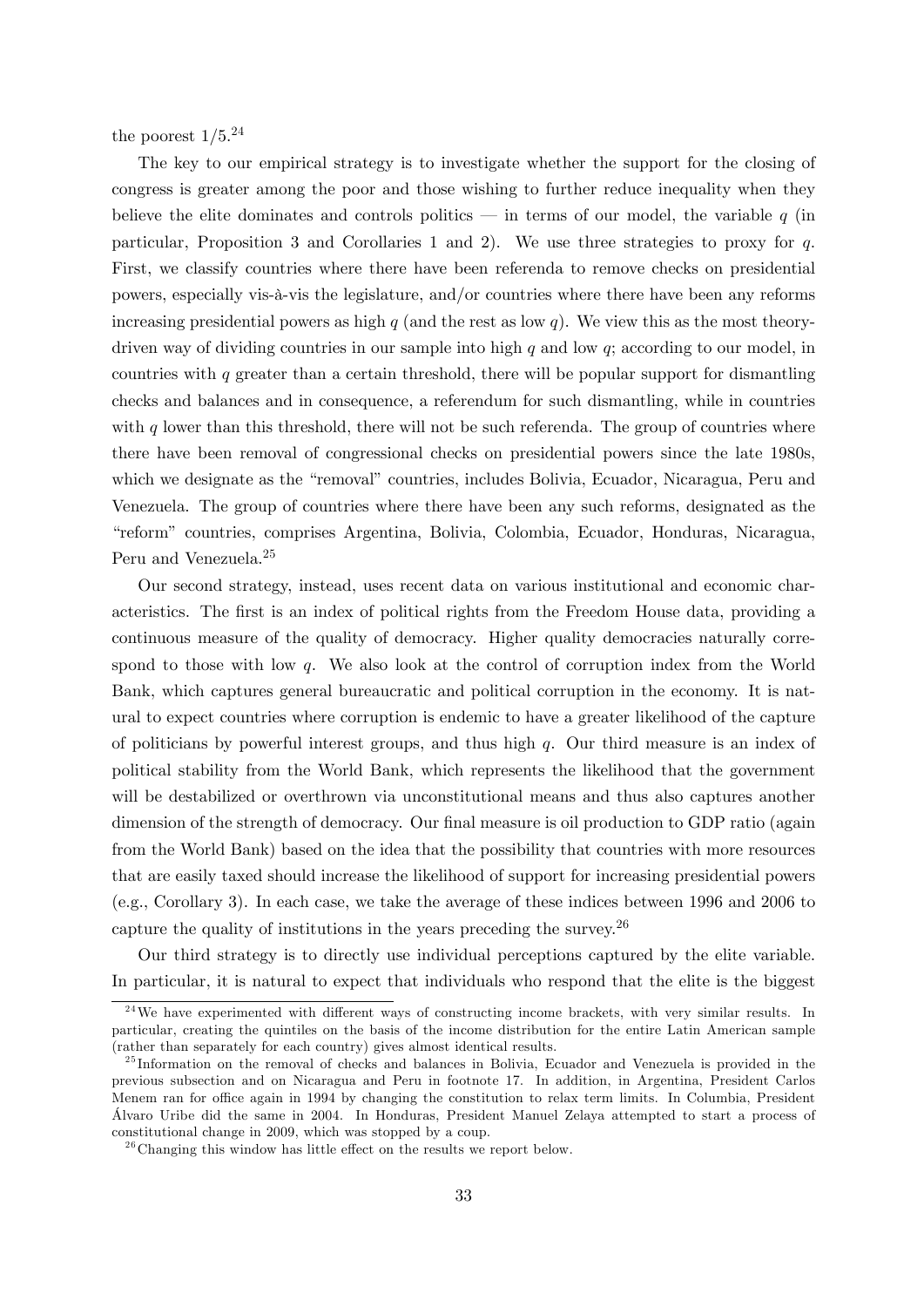obstacle to progress believe that  $q$  is high and thus, according to our mechanism, should support the closing of congress (particularly when they also think inequality should be reduced and when they are in the low income groups).

Table 1 presents summary statistics for our sample and also separately for the subsamples that have experienced referenda for increasing presidential powers against the legislature and the rest. It also shows the main descriptive statistics for individuals sorted into two groups, those in the bottom four income quintiles and those at the top (richest) income quintile.<sup>27</sup> The number of observations at the bottom of the table shows that the high income group, corresponding to top income quintile, makes up about 1/5 of the sample for each country.

#### TABLE 1 HERE

A non-trivial fraction of the population in our sample  $(25\%)$  think that it is justifiable to close the congress. Notably, this is higher in countries in the 'removal' category (Bolivia, Ecuador, Nicaragua and Venezuela) that have undergone a referendum on this issue than in the rest. More interestingly, those in the top income quintile are less likely to think so in the 'removal' countries  $(34\%$  in the top quintile vs.  $36\%$  in the bottom four quintiles), while in the remaining countries they are actually more likely to think so.

A significant fraction of the population in all countries and all income groups agrees with the statement that the elite is the biggest obstacle to progress across countries and supports redistribution to reduce inequality. Perhaps surprisingly, these are higher in the rest of the countries than in the 'removal' countries. Finally, years of education are clearly higher among those in the top quintile, and there is a slight educational advantage to individuals in the 'removal' countries.

#### Results

Table 2 reports our main results. We pool the data across all countries in our sample, and run a regression of the dummy for the support of the president to close the congress on a country dummy, the survey responses to the elite and inequality questions, four quintiles of income (the richest, quintile 5 being the omitted group), and the following controls: marital status, a quartic in age, educational achievement dummies, race dummies, number of children, sex, size of municipality and a dummy for urban area.<sup>28</sup> In addition, we include interactions between the elite and inequality, elite and poor (a dummy for individual being in the income quintiles 1-4), and poor and inequality variables, and interactions between various institutional variables (entered in different columns) and the poor, inequality and elite variables. Throughout, the main effects are evaluated at the sample mean values for the elite and inequality variables and at the highest values of the institutional variables (so that they correspond to the main effects

 $27$ The survey suggests that Bolivian, Ecuadorian and Chilean data should be weighted with the sample weights, and the rest should not be (in fact, provides no sample weights). We follow this in all the results we report.

<sup>28</sup>Our results are essentially identical with probit regressions.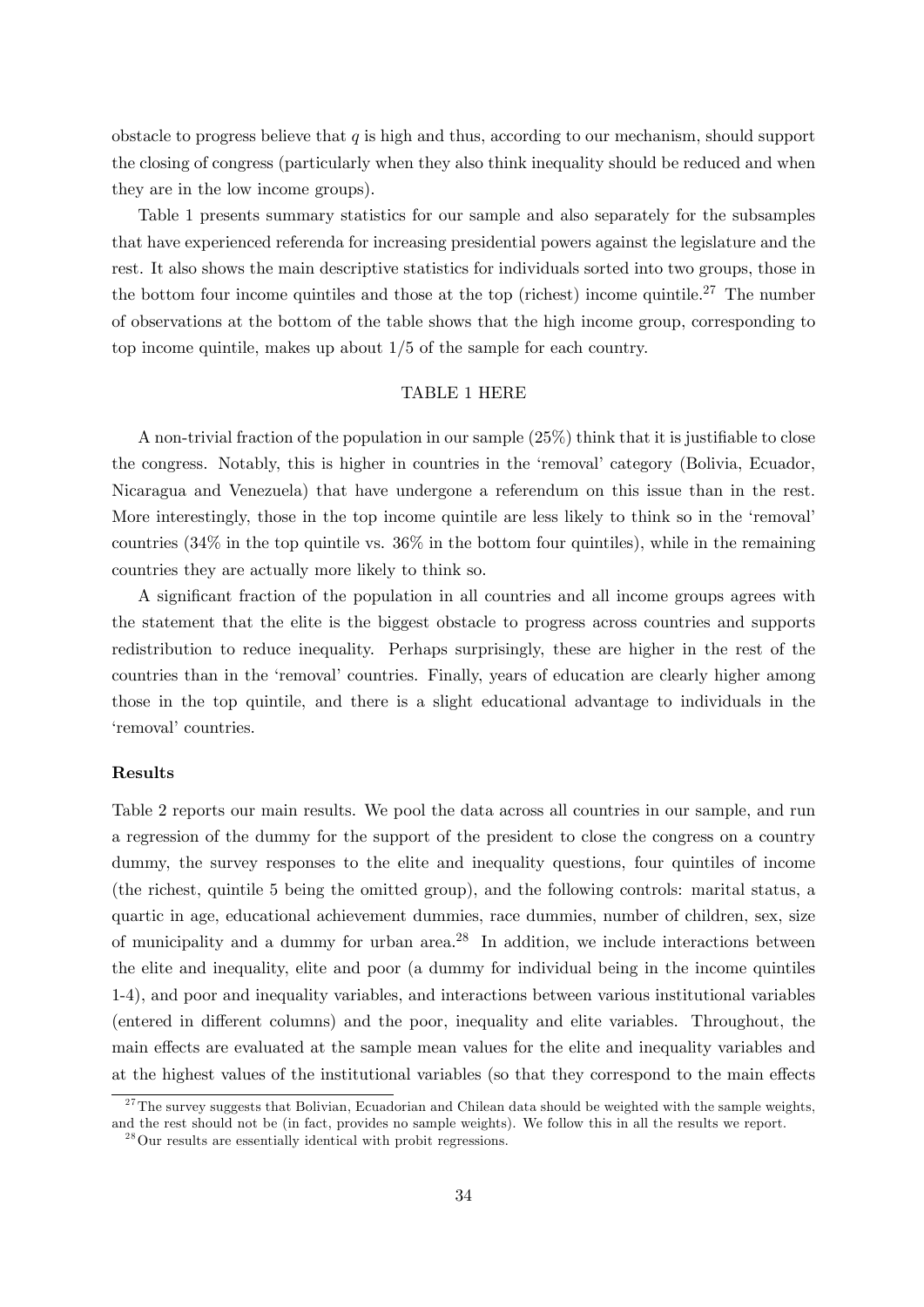for a country with the best institutions). The standard errors are robust and allow for clustering at the municipality level.<sup>29</sup>

We expect the interactions between the elite and inequality and the elite and poor variables to be positive  $\sim$  to capture the notion that those wishing to see greater redistribution and those with low income, when they believe q is high, should be in support of closing the congress. We also expect interactions of the variables for inequality and poor with our various institutional variables (the dummies for removal and reform as well as political rights, control of corruption, political instability and oil to GDP ratio) to be significant. With the same reasoning, we may further expect the interactions between these institutions and the elite variables to be significant as well, since those seeing the elite as a major obstacle to progress need not support closing of the congress unless they also believe that political corruption is widespread; it is the combination of lack of trust in institutions and suspicion of the elite that should fuel the mechanisms proposed in this paper (and our results in fact support this interpretation as we will see below).

#### TABLE 2 HERE

Column 1 shows the basic correlations without any of the interaction variables. We see that those who believe the elite is a major obstacle to progress are more likely to support the closing of the congress. The effects are quantitatively significant but small. Moving from  $0$  to  $1$  in the question (from the lowest to highest) increases the likelihood that individual supports the closing of the congress by about 3.4 percentage points. Those wishing to see greater redistribution and those in the lower four income quintiles are also more likely to support such an action, but these effects are not statistically significant.

Column 2 includes interactions between elite and inequality, elite and poor and inequality and poor. The last two are never significant, but the interaction between elite and inequality variables is now (marginally) statistically significant, and quantitatively large: an individual who strongly agrees with the statement that inequality should be reduced further is 6.8 percentage points more likely to support the closing of the congress.

Column 3 adds the interactions with the removal dummy. Three things are noteworthy here. First, once this is done, the main effects of the elite and inequality variables, which were statistically significant in column 2, are no longer significant, suggesting that in countries that do not undergo referenda for removing checks on presidents, those viewing the elite as the main obstacle to progress and those wishing to see greater redistribution are not more likely to support the closing of the congress  $\sim$  as hinted at above, the main effects were instead driven by the attitudes of such individuals in countries that did undergo referenda. Second, the interaction between inequality and elite variables increases in magnitude to 7.9 percentage points (and is now significant at  $5\%$ ). Third, the interactions of the removal dummy with the poor, elite and

 $^{29}$ Costa Rica is the only country for which the number of clusters may be low. It only has 29 clusters, while the rest of countries have 51 or more. However, clustering at a lower disaggregation level for Costa Rica, or not clustering at all does not change the results.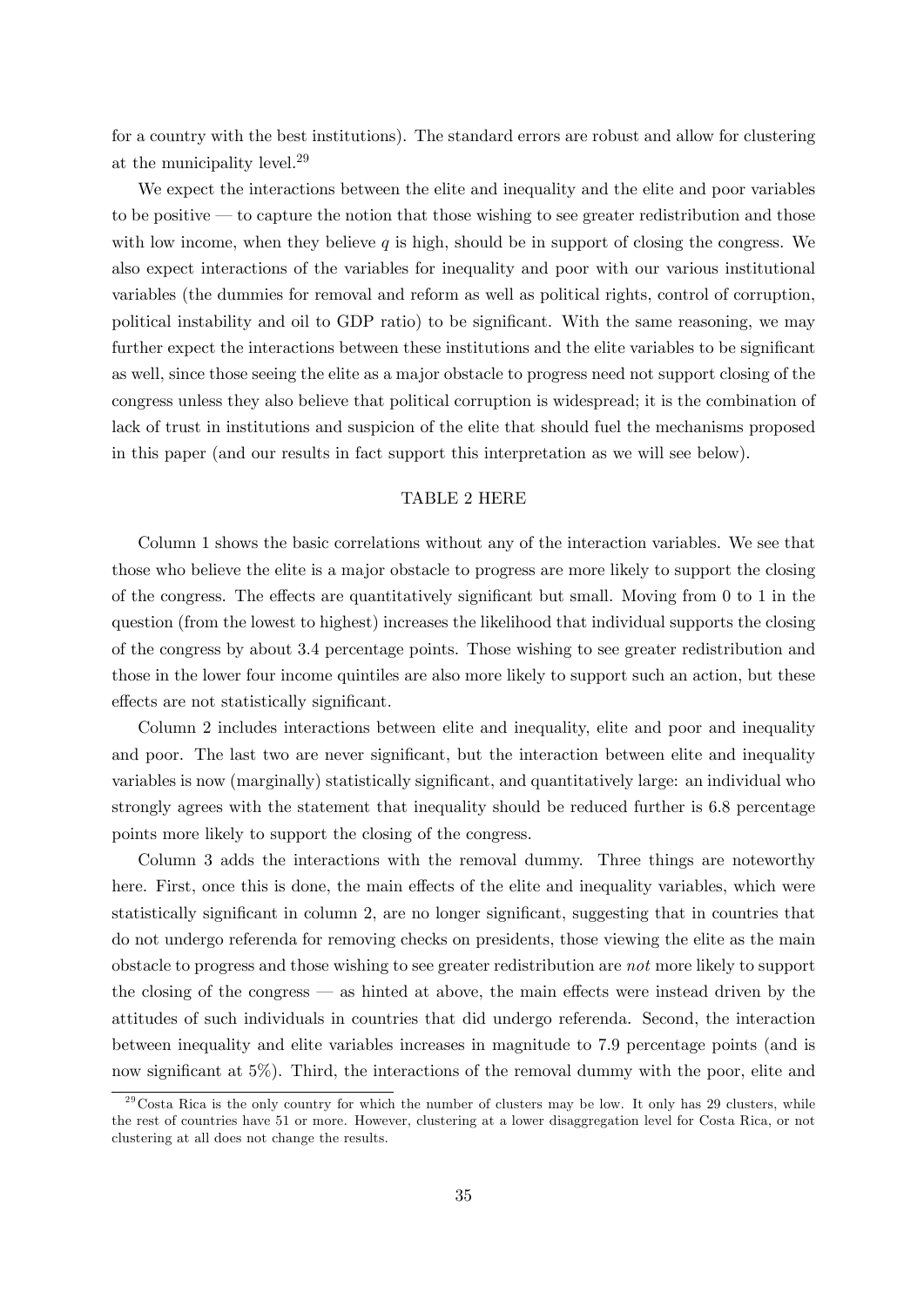inequality variables are all statistically significant (at  $5\%$ ). In each case, the quantitative effects are sizable. For example, those who believe that the government should reduce inequality are 11.9 percentage points more likely to support the closing of the congress in the removal countries than the rest, while those in the bottom four quintiles of income are 6.3 percentage points more likely to do so than those in the top quintile. This pattern, which largely anticipates that in the subsequent columns, suggests that the support for the closing of the congress is generally higher among those who simultaneously are in a society where elite capture of political institutions is a significant concern and who are also in favor of greater redistribution, generally poorer, and view the elite as a major obstacle to progress in society.

Column 4 shows a similar pattern, but now with the reform dummy as a proxy for q. The results are very similar to those in column 3, with the only difference that the interaction between the reform dummy and the inequality variable is no longer statistically significant.

Column 5 shows the same results using the political rights variables that proxy for q. The overall pattern is again similar, but now only the interaction between this institutional variable and the inequality variable is statistically significant (and the interaction between the elite and inequality variables continues to be significant). Recalling that now low values of the institutional variable corresponds to high  $q$ , we see that the quantitative magnitude of the relevant effect is still sizable: an individual who strongly agrees that inequality should be reduced further is 19.8 percentage points more likely to support the closing of the congress in a society with the worst political rights index (as compared to the best).

Column 6 repeats the same exercise with the control of corruption index. The overall pattern is again similar, but now only the interaction with the poor (the individual being in one of the lowest for quintiles of income) is significant (again at  $5\%$ ). Column 7 uses the political stability variable, and now the interaction of this institutional variable and the elite and inequality questions are statistically significant, in each case at  $5\%$ .

Finally, column 8 is for the oil to GDP ratio, and shows that interactions with the poor and inequality variables are now statistically significant. This suggests that those in the lower income quintiles and those wishing to see greater redistribution to reduce inequality are more likely to support a closing of the congress in an economy with significant oil production than one without.

Overall, we interpret this evidence as broadly supportive of the main ideas emphasized in this paper. It is particularly encouraging that it is individuals who wish to increase government redistribution to reduce inequality and those who are poorer that support the closing of the congress and especially when they also think that the elite is a major obstacle to progress and/or when they are in a society in which institutions are weak, as witnessed by attempts to increase presidential powers (our theory-driven measure of  $q$ ) or as measured by the standard institutional indices.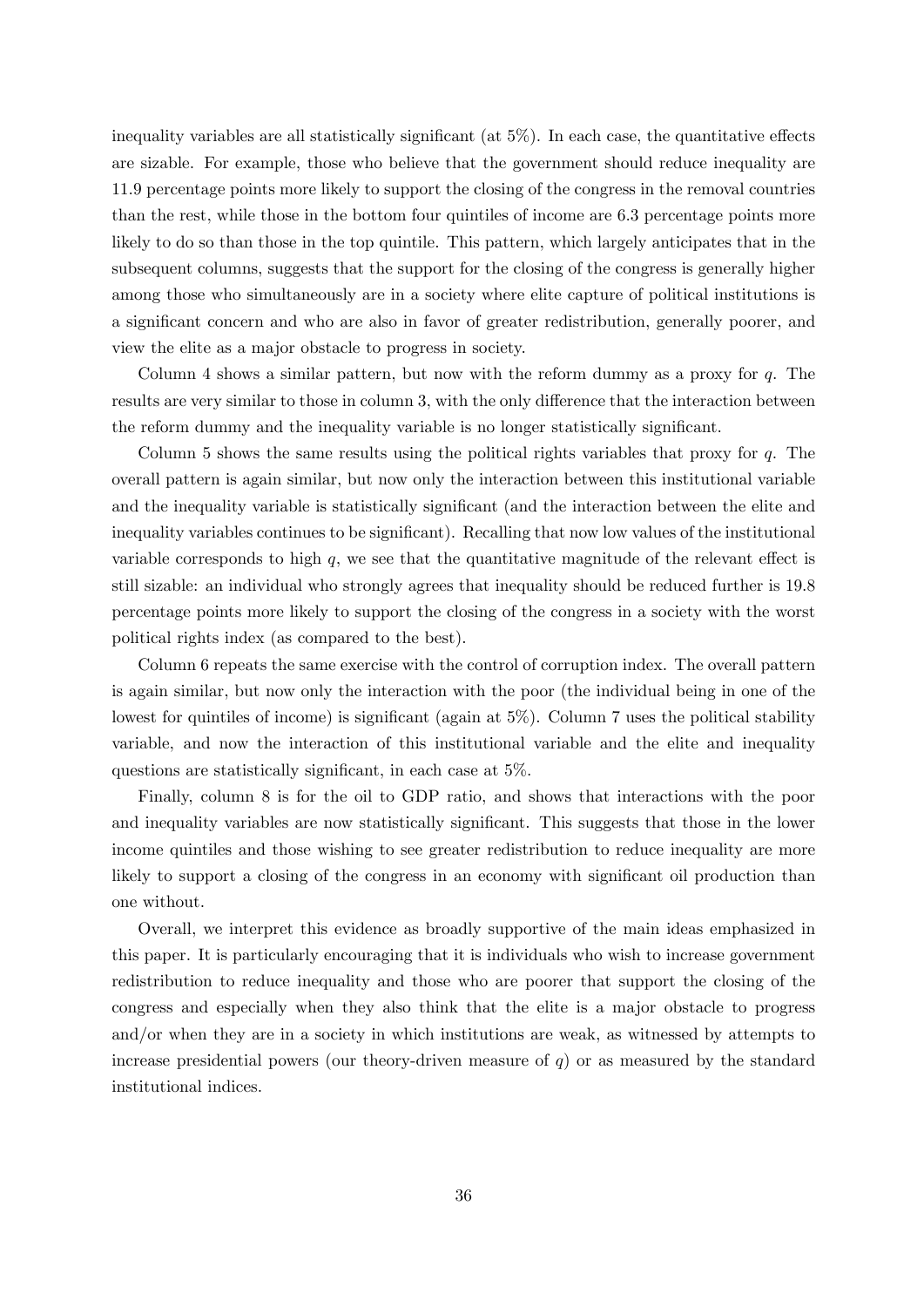# 4 Conclusion

In many weakly-institutionalized democracies, particularly in Latin America, voters have recently dismantled constitutional checks and balances that are commonly thought to limit presidential rents and abuses of power. In this paper, we develop an equilibrium model of checks and balances in which voters may vote for the removal of such constraints on presidential power. Our main argument is simple: checks and balances are indeed effective (at least partially) in reducing presidential discretion and prevent policies that are not in line with the interests of the majority of the citizens. This naturally reduces presidential rents, which is however a double-edged sword. By reducing presidential rents, checks and balances make it cheaper to bribe or influence politicians through non-electoral means such as lobbying and bribes. In weakly-institutionalized polities where such non-electoral ináuences, particularly by the better organized elite, are a major concern, voters may prefer a political system without checks and balances as a way of insulating politicians from these influences. In consequence, voters may dismantle checks and balances, implicitly accepting a certain amount of politician rent or politicians' pet policies that they do not like, in order to ensure redistribution when they believe that the rich elite can influence politics through non-electoral means.

Though simple, our model leads to a number of interesting comparative statics. In particular, we show that checks and balances are less likely to emerge when politician rents are low in equilibrium; when the elite is better organized and are more likely to be able to influence or bribe politicians; and when inequality and potential taxes are high (which makes redistribution more valuable to the majority).

To illustrate the main insight in this paper, that checks and balances by reducing politician rents also make them easier to bribe by the better organized rich elite, we set up a very simple model of checks and balances in which the legislature can control the distribution of rents between itself and the president, forcing the president to choose zero rents and use all tax revenues for redistribution. We show in the online appendix that the same insights apply with different models of checks and balances. In particular, we analyze both a model in which the presence of checks and balances implies veto power by the president and the legislature related to the view in Diermeier and Myerson (1999) and a variant of the model proposed by Persson, Roland and Tabellini (1997, 2000), where separation of powers (checks and balances) corresponds to the separation of taxation and spending decisions. With both alternatives, it continues to be the case that checks and balances, again by making politicians cheaper to bribe, are potentially costly to the majority, is valid under different ways of modeling the form of checks and balances. We also show how providing representation to political minorities (here the rich elite) in the legislature, paradoxically, may make the rich worse off because it encourages dismantlement of checks and balances.

We have also provided case study and empirical evidence that in weak Latin American democracies – measured according to standard indices, or measured according to individuals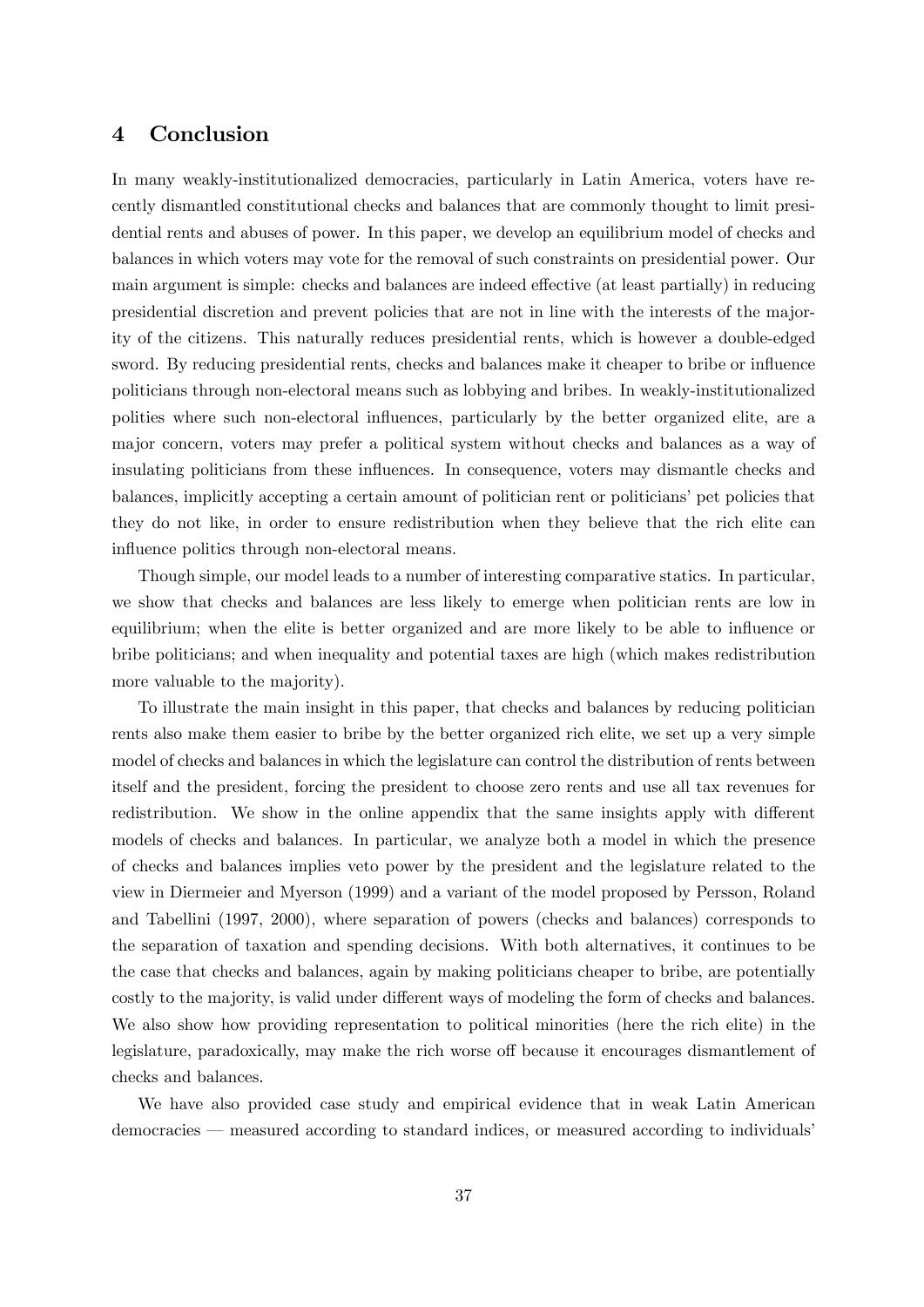perceptions, or where presidents have sought to reduce checks and balances  $-$  there is support from those wishing to increase redistribution and from poorer citizens to reduce checks on presidential power.

We view our paper as only one facet of the paradoxes of democratic politics under weak institutions. The more general message is that in such environments, political conflict can lead to the opposite of the results that we are used to from environments with strong institutions. Thus while voters always prefer checks and balances under strong institutions, they may prefer the absence of checks and balances under weak institutions. Similarly, perhaps, under weak institutions, voters may vote for incumbents that have chosen policies that are not in line with their preferences because this may be viewed as a signal that politicians are independent (as argued in Acemoglu, Egorov and Sonin, 2011). Furthermore, under weak institutions political competition can lead to a situation in which the group currently holding power may fear a power switch and as a result, entirely fail to monitor its leaders (e.g., Padro-i-Miquel, 2007) and a leveling of the democratic playing field may sometimes lead to worse outcomes because of the reactions from the elite that this engenders (e.g., Acemoglu and Robinson, 2008). We believe that further analysis of how, under weak institutions, political competition works and may get distorted, and perhaps how it can be designed so that it does not, is a fruitful area of future research.

# Appendix A

In this appendix we show that without checks and balances there does not exist a bribing proposal that gives the rich strictly higher utility, and also that all bribing proposals are payoff equivalent for all agents. The problem for the rich lobby to solve is

$$
\begin{aligned}\n&\max_{\left\{\hat{b}^P,\hat{T}^p,\hat{T}^r,\hat{R}^P,\hat{\tau}\right\}} \frac{(1-\hat{\tau})\,\theta\bar{y}}{\delta} + \hat{T}^r - \frac{\hat{b}^P}{\delta} \text{ subject to} \\
&\alpha v \left(\hat{b}^P + \hat{R}^P\right) + (1-\alpha) \left(\frac{(1-\hat{\tau})(1-\theta)\bar{y}}{1-\delta} + \hat{T}^p\right) \ge \alpha v \left(R^*\right) + (1-\alpha) \left(\frac{(1-\theta+\bar{\tau}\theta)\,\bar{y}-R^*}{1-\delta}\right) \\
&\hat{\tau}\bar{y} \ge (1-\delta)\hat{T}^p + \delta\hat{T}^r + \hat{R}^P.\n\end{aligned}
$$

Denoting the multipliers on the two constraints by  $\lambda_1$  and  $\lambda_2$ , the first-order conditions with respect to  $\hat{b}^P$ ,  $\hat{T}^p$ ,  $\hat{T}^r$ ,  $\hat{R}^P$  and  $\hat{\tau}$  are:

$$
-\frac{1}{\delta} + \lambda_1 \alpha v' \left(\hat{b}^P + \hat{R}^P\right) = 0,
$$
\n(A-1)

$$
\lambda_1 (1 - \alpha) - \lambda_2 (1 - \delta) = 0,\tag{A-2}
$$

$$
1 - \lambda_2 \delta = 0,\tag{A-3}
$$

$$
\lambda_1 \alpha v' \left( \hat{b}^P + \hat{R}^P \right) - \lambda_2 = 0, \tag{A-4}
$$

and

$$
-\frac{\theta}{\delta} - \lambda_1 \frac{(1-\alpha)(1-\theta)}{1-\delta} + \lambda_2 = 0.
$$
 (A-5)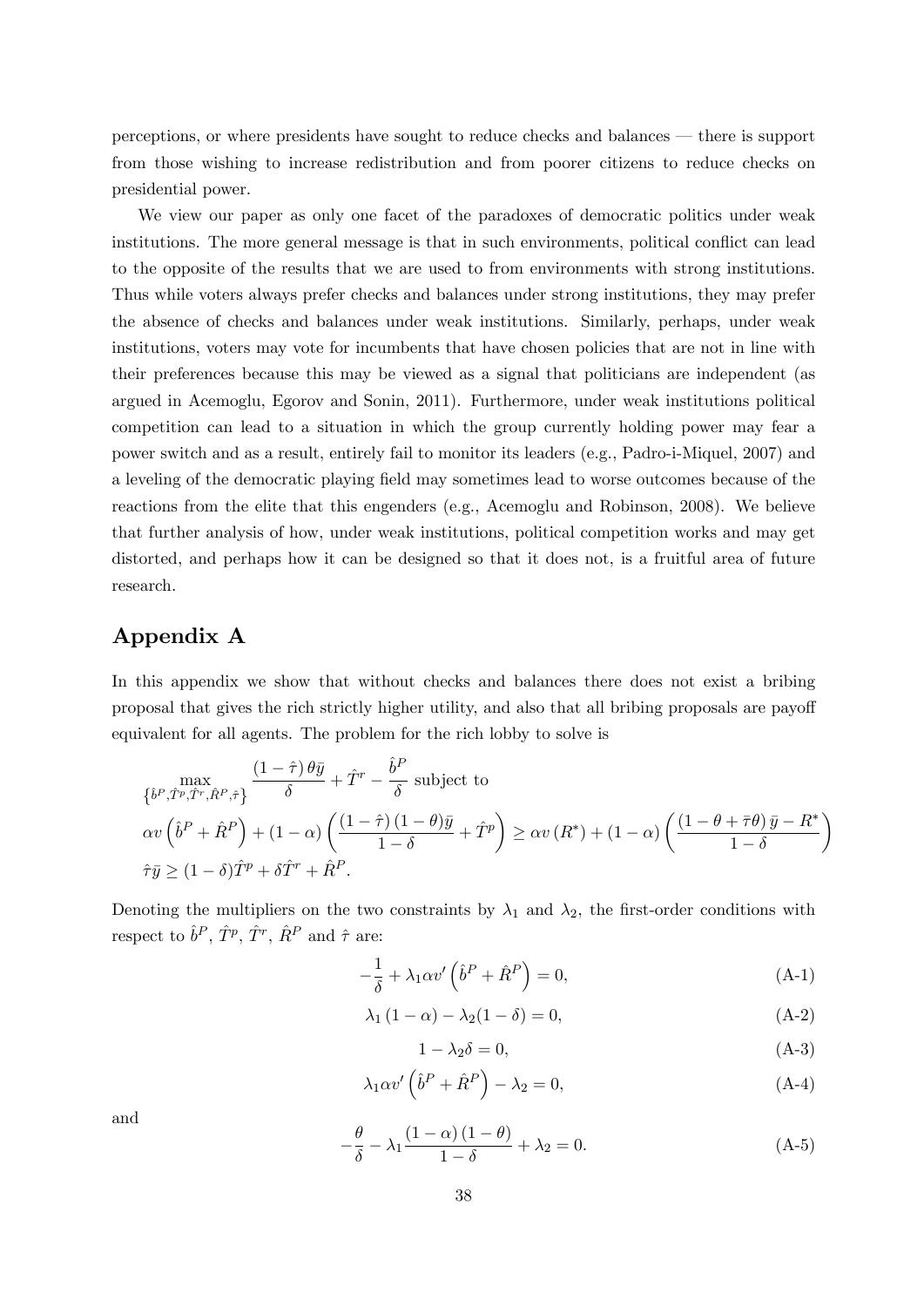From (A-1) it follows that  $\lambda_1 > 0$  and from (A-3) that  $\lambda_2 > 0$ , establishing that the participation constraint of the president and the budget constraint both hold with equality. Substituting for  $\lambda_1$  and  $\lambda_2$  in (A-2) we find

$$
\alpha v' \left( \hat{b}^P + \hat{R}^P \right) = \frac{1 - \alpha}{1 - \delta},\tag{A-6}
$$

which implies, from (6), that  $\hat{b}^P + \hat{R}^P = R^*$ . From the participation constraint of the president holding with equality, the income of poor agents must be unchanged compared to the case without bribing. Substituting for  $\hat{T}^p$  from the budget constraint in the participation constraint of the president we then Önd the tax rate as

$$
\hat{\tau} = \bar{\tau} - \frac{\hat{b}^P - \delta \hat{T}^r}{\theta \bar{y}}
$$

:

Substituting this in the maximand of the rich we find

$$
\frac{(1-\hat{\tau}) \,\theta\bar{y}}{\delta} + \hat{T}^r - \frac{\hat{b}^P}{\delta} = \frac{(1-\bar{\tau}) \,\theta\bar{y}}{\delta},
$$

which shows that any bribing proposal leaves the rich with the same income as if they do not bribe. Thus any lower tax rate or higher transfer to the rich must be compensated by the exact same amount in bribes, leaving all agents with the exact same utility as if there is no bribing. (Also, note that (A-5) is redundant as inserting from  $\lambda_1$  and  $\lambda_2$  this reduces to (A-6)). Thus without loss of any generality we consider the case where  $\hat{b}^P = 0$ .

## References

Acemoglu, Daron and James A. Robinson (2008) "Persistence of Power, Elites, and Institutions," American Economic Review, 98, 267-293.

Acemoglu, Daron, James A. Robinson and Thierry Verdier (2004) "Kleptocracy and Divide-and-Rule: A Model of Personal Rule," Journal of the European Economic Association, 2, 162-192.

Acemoglu, Daron, Georgy Egorov and Konstantin Sonin (2009) "Equilibrium Refinement in Dynamic Voting Games," MIT working paper.

Acemoglu, Daron, Georgy Egorov and Konstantin Sonin (2011) "A Political Theory of Populism," MIT working paper.

Acemoglu, Daron, Davide Ticchi and Andrea Vindigni (2011) "Emergence and Persistence of Inefficient States," Journal of the European Economic Association, 9, 177-208.

Aghion, Philippe and Patrick Bolton (2003) "Incomplete Social Contracts," Journal of the European Economic Association, 1, 38-67.

Aghion, Philippe, Alberto Alesina and Francesco Trebbi (2004) "Endogenous Political Institutions," Quarterly Journal of Economics, 119, 565-611.

Aguirre, Mariano and Isabel Moreno (2006) "Bolivia: the challenges to state reform," http://www.opendemocracy.net/democracy-protest/bolivia\_reform\_3908.jsp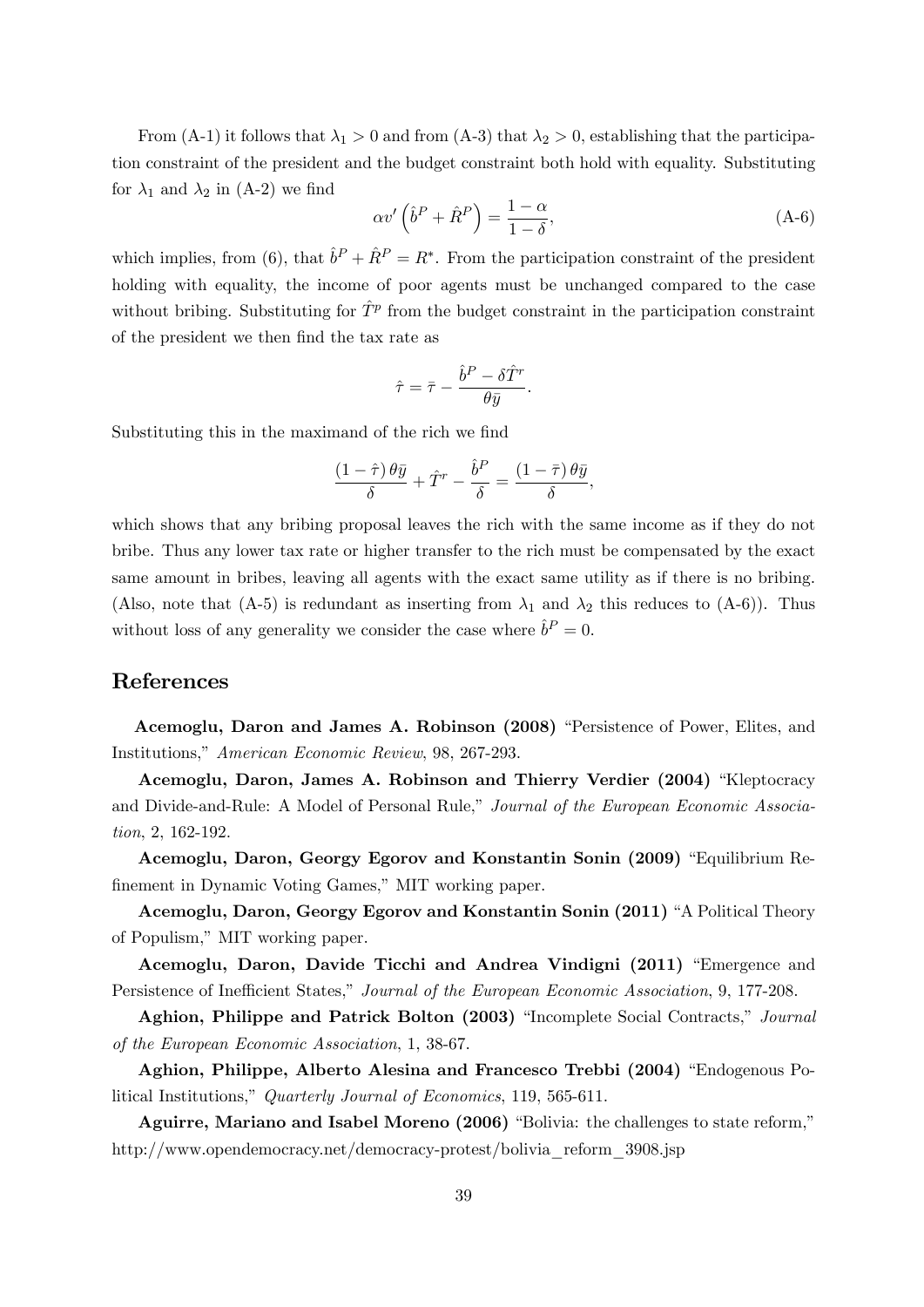Baron, David P. (1998) "Comparative Dynamics of Parliamentary Governments," American Political Science Review, 92, 593-609.

Buena de Mesquita, Bruce, Alastair Smith, Randolph M. Siverson and James D. Morrow (2003) The Logic of Political Survival, Cambridge: MIT Press.

Caselli, Francesco and Massimo Morelli (2004) "Bad Politicians, "Journal of Public Economics, 88, 759-782.

Castaldi, Lauren (2006) "Judicial Independence threatened in Venezuela: The Removal of Venezuelan Judges and the complications of rule of law reform," Georgetown Journal of International Law, 37(3), 477-506.

Carey, John M. (2003) "The Re-election Debate in Latin America," Latin American Politics and Society, 45, 119-133.

Carey, John M., Octávio A. Neto and Matthew S. Shugart (1997) "Appendix: Outlines of Constitutional Powers in Latin America," in Scott Mainwaring and Mathew S. Shugart eds. Presidentialism and Democracy in Latin America, New York: Cambridge University Press.

Carey, John M. and Matthew S. Shugart (1992) Presidents and Assemblies: Constitutional Design and Electoral Dynamics, New York: Cambridge University Press.

Carey, John M. and Matthew S. Shugart eds. (1998) Executive Decree Authority, New York: Cambridge University Press.

Conaghan, Catherine M. (2006) "Ecuador: Correa's Plebiscitary Presidency," Journal of Democracy, 19(2), 46-60.

Conaghan, Catherine M. (2012) "Ecuador: Rafael Correa and the Citizens' Revolution," in Steven Levitsky and Kenneth M. Roberts ed. The Resurgence of the Latin American Left, Baltimore: Johns Hopkins University Press.

Conaghan, Catherine M. and Carlos de la Torre (2008) "The Permanent Campaign of Rafael Correa: Making Ecuador's Plebiscitary Presidency," Press/Politics, 13, 267-284.

Coppedge, Michael (1994) Strong parties and lame ducks: presidential partyarchy and factionalism in Venezuela, Stanford: Stanford University Press.

Coronil, Fernando (1997) The Magical State: Nature, Money, and Modernity in Venezuela, Chicago: University of Chicago Press.

Corrales, Javier and Michael Penfold (2010) Dragon in the Tropics: Hugo Chavez and the Political Economy of Revolution in Venezuela, Washington: Brookings Institute Press.

Correa, Rafael (2007a) "Discurso del Presidente Rafael Correa al presentar la Comisión del Conesup para Codificar la Propouesta para la Asemblea Constituyente," Quito, 28th February 2007.

http://www.presidencia.gob.ec/wp-content/uploads/downloads/2012/10/28-02-

07Discurso codificar propuesta para Asamblea.pdf

Correa, Rafael (2007b) "Discurso del Presidente de la República en la Sesión solemne por el día de la fundació electoral," Quito,. 15th March 2007.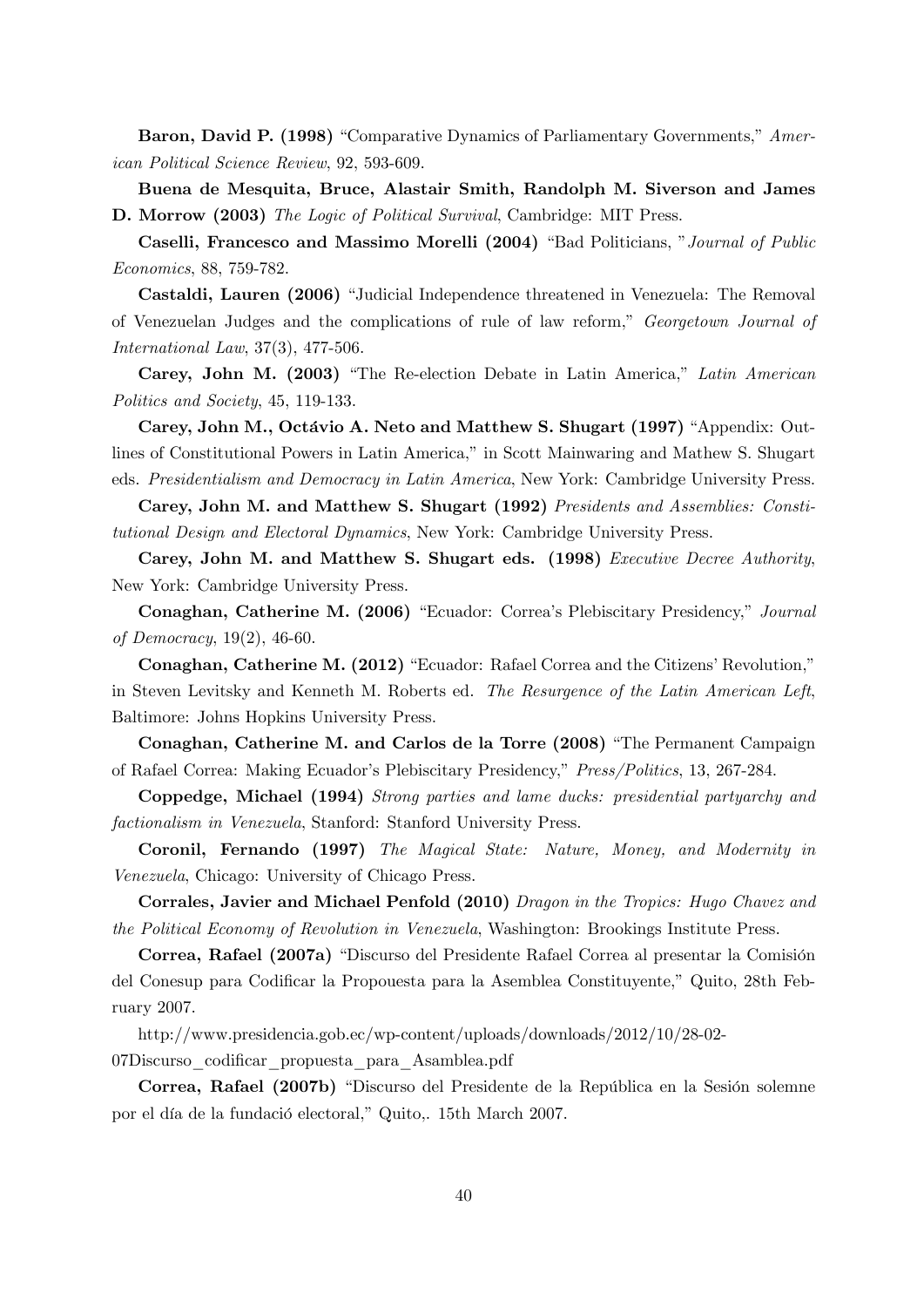http://www.presidencia.gob.ec/wp-content/uploads/downloads/2012/10/15-03-07- Discurso\_sesionsolemne-funcionelectoral.pdf

Correa, Rafael (2008a) "Intervención del Presidente de la Repúbica, Rafael Correa el la ceremonia de clausura de la Asemblea Nacional Constituyente," Montecristi, 25th July, 2008.

http://www.presidencia.gob.ec/wp-content/uploads/downloads/2012/10/25-07-

08IntervencionPresidencialClausuraAsambleaConstituyente.pdf

Correa, Rafael (2008b) "Intervención del Presidente de la Repúbica, Rafael Correa el la cierre de la Campaña por el Sí," Guayaquil, 24th September, 2008.

http://www.presidencia.gob.ec/wp-content/uploads/downloads/2012/10/24-09-08- IntervencionPresidencialcierrecampana\_Si.pdf

Crisp, Brian F. (2000) Democratic institutional design: the powers and incentives of Venezuelan politicians and interest groups, Stanford: Stanford University Press.

Diermeier, Daniel and Roger B. Myerson (1999) "Bicameralism and Its Consequences for the Internal Organization of Legislatures," American Economic Review, 89, 1182-1196.

de la Torre, Carlos (2010) The Populist Seduction in Latin America, Athens: Ohio University Press.

Di John, Jonathan (2009) From Windfall to Curse?: Oil and Industrialization in Venezuela, 1920 to the Present, College Station: Penn State Press.

Ellner, Steve (2012) "The Distinguishing Features of Latin America's New Left in Power: The Chávez, Morales and Correa Governments," Latin American Perspectives, 39(1), 96-114.

Grossman, Gene M. and Elhanan Helpman (1994) "Protection for Sale, "American Economic Review, 84, 833-850.

Grossman, Gene M. and Elhanan Helpman (2001) Special interest politics, Cambridge: MIT.

Hawkins, Kirk A. (2010) Venezuela's Chavismo and Populism in Comparative Perspective, New York: Cambridge University Press.

Huber, John D. (1996) "The Vote of Confidence in Parliamentary Democracies," American Political Science Review, 90, 269-282.

Krauze, Enrique (2009) "The Shah of Venezuela," The New Republic, April

La Ferrara, Eliana and Robert H. Bates (2001) "Political Competition in Weak States," Economics & Politics, 13, 159-184.

Levitsky, Steven and Kenneth M. Roberts (2011) "Introduction: Latin America's Left-Turn: A Framework for Analysis," in Steven Levitsky and Kenneth M. Roberts ed. The Resurgence of the Latin American Left, Baltimore: Johns Hopkins University Press.

Lijphart, Arend ed. (1992) Parliamentary Versus Presidential Government, New York: Oxford University Press.

Lizzeri, Alessandro and Nicola Persico (2004) "Why Did the Elites Extend the Suffrage? Democracy and the Scope of Government, with an Application to Britain's "Age of Reform"," Quarterly Journal of Economics, 117, 707-765.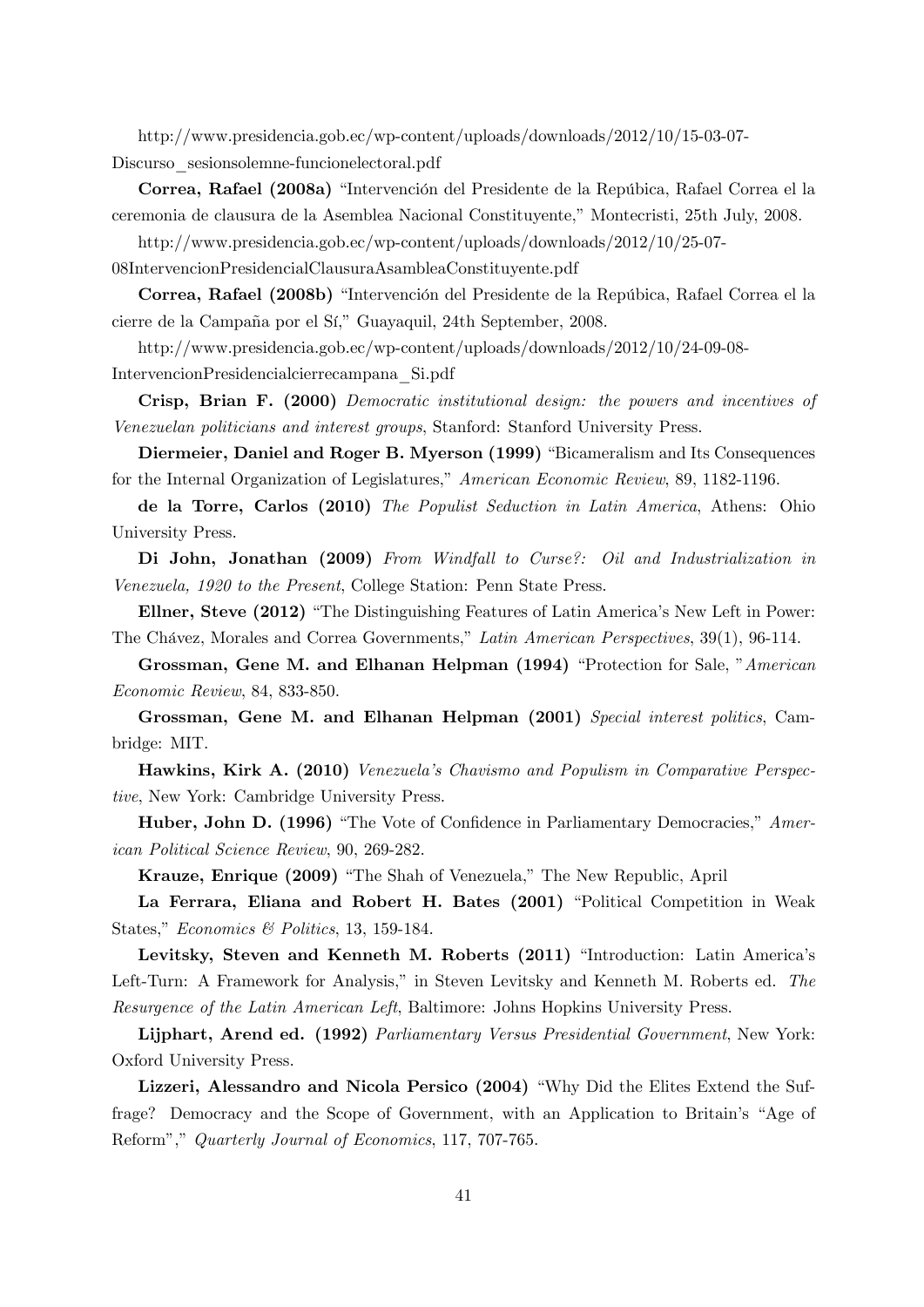Madrid, Raúl L. (2012) "Bolivia: Origins and Policies of the Movimiento al Socialismo," in Steven Levitsky and Kenneth M. Roberts ed. The Resurgence of the Latin American Left, Baltimore: Johns Hopkins University Press.

Mauceri, Philip (2006) "An Authoritarian Presidency: How and why did Presidential Power Run Amok in Fujimori's Peru," in Julio F. Carrión ed. The Fujimori Legacy: The Rise of Electoral Authoritarianism in Peru, Pittsburgh: University of Pittsburgh Press.

Padro-i-Miquel, Gerard (2007) "The Control of Politicians in Divided Societies: The Politics of Fear," Review of Economic Studies, 74, 1259-1274.

Persson, Torsten, Gerard Roland and Guido Tabellini (1997) "Separation of Powers and Political Accountability," Quarterly Journal of Economics, 112, 1163-1202.

Persson, Torsten, Gerard Roland and Guido Tabellini (2000) "Comparative Politics and Public Finance," Journal of Political Economy, 108, 1121-1161.

Robinson, James A. and Thierry Verdier (2012) "The Political Economy of Clientelism," Scandinavian Journal of Economics, forthcoming.

Seawright, Jason (2012) Party-System Collapse: The Roots of Crisis in Peru and Venezuela, Stanford: Stanford University Press.

Tsebelis, George (2002) Veto Players: How Political Institutions Work, Princeton: Princeton University Press.

Wilpert, Gregory (2003) "Venezuela's New Constitution," http://venezuelanalysis.com/analysis/70.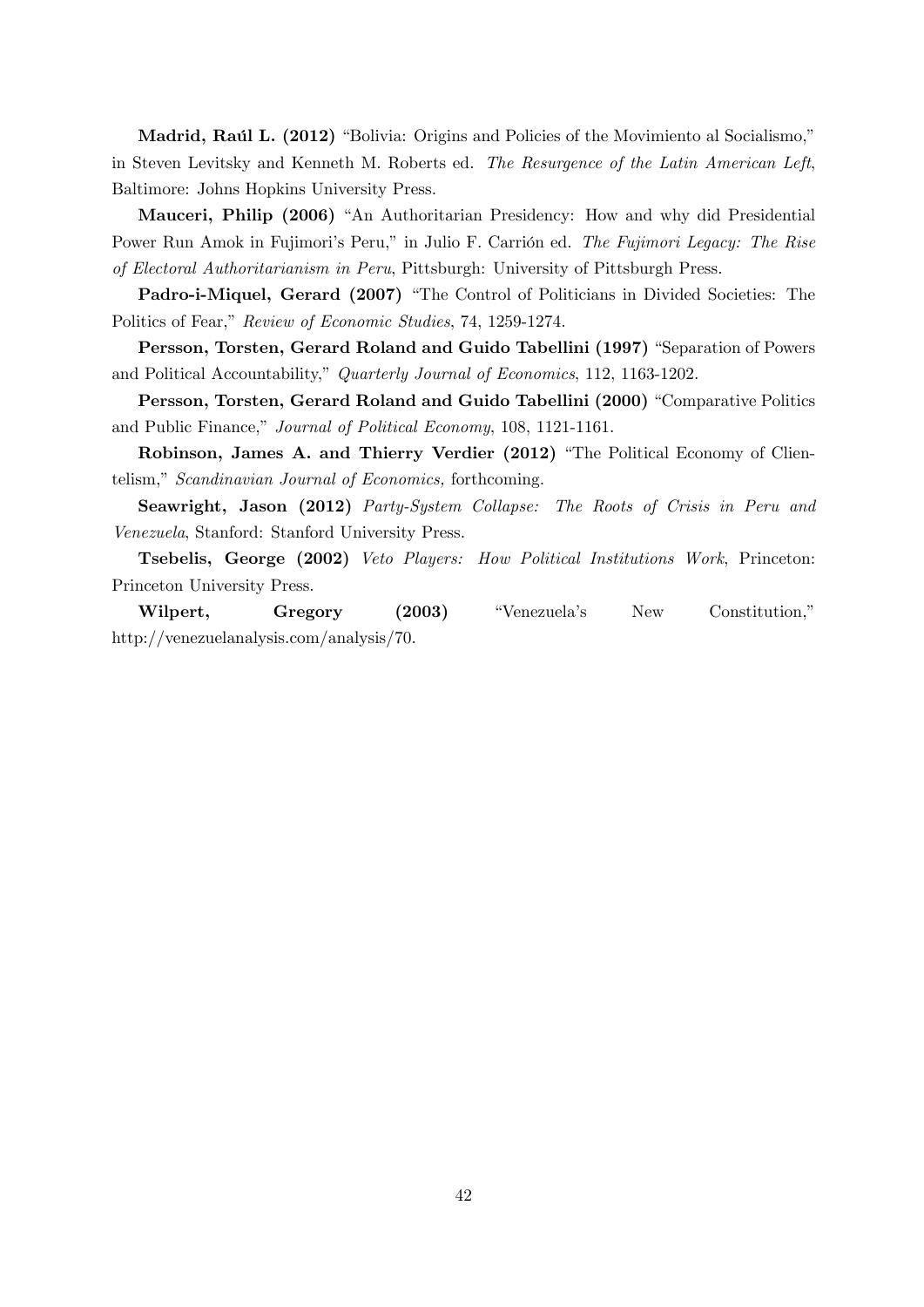Table 1: Summary Statistics

|                               |                    |             | Removal of          | Rest of             |              |  |
|-------------------------------|--------------------|-------------|---------------------|---------------------|--------------|--|
| Country group:                | <b>Full Sample</b> |             | Checks and Balances | Countries in Sample |              |  |
| Quintile:                     | All quintiles      | Bottom four | Top quintile        | Bottom four         | Top quintile |  |
| Justifiable to close congress | 0.25               | 0.36        | 0.34                | 0.20                | 0.23         |  |
|                               | (0.43)             | (0.48)      | (0.47)              | (0.40)              | (0.42)       |  |
| Elite                         | 0.62               | 0.60        | 0.58                | 0.64                | 0.62         |  |
|                               | (0.33)             | (0.33)      | (0.33)              | (0.33)              | (0.34)       |  |
| Inequality                    | 0.79               | 0.75        | 0.73                | 0.82                | 0.80         |  |
|                               | (0.27)             | (0.29)      | (0.30)              | (0.26)              | (0.27)       |  |
| Age                           | 38.74              | 37.24       | 36.97               | 39.60               | 37.91        |  |
|                               | (15.77)            | (15.25)     | (15.00)             | (16.16)             | (14.65)      |  |
| Years of education            | 8.98               | 9.26        | 13.00               | 7.95                | 12.34        |  |
|                               | (4.53)             | (4.36)      | (3.77)              | (4.24)              | 3.98)        |  |
| Observations                  | 25929              | 7760        | 1502                | 14059               | 2608         |  |

Notes: Sample averages with standard deviation in parentheses. Data from LAPOP surveys for 18 Latin American countries for the year 2008 (Argentina, Belize, Bolivia, Brazil, Chile, Colombia, Costa Rica, Ecuador, El Salvador, Guatemala, Honduras, Mexico, Nicaragua, Panama, Paraguay, Peru, Uruguay, and Venezuela). The removal countries are Bolivia, Ecuador, Nicaragua, Peru and Venezuela, where explicit congressional checks on presidential powers were removed since the late 1980s. "Justifiable to close congress" is a dummy variable taking the value of 1 when the respondent agrees that there could be sufficient grounds to close the congress. "Elite" and "Inequality" variables take values between 0 and 1, and measure perceptions of how bad the elite is for development and how much the government should take actions to reduce inequality, respectively (see text for details). All statistics are weighted using the sample weights provided by LAPOP.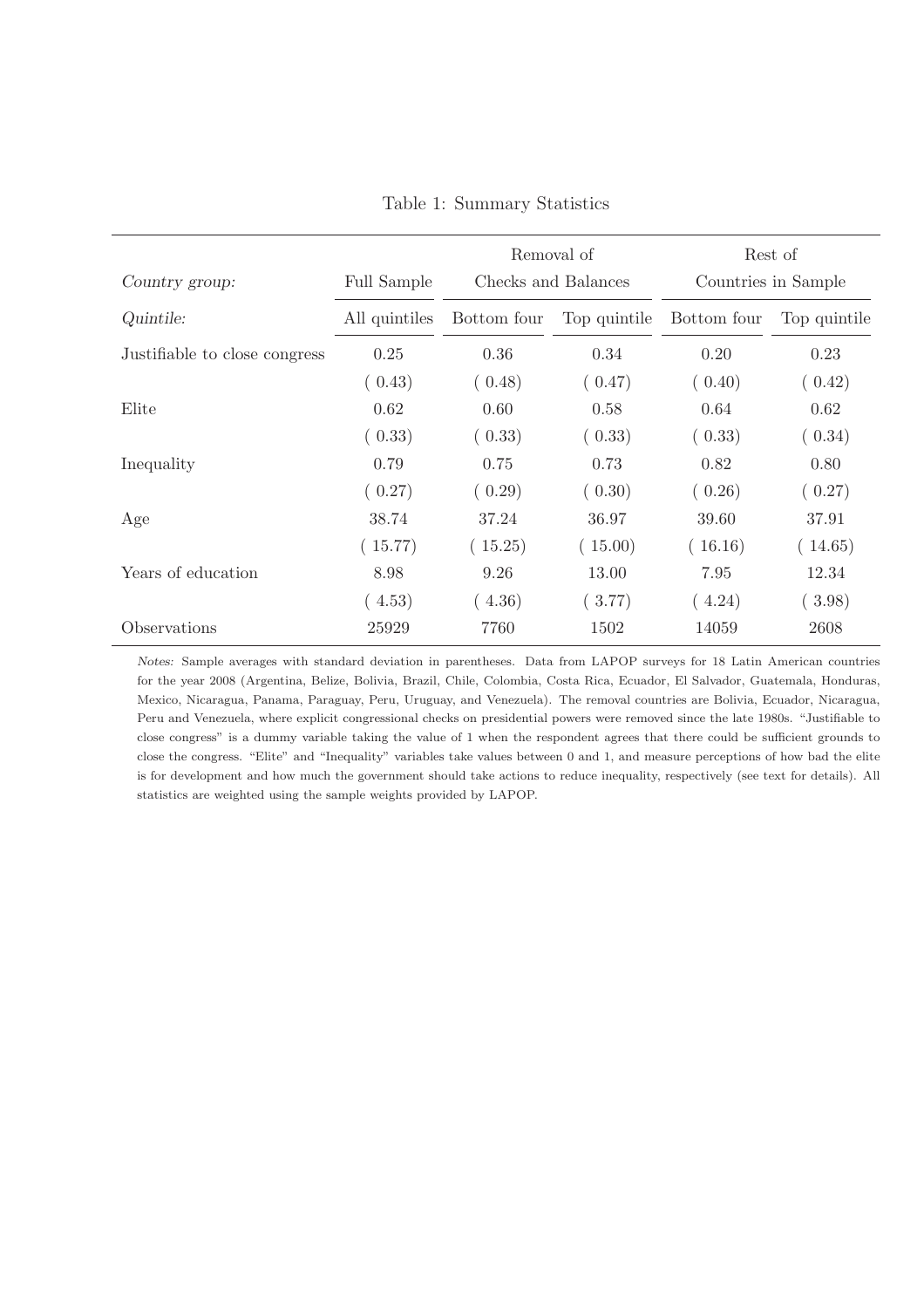|                              |            |            | Interacted Variable:    |                        |                                 |                                 |                               |                      |  |
|------------------------------|------------|------------|-------------------------|------------------------|---------------------------------|---------------------------------|-------------------------------|----------------------|--|
|                              | (1)        | (2)        | Removal<br>Dummy<br>(3) | Reform<br>Dummy<br>(4) | Political<br>Rights (FH)<br>(5) | Control of<br>Corruption<br>(6) | Political<br>Stability<br>(7) | Oil to<br>GDP<br>(8) |  |
| Poor                         | 0.010      | 0.010      | $-0.009$                | $-0.017$               | 0.003                           | $-0.033$                        | 0.002                         | $-0.007$             |  |
|                              | (0.009)    | (0.009)    | (0.011)                 | (0.013)                | (0.018)                         | (0.023)                         | (0.018)                       | (0.011)              |  |
| Elite                        | $0.034***$ | $0.031***$ | 0.016                   | 0.009                  | 0.013                           | $-0.000$                        | $-0.013$                      | $0.026**$            |  |
|                              | (0.012)    | (0.012)    | (0.013)                 | (0.014)                | (0.019)                         | (0.029)                         | (0.019)                       | (0.013)              |  |
| Inequality                   | 0.016      | $0.024*$   | $-0.013$                | 0.009                  | $-0.021$                        | $-0.020$                        | $-0.035$                      | 0.013                |  |
|                              | (0.013)    | (0.014)    | (0.016)                 | (0.018)                | (0.023)                         | (0.040)                         | (0.025)                       | (0.016)              |  |
| Poor $\times$ Elite          |            | $-0.016$   | $-0.014$                | $-0.010$               | $-0.016$                        | $-0.018$                        | $-0.015$                      | $-0.011$             |  |
|                              |            | (0.026)    | (0.026)                 | (0.026)                | (0.026)                         | (0.026)                         | (0.026)                       | (0.026)              |  |
| $E$ lite $\times$ Inequality |            | $0.068*$   | $0.088**$               | $0.079**$              | $0.072*$                        | $0.074**$                       | $0.082**$                     | $0.095***$           |  |
|                              |            | (0.037)    | (0.036)                 | (0.037)                | (0.037)                         | (0.037)                         | (0.037)                       | (0.035)              |  |
| Inequality $\times$ Poor     |            | 0.030      | 0.046                   | 0.045                  | 0.032                           | 0.035                           | 0.032                         | 0.054                |  |
|                              |            | (0.034)    | (0.034)                 | (0.035)                | (0.034)                         | (0.034)                         | (0.034)                       | (0.035)              |  |
| Interaction with Poor        |            |            | $0.063***$              | $0.054***$             | $-0.029$                        | $-0.068**$                      | $-0.019$                      | $0.006***$           |  |
|                              |            |            | (0.019)                 | (0.018)                | (0.066)                         | (0.034)                         | (0.038)                       | (0.002)              |  |
| Interaction with Elite       |            |            | $0.050**$               | $0.051**$              | $-0.083$                        | $-0.050$                        | $-0.112**$                    | 0.003                |  |
|                              |            |            | (0.025)                 | (0.022)                | (0.076)                         | (0.045)                         | (0.044)                       | (0.003)              |  |
| Interaction with Inequality  |            |            | $0.119***$              | 0.032                  | $-0.198**$                      | $-0.067$                        | $-0.144***$                   | $0.004**$            |  |
|                              |            |            | (0.030)                 | (0.028)                | (0.090)                         | (0.061)                         | (0.055)                       | (0.002)              |  |
| Observations                 | 20740      | 20740      | 20740                   | 20740                  | 20740                           | 20740                           | 20740                         | 20142                |  |
| R-squared                    | 0.09       | 0.09       | 0.09                    | 0.09                   | 0.09                            | 0.09                            | 0.09                          | 0.09                 |  |

Table 2: Determinants of Support for Closing Congress.

Notes: Dependent variable: "Justifiable to close congress" from LAPOP 2008. See notes to Table 1 and text for details on this and the other variables. Columns 3 to 8 report the interactions between the variable mentioned at top of the column with the poor, elite and inequality variables. The "Removal Dummy" takes the value of 1 for Bolivia, Ecuador, Nicaragua, Peru and Venezuela, where explicit congressional checks on presidential powers were removed since the late 1980s. The "Reform Dummy" takes the value of 1 for any country that passed laws increasing presidential powers since the late 1980s, comprising of Argentina, Bolivia, Colombia, Ecuador, Honduras, Nicaragua, Peru and Venezuela. In all columns, the main effects are evaluated at the means of the elite, inequality and poor variables. In addition, in columns 3 and 4, the main effects are evaluated for countries where the dummies are zero. Political Rights is averaged between 1996-2006 and normalized between zero (less rights) and one (more rights). The main effects are evaluated at countries with the maximum score of one. Control of Corruption and Political Stability are both averaged between 1996-2006 and normalized between zero and one. The main effects are evaluated for countries in the region with the maximum score of one. The last column presents interactions with oil production relative to GDP (average between 1996 and 2006) with the main effects evaluated at countries with no oil. Other covariates included but not reported in the table are: the size of the city where the person lives and if it is rural or urban, marital status, race, a quartic in age, number of children and educational achievement dummies. Robust standard errors with clustering by municipality are shown in parentheses. The reported coefficients with ∗∗∗ are significant at the 1% level; those with ∗∗ are significant at the 5% level; and those with <sup>∗</sup> are significant at the 10% level.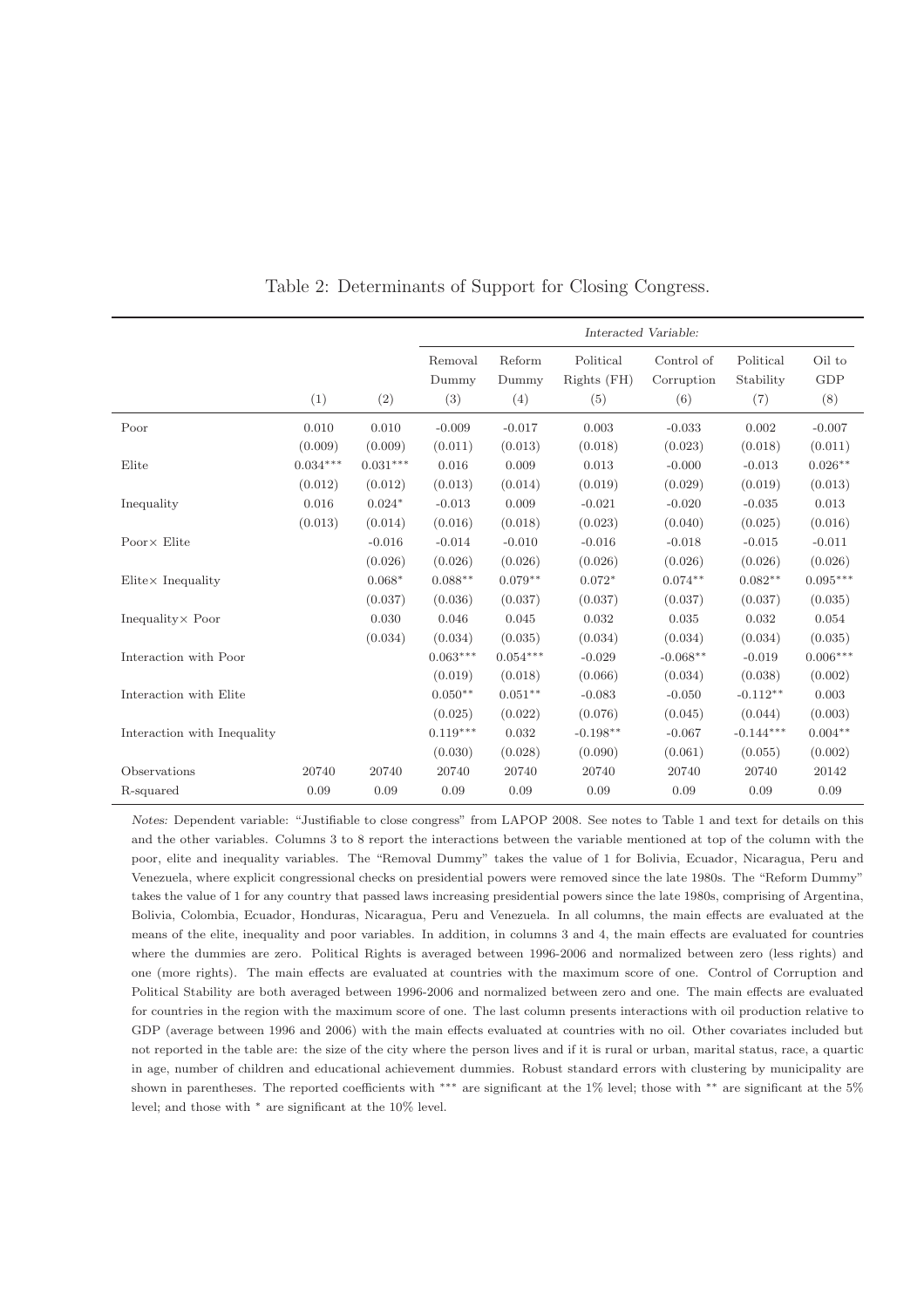# ONLINE APPENDIX: Why Do Voters Dismantle Checks and Balances? Extensions and Robustness

Daron Acemoglu<sup>∗</sup> James A. Robinson† Ragnar Torvik‡

December 18, 2012

#### Abstract

In this online appendix we extend the basic model in the paper in several directions, discuss the robustness of the results, and moreover what new mechanisms our extensions implies as compared to the ones in the basic model.

<sup>∗</sup>Massachusetts Institute of Technology, Department of Economics, E52-380, 50 Memorial Drive, Cambridge MA 02142; E-mail: daron@mit.edu.

<sup>†</sup>Harvard University, Department of Government, IQSS, 1737 Cambridge St., N309, Cambridge MA 02138; E-mail: jrobinson@gov.harvard.edu.

<sup>‡</sup>Norwegian University of Science and Technology, Department of Economics, Dragvoll, N-7491 Trondheim, Norway; E-mail: ragnar.torvik@svt.ntnu.no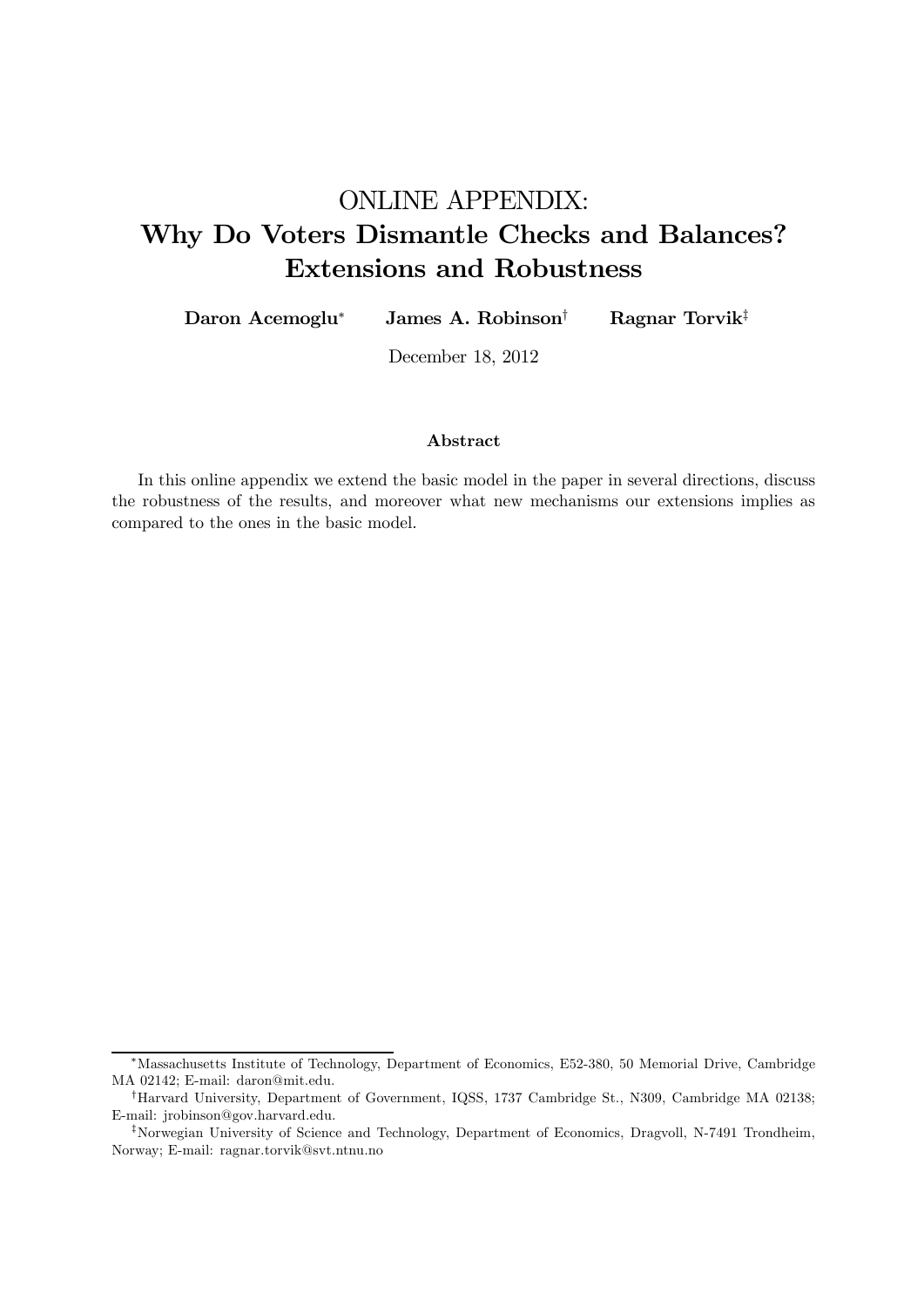# 1 Introduction

The main insight in the paper is that checks and balances may be costly for the poor majority because, by reducing the president's rents, they make him more amenable to lobbying and bribery by an organized rich lobby. In this online appendix, we show that this main insight is robust under a variety of different modeling assumptions. We first consider another model of separation of powers, along the lines of Diermeier and Myerson (1999) and Tsebelis (2002), where checks and balances give the legislature veto power over all dimensions of policy. We next show that if instead of our simple model of separation of powers, we adopt the Persson, Roland and Tabellini (1997, 2000) approach of assuming that, under separation of powers, the president decides the tax rate and the legislature makes the spending decisions, all of our results generalize. We next use this framework to discuss how including political minorities (representatives of the rich elite) in the legislature affects the results. Finally, we also show that the same results apply when we relax the quasi-linearity of the utility of politicians.

# 2 Extensions to the Basic Model

In this section, we extend the basic model in the paper. Some of the more technical parts are collected in the appendix.

## 2.1 Checks and Balances as Veto Powers

In Section 2 in the paper, we modeled checks and balances as corresponding to a separation of policy decisions between the president and the legislature. A complimentary view of checks and balances relates it to the existence and power of "veto players", for example as in Diermeier and Myerson (1999) and Tsebelis (2002). We now show that the general insights presented so far continue to hold with this alternative but complementary view of checks and balances.

More specifically, we start, again, with the legislature consisting of a single chamber and a single legislator, who again represents the poor (all of these features will be relaxed below). We then adopt the following stylized game as a representation of the process of bargaining and political interactions between the president and the legislature in the presence of checks and balances:

- 1. The president proposes a tax rate  $\tau$ . If the legislator agrees, the tax rate is implemented. If the legislator vetoes the tax rate, then the legislator proposes a new tax rate. If the president agrees, the tax rate is implemented. If the president vetoes the tax rate, the status quo tax rate  $\tilde{\tau} \leq \bar{\tau}$  is implemented.
- 2. The president proposes transfers to the poor  $T^p$  (limited by the total budget  $\tau \bar{y}$ ). If the legislator agrees, then the transfer is implemented. If the legislator vetoes the transfer, the legislator proposes a new transfer. If the president agrees the transfer is implemented. If the president vetoes the transfer, the status quo transfer  $T^p$  is implemented.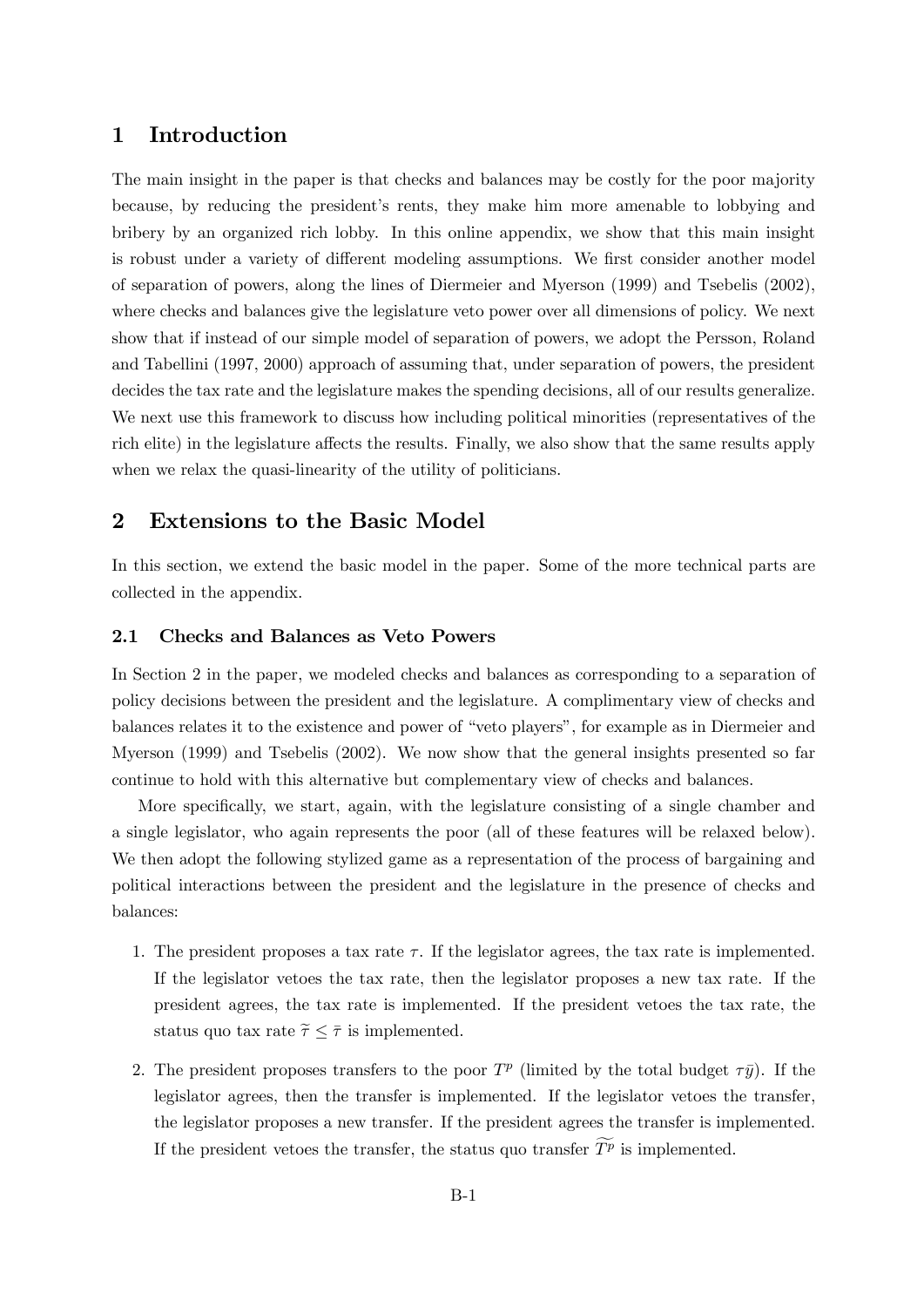- 3. The president proposes transfers to the rich  $T^r$  (limited by the total budget  $\tau \bar{y}-(1-\delta)T^p$ ). If the legislator agrees, then the transfer is implemented. If the legislator vetoes the transfer, the legislator proposes a new transfer. If the president agrees the transfer is implemented. If the president vetoes the transfer, the status quo transfer  $T<sup>r</sup>$  is implemented.
- 4. The president proposes rents  $R^P$  to himself (limited by the available budget  $\tau \bar{y}$  (1  $\delta T^p - \delta T^r$ ). If the legislator agrees the rents are implemented. If the legislator vetoes the rents, the legislator proposes a new rent allocation to the president. If the president agrees, the rents are implemented. If the president vetoes the rents, then the status quo rents  $R^P$  is implemented.
- 5. The president proposes rents  $R^L$  to the legislator (limited by the available budget  $\tau \bar{y}$  −  $(1-\delta) T^{p} - \delta T^{r} - R^{P}$ . If the legislator agrees, the rents are implemented. If the legislator vetoes, the legislator proposes a new rent allocation. If the president agrees the rents are implemented. If the president vetoes, the status quo rents  $R^L$  is implemented.
- 6. Any remaining funds on the budget;  $\tau \bar{y} (1 \delta)T^p \delta T^r R^P R^L$  are distributed lump-sum to citizens.

There are two special features of this game that are worth noting. First, rather than the entire vector of policies and rents being agreed at once, they are being negotiated component by component. Second, the last player to make proposals before the status quo is implemented is always the legislator. Both of these features are adopted to simplify the analysis. Moreover, it will be clear from our analysis that the exact sequencing of policy decisions has no bearing on the results. Finally, let us also simplify the algebra by setting  $R^P = R^L = 0$ . Clearly, greater values of  $R^P$  and  $R^L$  make checks and balances less attractive to voters. Thus the simplifying assumption makes checks and balances more attractive to voters (and so our results that they may elect to remove checks and balances more striking).

As usual we proceed with backwards induction. Consider first the case where  $\kappa = 0$  so that the rich are not able to solve their collective action problem and will not make a bribe offer. The president will veto any rents to the legislator, since transferring funds to citizens will provide him with higher utility. Realizing this, the legislator will accept zero rents. Then in equilibrium the president will indeed propose zero rents. In the same way the legislator will veto rents to the president, and realizing this the president proposes zero rents which the legislator accepts. Since there will be no rents in this case, the president proposes to use the whole budget as transfers to the poor, and the legislator will accept this. Realizing that all funds will be used as transfers to the poor, a president from the poor group will then propose the maximum tax rate  $\bar{\tau}$ , and the legislator will accept this. Thus when  $\kappa = 0$  the solution is exactly the same as in the basic model in the paper.

Consider next the case where  $\kappa = 1$  so that the rich can influence policy through bribing. The rich will now need to bribe both the president and the legislator. Thus, for exactly the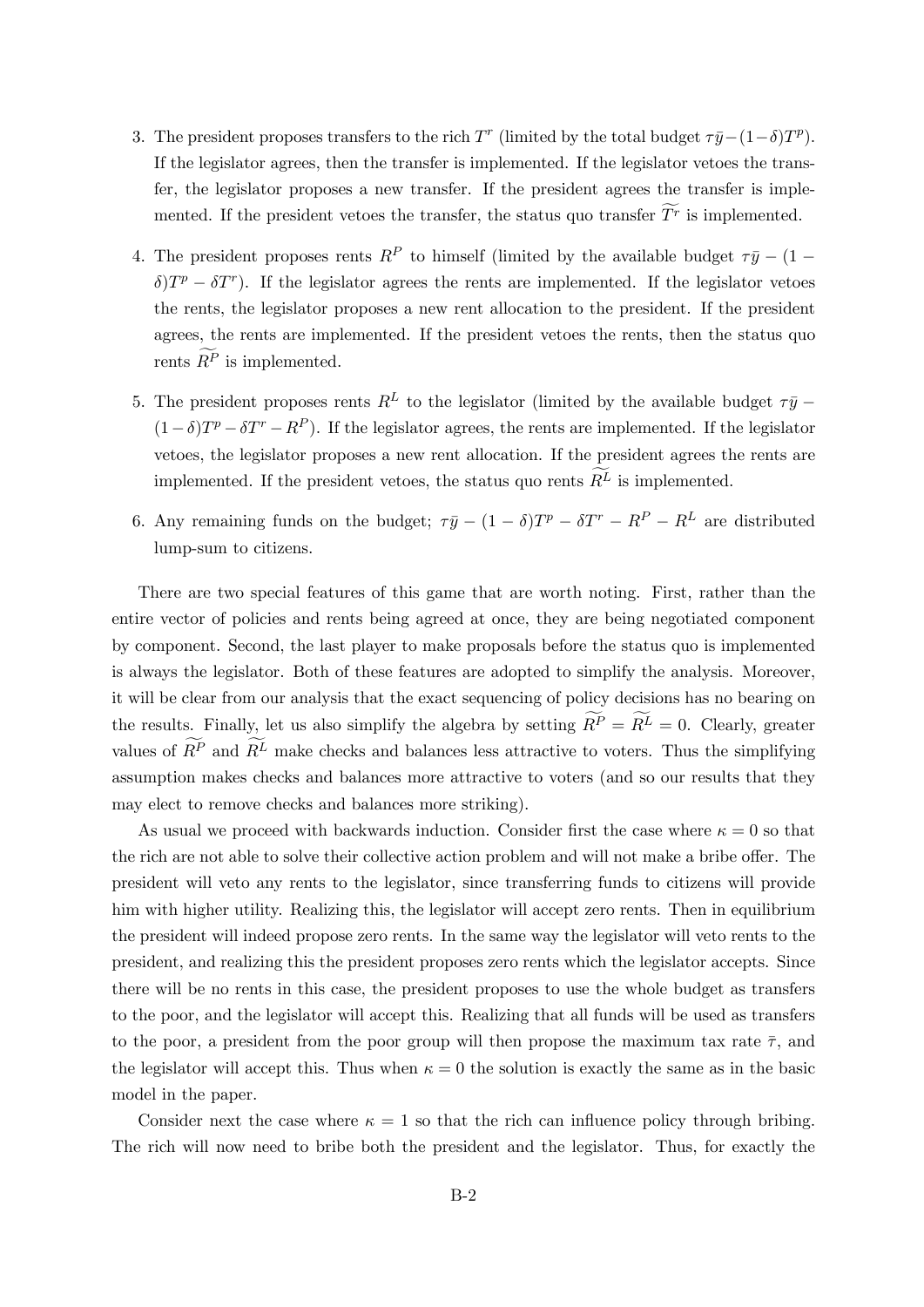same reason as in the model with a judiciary that can be bribed,  $\alpha^*$  from the basic model needs to be replaced by  $\alpha^{**}$ , and  $b^*$  by  $b^{**}$ , and we have the following proposition.

**Proposition B-1** All of the results in Proposition 3 in the paper and the subsequent corollaries hold in the current model (with  $\alpha^{**}$  replacing  $\alpha^*$  and  $b^{**}$  replacing  $b^*$ ).

#### Multicameral Legislature

In line with Diermeier and Myerson (1999), we now allow the legislature to consist of multiple chambers, each consisting of a single legislator. Each chamber has veto and proposal powers. To highlight the implications of multiple chambers, we continue to assume that all legislators are from the poor group (this will be relaxed in subsection 2.3). In this case the voters elect a president and  $h \geq 1$  chambers of the legislature. Each chamber consists of one legislator. Thus when  $h = 1$  we have a unicameral legislature as above, when  $h = 2$  we have a bicameral legislature, and so on. Note that  $h$  in our setting closely maps to the "hurdle factor" in Diermeier and Myerson (1999), which captures, the number of veto players that have to be bribed if policy is to be changed compared to a situation without bribing. As in Diermeier and Myerson (1999) the multicameral legislature is serial. Thus the timing is exactly as above, except that now a policy proposal has to pass through multiple chambers and can be vetoed by each of them in turn.

Consider first the case where  $\kappa = 0$  so that the rich are not able to solve their collective action problem. By exactly the same logic as above it is easy to see that policy is still the same as in the basic model in Section 2 of the paper.

Consider next the case where  $\kappa = 1$  so that the rich can influence policy through bribing. Compared to the situation with a unicameral legislature the rich now have to bribe the president and  $h$  chambers. The maximization problem is analogous to the case with a unicameral legislature, except that now there are  $1 + h$  politicians' participation constraints that have to be satisfied. Going through the same maximization as above we find that the president and all of the legislators receive the same bribe, and that  $\hat{T}^p = 0$  and  $\hat{\tau} = \bar{\tau}$  if

$$
\frac{\alpha}{1-\alpha}v'\left(\hat{b}^P\right) > \frac{1+h}{1-\delta},
$$

where  $\hat{b}^P$  is the solution to the maximization problem in (11) in the text (see the proof of Proposition 2). This in turn implies that, similar to  $b^*$  in the text, the critical value of  $\alpha$  for  $\hat{T}^p = 0$  and  $\hat{\tau} = \bar{\tau}$  is given by

$$
\frac{\alpha^{***}}{1-\alpha^{***}}v'\left(\hat{b}^P(\alpha^{***})\right) = \frac{1+h}{1-\delta}.
$$

This equation implies that  $\alpha^{***}$  is increasing in the hurdle factor h. Intuitively, when there are more chambers with veto power, there will be more legislators to bribe, and this makes it more likely that the bribing proposal will include some income redistribution (since this enables lower bribes for each legislator). Also, note that except for this modification, the analysis in Section 2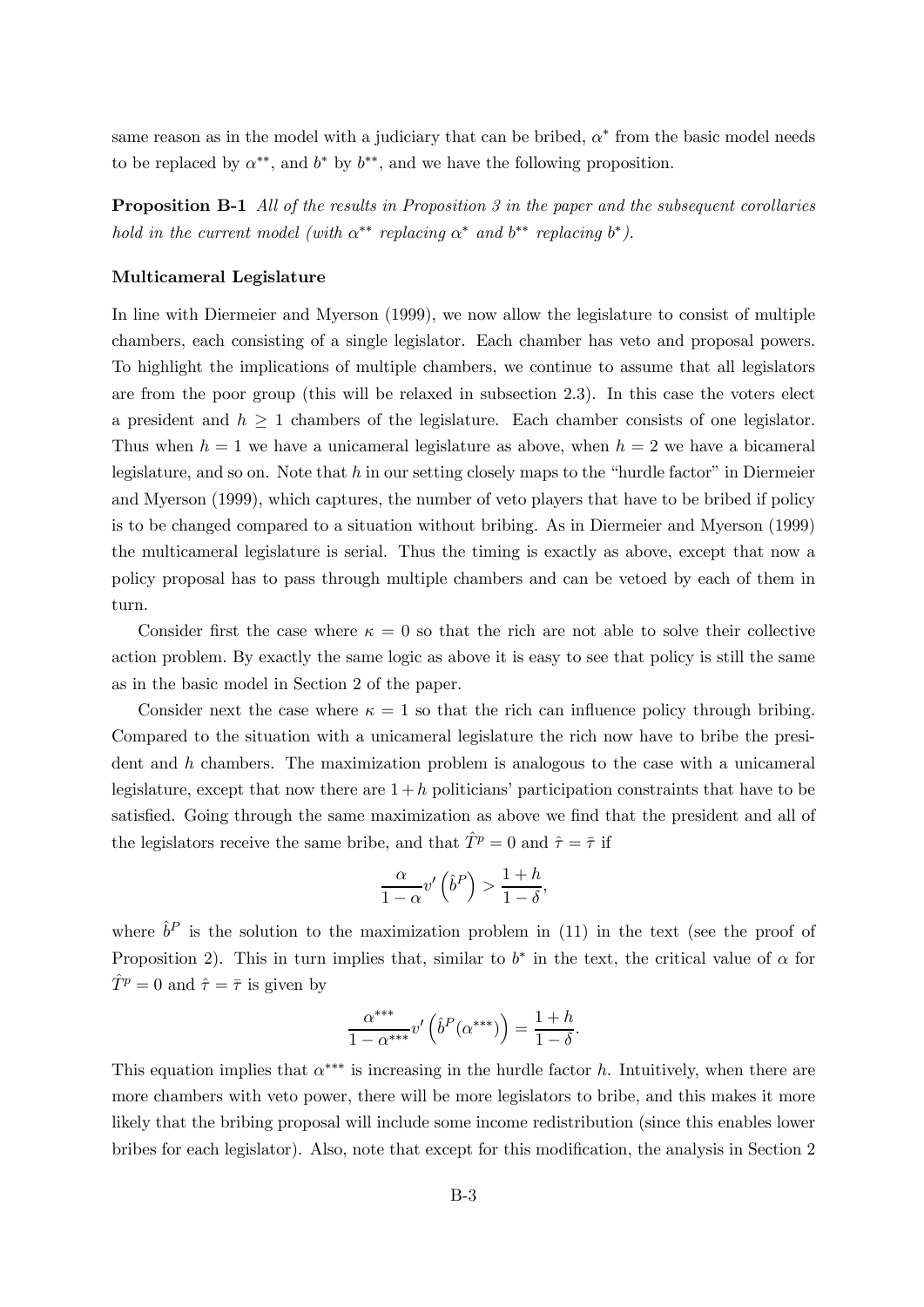of the paper still carries over to the present case with  $\alpha^*$  replaced by  $\alpha^{***}$  and  $b^{***} < b^{*}$ replaced by  $b^{***}$ , where  $b^{***}$  is given by  $v'(b^{**}) = (1 + h)(1 - \alpha)/\alpha (1 - \delta)$ . Thus we have the following proposition:

Proposition B-2 Consider the case with a serial multicameral legislature with veto powers. Then all of the results in Proposition 3 and the subsequent corollaries still hold (with  $\alpha^{***}$ replacing  $\alpha^*$  and  $b^{***}$  replacing  $b^*$ ).

Thus the model with checks and balances as veto powers leads to similar insights as our basic model presented in Section 2 of the paper. However, the multicameral extension discussed here also implies that a greater  $h$  may make checks and balances more likely to emerge in equilibrium. This result, however, depends on the assumption that all chambers contain legislators from the poor income group. In subsection 2.3, we will see that legislative structures that also empower political minorities (here the rich minority) may paradoxically make checks and balances less likely in equilibrium because they may reduce the rents of the president even further and make him even cheaper to buy/influence.

#### 2.2 Separation of Taxation and Spending Decisions

In this subsection, we show that our main insights are also robust to another popular way of modeling checks and balances. In particular, we follow Persson, Roland and Tabellini (1997, 2000) and assume that the presence of checks and balances corresponds to the separation of taxation and spending decisions. More specifically, the president sets the tax rate and the legislator makes all the spending decisions. Recall that the budget constraint is

$$
(1 - \delta)T^{p} + \delta T^{r} + R^{L} + R^{P} \leq \tau \bar{y}.
$$
 (B-1)

Recall also that without checks and balances the rents to the president are determined as  $R^P = R^*$ , where  $R^*$  satisfies

$$
\alpha v'(R^*) = \frac{1 - \alpha}{1 - \delta}.\tag{B-2}
$$

The transfer to the poor is given by  $T^p = (\bar{\tau} \bar{y} - R^*) / (1 - \delta)$ . The utility of poor agents is given by

$$
U^{p} \left[\gamma = 0, \kappa = 0\right] = \frac{\left(\bar{\tau}\theta + 1 - \theta\right)\bar{y} - R^{*}}{1 - \delta}.
$$
 (B-3)

Next, suppose that  $\kappa = 1$ . In this case, the rich lobby can make a bribe offer,  $\{\hat{b}^P, \hat{\tau}, \hat{T}^p, \hat{T}^r, \hat{R}^L, \hat{R}^P\}$ . However, for the same reason as in Section 2 in the paper we can also see that in this case the rich lobby can never get strictly higher utility by offering a bribe. There would be no offer that the rich lobby can make that would be acceptable to the politician and at the same time increase their own utility.

The following proposition summarizes the case without checks and balances: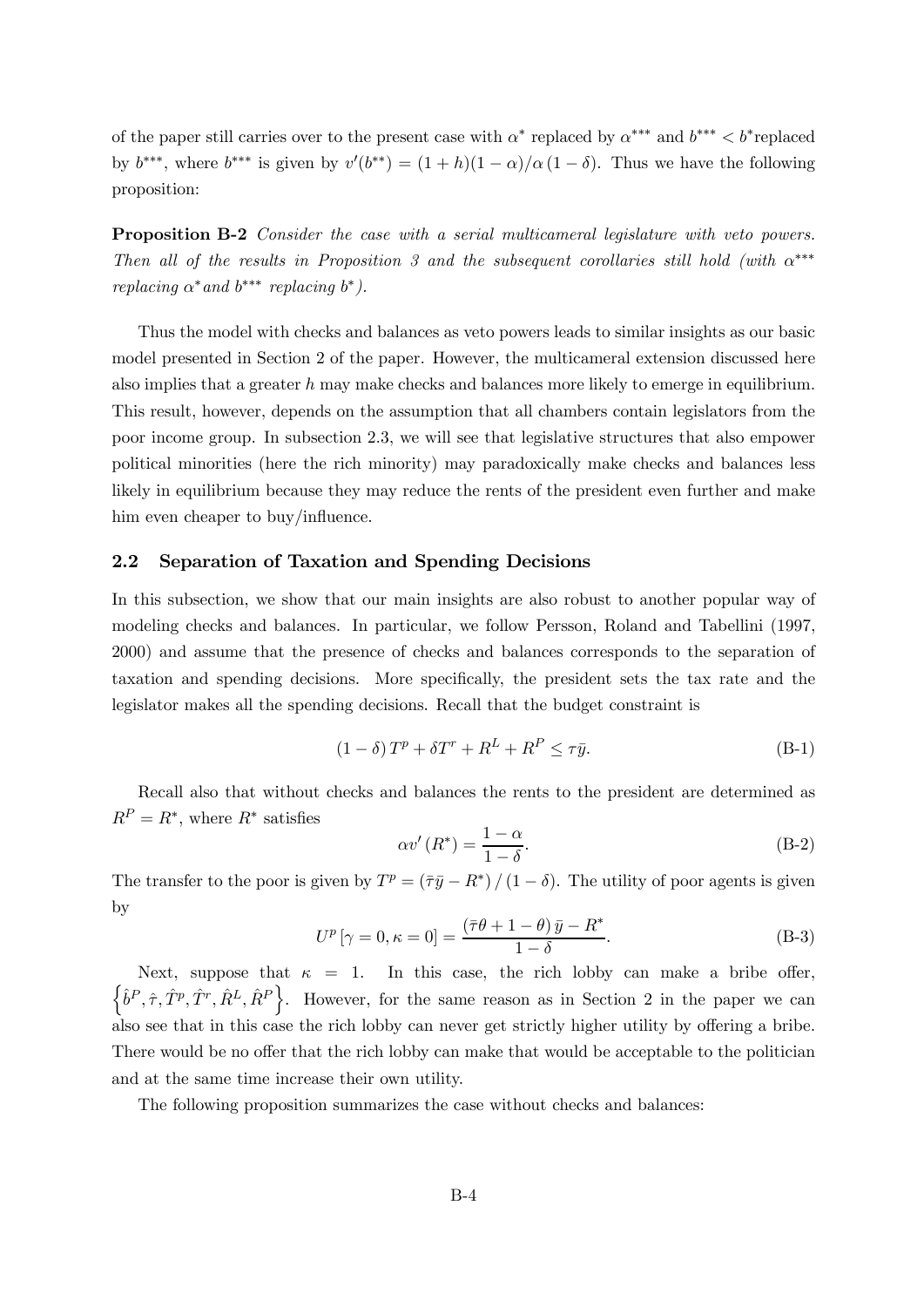**Proposition B-3** Suppose the constitution involves no checks and balances (i.e.,  $\gamma = 0$ ). Then the equilibrium policy involves  $\tau = \overline{\tau}$ ,  $R^P = R^*$  (as given by (B-2)),  $R^L = 0$ ,  $b^P = 0$ ,  $b^L = 0$ ,  $T^r = 0$ , and  $T^p = (\bar{\tau} \bar{y} - R^*) / (1 - \delta)$ . The utility of poor agents in this case is given by (B-3).

Next, suppose that there is separation of powers ( $\gamma = 1$ ) and again start with  $\kappa = 0$ , so that the rich are not able to solve their collective action problem and will not make a bribe offer. In the policy-making subgame, the legislator will make the spending decisions and will solve the program

$$
V^{L,p} [\tau, \gamma = 1, \kappa = 0] \equiv \max_{\{T^p, T^r, R^L, R^P\}} \alpha v (R^L) + (1 - \alpha) ((1 - \tau)y^p + T^p),
$$

subject to the government budget constraint  $(B-1)$  and the tax rate  $\tau$  decided by the president. The solution in this case is  $T^r = R^P = 0$ , and

$$
R^{L} = \min\left\{R^*, \tau\bar{y}\right\}.
$$
 (B-4)

and

$$
T^{p} = \frac{\tau \bar{y} - R^{L}}{1 - \delta},\tag{B-5}
$$

Given this the president sets the tax rate so as to maximize

$$
V^{P,p}[\gamma=1,\kappa=0] \equiv \max_{\tau} \alpha v (R^P) + (1-\alpha) ((1-\tau)y^p + T^p),
$$

subject to the best response spending policy of the legislator, i.e., subject to

$$
\{T^p, T^r, R^L, R^P\} \in \arg\max V^{L,p}[\tau, \gamma = 1, \kappa = 0].
$$

Since separation of powers gives  $R^P = 0$ , we have that

$$
\tau = \arg \max_{\tau'} \left[ \alpha v(0) + (1 - \alpha) \left( (1 - \tau') y^p + T^p \right) \right] = \arg \max_{\tau'} U^p.
$$

Therefore, in this case the president will set the tax rate so as to maximize utility of the poor.

The president realizes that tax income in excess of  $R^*$  will be transferred to the poor while none of the tax income will end up as rents for the president. Thus compared to the case without checks and balances it is now less tempting for the president to tax. The income of the poor if the tax rate is set to zero is  $(1 - \theta)\bar{y}/(1 - \delta)$ , while the income of the poor if the tax rate is set so as to maximize the income transfers to the poor is given by (B-3). The president sets the tax rate to zero or  $\bar{\tau}$  depending on what maximizes the income of the poor. If  $R^*$  is greater than  $\theta \overline{\tau} \overline{y}$ , then the tax rate is set to zero, while if  $R^*$  is less than  $\theta \overline{\tau} \overline{y}$  the tax rate is set to  $\overline{\tau}$ .

Note from (B-2) that  $R^* = R^*(\alpha)$  and let  $\alpha^H$  be defined by

$$
R^*(\alpha^H) = \theta \overline{\tau} \overline{y},
$$

which inserting for  $R^*(\alpha^H)$  in (B-2) yields

$$
\alpha^H = \frac{1}{1 + (1 - \delta)v'(\theta \overline{\tau} \overline{y})}.
$$
 (B-6)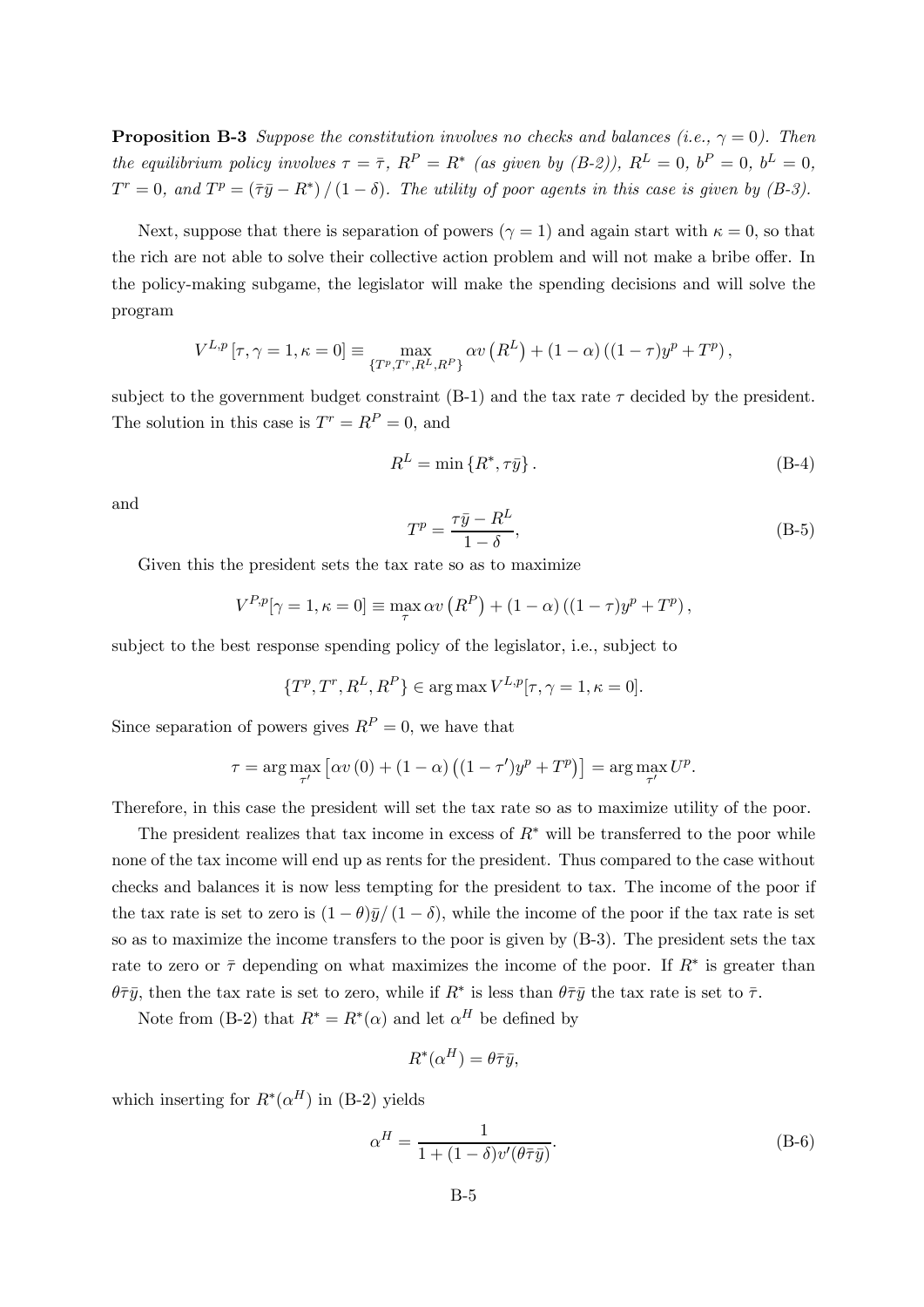Then when  $\alpha < \alpha^H$  the weight the legislator puts on his own utility is sufficiently small that the president still adopts the maximum tax rate  $\tau = \bar{\tau}$ , while when  $\alpha > \alpha^H$  the income of the poor is maximized by setting  $\tau = 0$ . In this latter case when  $\tau = 0$  it follows from the government budget constraint (B-1) that under checks and balances then when  $\kappa = 0$  policy is  $T^p=T^r=R^P=R^L=0. \label{eq:1.1}$ 

The situation when there are checks and balances and the rich lobby is organized (i.e.,  $\gamma = 1$  and  $\kappa = 1$ ) is a little more involved. In this case, the rich lobby will make bribe offers  $\{\hat{b}^L, \hat{T}^p, \hat{T}^r, \hat{R}^L, \hat{R}^P\}$  and  $\{\hat{b}^P, \hat{\tau}\}$  to the legislator and the president, respectively. For the politicians to accept these bribe offers they must satisfy the participation constraints

$$
V^{L,p}\left(\hat{b}^L,\hat{\tau},\hat{T}^p,\hat{T}^r,\hat{R}^L,\hat{R}^P\right) \geq V^{L,p}\left[\gamma=1,\kappa=0\right],
$$

and

$$
V^{P,p}\left(\hat{b}^P,\hat{\tau},\hat{T}^p,\hat{T}^r,\hat{R}^L,\hat{R}^P\right) \geq V^{P,p}\left[\gamma=1,\kappa=0\right].
$$

Consider first the case where  $\alpha < \alpha^H$ . Here the tax rate without bribing is set at its maximum  $\tau = \bar{\tau}$ , and the legislator obtains his bliss point policy with positive rents and transfers to the poor. Thus the rich lobby has nothing to offer him that they find it worth paying for. However, in this case the president can be bribed. Since checks and balances means no rents for the president, he becomes cheap to buy for the rich lobby. The rich lobby can offer him rents in exchange for a lower tax rate, taking into account that the legislator will set policy according to (B-5) and (B-4). Since when  $R^P = 0$  the marginal utility of bribes is higher than the president's marginal utility of transfers the poor, it will be beneficial for the rich lobby to bribe and induce the president to set a tax rate lower than  $\tau = \overline{\tau}$ . But for this reason of course, it is already clear that a constitution with checks and balances can never be an equilibrium when  $\alpha < \alpha^H$ ; in this case the poor prefer  $\tau = \bar{\tau}$  which they will always get when the constitution does not involve checks and balances. Thus in this case, checks and balances simply make the president too cheap to buy for the rich lobby, in turn limiting redistribution to the poor. Since they are straightforward, we do not provide details of this case.

When  $\alpha > \alpha^H$  the tax rate without bribing is set to zero. This leaves both the president and the legislator with zero rents, making both of them cheap to buy for the rich lobby. The rich lobby can then bribe politicians into redistributing income to themselves. The only remaining question is to determine the cheapest way for the rich lobby to capture the politicians. As should now be clear from the paper, since we have direct income transfers there are many bribing proposals that will be payoff equivalent to all agents. Without loss of any generality we focus here on the case where the tax rate is set at its maximum, and all redistribution to different gropus is undertaken by targeted transfers.

Intuitively, when there is no bribing and rents are zero, the marginal utility of rents for politicians is relatively high. As a consequence, bribing politicians will always imply positive direct bribes. Moreover, if politicians put sufficiently high weight,  $1 - \alpha$ , on the utility of the members of their group and if income distribution is not too unequal, then the bribing proposal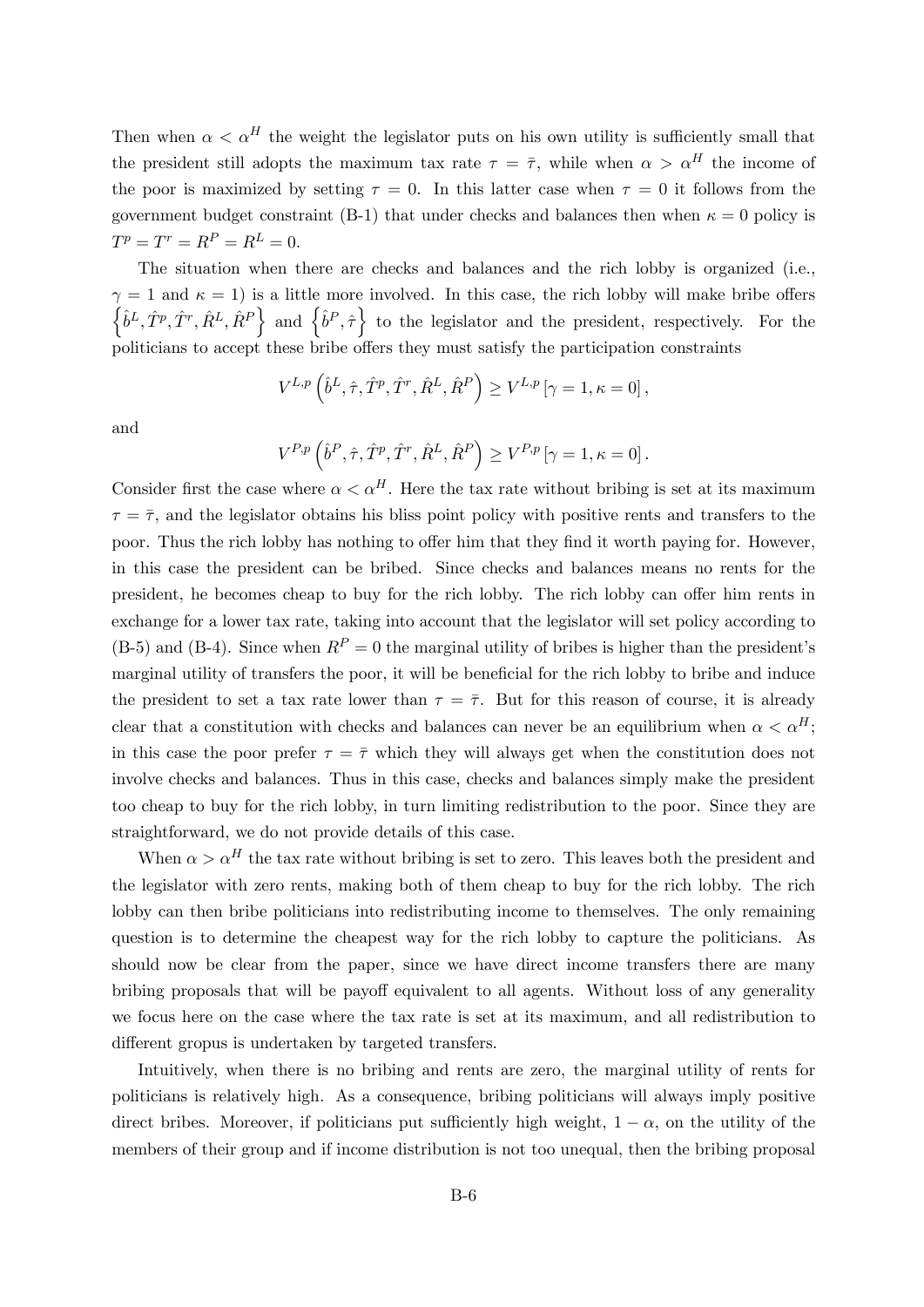will also contain direct income transfers to the poor. In the converse case where  $\alpha$  is high and income distribution is relatively unequal, it is more efficient for the rich lobby to capture politicians by offering direct bribes rather than income transfers to the poor. This latter result is particularly interesting because it implies that when inequality is high, which is when we would typically expect greater redistribution, the poor may in fact receive no redistribution. Intuitively, this is because greater inequality also increases the willingness of the rich to use bribes to reduce redistribution. The details of the analysis of this case, which underlies Part 1.(b) of Proposition B-4, is provided in Section 2.2 below.

The next proposition summarizes these results.

**Proposition B-4** Suppose  $\gamma = 1$ . Let  $\alpha^H$  be given as in (B-6).

- 1. Suppose that  $\alpha > \alpha^H$ .
	- (a) When  $\kappa = 0$  so that there is no briting, the equilibrium involves  $\tau = 0$ ,  $R^P = 0$ ,  $R^L = 0$ ,  $T^p = 0$ , and  $T^r = 0$ .
	- (b) When  $\kappa = 1$ , there exist  $\theta^*$  and  $\alpha_L$  such that:
		- i. If  $\theta > \theta^*$  or  $\alpha > \alpha_L$ , then  $\tau = \overline{\tau}$ ,  $R^P = 0$ ,  $R^L = 0$ ,  $b^P = b^L > 0$ ,  $T^P = 0$ , and  $T^r > 0$ .
		- ii. If  $\theta < \theta^*$  and  $\alpha < \alpha_L$ , then  $\tau = \overline{\tau}$ ,  $R^P = 0$ ,  $R^L = 0$ ,  $b^P = b^L = b^*$ , with  $b^*$ determined by  $v'(b^*) = 2(1-\alpha)/\alpha(1-\delta)$ ,  $T^p > 0$ , and  $T^r > 0$ .

Taking into account that the probability the rich can solve their collective action problem and bribe politicians is  $q$ , we have that:

If  $\theta > \theta^*$  or  $\alpha > \alpha_L$ , then the expected utility of poor agents is

$$
U^{p}\left[\gamma=1\right] = \frac{(1-\theta)(1-q\overline{\tau})}{1-\delta}\bar{y}.\tag{B-7}
$$

If  $\theta < \theta^*$  and  $\alpha < \alpha_L$ , then the expected utility of poor agents is

$$
U^{p}\left[\gamma=1\right] = \frac{1-\theta}{1-\delta}\bar{y} - \frac{q}{1-\delta} \left(\frac{2v(b^{*})}{v'(b^{*})}\right). \tag{B-8}
$$

- 2. Suppose that  $\alpha < \alpha^H$ .
	- (a) When  $\kappa = 0$ , the equilibrium involves  $\tau = \overline{\tau}$ ,  $R^P = 0$ ,  $R^L = R^*$ ,  $T^p = (\overline{\tau} \overline{y} R^*)/(1 \delta$ , and  $T^r = 0$ .
	- (b) When  $\kappa = 1$ , the equilibrium involves  $\tau < \overline{\tau}$ ,  $R^P = 0$ ,  $R^L \leq R^*$ ,  $b^P > 0$ ,  $b^L = 0$ ,  $T^p = (\tau \bar{y} - R^L)/(1 - \delta)$ , and  $T^r = 0$ .

Taking into account that  $q \ge 0$  we have that when  $\alpha < \alpha^H$  then  $U^p[\gamma = 1] \le U^p[\gamma = 0]$ .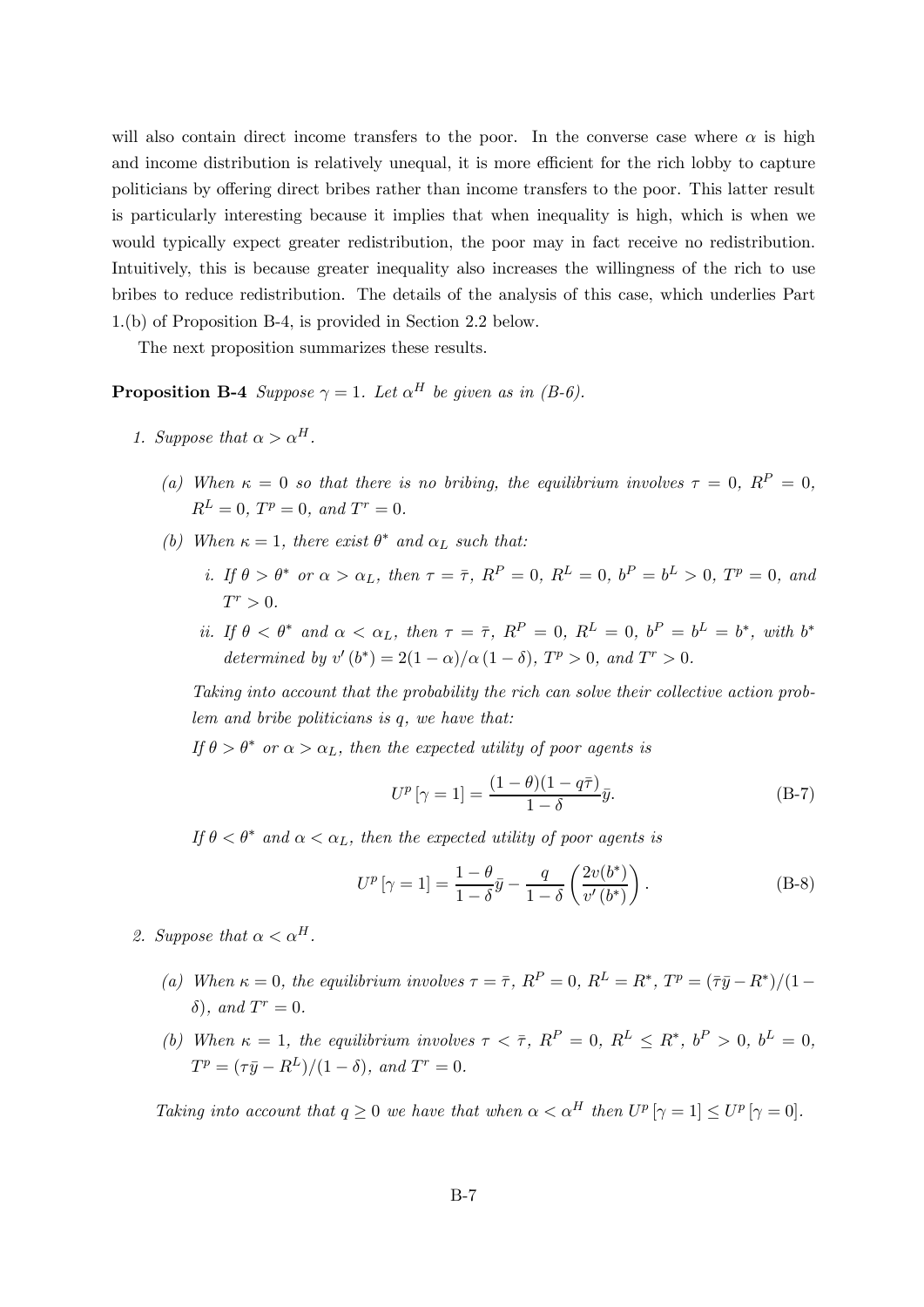When politicians put sufficiently high weight on rents, i.e., when  $\alpha > \alpha^H$ , checks and balances, in the absence of bribery, lead to an equilibrium in which they obtain zero rents. This makes them relatively cheap to bribe and influence. Given the above characterization, the outcome in the referendum on checks and balances is straightforward to determine.

**Proposition B-5** Let  $\alpha^H$  be as in (B-6) and  $\theta^*$  and  $\alpha_L$  as in Proposition B-4.

- 1. Suppose that  $\alpha > \alpha^H$ .
	- (a) When  $\theta > \theta^*$  or  $\alpha \geq \alpha_L$ , the constitution will involve no checks and balances provided that

$$
q > \frac{R^* - \bar{\tau}\theta\bar{y}}{(1 - \theta)\bar{\tau}\bar{y}},
$$
 (B-9)

and it will involve checks and balances if the converse inequality holds.

(b) When  $\theta < \theta^*$  and  $\alpha < \alpha_L$ , the constitution will involve no checks and balances provided that

$$
q > \frac{(R^* - \bar{\tau}\theta\bar{y})v'(b^*)}{2v(b^*)},
$$
\n(B-10)

and it will involve checks and balances if the converse inequality holds.

2. Suppose that  $\alpha < \alpha^H$ . Then the constitution will never involve checks and balances.

**Proof.** To see part 1, note that an individual from the poor income group prefers a constitution without checks and balances when  $U^p[\gamma = 0] > U^p[\gamma = 1]$ . When  $\theta > \theta^*$  or  $\alpha \geq \alpha_L$  part 1.(a) follows from (B-3) and (B-7). When  $\theta < \theta^*$  and  $\alpha < \alpha_L$  part 1.(b) follows from (B-3) and (B-8). Part 2 follows since in this case poor voters prefer the president to set  $\tau = \overline{\tau}$  in order to get income redistribution. In the case without checks and balances the president always sets  $\tau = \overline{\tau}$ , while with checks and balances with probability q the rich lobby bribe him into setting a lower tax rate.  $\blacksquare$ 

This proposition shows that when checks and balances take the form of the separation of taxation and spending, if politicians sufficiently high weight on the utility of their group ( $\alpha$  <  $\alpha^{H}$ ), poor voters always prefer a constitution without checks and balances. The intuition is again similar: with concentrated power the president becomes too expensive to buy for the rich lobby, which is good for the poor provided that the president puts a sufficiently high weight on their utility relative to his own rents. In contrast, when the constitution includes checks and balances, the president is weaker, and this allows the rich lobby to bribe and obtain policies in their favor. By inspection of (B-6), we see that the condition  $\alpha < \alpha^H$  is more likely to be satisfied when income distribution is unequal ( $\theta$  high) and economic activity is easily taxable ( $\bar{\tau}$ ) high). This implies that in more unequal societies and in societies where income is easier to tax, poor voters are more likely to opt for a constitution without checks and balances, even when politicians put more weight on their own rents.

The next two corollaries are again straightforward implications of our main result: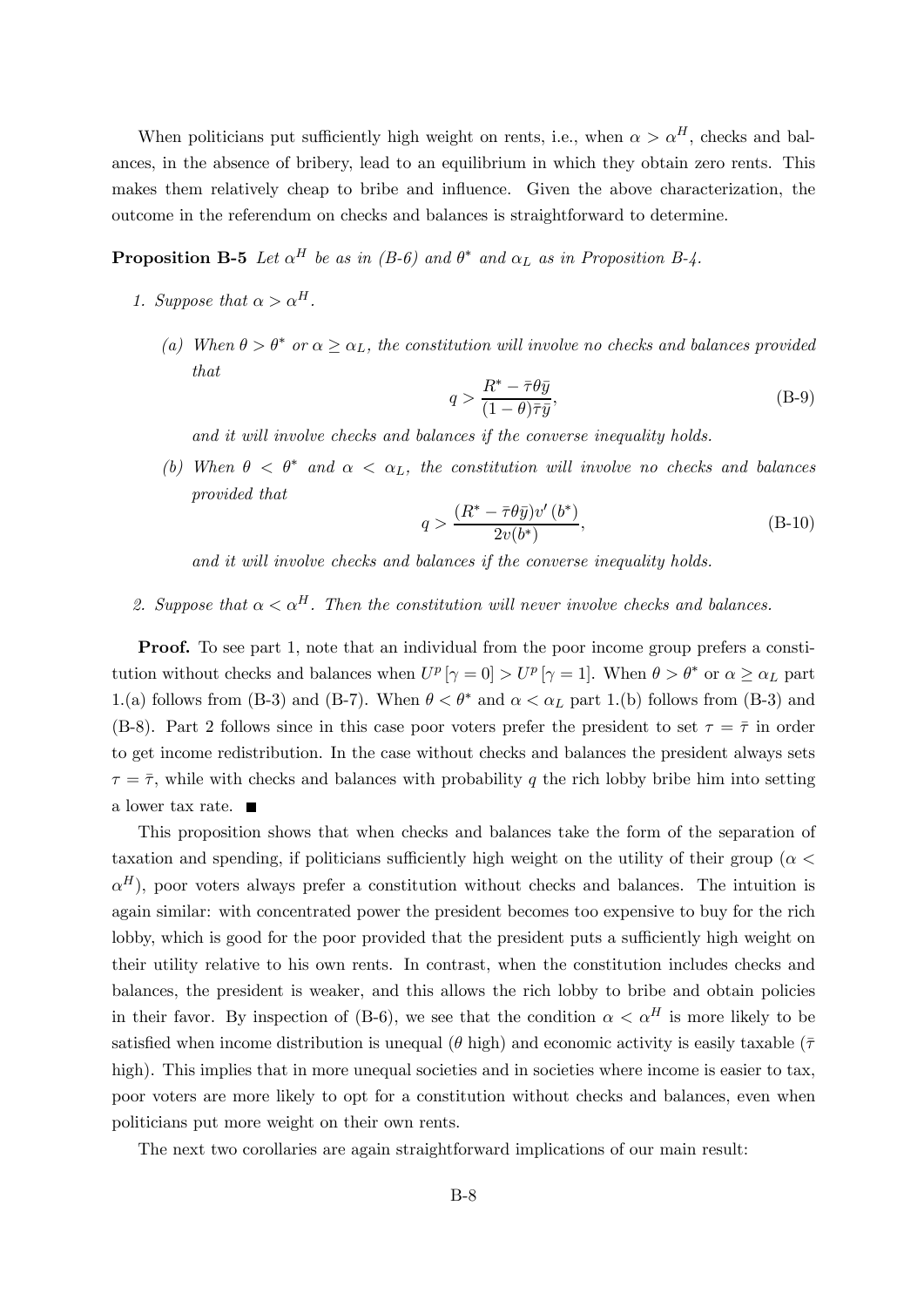**Corollary 1** Suppose that  $\alpha > \alpha^H$ . When  $q = 0$ , so that the rich are never able to bribe politicians, then the constitution will always include checks and balances.

**Proof.** This immediately follows by noting that the when  $q = 0$  the inequalities in (B-9) and (B-10) reduce to  $\alpha < \alpha^H$ , which is a contradiction.

When politicians can never be captured because the lobby are not able to solve the collective action problem, the constitution will always involve checks and balances. This highlights again that the reason why the majority may prefer a constitution without checks and balances is because of the interaction between politician behavior and bribing by the rich lobby.

Similarly, a second corollary to Proposition B-5 is that:

**Corollary 2** Suppose that  $\alpha > \alpha^H$  and  $q > 0$ . The comparative statics with respect to q and  $\bar{\tau}$ from the basic model continue to hold in the model with separation of taxing and spending. Thus a constitution without checks and balances is more likely when q is greater and when  $\bar{\tau}$  is higher.

**Proof.** The comparative statics with respect to  $q$  follow as the left-hand sides of both (B-9) and  $(B-10)$  are increasing in q while the right-hand sides are independent of q. The comparative statics with respect to  $\bar{\tau}$  follow as the left-hand sides of (B-9) and (B-10) are independent of  $\bar{\tau}$ while the right-hand sides are decreasing in  $\bar{\tau}$ .

But the likelihood of a constitution without checks and balances is now also affected by income inequality:

**Corollary 3** Suppose that  $\alpha > \alpha^H$  and  $q > 0$ . Then a constitution without checks and balances is more likely when  $\theta$  is higher, that is when income inequality is higher.

**Proof.** This follows as the left-hand sides of (B-9) and (B-10) are independent of  $\theta$  while the right-hand sides are decreasing in  $\theta$ .

Moreover, since in this case a greater  $q$  may tilt the equilibrium constitution from one that features checks and balances to one that does not, we again have that the political power and utility of the rich may in fact become lower if the rich become better at solving the collective action problem (in the sense that  $q$  increases).

#### 2.3 Political Minorities

In the model presented in the previous subsection, checks and balances is a way of sharing political power between the president and the legislature. However, as the poor citizens constitute a majority and select both the legislator and the president, such checks and balances do not transfer political power from the majority group to the minority group. In many political systems even minority groups get some political power in the legislature. We now briefly consider an extension to allow for this possibility. The main result is the following paradoxical finding: greater power sharing in the legislature can backfire and lead to an equilibrium with fewer checks on the president (which is thus worse for the political minority, the rich in this case).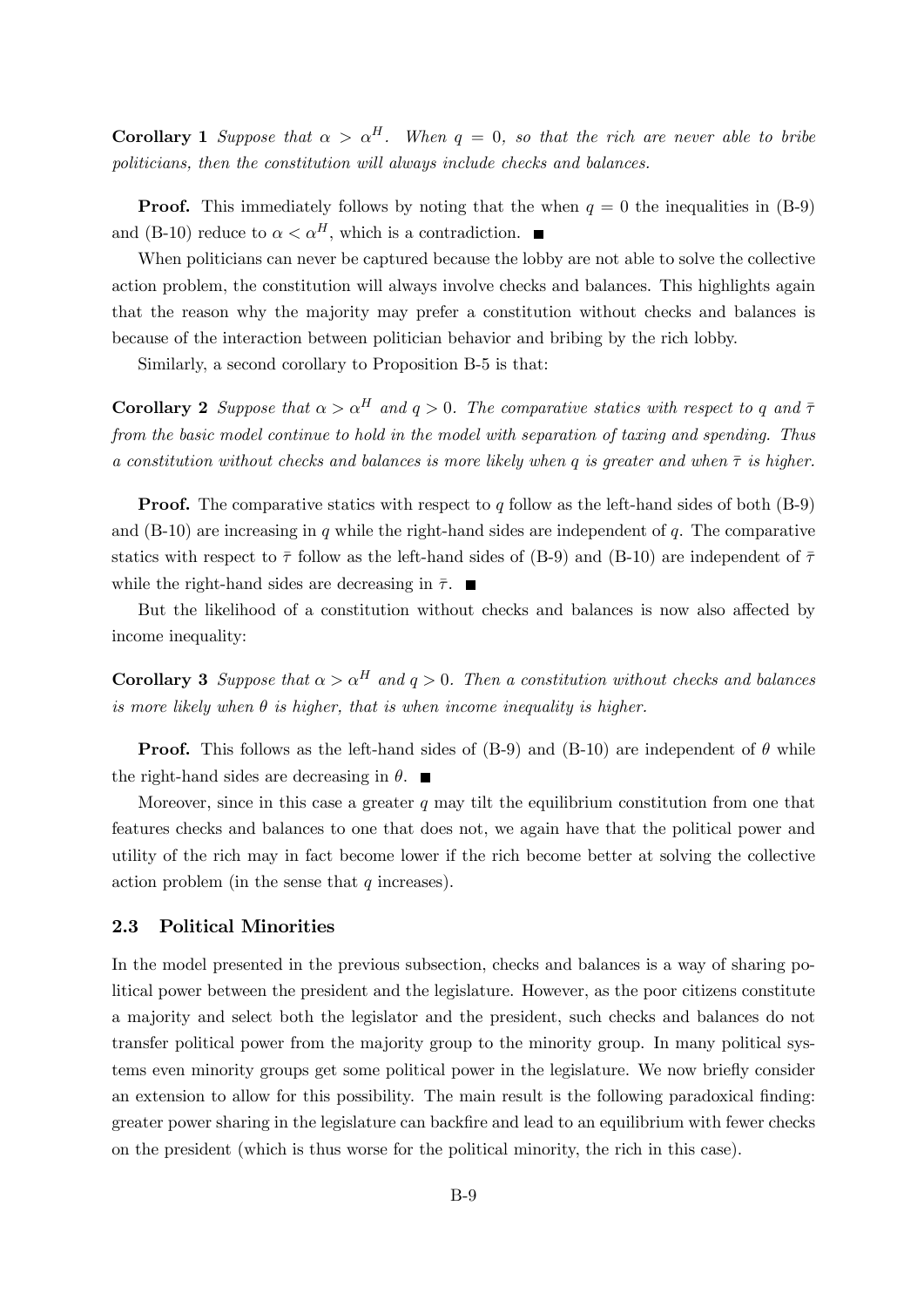To capture the effect of the political power of the minority, we now assume that the legislature consists of two (or many) elected politicians where one (group) represents the poor voters and the other represents the rich.<sup>1</sup> We assume that there is a probability  $1 - \eta$  that a legislator from the poor is selected to decide spending and a probability  $\eta$  that a legislator from the rich is selected. The timing of events is the same as above, except that now at stage 3 where uncertainty is revealed not only whether or not the rich can bribe becomes common knowledge, but also the identity of the spending legislator (which was not uncertain in the model above).

It is straightforward to see that parts 1.(a) and 2 of Proposition B-5 are unaffected. Thus the only situation where the extension of the model into a multi-member legislature modifies the analysis and the results is when  $\theta < \theta^*$  and  $\alpha < \alpha_L$  and we are in part 1.(b) of Proposition B-5. This is the case we focus on in this subsection, thus assuming throughout that  $\theta < \theta^*$  and  $\alpha < \alpha_L$ , which implies that under checks and balances the bribing equilibrium with a legislator and a president from the poor involves positive income transfers to the poor.

Now consider the situation with a legislator from the rich. In this case, when  $\kappa = 1$  (i.e., when it is able to offer bribes), the rich lobby will prefer to include no or less income transfers to the poor in the bribing proposal than in the case where it was facing a legislator from the poor. Intuitively, this is because transferring resources to the poor is now less attractive for the rich lobby as these transfers only benefit one of the politicians it is bribing. In Section 2.3 below, we characterize the optimal bribing proposal for the rich in this case and the expected utility of the poor from a constitution with and without checks and balances (and checks and balances corresponding to a multi-member legislature). This characterization immediately implies:

**Proposition B-6** Suppose there is a multi-member legislature,  $\gamma = 1, \theta < \theta^*$  and  $\alpha < \alpha_L$ . Then there exists  $\alpha_M < \alpha_L$  such that:

1. when  $\alpha > \alpha_M$ , the constitution will involve no checks and balances provided that

$$
q > \frac{R^* - \bar{\tau}\theta\bar{y}}{\left((1-\eta)\frac{2v(b^*)}{v'(b^*)} + \eta(1-\theta)\bar{\tau}\bar{y}\right)},
$$
\n(B-11)

and it will involve checks and balances if the converse inequality holds;

2. when  $\alpha < \alpha_M$ , the constitution will involve no checks and balances provided that

$$
q > \frac{R^* - \bar{\tau}\theta\bar{y}}{\left((1-\eta)\frac{2v(b^*)}{v'(b^*)} + \eta\frac{v(R^{**})}{v'(R^{**})}\right)},
$$
\n(B-12)

and it will involve checks and balances if the converse inequality holds.

**Proof.** See the Appendix. ■

<sup>&</sup>lt;sup>1</sup>The implications of providing greater power/voice to political minorities can also be studied, with similar results, using a structure similar to Diermeier and Myerson (1999) or equivalently in the context of the veto player model introduced in subsection 2.1.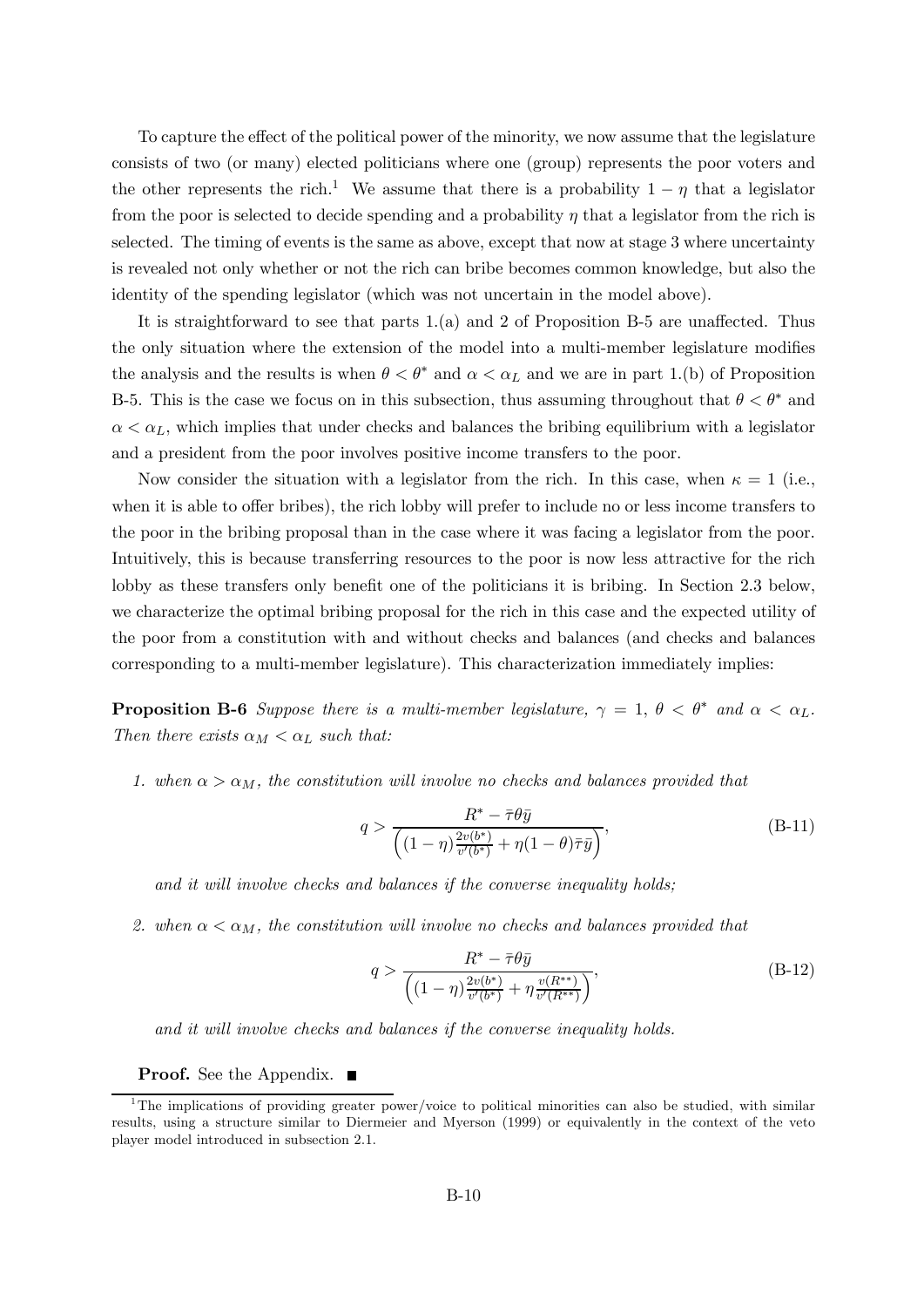Naturally, when  $\eta = 0$ , (B-11) and (B-12) both reduce to (B-10), and we obtain the same results as in the previous subsection.

In addition, when  $q = 0$  so that the rich are never able to bribe politicians, Proposition B-6 implies that the constitution will always include checks and balances. Moreover, it is straightforward to verify that all the comparative statics with respect to q,  $\theta$  and  $\bar{\tau}$  from the single-member legislature case continue to apply in the case with a multi-member legislature.

The more interesting result from Proposition B-6 concerns the comparative statics with respect to  $\eta$ , which are provided in the next corollary.

**Corollary 4** A greater  $\eta$ , i.e., granting greater power to the political minority in the legislature, makes checks and balances less likely.

**Proof.** This follows as the left-hand sides of  $(B-11)$  and  $(B-12)$  are independent of  $\eta$ , while the denominators on the right-hand sides of  $(B-11)$  and  $(B-12)$  are increasing in  $\eta$  (because as can be verified in the Appendix in (B-11),  $(1 - \theta)\bar{\tau}\bar{y}v'(b^*) > 2v(b^*)$ , and in (B-12),  $v(R^*)v'(b^*) >$  $2v(b^*)v'(R^*))$ .  $\blacksquare$ 

This corollary thus implies that efforts to protect the rights of the rich elite by giving them greater representation in the legislature, a strategy often adopted by many newly independent countries, may actually backfire and lead to lower checks and balances in equilibrium. This is because increasing the representation of the rich under checks and balances makes political corruption even more costly for the poor and discourages them from choosing checks and balances in the first place. When this is the case granting more political power to the minority makes them less powerful and results in policies providing them with lower utility.

#### 2.4 Relaxing Quasi-Linearity

We now explore the solution of the model in Section 2 in the paper when the utility function of politicians is no longer quasi-linear. In particular, suppose that the utility function of a politician j from income group  $i \in \{p, r\}$  is given by

$$
V^{j,i} = (R^j + b^j + r)^{\beta} (U^i)^{1-\beta}, \tag{B-13}
$$

where  $\beta \in (0,1)$ , and  $r > 0$  denotes the ego rents of becoming an elected politician. These ego rents may also be interpreted as the wage of a politician. With  $r > 0$  the utility function is defined and well behaved also in cases where  $R^j + b^j = 0$ .

To facilitate comparison with the model in Section 2 in the paper that does not include ego rents, in the text we simplify by focusing on the case where  $r \to 0$ , so that for simplicity the ego rent term vanishes. Nevertheless, the presence of this vanishing term implies that even when  $R^{j} = b^{j} = 0$  the utility function has standard properties. We show the solution in the slightly more complicated case when  $r$  can take any value in Section 2.4.

We first investigate the case where the constitution does not involve checks and balances, i.e.  $\gamma = 0$ .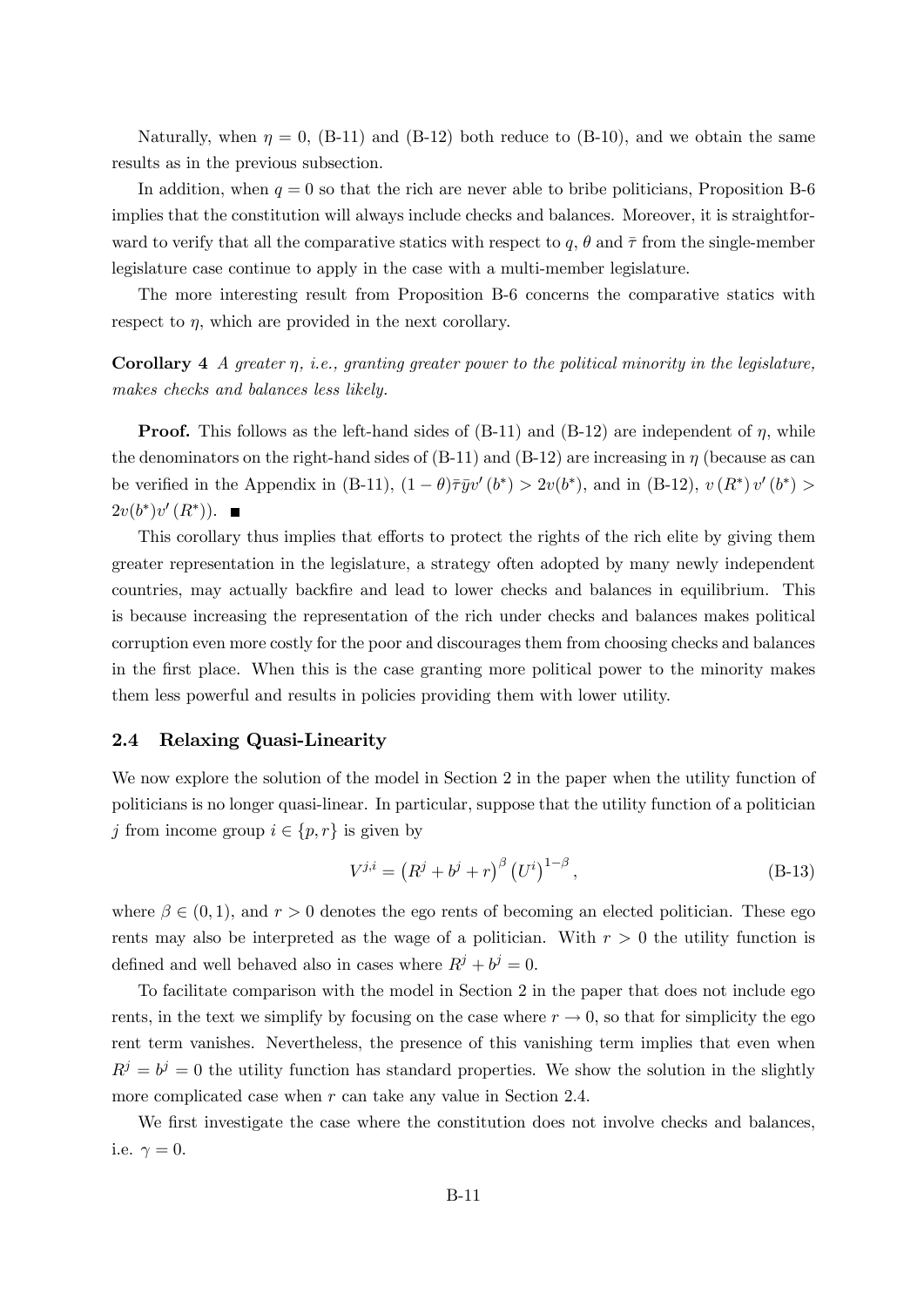Consider first the case in which  $\kappa = 0$  so that the rich are not able to solve their collective action problem and will not make a bribe offer. Then, in the policy-making subgame, the president will solve the program

$$
V^{P,p}[\gamma=0, \kappa=0] \equiv \max_{\{\tau, T^p, T^r, R^L, R^P\}} \left(R^P + r\right)^{\beta} \left((1-\tau)y^p + T^p\right)^{1-\beta},\tag{B-14}
$$

subject to the government budget constraint. This problem has a unique solution where incomes are taxed at the maximum rate, with all the proceeds spent on rents to the president and transfers to the poor (so that government budget constraint holds as equality).

Next, suppose that  $\kappa = 1$ . Again the rich lobby can never strictly increase its utility by offering a bribe that the president will accept. Any such offer is payoff equivalent for all parties and without loss of any generality we set  $\hat{b}^P = 0$ . The following proposition summarizes the case where the constitution does not have checks and balances:

**Proposition B-7** Suppose  $\gamma = 0$ . Let  $r \to 0$  and

$$
\beta^H = \frac{\bar{\tau}}{1 - \theta + \bar{\tau}\theta}.
$$
\n(B-15)

Then the equilibrium policy always has  $\tau = \overline{\tau}$ . Moreover:

- 1. if  $\beta > \beta^H$ , then  $T^p = 0$ . The utility of poor agents in this case is  $U^p[\gamma = 0] = (1 \theta)(1 \beta)$  $\bar{\tau}$ ) $\bar{y}/(1 - \delta)$ ;
- 2. if  $\beta < \beta^H$ , then transfers are given by

$$
T^{p} = (\bar{\tau} - \beta(1 - \theta + \bar{\tau}\theta))\frac{\bar{y}}{1 - \delta}.
$$

The utility of poor agents in this case is

$$
U^{p}\left[\gamma=0\right] = \frac{1-\beta}{1-\delta} \left(1-\theta+\overline{\tau}\theta\right) \bar{y}.
$$
 (B-16)

**Proof.** This proposition follows by letting  $r \to 0$  in the general case where r can take any value shown in Proposition B-11 in Section 2.4.  $\blacksquare$ 

Consider next the case where the constitution involves checks and balances, i.e.  $\gamma = 1$ . When  $\kappa = 0$  then for the same reason as in Section 2 in the paper the legislator will ensure there are no rents to the president, which in turn has the implication that the president decides policy so as to maximize the utility of the poor, i.e. the maximum tax rate is imposed,  $T^p = \bar{\tau} \bar{y}/(1 - \delta)$ , and the utility of the poor is given by

$$
U^{p}\left[\gamma=1,\kappa=0\right]=\frac{(1-\theta+\bar{\tau}\theta)\bar{y}}{1-\delta}.
$$

On the other hand when  $\kappa = 1$  the rich lobby can successfully bribe the president. In particular as  $r \to 0$ , the rich lobby induce the president to set the tax rate to zero, which in turn implies that the poor will get no redistribution. In this case we have: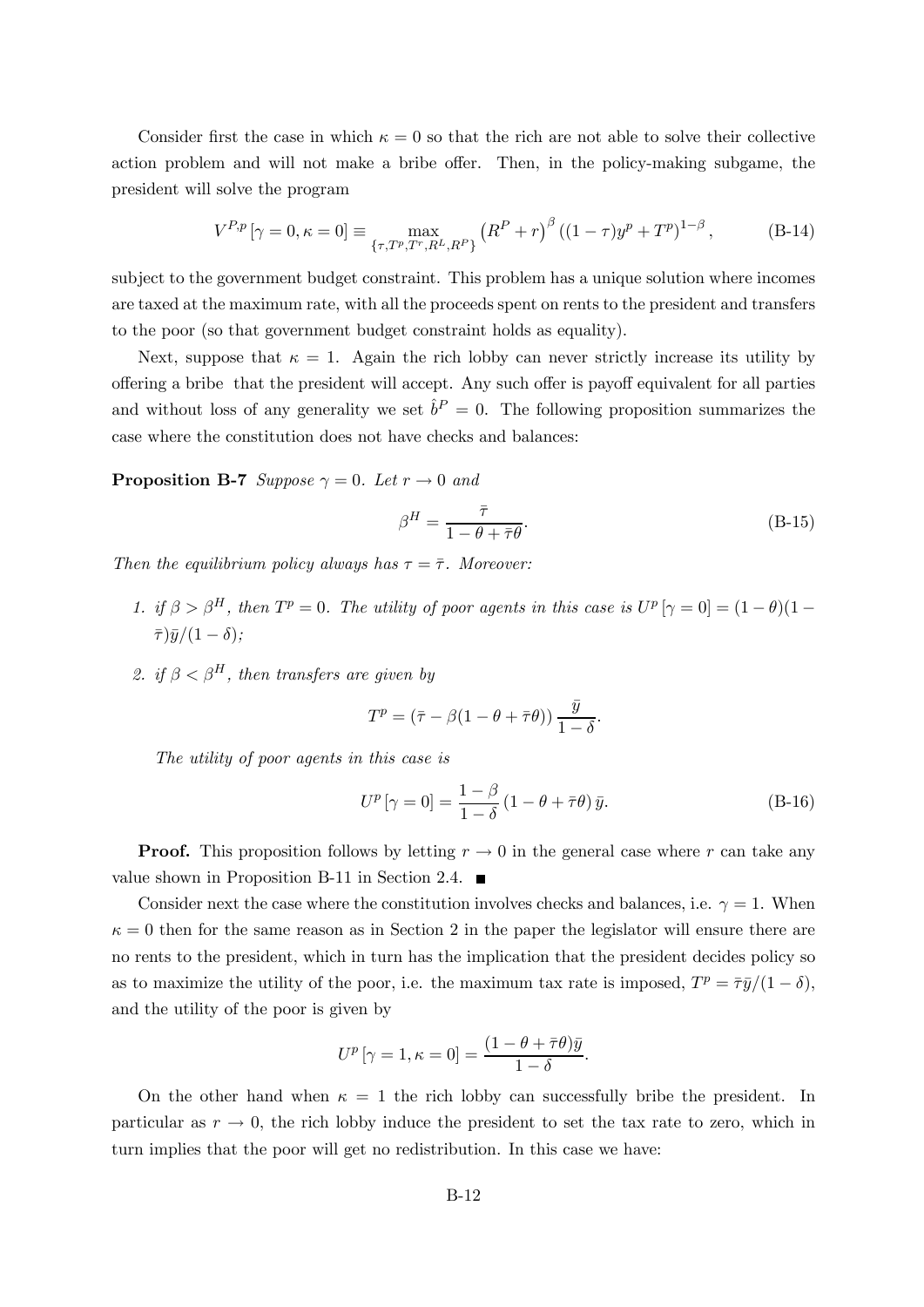**Proposition B-8** Suppose  $\gamma = 1$  and let  $r \to 0$ .

- 1. When  $\kappa = 0$  so that the rich lobby is not organized and there is no bribing, the equilibrium involves  $\tau = \overline{\tau}$ ,  $R^P = 0$ ,  $R^L = 0$ , and  $T^p = \overline{\tau} \overline{y}/(1 - \delta)$ .
- 2. When  $\kappa = 1$  so that the rich lobby is organized and there is bribing, then  $\tau = \bar{\tau}$ ,  $R^P = 0$ ,  $R^L = 0, b^P > 0, b^L = 0, and T^p = 0.$

The expected utility of poor agents is given by

$$
U^{p}\left[\gamma=1\right] = \frac{\left(1-\theta+\bar{\tau}\theta\right)\bar{y}}{1-\delta} - q\frac{\bar{\tau}\bar{y}}{1-\delta}.\tag{B-17}
$$

**Proof.** This result follows by letting  $r \to 0$  in the general case where r can take any value shown in Proposition B-12 in the Appendix.  $\blacksquare$ 

When poor voters vote to decide if the constitution should involve checks and balances or not we then have the proposition stated in the main paper:

#### **Proposition B-9** Let  $r \to 0$ .

- 1. When  $\beta > \beta^H$  the constitution will always involve checks and balances.
- 2. When  $\beta < \beta^H$  then the constitution will involve no checks and balances if

$$
q > \frac{\beta \left(1 - \theta + \bar{\tau}\theta\right)}{\bar{\tau}},\tag{B-18}
$$

and it will involve checks and balances if the converse inequality holds.

A greater  $q$  (a higher likelihood of the rich lobby being organized) makes a constitution without checks and balances more likely.

**Proof.** Part 1 follows as in this case under no checks and balances the poor pay maximum taxes but get no transfers, while under checks and balances there is a positive probability they will receive transfers. Part 2 follows after simple calculation by comparing  $(B-16)$  with  $(B-17)$ . The effect of q in part 2 follows as the left-hand side of  $(B-18)$  is increasing in q while the right-hand side of this equation is independent of q.  $\blacksquare$ 

It is easy to verify that also in this case the constitution will always involve checks and balances when  $q = 0$ , and that all the comparative statics with respect to q and  $\bar{\tau}$  from the basic model is still valid. More interesting, as discussed in the main paper now income distribution also matters for the choice of constitution. A more unequal income distribution, that is a higher  $\theta$ , makes a constitution without checks and balances more likely.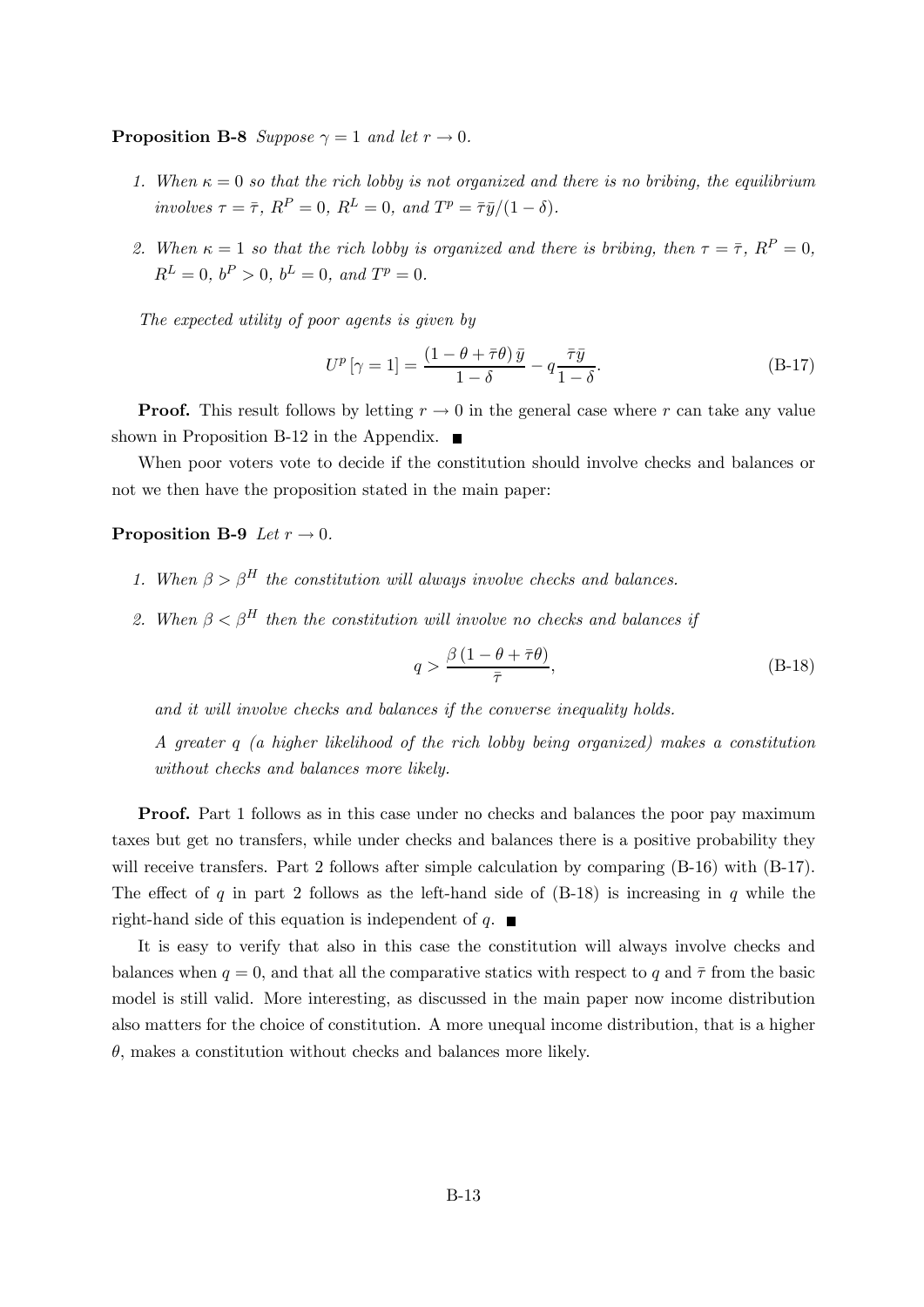## Further Proofs

#### Proof of Part 1.(b) of Proposition B-4 in Section 2.2

In this Appendix we provide analytical details behind Part 1.(b) in Proposition B-4. Recall that the rich lobby now can propose a bribe for policy in all policy dimensions and  $\alpha > \alpha_H$ . To simplify the exposition, note also that for any combination of rents  $R^j$  and bribes  $b^j$ , both politicians and all other agents just care about sum of these two, and thus without loss of generality we can set  $R^P = R^L = 0$ , so that all payments to politicians are in the form of bribes. Furthermore, without loss of any generality we set  $\tau = \overline{\tau}$  so that if an income group is proposed to get higher income this is through targeted transfers. Again, note that the budget constraint will be satisfied with equality as the rich lobby can always increase their utility by proposing unused funds as transfers to themselves. Inserting from the budget constraint in the utility of the rich that  $\hat{T}^r = (\bar{\tau}\bar{y} - (1 - \delta)\hat{T}^p)/\delta$ , the rich lobby then solves the program

$$
\max_{\{\hat{b}^L, \hat{b}^P, \hat{T}^p\}} (1 - \bar{\tau}) y^r - \frac{\hat{b}^L + \hat{b}^P}{\delta} + \frac{\bar{\tau} \bar{y} - (1 - \delta) \hat{T}^p}{\delta} \text{ subject to}
$$
\n
$$
\alpha v \left(\hat{b}^L\right) + (1 - \alpha) \left((1 - \bar{\tau}) y^p + \hat{T}^p\right) \ge (1 - \alpha) y^p
$$
\n
$$
\alpha v \left(\hat{b}^P\right) + (1 - \alpha) \left((1 - \bar{\tau}) y^p + \hat{T}^p\right) \ge (1 - \alpha) y^p
$$
\n
$$
\hat{b}^L \ge 0
$$
\n
$$
\hat{b}^P \ge 0
$$
\n
$$
\hat{T}^p \ge 0,
$$
\n
$$
\hat{T}^p \ge 0,
$$
\n(11)

Denoting the multipliers on the five constraints in (B-19) by  $\lambda_1$ ,  $\lambda_2$ ,  $\lambda_3$ ,  $\lambda_4$  and  $\lambda_5$ , the first-order conditions are:

$$
-\frac{1}{\delta} + \lambda_1 \alpha v' \left(\hat{b}^L\right) + \lambda_3 = 0 \tag{B-20}
$$

$$
-\frac{1}{\delta} + \lambda_2 \alpha v' \left(\hat{b}^P\right) + \lambda_4 = 0 \tag{B-21}
$$

$$
-\frac{(1-\delta)}{\delta} + \lambda_1(1-\alpha) + \lambda_2(1-\alpha) + \lambda_5 = 0.
$$
 (B-22)

From the participation constraints of the politicians it follows immediately that the nonnegative constraints on bribes and transfers to the poor can not all be binding at once. Thus, we have three possible cases.

**Case (1).** If  $\lambda_3, \lambda_4 > 0$  then  $\hat{b}^L = \hat{b}^P = 0$ , in which case  $\lambda_5 = 0$  so that  $\hat{T}^p > 0$ . Thus in this case, there are no bribes.

**Case (2).** If  $\lambda_5 > 0$  then  $\hat{T}^p = 0$ , in which case  $\lambda_3 = \lambda_4 = 0$  so  $\hat{b}^L, \hat{b}^P > 0$ . We note from (B-20) and (B-21) that  $\lambda_1$  and  $\lambda_2$  are both positive, implying that the participation constraints of both politicians are satisfied with equality. Furthermore, both participation constraints satisfied with equality implies that  $\hat{b}^L = \hat{b}^P$ , and thus that  $\lambda_1 = \lambda_2$ . From (B-20) we find

$$
\lambda_1 = \frac{1}{\delta \alpha v' \left(\hat{b}^L\right)}.
$$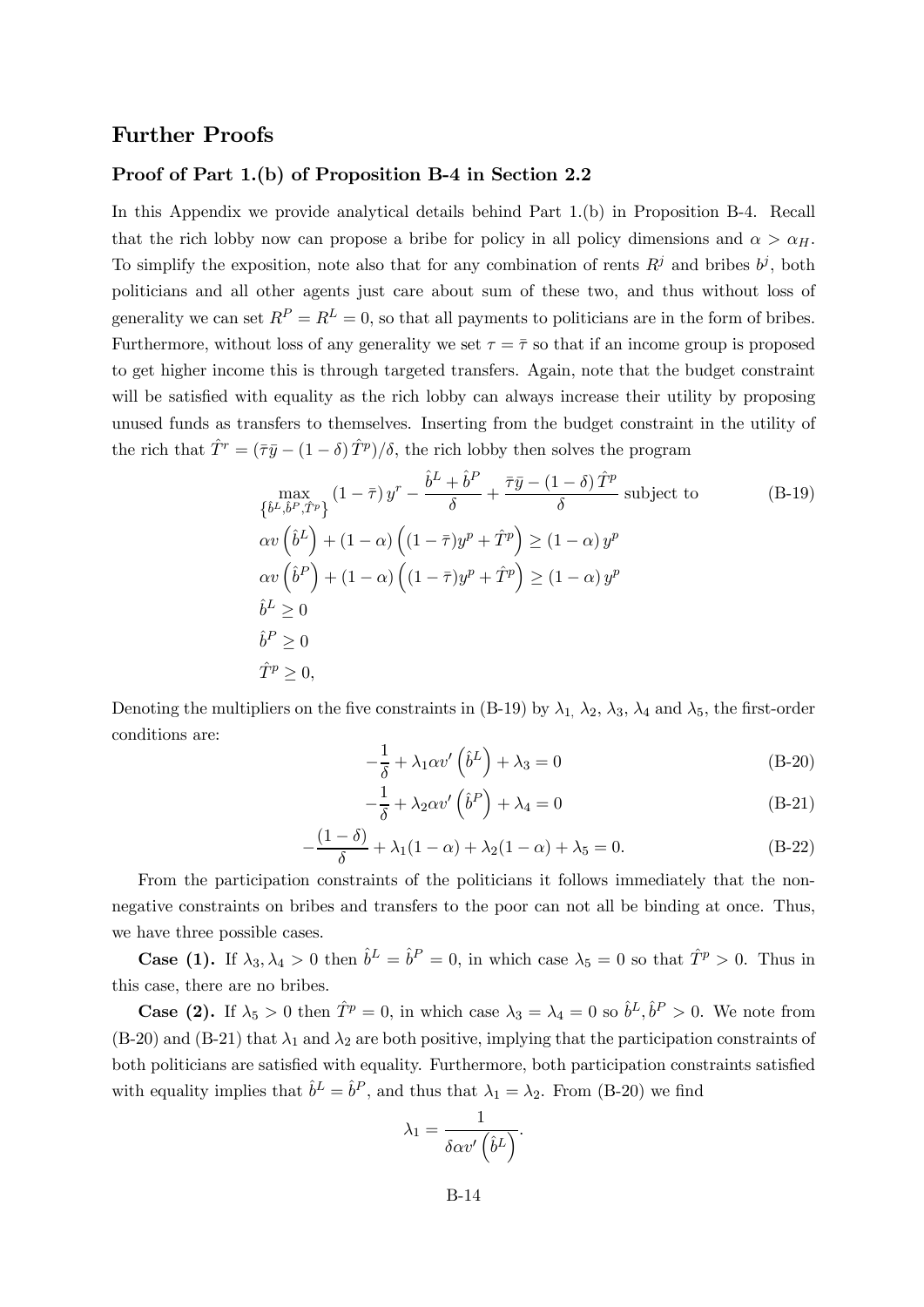Combining this with (B-22), we obtain

$$
\lambda_5 = \frac{1-\delta}{\delta} - \frac{2(1-\alpha)}{\delta \alpha v' \left(\hat{b}^L\right)}.
$$

Thus the condition for  $\lambda_5 > 0$  reduces to

$$
v'\left(\hat{b}^L\right) > \frac{2(1-\alpha)}{\alpha(1-\delta)}.\tag{B-23}
$$

From the participation constraint of the legislator holding with equality,  $\hat{b}^L$  is obtained as

$$
\alpha v\left(\hat{b}^L\right) + (1 - \alpha)\left(1 - \bar{\tau}\right)y^p = \left(1 - \alpha\right)y^p,
$$

which is equivalent to

$$
\alpha v \left(\hat{b}^L\right) = \frac{(1-\alpha)(1-\theta)\bar{\tau}\bar{y}}{1-\delta}.
$$
 (B-24)

Since in this case  $\hat{b}^L$  is decreasing in  $\alpha$  we have that  $\hat{b}^L = \hat{b}^L(\alpha)$  with  $\hat{b}^{L'}(\alpha) < 0$ . Combining (B-23) and (B-24), the condition for  $\lambda_5 > 0$  reduces to

$$
\frac{v'\left(\hat{b}^L(\alpha)\right)}{v\left(\hat{b}^L(\alpha)\right)} > \frac{2}{(1-\theta)\bar{\tau}\bar{y}}.\tag{B-25}
$$

The left-hand side of this condition is increasing in  $\alpha$ , while the right-hand side is independent of  $\alpha$ . The following equation thus implicitly defines a critical value of  $\alpha$ , denoted by  $\alpha$ <sub>L</sub>:

$$
\frac{v'\left(\hat{b}^L(\alpha_L)\right)}{v\left(\hat{b}^L(\alpha_L)\right)} = \frac{2}{(1-\theta)\bar{\tau}\bar{y}}.\tag{B-26}
$$

Substituting for  $v\left(\hat{b}^L(\alpha_L)\right)$  from (B-24) we find

$$
\alpha_L = \frac{1}{1 + \frac{1}{2}(1 - \delta)v'\left(\hat{b}^L(\alpha_L)\right)}.\tag{B-27}
$$

Note from (B-24) that  $\hat{b}^L(\alpha_L)$  is decreasing in  $\theta$  and that as  $\theta$  approaches one the bribe approaches zero. Thus from (B-27)  $\alpha_L$  is decreasing in  $\theta$  and approaches zero as  $\theta$  approaches one.

Recall that we are focusing on the case where  $\alpha > \alpha^H$ . Thus if  $\alpha^H > \alpha_L$  then the condition for  $\lambda_5 > 0$  is always satisfied. From (B-6) and (B-27),  $\alpha^H > \alpha_L$  is equivalent to

$$
v'\left(\hat{b}^L(\alpha_L)\right) > 2v'(\theta \bar{\tau} \bar{y}),
$$

which is always satisfied provided that  $\theta$  is sufficiently high, i.e., provided that the distribution of income is sufficiently unequal (this follows since the right-hand side is decreasing in  $\theta$  while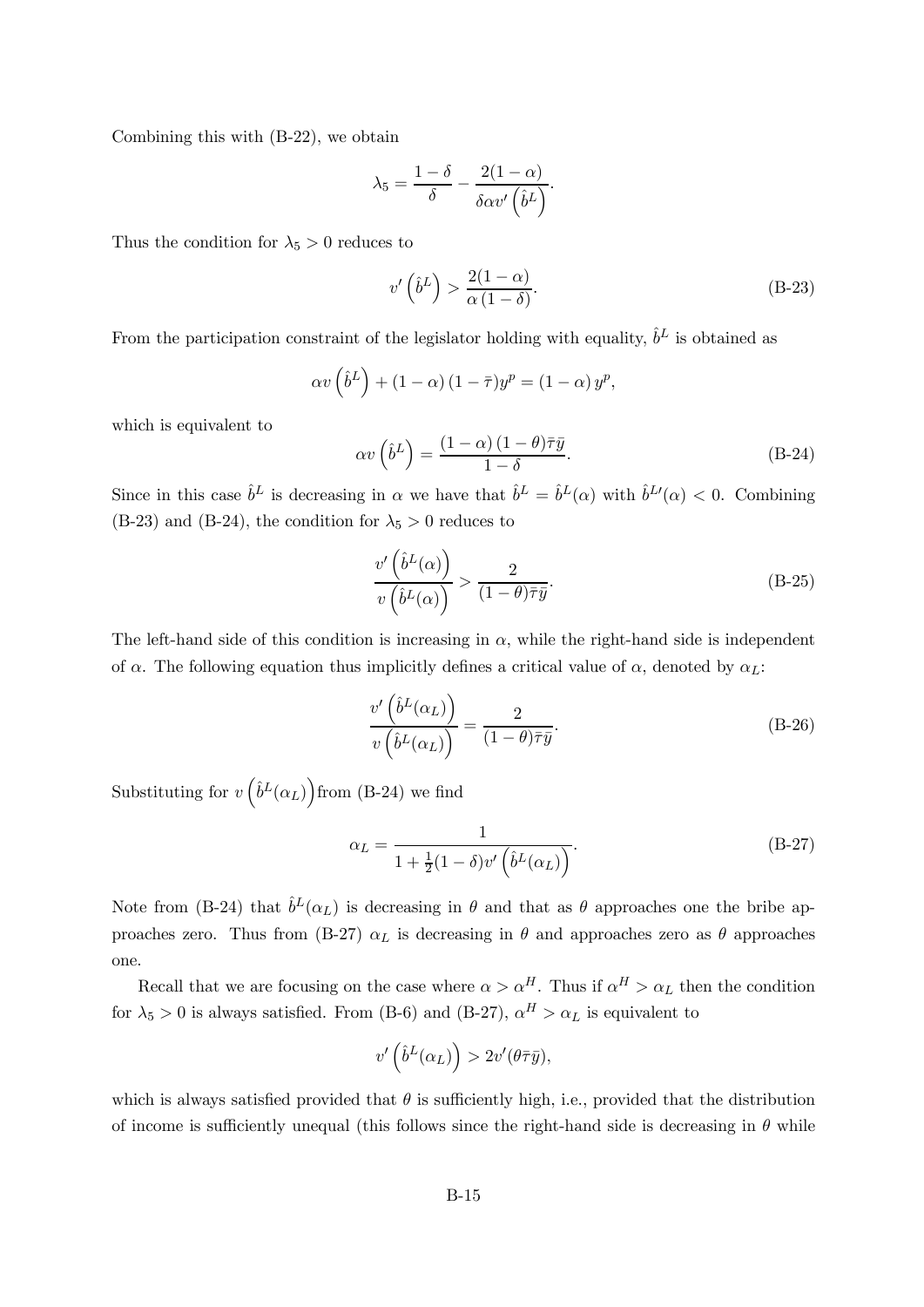the left-hand side is increasing in  $\theta$  and approaches infinity as  $\theta$  approaches zero). Let  $\theta^*$  be defined by

$$
v'\left(\hat{b}^L(\alpha_L)\right) = 2v'(\theta^*\bar{\tau}\bar{y}).
$$

Thus when  $\theta > \theta^*$  then  $\lambda_5 > 0$  and  $\hat{T}^p = 0$ . When  $\theta < \theta^*$  then  $\lambda_5 > 0$  and  $\hat{T}^p = 0$  only when  $\alpha > \alpha_L$ . In these cases the bribing proposal contains no income transfers to the poor, only bribes to the politicians.

Finally in this case, it can be verified that the participation constraint of the rich is satisfied with strict inequality. To see this, observe that the rich are strictly better off when  $(1 - \overline{\tau}) y^r$  –  $2\hat{b}^L/\delta + \bar{\tau}\bar{y}/\delta > y^r$ , which is equivalent to  $(1 - \theta)\bar{\tau}\bar{y} > 2\hat{b}^L$ . At the same time we know from  $(B-25)$  that

$$
(1-\theta)\bar{\tau}\bar{y} > \frac{2v\left(\hat{b}^L\right)}{v'\left(\hat{b}^L\right)}.
$$

Thus the participation constraint must hold provided that

$$
v\left(\hat{b}^L\right) > \hat{b}^L v'\left(\hat{b}^L\right),\tag{B-28}
$$

which is always satisfied in light of the strict concavity of the  $v$  function.

**Case (3).** If  $\lambda_3 = \lambda_4 = \lambda_5 = 0$ , then  $\hat{b}^L, \hat{b}^P, \hat{T}^P > 0$ . From (B-20), (B-21) and (B-22) we then find

$$
v'\left(\hat{b}^L\right) = \frac{2(1-\alpha)}{\alpha(1-\delta)},\tag{B-29}
$$

which determines  $\hat{b}^L = \hat{b}^L(\alpha) \equiv b^*$  with  $\hat{b}^{L'}(\alpha) > 0$ . Thus note that in this case  $\hat{b}^L$  is increasing in  $\alpha$ .

From the participation constraint of the legislator satisfied with equality,  $\hat{T}^p$  is given by

$$
\alpha v\left(\hat{b}^L\right) + (1-\alpha)\left((1-\bar{\tau})y^p + \hat{T}^p\right) = (1-\alpha)y^p.
$$

This implies

$$
\hat{T}^{p} = \frac{(1-\theta)\bar{\tau}\bar{y}}{1-\delta} - \frac{\alpha v\left(\hat{b}^{L}\right)}{1-\alpha}.
$$
\n(B-30)

Combining this with (B-29), we obtain

$$
\hat{T}^{p} = \frac{1}{1-\delta} \left( (1-\theta)\bar{\tau}\bar{y} - \frac{2v\left(\hat{b}^{L}(\alpha)\right)}{v'\left(\hat{b}^{L}(\alpha)\right)} \right),
$$
\n(B-31)

which is positive if and only if  $\alpha < \alpha_L$  (which can be verified from (B-26) and taking into account that in this case  $\hat{b}^{L}(\alpha) > 0$ .

It now only remains to show that the participation constraint of the rich is satisfied also in this case. To see this, note that the participation constraint in this case is  $(1 - \bar{\tau}) y^r - 2\hat{b}^L/\delta$  +  $(\bar{\tau}\bar{y}-(1-\delta)\hat{T}^p)/\delta>y^r$ , which is equivalent to  $(1-\theta)\bar{\tau}\bar{y}>2\hat{b}^L+(1-\delta)\hat{T}^p$ . Inserting from (B-31) we again get (B-28), which is always satisfied.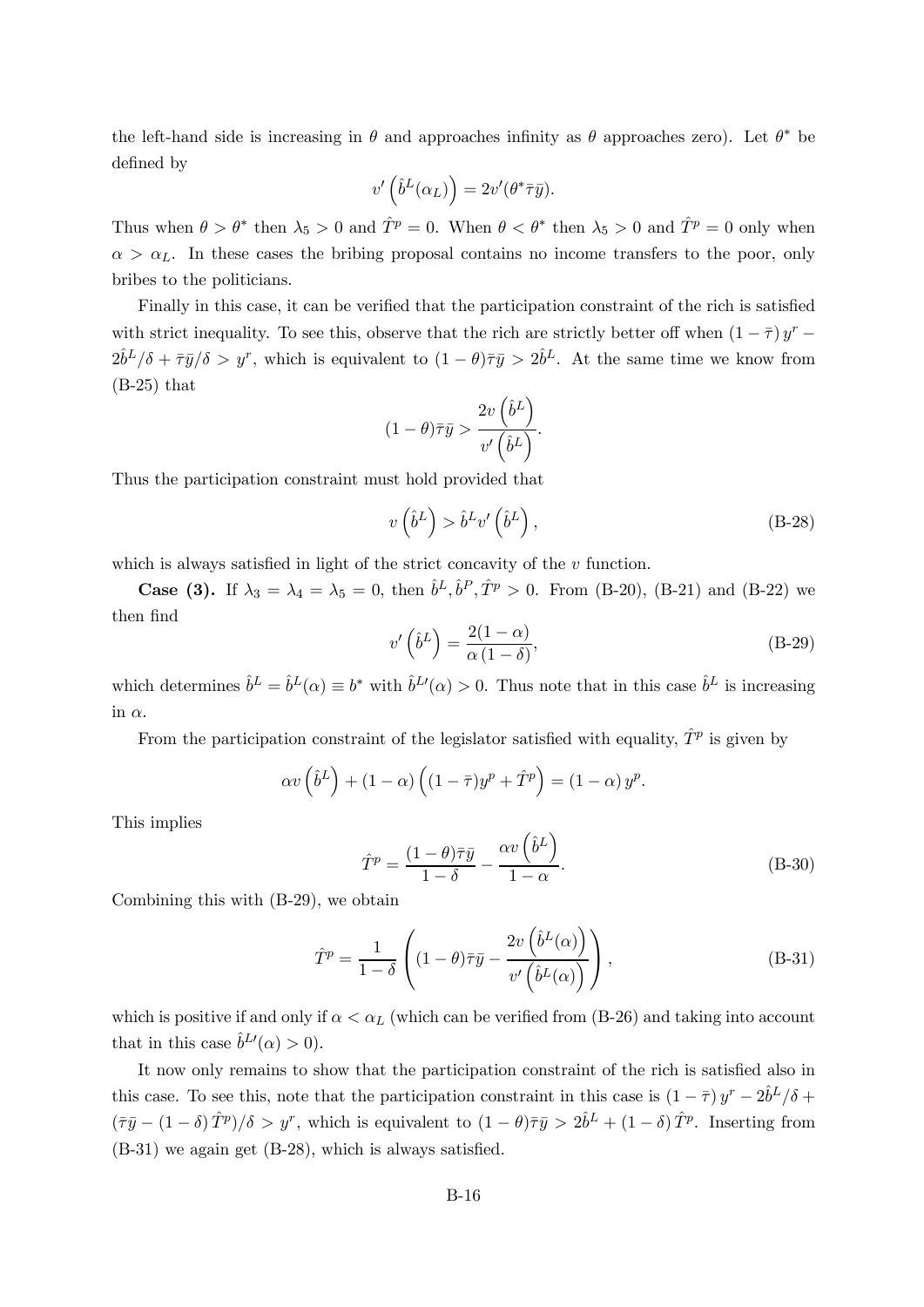To summarize, when  $\alpha > \alpha^H$ , there are two possible scenarios, corresponding to parts (i) and (ii) in part 1.(b) of Proposition B-4, respectively:

i. If  $\theta > \theta^*$  or  $\alpha > \alpha_L$ , then there will be bribing with positive bribes and no transfers to the poor.

ii. If  $\theta < \theta^*$  and  $\alpha < \alpha_L$ , then there will be bribing with positive bribes and positive transfers to the poor.

#### Analysis of Multi-Member Legislatures from Section 2.3

In this appendix, we characterize the equilibrium under checks and balances with a multi-member legislatures, focusing on the case where  $\theta < \theta^*$  and  $\alpha < \alpha_L$ .

The utility of the poor voters when the constitution does not include checks and balances is given by  $(B-3)$ . However, now under checks and balances, with probability  $\eta$  the legislator making the spending decisions represents the rich. Policy in the case without bribery is not affected, as the tax rate in this case is still zero. But when politicians can be bribed and when the legislator is from the rich, then the equilibrium is different than in the case with a legislator from the poor. This is because, as we now show, making an offer including transfers to the poor becomes less valuable to the rich, as now this only increases the utility of the president and not of the legislator.

Let us focus on the case where the legislator originates from the rich (while the president originates from the poor). The rich lobby can again propose a bribe, and again without loss of generality, we can set  $R^P = R^L = 0$ , and  $\tau = \overline{\tau}$ . Furthermore, if the rich make a bribing proposal (that gives themselves greater utility), they can always get the legislator from the rich to accept this as the participation constraint of the rich legislator is given by

$$
\alpha v\left(\hat{b}^L\right) + \left(1 - \alpha\right)\left(\left(1 - \bar{\tau}\right)y^r - \frac{\hat{b}^L + \hat{b}^P}{\delta} + \frac{\bar{\tau}\bar{y} - \left(1 - \delta\right)\hat{T}^p}{\delta}\right) \geq \left(1 - \alpha\right)y^r,
$$

which holds with strict inequality even when  $\hat{b}^L = 0$  as long as the rich are obtaining greater utility with this proposal than without. Thus  $\hat{b}^L = 0$  and the rich lobby solves the program

$$
\max_{\{\hat{b}^P, \hat{T}^p\}} (1 - \bar{\tau}) y^r - \frac{\hat{b}^P}{\delta} + \frac{\bar{\tau} \bar{y} - (1 - \delta) \hat{T}^p}{\delta} \text{ subject to}
$$
\n
$$
\alpha v \left(\hat{b}^P\right) + (1 - \alpha) \left((1 - \bar{\tau}) y^p + \hat{T}^p\right) \ge (1 - \alpha) y^p
$$
\n
$$
\hat{T}^p \ge 0,
$$
\n(B-32)

Denoting the multipliers on the two constraints in (B-32) by  $\lambda_1$  and  $\lambda_2$ , the first-order conditions are that  $\hat{b}^P$  and  $\hat{T}^p$  satisfies:

$$
-\frac{1}{\delta} + \lambda_1 \alpha v' \left(\hat{b}^P\right) = 0 \tag{B-33}
$$

$$
-\frac{1-\delta}{\delta} + \lambda_1(1-\alpha) + \lambda_2 = 0.
$$
 (B-34)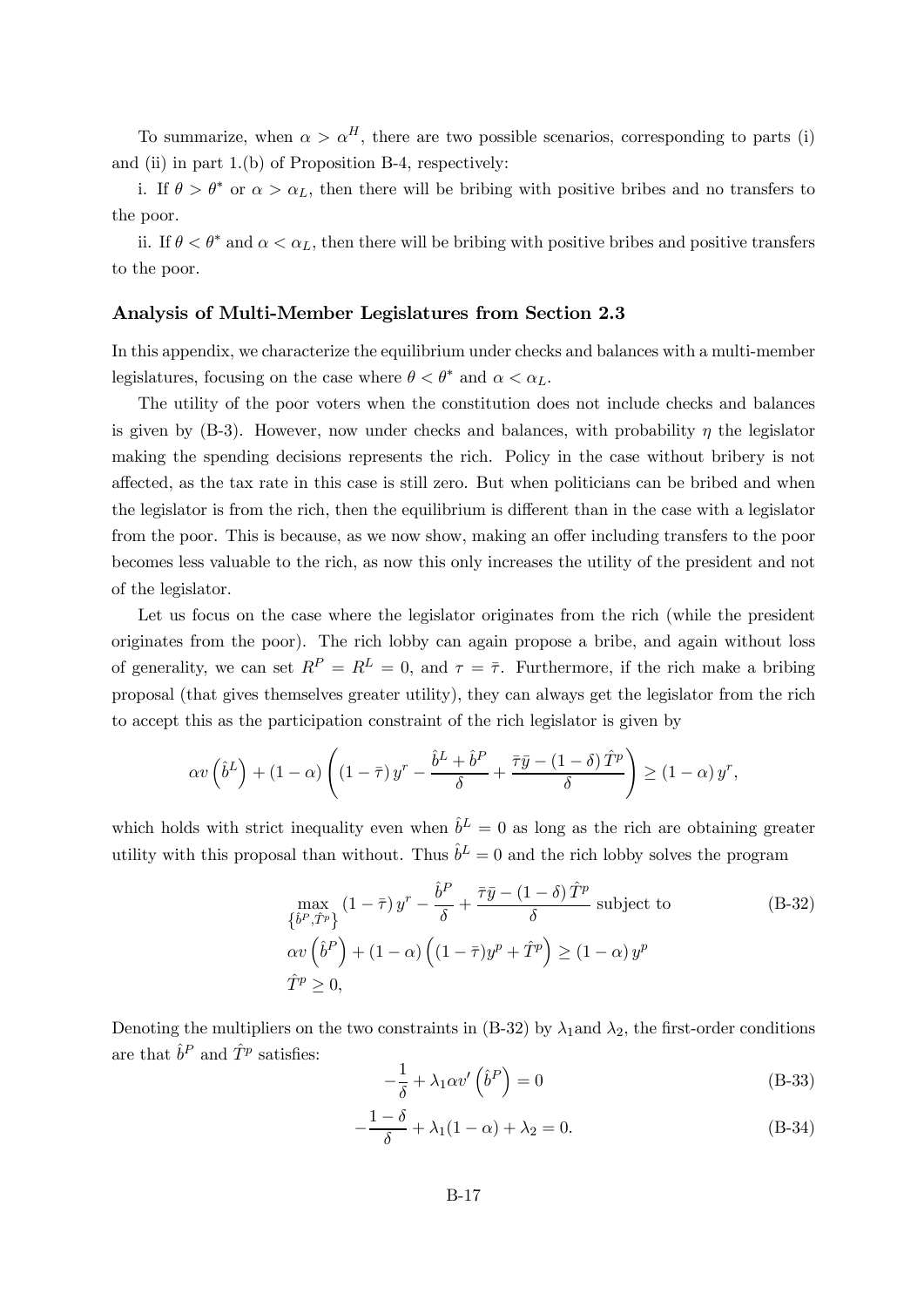From (B-33) it follows that  $\lambda_1 > 0$ , implying that the participation constraint of the president binds. Now solving for  $\lambda_1$  from (B-33) in (B-34), we find that  $\lambda_2 > 0$  and thus  $\hat{T}^p = 0$  if

$$
\frac{\alpha}{1-\alpha}v'\left(\hat{b}^P\right) > \frac{1}{1-\delta}.\tag{B-35}
$$

From the participation constraint of the president satisfied with equality, it follows that  $\hat{b}^P$  is again determined by

$$
\alpha v \left( \hat{b}^P \right) = \frac{(1 - \alpha)(1 - \theta)\bar{\tau}\bar{y}}{1 - \delta}.
$$
 (B-36)

Since  $\hat{b}^P$  is decreasing in  $\alpha$  in this case, we have that  $\hat{b}^L = \hat{b}^L(\alpha)$  with  $\hat{b}^{L'}(\alpha) < 0$ . Combining (B-35) and (B-36) the condition for  $\lambda_2 > 0$  reduces to

$$
\frac{v'\left(\hat{b}^L(\alpha)\right)}{v\left(\hat{b}^L(\alpha)\right)} > \frac{1}{(1-\theta)\bar{\tau}\bar{y}}.
$$

The left-hand side of this condition is increasing in  $\alpha$ , while the right-hand side is independent of  $\alpha$ . The following equation thus implicitly defines a critical value of  $\alpha$ , which we denote by  $\alpha_M$ :

$$
\frac{v'\left(\hat{b}^{L}(\alpha_M)\right)}{v\left(\hat{b}^{L}(\alpha_M)\right)} = \frac{1}{(1-\theta)\bar{\tau}\bar{y}}.
$$

From (B-24), evaluated at  $\alpha_M$ , we have

$$
v\left(\hat{b}^{L}(\alpha_{M})\right) = \frac{(1-\alpha_{M})(1-\theta)\overline{\tau}\overline{y}}{\alpha_{M}(1-\delta)}.
$$

Substituting this in the previous expression, we obtain

$$
\alpha_M = \frac{1}{1 + (1 - \delta)v'\left(\hat{b}^L(\alpha_M)\right)} < \alpha_L.
$$

This implies that, compared with the case where the legislator is poor, the parameter space where  $\hat{T}^p = 0$  is now larger (i.e., includes smaller values of  $\alpha$ ) when the legislator selected to decide spending is from the rich.

If  $\alpha > \alpha_M$ , then we have  $\hat{T}^p = 0$ . (Note also that the participation constraint for the rich lobby in this case is simply  $\bar{\tau} \bar{y} > \hat{b}^P$ , which is satisfied with strict inequality as  $\hat{b}^P < R^* < \bar{\tau} \bar{y}$ .

If, on the other hand,  $\alpha < \alpha_M$ , then we have  $\hat{T}^p > 0$ . From (B-33) and (B-34) we then find that  $\hat{b}^P$  is determined by

$$
v'\left(\hat{b}^P\right) = \frac{1-\alpha}{\alpha\left(1-\delta\right)},\tag{B-37}
$$

which implies that now  $\hat{b}^P = R^*$  is greater than in the case where the legislator originates from the poor, i.e.,  $R^* > b^*$ , since now it is more efficient to use bribes rather than income transfers to the poor in capturing the president. Moreover, as a consequence, the participation constraint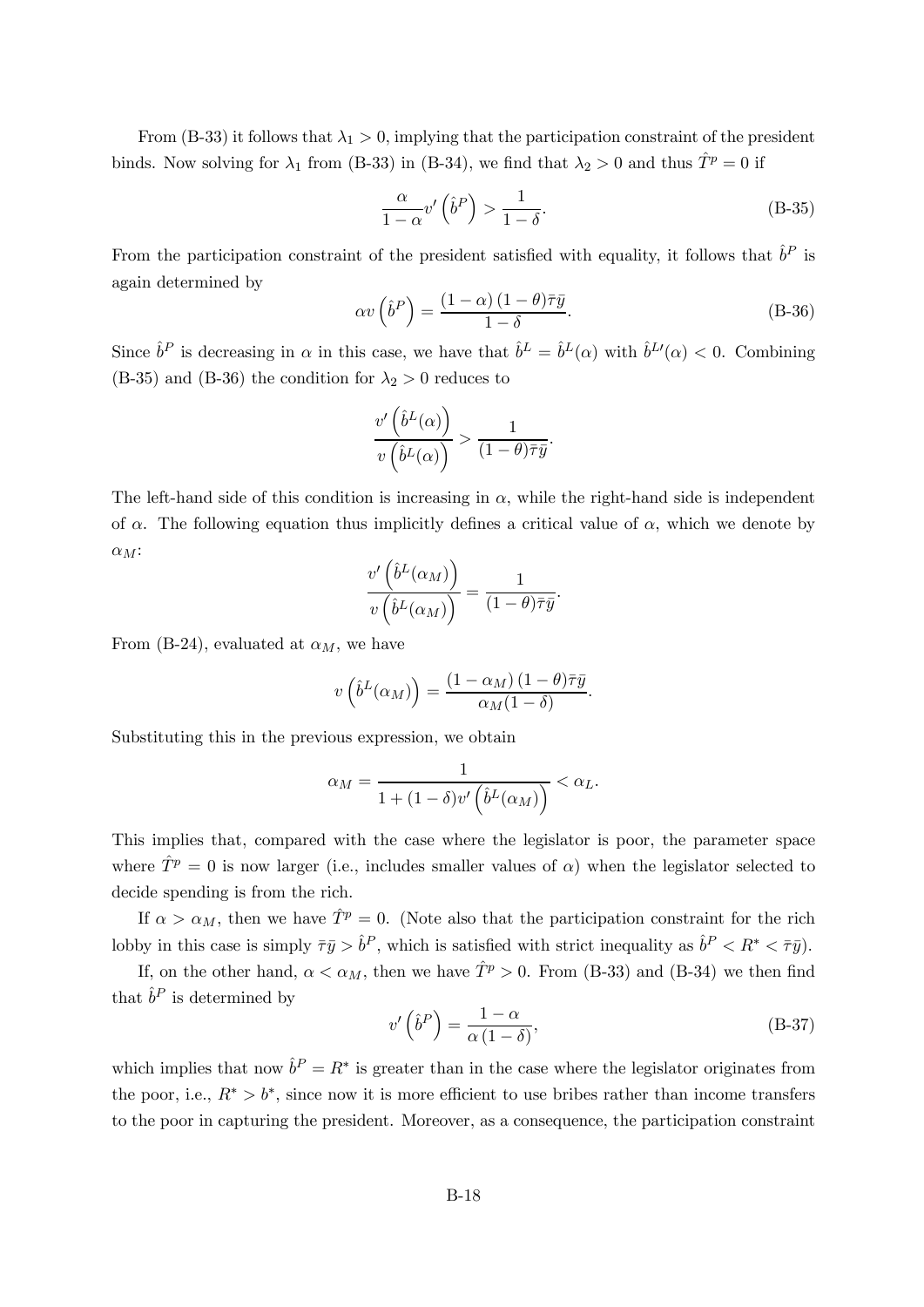of the president implies that the transfer to the poor is now lower compared to the case where the legislator is poor. In particular, from the participation constraint of the president, we have

$$
\hat{T}^p = \frac{\bar{\tau}(1-\theta)\bar{y}}{1-\delta} - \frac{\alpha v(R^*)}{1-\alpha},
$$

which is identical to (B-30) except that now  $\hat{b}^P = R^*$  is greater and thus  $\hat{T}^p$  is lower. Combining this with (B-37), we obtain

$$
\hat{T}^{p} = \frac{1}{1-\delta} \left( \bar{\tau} (1-\theta) \bar{y} - \frac{v(R^{*})}{v'(R^{*})} \right).
$$

Finally, it can be verified in a similar manner that in this case too the participation constraint of the rich is satisfied with strict inequality (given that  $v(R^*) > R^*v'(R^*)$ ).

Summing up, recalling that the probability the spending legislator originates from the rich is given by  $\eta$ , we have:

**Proposition B-10** Suppose that  $\theta < \theta^*$  and  $\alpha < \alpha_L$ , and that under checks and balances, there is a multi-member legislature.

- 1. Consider first the case where there is checks and balances and the legislator selected to decide spending is from the rich. Then:
	- (a) When  $\kappa = 0$  so that there is no briting, the equilibrium involves  $\tau = 0$ ,  $R^P = 0$ ,  $R^L = 0$ ,  $T^p = 0$ , and  $T^r = 0$ , and the utility of poor agents is given by  $(1-\theta)\bar{y}/(1-\delta)$ ;
	- (b) When  $\kappa = 1$ , there exists an  $\alpha_M < \alpha_L$  such that:
		- i. If  $\alpha > \alpha_M$ , then  $\tau = \bar{\tau}$ ,  $R^P = 0$ ,  $R^L = 0$ ,  $b^P > 0$ ,  $b^L = 0$ ,  $T^P = 0$ , and  $T^r > 0$ . ii. If  $\alpha < \alpha_M$ , then  $\tau = \bar{\tau}$ ,  $R^P = 0$ ,  $R^L = 0$ ,  $b^P = R^*$ ,  $b^L = 0$ ,  $T^P > 0$ , and  $T^r > 0$ .
- 2. Now taking into account that the probability the rich can solve their collective action problem and bribe politicians is  $q$  and the probability that the legislator selected to decide spending will be from the rich with probability  $\eta$ , we have that:
	- (a) If  $\alpha > \alpha_M$ , then the expected utility of poor agents is

$$
U^{p}\left[\gamma=1\right] = \frac{1}{1-\delta} \left( (1-\theta)\bar{y} - q\eta(1-\theta)\bar{\tau}\bar{y} - q\left(1-\eta\right) \frac{2v(b^{*})}{v'(b^{*})} \right); \tag{B-38}
$$

(b) If  $\alpha < \alpha_M$ , then the expected utility of poor agents is

$$
U^{p} [\gamma = 1] = \frac{1}{1 - \delta} \left( (1 - \theta)\bar{y} - q\eta \frac{v(R^{*})}{v'(R^{*})} - q(1 - \eta) \frac{2v(b^{*})}{v'(b^{*})} \right). \tag{B-39}
$$

Proposition B-6 then follows by comparing the utility of the poor from (B-3) with (B-38) and (B-39), respectively.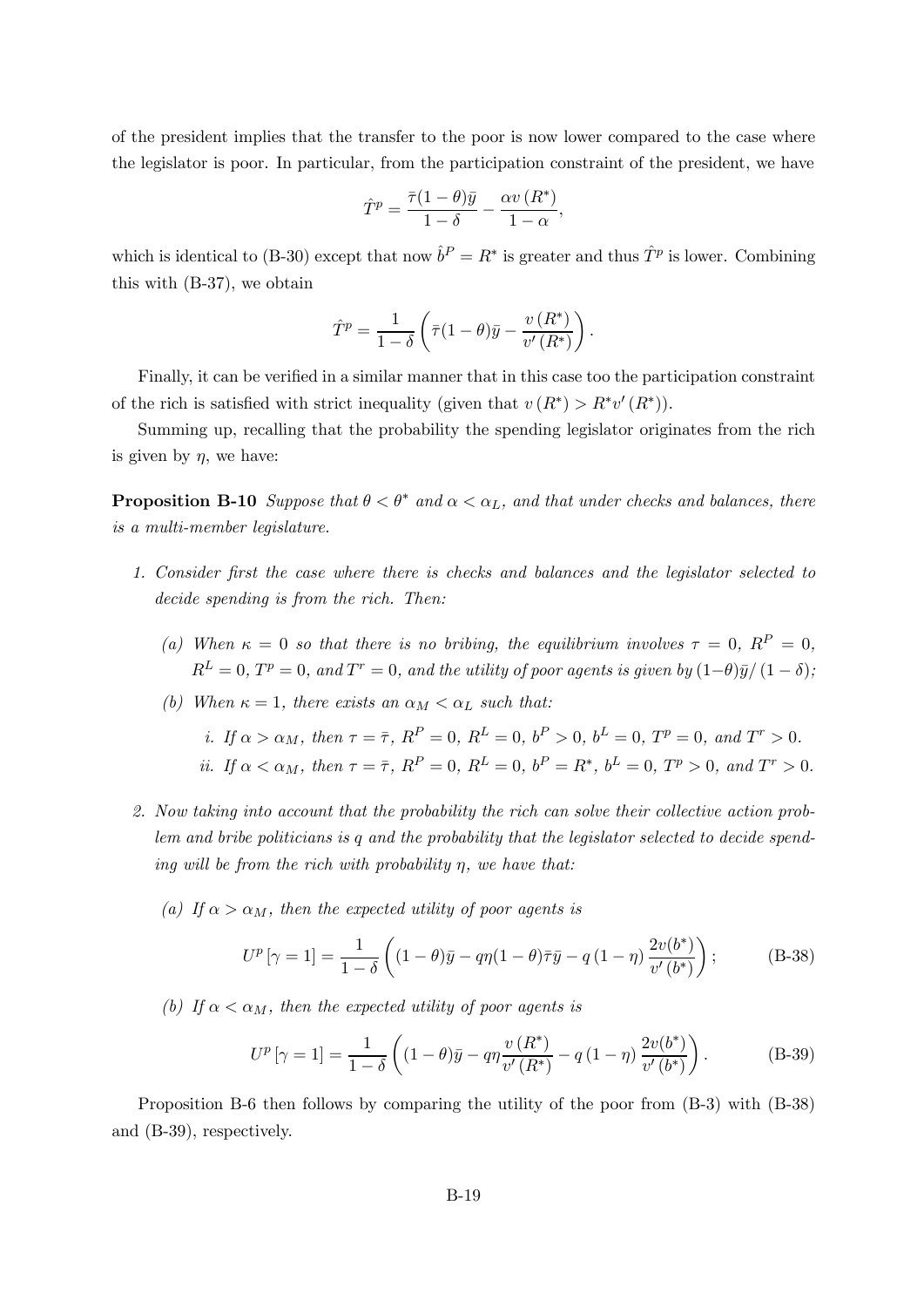#### Analysis of  $r > 0$  from Section 2.4

We here look at the case where the ego rents  $r$  can take any value. Let us focus on a constitution not involving checks and balances, i.e.,  $\gamma = 0$ . Consider first the case where  $\kappa = 0$  so that the rich can not bribe the president. The balance between direct transfers to the poor and rents to the president depends on how much the president values own rents relative to how he values utility of the poor. Define

$$
\beta_S \equiv \frac{\frac{r}{\bar{y}}}{1 - \theta + \bar{\tau}\theta + \frac{r}{\bar{y}}}
$$

and

$$
\beta^H \equiv \frac{\bar{\tau} + \frac{r}{\bar{y}}}{1 - \theta + \bar{\tau}\theta + \frac{r}{\bar{y}}}.
$$

The balance between direct transfers to the poor and rents to the president is then given by the solution to the maximization problem in (B-14):

If 
$$
\beta > \beta^H
$$
,  $T^p = 0$ , and  $R^P = \overline{\tau} \overline{y}$ .  
\nIf  $\beta_S \le \beta \le \beta^H$ ,  
\n
$$
T^p = (\overline{\tau} - \beta(1 - \theta + \overline{\tau}\theta)) \frac{\overline{y}}{1 - \delta} + \frac{1 - \beta}{1 - \delta} r,
$$
\n(B-40)

and

$$
R^{P} = \beta(1 - \theta + \bar{\tau}\theta)\bar{y} - (1 - \beta)r.
$$
 (B-41)

If  $\beta < \beta_S$ ,  $T^p = \overline{\tau} \overline{y}/(1-\delta)$ , and  $R^P = 0$ .

Next, suppose that  $\kappa = 1$ . Again the rich lobby can never strictly increase its utility by offering a bribe that the president will accept. Any such offer is payoff equivalent for all parties and without loss of any generality we set  $\hat{b}^P = 0$ . The following proposition summarizes the case where the constitution does not have checks and balances:

**Proposition B-11** Suppose  $\gamma = 0$ . Then the equilibrium policy always has  $\tau = \overline{\tau}$ , and:

- 1. If  $\beta > \beta^H$ ,  $T^p = 0$ . The utility of poor agents in this case is  $U^p[\gamma = 0] = (1 \theta)(1 \theta)$  $\bar{\tau}$ ) $\bar{u}/(1 - \delta)$ .
- 2. If  $\beta_S \leq \beta \leq \beta^H$ , transfers are given by (B-40). The utility of poor agents in this case is

$$
U^{p} [\gamma = 0] = \frac{1 - \beta}{1 - \delta} \left( 1 - \theta + \bar{\tau} \theta + \frac{r}{\bar{y}} \right) \bar{y}.
$$
 (B-42)

3. If  $\beta < \beta_S$ ,  $T^p = \overline{\tau} \overline{y}/(1 - \delta)$ . The utility of poor agents in this case is  $U^p[\gamma = 0] =$  $(1 - \theta + \overline{\tau}\theta)\overline{\eta}/(1 - \delta).$ 

The case where the constitution involves checks and balances, i.e.  $\gamma = 1$ , and there is not bribing, i.e.  $\kappa = 0$ , is as discussed in the main text.

Next consider the case where there is bribing, i.e.  $\kappa = 1$ , and consider first the case where  $\beta < \beta_S$ . Then also with checks and balances in the constitution the president gets his preferred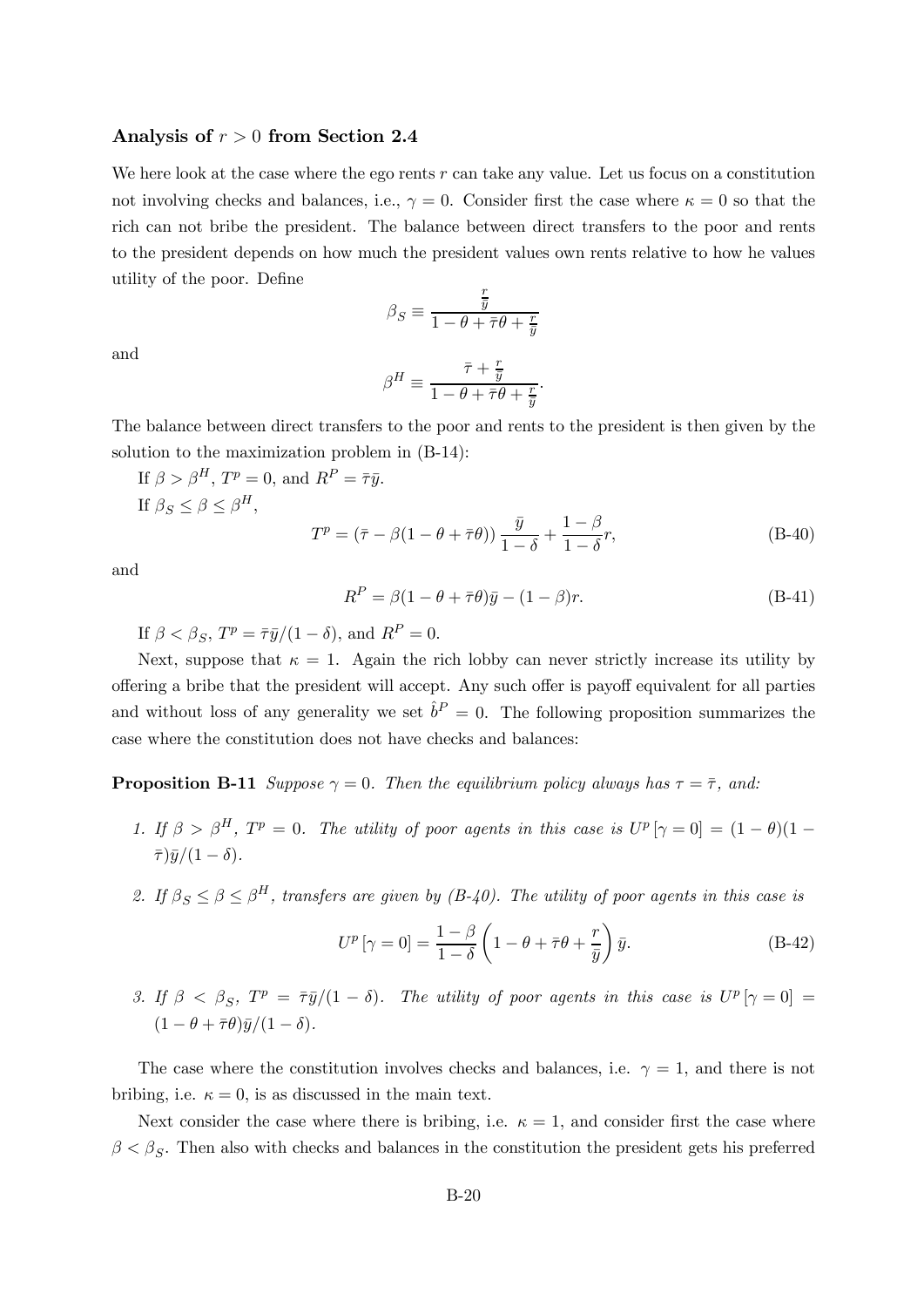policy where all public income is used as transfers to the poor. If the rich lobby tries to bribe the president into setting a lower tax rate or to give the rich transfers they cannot get strictly higher utility. Thus  $\hat{b}^P = 0$ .

Consider next the case where  $\beta > \beta_S$ . The rich lobby then solves the program

$$
\max_{\{\hat{b}^P, \hat{T}^p\}} \frac{(1-\bar{\tau}) \theta \bar{y}}{\delta} - \frac{\hat{b}^P}{\delta} + \frac{\bar{\tau} \bar{y} - (1-\delta) \hat{T}^p}{\delta} \text{ subject to}
$$

$$
\left(\hat{b}^P + r\right)^{\beta} \left(\frac{(1-\theta)(1-\bar{\tau})\bar{y}}{1-\delta} + \hat{T}^p\right)^{1-\beta} \ge r^{\beta} \left(\frac{(1-\theta+\bar{\tau}\theta)\bar{y}}{1-\delta}\right)^{1-\beta}
$$

$$
\hat{T}^p \ge 0.
$$

Denoting the multipliers on the two constraints by  $\mu_1$  and  $\mu_2$ , the first-order conditions are that the derivatives of the maximization problem with respect to  $\hat{b}^P$  and  $\hat{T}^p$  satisfy:

$$
-\frac{1}{\delta} + \mu_1 \beta \left(\hat{b}^P + r\right)^{\beta - 1} \left(\frac{(1 - \theta)(1 - \bar{\tau})\bar{y}}{1 - \delta} + \hat{T}^p\right)^{1 - \beta} = 0,
$$
 (B-43)

and

$$
-\frac{1-\delta}{\delta} + \mu_1 (1-\beta) \left(\hat{b}^P + r\right)^{\beta} \left(\frac{(1-\theta)(1-\bar{\tau})\bar{y}}{1-\delta} + \hat{T}^p\right)^{-\beta} + \mu_2 = 0. \tag{B-44}
$$

From (B-43) it follows that  $\mu_1 > 0$ , implying that the participation constraint of the president binds. Now solving for  $\mu_1$  from (B-43) and inserting in (B-44), we find that  $\mu_2 > 0$  and thus  $\hat{T}^p=0$  if

$$
\beta(1-\theta)(1-\overline{\tau})\overline{y} > (1-\beta)\left(\hat{b}^P+r\right).
$$

Using the participation constraint of the president with  $\hat{T}^p = 0$  this can be reformulated as

$$
\beta > \frac{\frac{r}{\bar{y}} \left( \frac{1 - \theta + \bar{\tau}\theta}{1 - \theta + \bar{\tau}\theta - \bar{\tau}} \right)^{\frac{1 - \beta}{\beta}}}{(1 - \theta)(1 - \bar{\tau}) + \frac{r}{\bar{y}} \left( \frac{1 - \theta + \bar{\tau}\theta}{1 - \theta + \bar{\tau}\theta - \bar{\tau}} \right)^{\frac{1 - \beta}{\beta}}}
$$

where the left-hand side is increasing in  $\beta$  while the right-hand side is decreasing in  $\beta$ . The following equation thus implicitly defines a unique value of  $\beta$ ,  $\beta^*$ , such that

$$
\beta^* = \frac{\frac{r}{\bar{y}} \left( \frac{1 - \theta + \bar{\tau}\theta}{1 - \theta + \bar{\tau}\theta - \bar{\tau}} \right)^{\frac{1 - \beta^*}{\beta^*}}}{(1 - \theta)(1 - \bar{\tau}) + \frac{r}{\bar{y}} \left( \frac{1 - \theta + \bar{\tau}\theta}{1 - \theta + \bar{\tau}\theta - \bar{\tau}} \right)^{\frac{1 - \beta^*}{\beta^*}}}
$$

 $\ddot{\phantom{0}}$ 

If  $\beta > \beta^*$  then we have  $\hat{T}^p = 0$ . The utility of poor agents in this case is given by

$$
U^{p}\left[\gamma=1,\kappa=1\right]=\frac{\left(1-\theta\right)\left(1-\bar{\tau}\right)\bar{y}}{1-\delta}.
$$

In contrast, if  $\beta < \beta^*$ , then  $\mu_2 = 0$  and  $\hat{T}^p > 0$ . In this case, we have:

$$
\beta(1-\delta)\left(\frac{(1-\theta)(1-\overline{\tau})\overline{y}}{1-\delta}+\hat{T}^p\right)=(1-\beta)\left(\hat{b}^P+r\right).
$$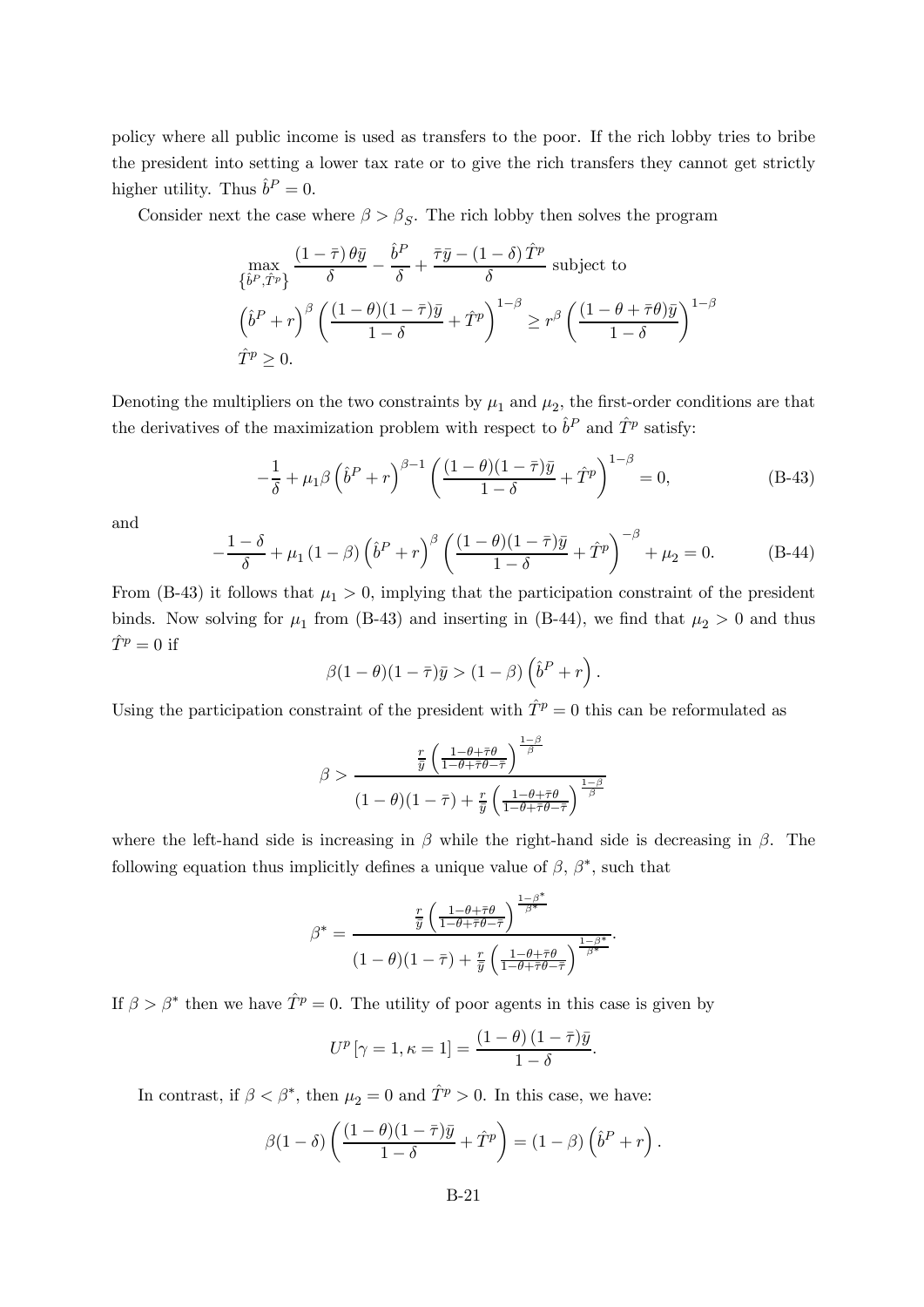Using the participation constraint for the president to substitute for  $\hat{b}^P + r$  we find

$$
\frac{(1-\theta)(1-\bar{\tau})\bar{y}}{1-\delta}+\hat{T}^{p}=\left(\frac{1-\beta}{\beta(1-\delta)}\right)^{\beta}\left(\frac{r}{\bar{y}}\right)^{\beta}\left(\frac{1-\theta+\bar{\tau}\theta}{1-\delta}\right)^{1-\beta}\bar{y},
$$

which determines  $\hat{T}^p$  and it also follows that the utility of poor agents in this case is given by

$$
U^{p}[\gamma=1,\kappa=1] = \left(\frac{1-\beta}{\beta}\right)^{\beta} \left(\frac{r}{\bar{y}}\right)^{\beta} (1-\theta+\bar{\tau}\theta)^{1-\beta} \frac{\bar{y}}{1-\delta}
$$
  
< 
$$
\langle U^{p}[\gamma=1,\kappa=0].
$$

It is then straightforward to show that, similarly to before, the rich get a strictly higher utility by the bribe for policy proposal than without, and we proceed without repeating the proof for this.

The preceding analysis has established (proof in text):

**Proposition B-12** Suppose that the constitution involves checks and balances (i.e.,  $\gamma = 1$ ).

- 1. When  $\kappa = 0$  so that the rich lobby is not organized and there is no bribing, the equilibrium involves  $\tau = \overline{\tau}$ ,  $R^P = 0$ ,  $R^L = 0$ , and  $T^p = \overline{\tau} \overline{y}/(1 - \delta)$ .
- 2. When  $\kappa = 1$  so that the rich lobby is organized and there is bribing, then the equilibrium is as follows:
	- (a) If  $\beta > \beta_S$ , then:

*i.* If 
$$
\beta > \beta^*
$$
, then  $\tau = \overline{\tau}$ , and  $R^P = 0$ ,  $R^L = 0$ ,  $b^P > 0$ ,  $b^L = 0$ , and  $T^P = 0$ .

ii. If  $\beta < \beta^*$ , then  $R^P = 0$ ,  $R^L = 0$ ,  $b^P > 0$ ,  $b^L = 0$ ,  $\tau = \overline{\tau}$ , and  $T^p > 0$ .

Taking into account that the probability the rich can solve their collective action problem and bribe politicians is  $q$ , we have that:

If  $\beta > \beta^*$  the expected utility of poor agents is given by

$$
U^{p}\left[\gamma=1\right] = \frac{\left(1-\theta+\bar{\tau}\theta\right)\bar{y}}{1-\delta} - q\frac{\bar{\tau}\bar{y}}{1-\delta}.\tag{B-45}
$$

If  $\beta < \beta^*$  the expected utility of poor agents is given by

$$
U^{p}[\gamma=1] = (1-q)\frac{(1-\theta+\bar{\tau}\theta)\bar{y}}{1-\delta}
$$
  
 
$$
+q\left(\frac{1-\beta}{\beta}\right)^{\beta}\left(\frac{r}{\bar{y}}\right)^{\beta}(1-\theta+\bar{\tau}\theta)^{1-\beta}\frac{\bar{y}}{1-\delta}.
$$
 (B-46)

(b) If  $\beta < \beta_S$ , then there is no bribing and the expected utility of poor agents is given by  $(1 - \theta + \overline{\tau}\theta)\overline{y}/(1 - \delta).$ 

Finally, in the referendum on checks and balances we then have:

**Proposition B-13** 1. When  $\beta > \beta^H$  the constitution will involve checks and balances.